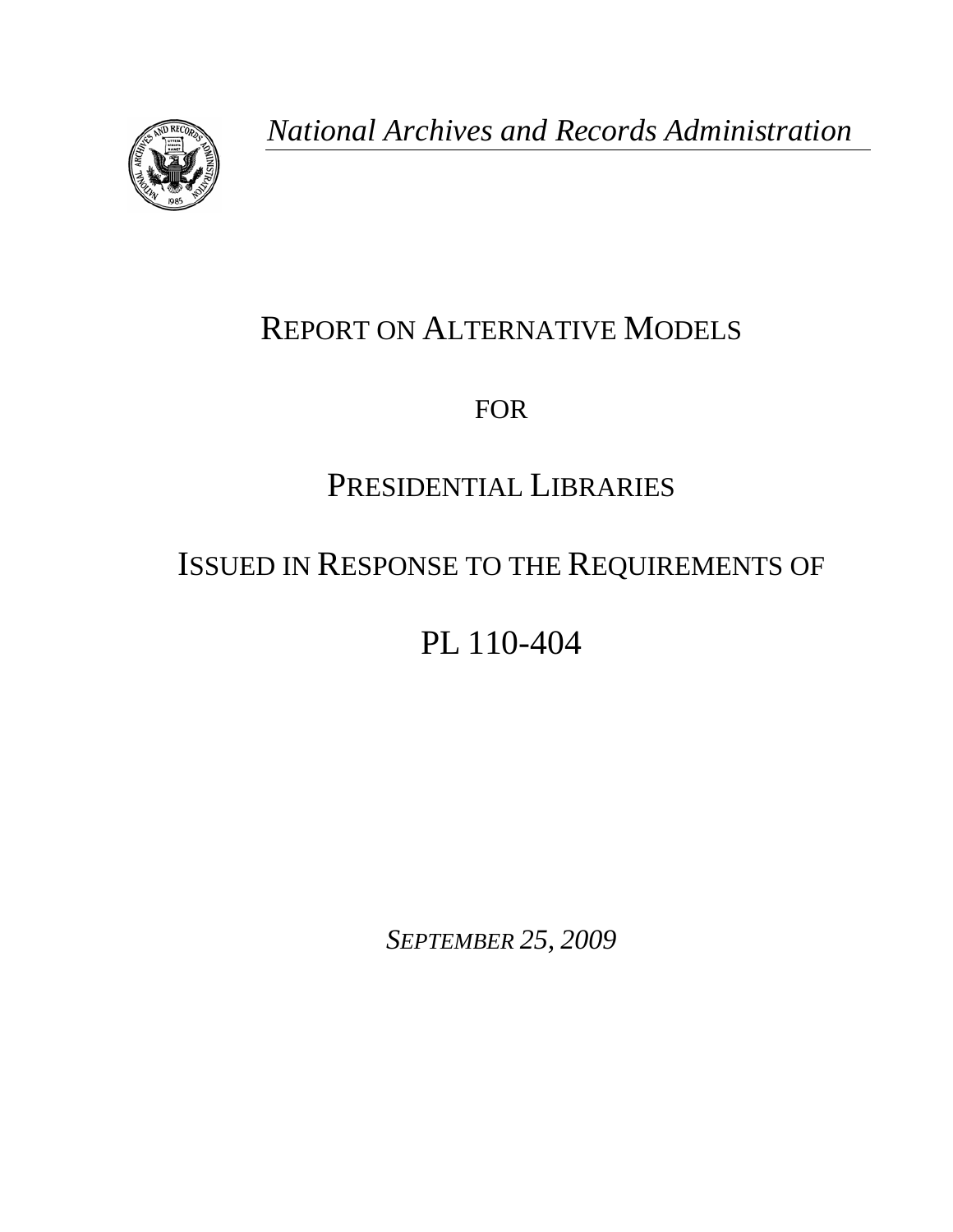# **Table of Contents**

| Overview                                                                                                                                                                                                                                                            | 3                                |  |  |  |  |
|---------------------------------------------------------------------------------------------------------------------------------------------------------------------------------------------------------------------------------------------------------------------|----------------------------------|--|--|--|--|
| A Brief History of Presidential Libraries                                                                                                                                                                                                                           | 6                                |  |  |  |  |
| Examples of the Diversity of Presidential Library Exhibits and Public Programs                                                                                                                                                                                      | 9                                |  |  |  |  |
| Current Governing Applicable Statutes for Presidential Holdings and Libraries                                                                                                                                                                                       |                                  |  |  |  |  |
| The Current Model for the Presidential Library System                                                                                                                                                                                                               | 13                               |  |  |  |  |
| Current Funding Sources for the Presidential Libraries<br>Base Appropriations - FY 2008 Cost for Operating Presidential Libraries<br>Development of Capital Improvement Plans<br><b>Foundation Support</b><br><b>Trust and Gift Funds</b><br><b>Endowment Funds</b> | 13<br>14<br>16<br>17<br>18<br>19 |  |  |  |  |
| Preservation of Holdings                                                                                                                                                                                                                                            | 19                               |  |  |  |  |
| <b>Current Efforts to Improve Access to Presidential Records</b>                                                                                                                                                                                                    |                                  |  |  |  |  |
| Facilitating the Declassification of Presidential Papers and Records                                                                                                                                                                                                |                                  |  |  |  |  |
| Facilitating Access to Presidential Electronic Records at the PRA Libraries                                                                                                                                                                                         |                                  |  |  |  |  |
| Facilitating Broader Access to Presidential Records and Papers                                                                                                                                                                                                      |                                  |  |  |  |  |
| <b>Proposed Alternative Models</b>                                                                                                                                                                                                                                  |                                  |  |  |  |  |
| Alternative Model 1                                                                                                                                                                                                                                                 | 31                               |  |  |  |  |
| <b>Alternative Model 2</b>                                                                                                                                                                                                                                          | 37                               |  |  |  |  |
| <b>Alternative Model 3</b>                                                                                                                                                                                                                                          | 40                               |  |  |  |  |
| <b>Alternative Model 4</b>                                                                                                                                                                                                                                          | 43                               |  |  |  |  |
| <b>Alternative Model 5</b>                                                                                                                                                                                                                                          | 46                               |  |  |  |  |
| Summary of the Cost Analysis                                                                                                                                                                                                                                        | 49                               |  |  |  |  |
| Conclusion                                                                                                                                                                                                                                                          | 54                               |  |  |  |  |
| Appendix A: Summary of Public Comments                                                                                                                                                                                                                              | 56                               |  |  |  |  |
| Appendix B: Location of Presidential Papers and Libraries                                                                                                                                                                                                           |                                  |  |  |  |  |
| Appendix C: Presidential Library Costs and Improvements                                                                                                                                                                                                             |                                  |  |  |  |  |
| Appendix D: 2008 Trust Fund Statement                                                                                                                                                                                                                               | 69                               |  |  |  |  |
| Appendix E: Cost Analysis Spreadsheets                                                                                                                                                                                                                              |                                  |  |  |  |  |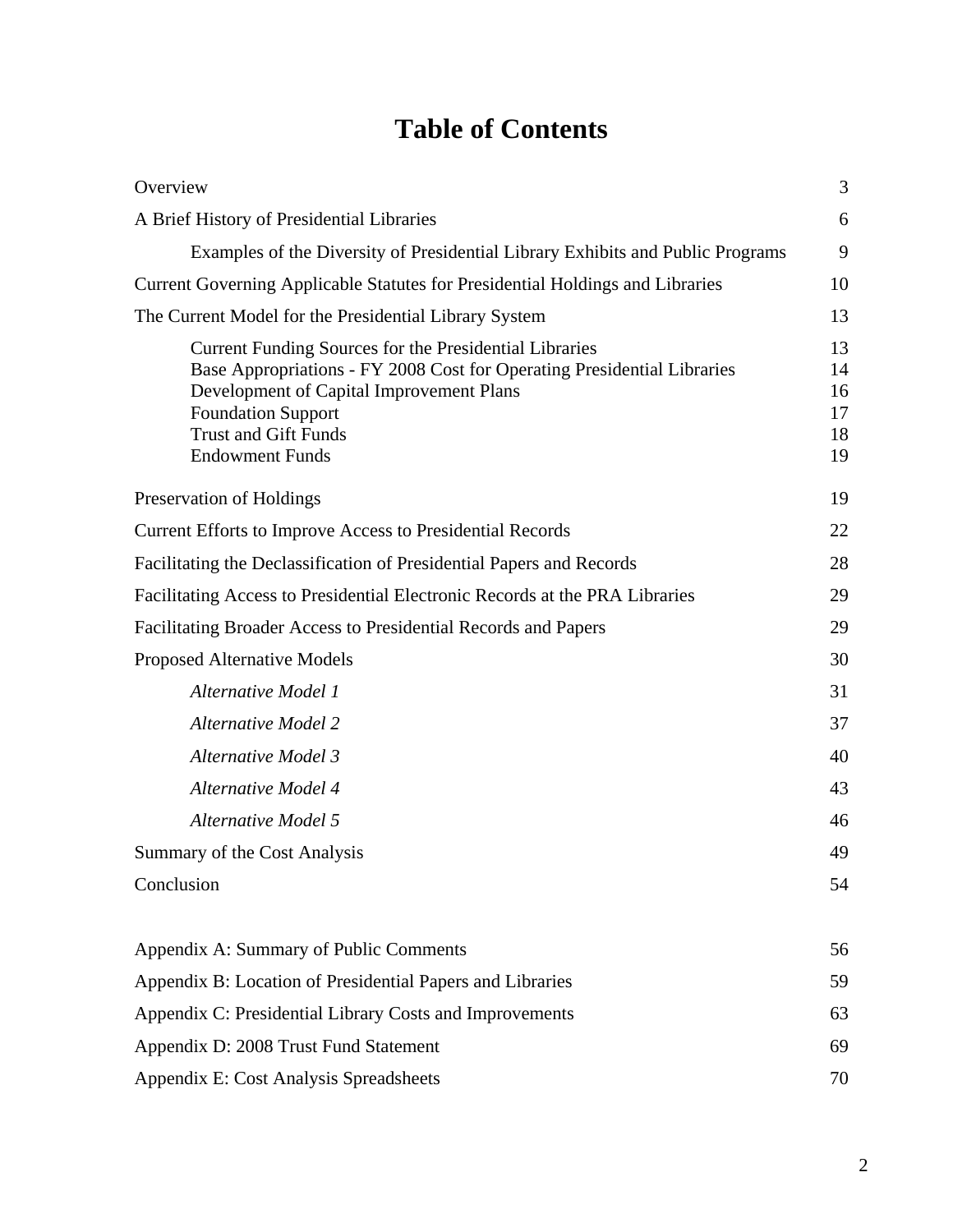#### **OVERVIEW**

The Presidential Historical Records Preservation Act of 2008 [PL 110-404] requires that the Archivist of the United States submit to Congress a report on alternative models for Presidential archival depositories that:

- Reduces the financial burden on the Federal Government,
- Improves the preservation of Presidential records, and
- Reduces the delay in public access to all Presidential records.

In preparing this report, NARA explored a range of issues relating to Presidential Libraries. This report will provide an overview of the history of the Library system and the statutory and other legal frameworks which govern Presidential Library operations. This context will inform the discussion of proposed alternative models for a Presidential Library that might reduce the financial burden to the Government and improve preservation and public access to Presidential records. In addressing the requirements of the Act, it should be noted that there is a tension among the three charges. Alternative models for a Presidential Library that reduce the Government's financial burden may not necessarily result in better preservation or quicker public access to Presidential records. Likewise, improvements in both of these areas could result in increased costs to the Federal Government. The models proposed in the report have tried to consider and balance this tension.

To fulfill the 2008 Act's mandate, NARA undertook an internal review of the current Presidential Library system, its programs, associated costs, and alternatives for the future of the system. NARA requested input on its web site for suggestions for the development of alternative models for a Presidential Library, and received over 100 comments.

The complexity of this assignment is illustrated by a brief look at the broad array of strong opinions NARA received on the Presidential Library system. Many comments were supportive of the current Presidential Library system and its programs. Some comments called for centralization of the Presidential Library system and/or digitization of all Presidential records.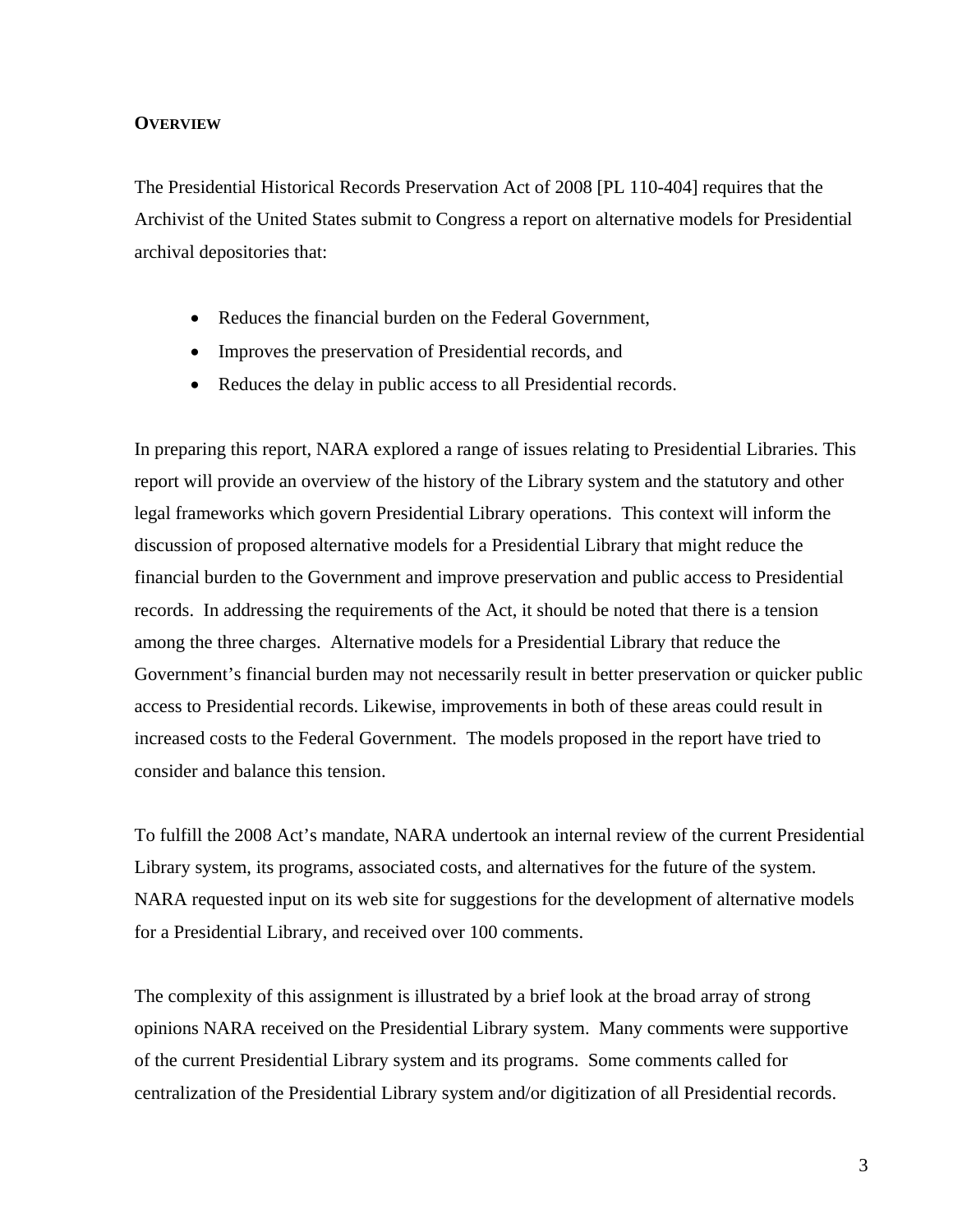Others favored centralization of key functions such as declassification, while still others were supportive of the importance of maintaining the regional diversity of the current system. Some comments were supportive of the Presidential museums while others called for their privatization or elimination. Further comments stressed the importance of maintaining the right to make Freedom of Information Act (FOIA) requests five years after the President leaves office as a right of requesting Presidential records.

A detailed summary of the external comments is located in Appendix A.

 five specific alternatives. The 2008 Presidential Historical Records Preservation Act has tasked us with envisioning new ideas for funding, preserving, and making Presidential records available more quickly. Based on NARA's internal review, including reflecting on the evolution of the Presidential library system and the external comments received from individuals and organizations, this report will explore

*Model 1:* The current model (in which both the archival depository and museum are donated to NARA by the Library Foundation), with revisions to the endowment calculation that would require an endowment based on the total size of the building. This model also explores a new basis for the charter between NARA and the Library Foundations.

*Model 2:* The Presidential archival depository leased by the Government, with a separate Museum managed by the Foundation.

*Model 3:* The Presidential archival depository donated to NARA by the Foundation, a university, or other non-Federal entity, with a separate Museum managed by the Foundation.

*Model 4:* A centralized Presidential archival depository funded and managed by NARA, with no museum. Presidential Foundations may build and manage their own museums in a location of their choice.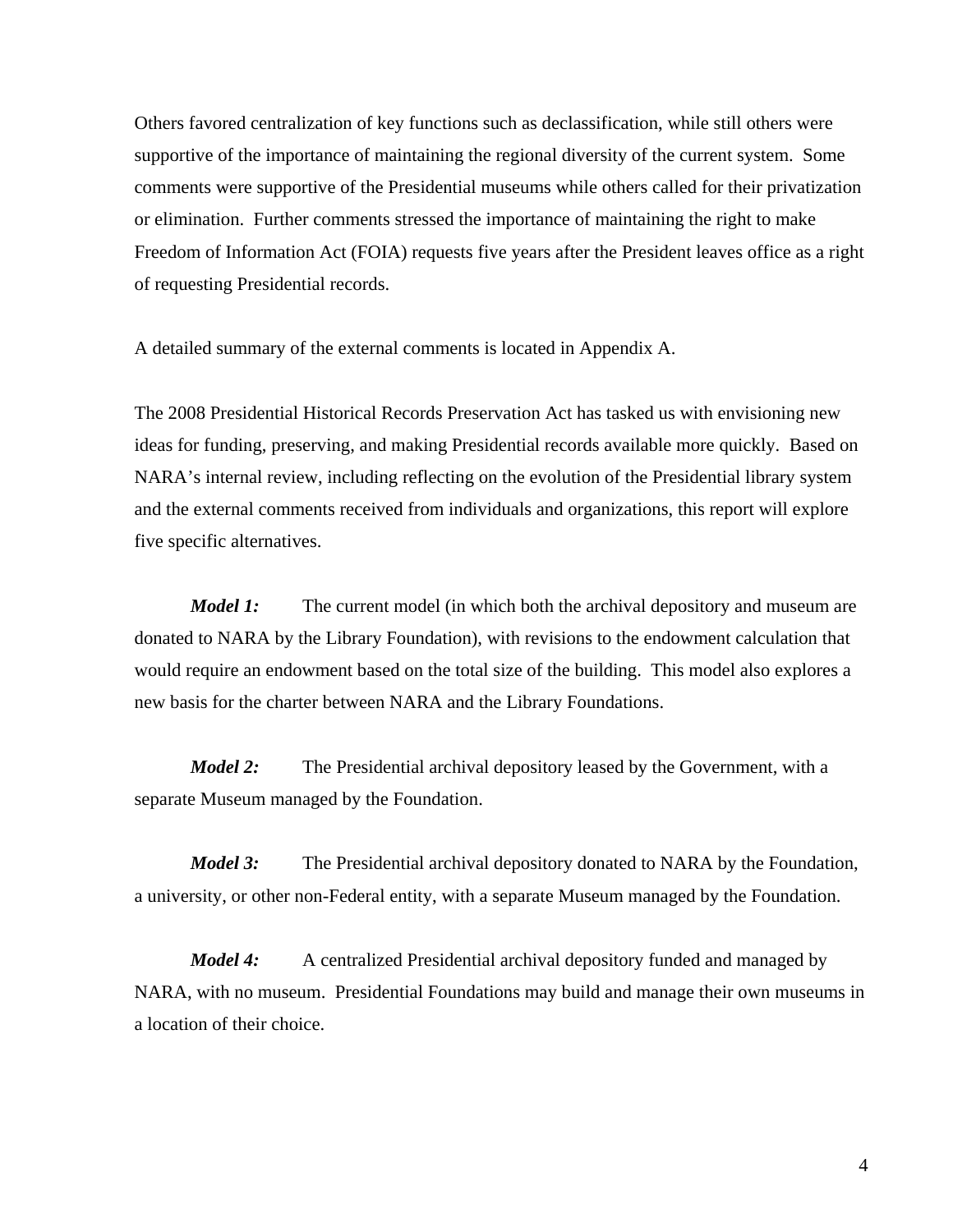*Model 5:* A centralized Presidential archival depository funded and managed by NARA and a Museum of the Presidency built and staffed by NARA. Private funds through a separate Foundation or through other fund-raising would be required to build and sustain the exhibits and the educational and public programs of the Museum.

We also considered an option that would place a Presidential collection in a currently existing NARA regional facility. However, because the geographic area from which future Presidents will come is unpredictable, it is impossible to determine which regional facilities would, in the future, house Presidential collections. While NARA believes that the size of the textual collections of future presidential administrations will decline, textual holdings will nonetheless remain substantial and therefore continue to require a significant amount of space at any future archival depository. A sizeable archival staff is required to process the textual and electronic records, which would require extensive changes to the infrastructure of the regional facility or even necessitate its relocation. Further infrastructure changes would be needed to house both the artifact holdings, which require customized stack configurations and special shelving and cabinets, and the secure compartmented information facilities, known as SCIFs, for classified records. The cost of making these infrastructure changes to an existing regional archives facility or moving to a larger facility proved too costly and too unpredictable for this to be a viable option for further study.

In proposing these five models, we are aware that the paradigm shift to preserving and making accessible electronic records is still in its infancy. In fact, President Obama's reliance on technology to conduct his everyday business, and his administration's focus on the use of Web 2.0 and social networking technologies to promote Americans' involvement in the governing process creates a challenge not yet met by NARA or the rest of government, both in implementation of his directives and in the management of the electronic records created through these initiatives. In addition, predicting what the storage requirements for Presidential records will be in the next 50 years is not yet possible. Finally, initial digitization projects undertaken by NARA have demonstrated the intensive cost in time and resources required to create, store, retrieve, and make accessible digital surrogates via the web. It is clear that management of electronic records is a process different from creation and management of digital surrogates, both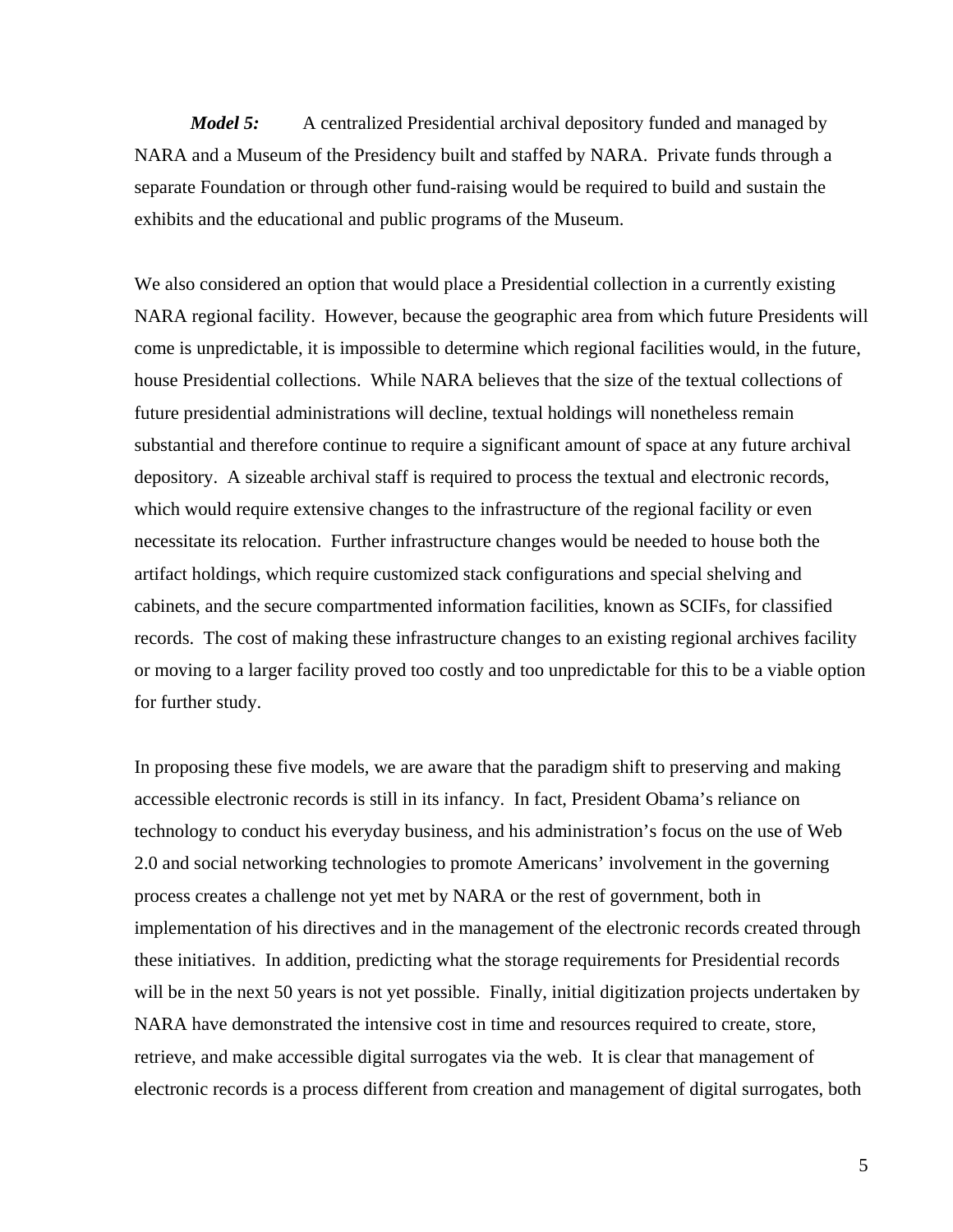of which are crucial to the success of any future model of a Presidential Library. Adequate infrastructure is critical to the future management of Presidential records.

Whether the current model or a variation remains or whether, in the future, Presidential records are retained in depositories that are very different from the Presidential Libraries we now have does not alter NARA's primary mission of preserving and providing access to Presidential records. Regardless of the ultimate outcome, an open and transparent discussion of Presidential Libraries and their futures serves everyone – the President and former Presidents, NARA, its stakeholders, and the American people.

#### **A BRIEF HISTORY OF PRESIDENTIAL LIBRARIES**

 the National Archives for operation as a Federal facility. On June 30, 1941, as the war in Seventy years ago, only five years after the establishment of the National Archives, Franklin D. Roosevelt proposed creating the first Presidential Library to house the Presidential papers and gifts accumulated during his administration. He wanted this Library to be a part of the National Archives, an institution he had nurtured from its establishment in 1934. He created a private foundation to raise funds for the construction of the Library building, which was then donated to Europe threatened democracy, Roosevelt dedicated his Library at Hyde Park to the benefit of "future generations" who would use the records of his presidency. His words of dedication remain important today:

To bring together the records of the past and to house them in buildings where they will be preserved for the use of men and women in the future, a Nation must believe in three things.

It must believe in the past.

It must believe in the future.

It must, above all, believe in the capacity of its own people so to learn from the past that they can gain judgment in creating their own future.

With its extensive collection of Roosevelt historical materials available to researchers and its museum experience for the general public, the Roosevelt Library, including its public/private partnership, established the current model for the Presidential Library system.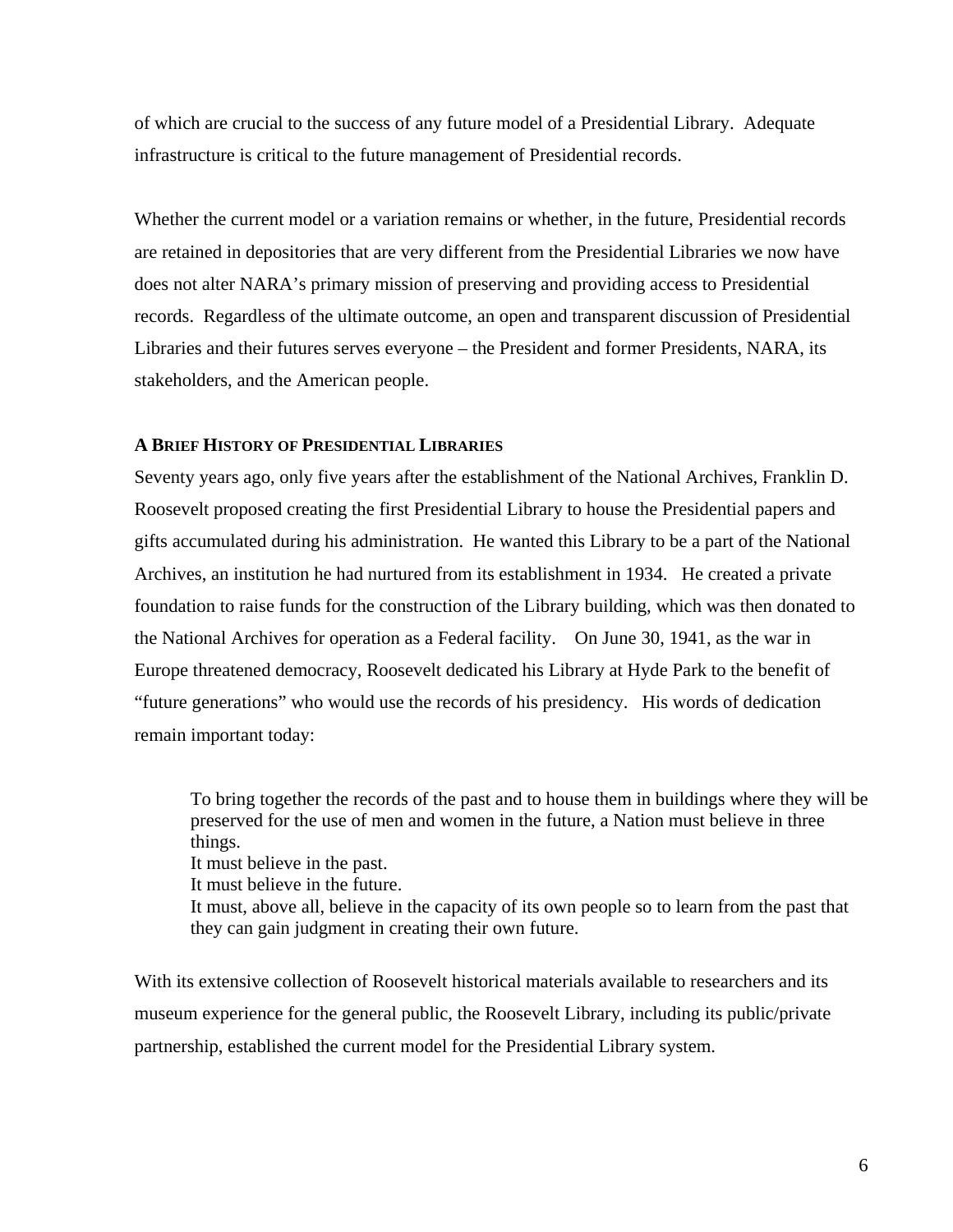By the early 1950s, with President Truman planning a Library and President Eisenhower clearly intending to do so, Congress codified the model in the Presidential Libraries Act of 1955. The Act outlined the legal authority of the Archivist of the United States to accept the gift of a Presidential archival depository. The legislation had full bipartisan support and was hailed by scholars and educators for formalizing an approach to caring for and making available the records of a President and his Administration. Fundamental to the Act was the public/private partnership. The Truman Institute, established for the purpose of constructing the Truman Library, became the model for future foundations in its support of research grants and conferences. To this day, the Truman Institute remains true to its original mission of supporting exhibits and Library programs, including the White House Decision Center, an immersive education experience that teaches critical thinking skills by having students confront the same decisions faced by President Truman.

The Presidential Libraries Act also authorized the Archivist of the United States to collect certain fees for the benefit of the Library and deposit the fees in a Trust Fund to help defray operating costs. Clearly Congress recognized even then the need for additional revenue sources. The Act provided flexibility for the Archivist to enter into agreements with state or political subdivisions, universities or institutions of higher learner, and institutes or foundations for the purposes of "utilizing land, buildings, and equipment for a Presidential Archival Depository." The model was not static but dynamic in its development. It enabled a President and the National Archives to develop a Library with new partners and to pursue a broader mission to educate and inform the public about the President and his life and times.

The Presidential Library System as we know it today (now consisting of thirteen Libraries) has certainly evolved from its simple beginnings. Early on, a President usually located his Library in his hometown. Today, Libraries are most often located in places more associated with his adult life or career. Affiliation with a university has become common. The public/private partnership has at times expanded to include third and fourth parties - universities and communities involved in some measure with the advancement of the Library's mission and role. The number and complexity of programs and exhibits and the synergy of multiple Libraries documenting Presidents and American history has resulted in system-wide projects. Conferences on the Vietnam War, the Supreme Court, and the Nuclear Age along with the on-line Presidential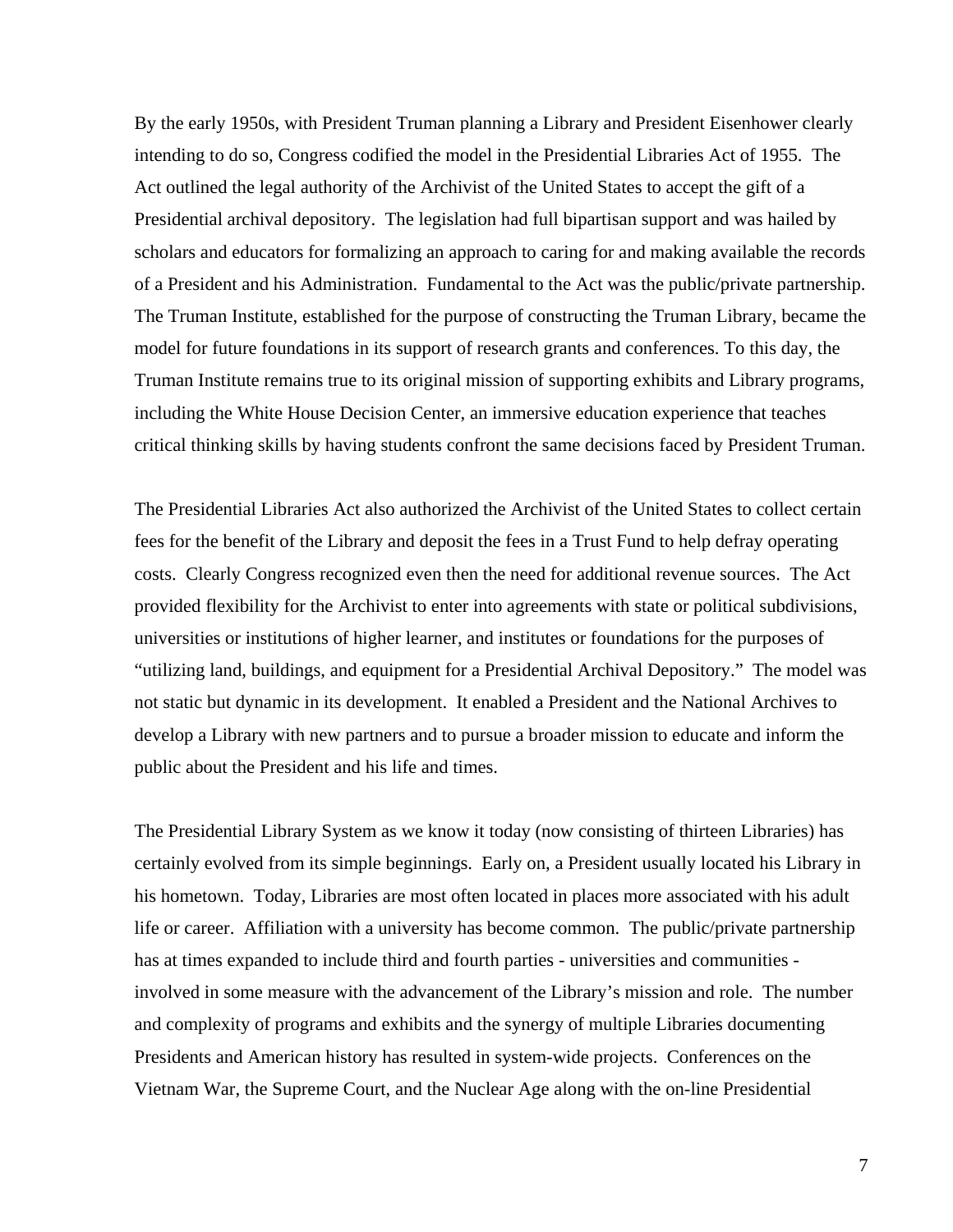Timeline, which brings together on one website the documents, images, and recordings of the Presidency are examples of this new synergy. As historian David McCullough said addressing an audience at the  $50<sup>th</sup>$  Anniversary of the Truman Library in June of 2007:

Don't ever think our Presidential Libraries aren't worth everything that has been put into them, and then some, and the fact that they are spreading out to so many different locales in the country is wonderful. It's bringing history out into every part of our nation and that is very important for the education of our children and our grandchildren.

As cultural and educational institutions, the Libraries make unique and vital contributions to communities across the nation. They have unparalleled research collections which, when combined with a public museum and public programs, provide researchers, students, and the general public a rich opportunity for understanding individual Presidents, the historical context of the times in which they lived and served, and the nature of the American Presidency. The Libraries also provide forums where scholars and citizens across the nation interact, ponder, and discuss the highest actions of our Federal Government, and consider issues both domestic and global in scope. Presidential Libraries represent less than 16% of NARA's budget yet account for 63% of visitors to the National Archives. Outreach opportunities provided through the Libraries could be lost if future Presidential Libraries are not built in local communities across the country.

Presidential Libraries can foster civic life in their communities. For example, the Clinton Library helped provide the catalyst for the re-birth of downtown Little Rock. For more than 50 years, the Eisenhower Library has been a center of community life in Abilene, Kansas. These two Libraries are illustrative of the benefits that they, and the eleven other Libraries, bring to the community, to their students, and to citizens. Furthermore, through the strength of the public-private partnership, both NARA and the Foundations provide resources for diverse exhibits and public programs that reach people across the country. Highlights of these programs are provided in the following table.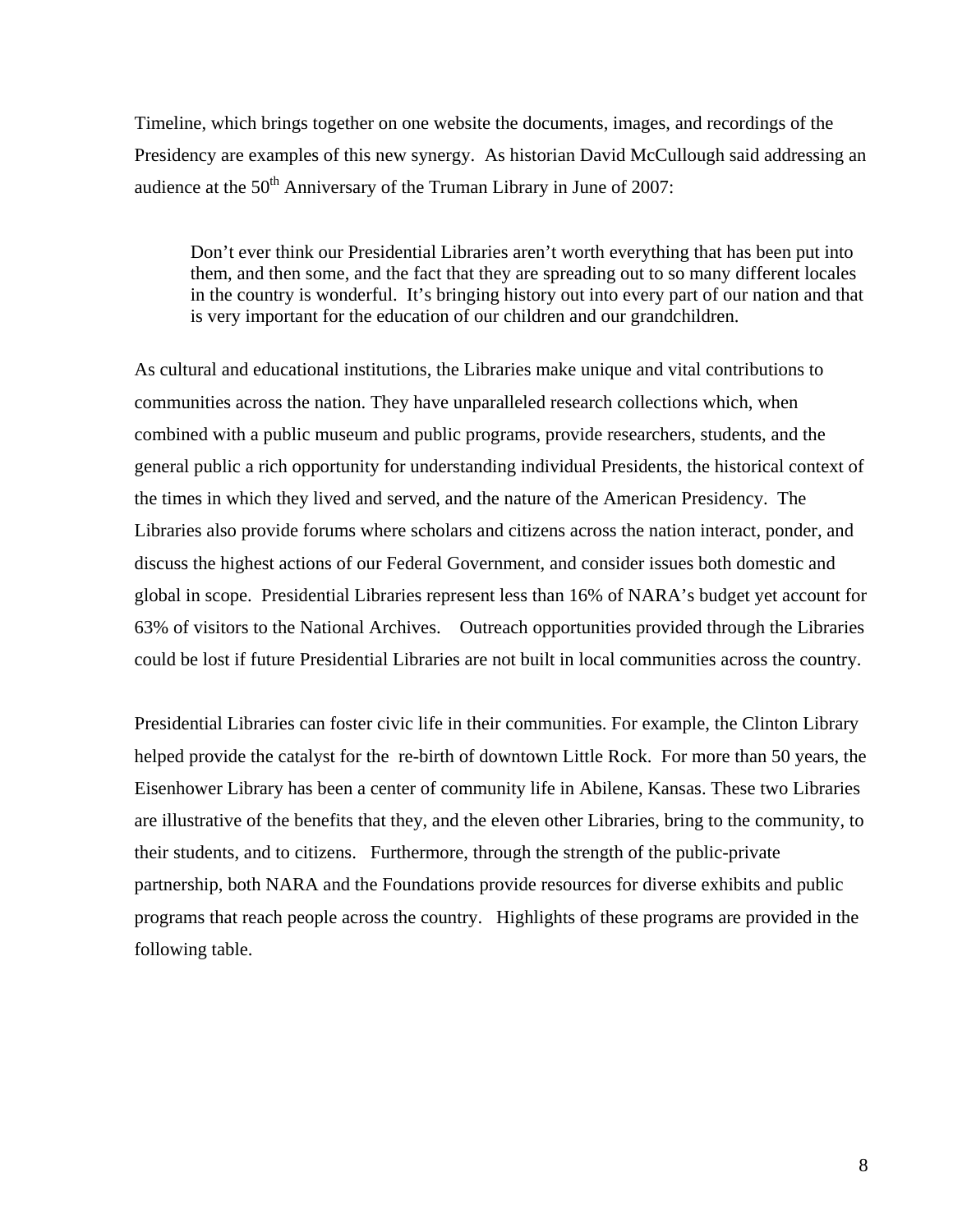# **Examples of the Diversity of Presidential Library Exhibits and Public Programs**

- National Issue Forums hosted by all Presidential Libraries allow local citizens to discuss complex issues such as the cost of health care, energy, and the economy.
- The Abraham Lincoln exhibit at the Ford Museum shattered attendance records, and received wide media coverage. The exhibit was accompanied by numerous programs featuring Lincoln scholars and special events targeting school children.
- A civil rights symposium in 2007 sponsored by the Clinton and Eisenhower Presidential Libraries brought together scholars in history, law, and education to discuss the integration of Little Rock Central High School and its impact on national civil rights. Students from Abilene High School and Little Rock's Central High School engaged in a role-playing exercise and discussions reprising the events of that dramatic time.
- Experiential educational programs such as the Truman Library's White House Decision Center, the Eisenhower Library's Five Star Leader Program, and the Reagan Library Air Force One Discovery Center all challenge students in role-playing exercises related to Presidential decisions. These programs reach students grades 5-12, as well as college students, and adults, and fully immerse participants in key Presidential decisions such as desegregating the military, dropping the atomic bomb, and military invasions.
- Speaker series and special conferences hosted by the Presidential Libraries explore historical topics as seen by key historical figures, such as Madeleine Albright, Kofi Annan, Tom Brokaw, Ken Burns, Doris Kearns Goodwin, Henry Kissinger, Barack Obama, Sandra Day O'Connor, Nancy Pelosi, Condoleezza Rice, John Roberts, Karl Rove, Maria Shriver, and Theodore Sorenson.
- Special exhibits feature pivotal and rare documents often not seen outside of the Washington, DC, area, including the Magna Carta at the Reagan Library and the Emancipation Proclamation at the Clinton Library.
- Library programs promote civic literacy. The Kennedy Library's National Student/Parent Mock Election program during election years has allowed 75,000 students all over Massachusetts to analyze party positions on diverse issues and pose their questions to party representatives during presidential, gubernatorial, and senatorial elections. Over the last thirteen years, the Hoover Library has had up to 30,000 students participate annually in interactive live virtual conferences featuring videos, artifacts, and original documents. Notably, schools located outside of driving distance or schools that cannot afford bus fare are able to experience Library offerings through this program.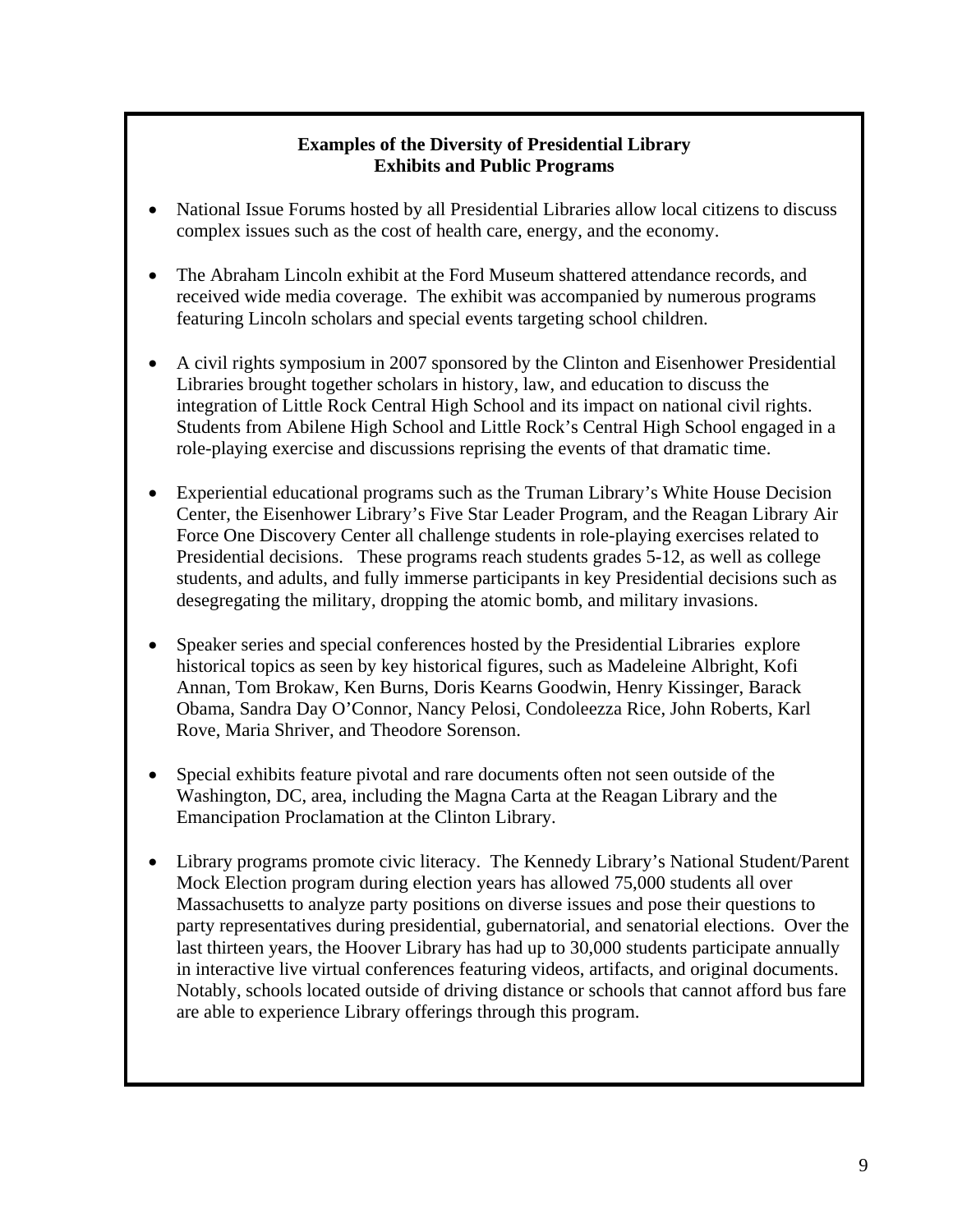**CURRENT GOVERNING APPLICABLE STATUTES FOR PRESIDENTIAL HOLDINGS AND LIBRARIES**  The two key statutes dealing with Presidential Libraries are the Presidential Libraries Act (PLA), 44 U.S.C. §§ 2111 and 2112, and its subsequent amendments, and the Presidential Records Act (PRA), 44 U.S.C. §§ 2201-2207. The PLA primarily deals with the facility and the endowment provisions for establishing new Presidential Libraries. The alternative models discussed below will suggest changes to the PLA that could reduce future costs for maintaining the Libraries. The Presidential Records Act specifies the access framework for Presidential Records. (We refer to Libraries that hold Presidential records as "PRA Libraries." Libraries established before Government ownership of Presidential records are referred to as "Deed of Gift" Libraries.) The alternative models will also include suggested changes to the PRA that could help to open Presidential records more quickly.

### **The Presidential Libraries Act**

As noted above, Congress passed the Presidential Libraries Act in 1955 to codify the means by which the Archivist could accept a Presidential archival depository on behalf of the United States. By the early 1980s, Congress had become concerned about the size and costs of Presidential Libraries. The Senate Subcommittee on Treasury, Postal Service, and General Government, under the chairmanship of Senator Lawton Chiles, proposed new legislation to amend the Presidential Libraries Act of 1955. The resulting Presidential Libraries Act of 1986 includes the following key points:

- 1. A requirement for the Archivist to promulgate architectural and design standards applicable to Presidential archival depositories in order to ensure that such depositories preserve Presidential records and contain adequate research facilities;
- 2. The requirement that the donor of a Presidential archival depository must provide an endowment equal to 20% of the cost of the facility, land, or other improvements for the purpose of offsetting Library operations and maintenance costs (not program costs) for facilities up to 70,000 square feet. The endowment would increase dramatically if the Library exceeded 70,000 square feet, ultimately reaching 100% of the cost of the facility.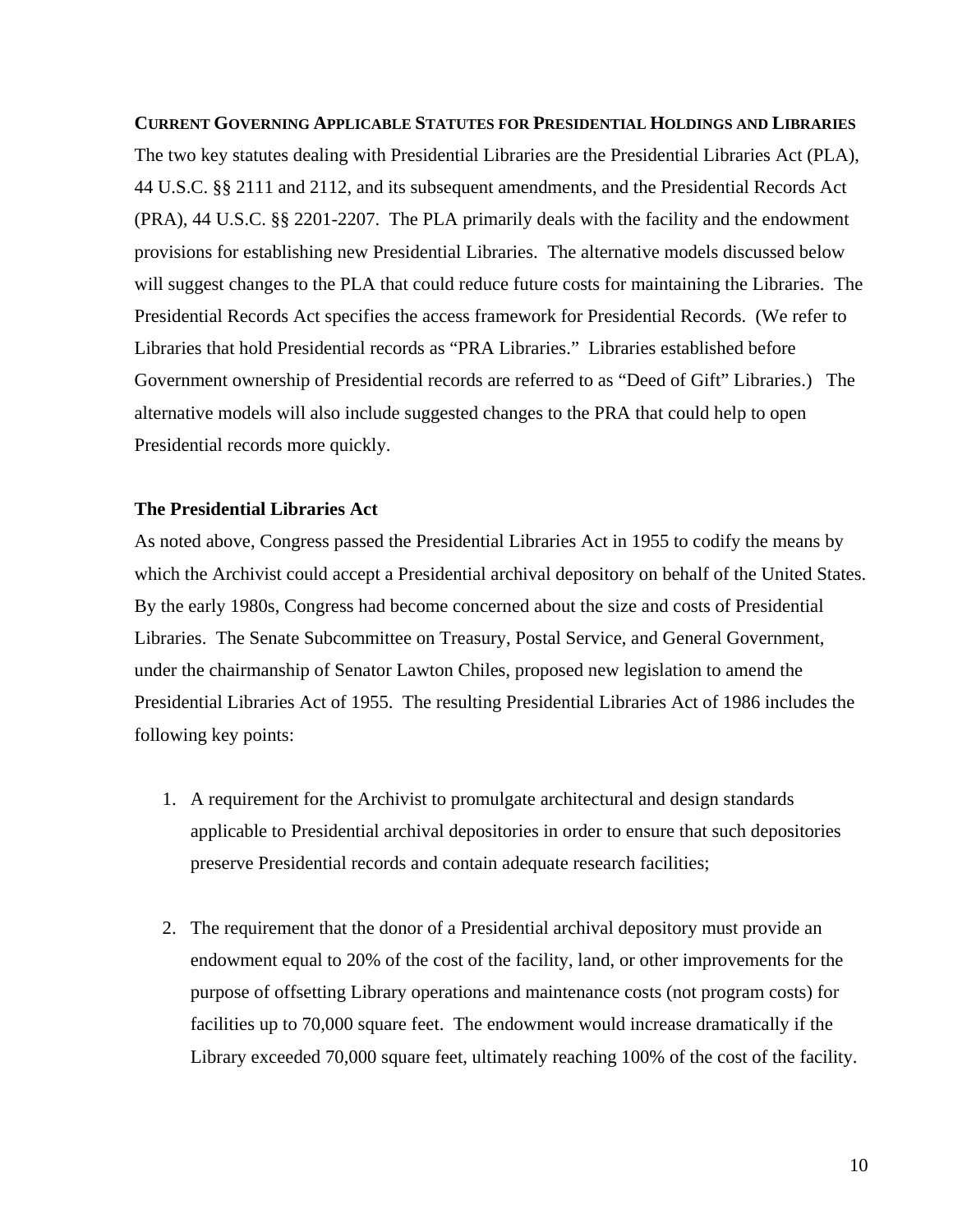By effectively limiting Libraries to 70,000 square feet or less, the endowment provision failed to distinguish between the space requirements necessary for a two, versus a one, term President or to allow now for the needed growth of space for a larger staff, as electronic records have greatly increased the size and complexity of Presidential records holdings. Later legislation passed in 2003 increased the endowment provision first to 40% (not to go into effect until the President after George W. Bush) while also providing opportunities to reduce the endowment through credits for construction features or equipment that would result in long-term savings to the Government. The endowment requirement was changed again in 2008 to 60% of the cost of a facility up to 70,000 square feet and it too will not affect the George W. Bush Library.

The 20% endowment provision first applied to the George H. W. Bush Library in 1997. Prior to the acceptance of the Library by the National Archives, the Bush Foundation provided to the National Archives an endowment totaling \$4,000,000. In 2004, the Clinton Foundation provided an endowment of \$7,200,000 which represented 20% of the \$32,000,000 cost of NARA's portion of the Library. These endowments have been based on the cost of the usable square footage transferred to NARA's control. The 60% endowment provision will first apply to a Barack Obama Library. As required by the statute, NARA uses the income to offset facility operations and maintenance costs.

The Archivist also promulgated the required architecture and design standards for Presidential Libraries. The first comprehensive draft was not completed until 1999. Previous versions had essentially been a program document with some technical data related to environmental conditions for holdings storage areas. The standards have now grown to include detailed technical specifications for HVAC systems, security infrastructure, and shelving. The Clinton Library was built to these new, more detailed standards. The latest version of the updated standards was promulgated in May 2008. When renovating existing Libraries, the standards are applied to the fullest extent technically possible in existing buildings.

#### **The Presidential Records Act**

The other main statutory authority dealing with Presidential Library holdings is the Presidential Records Act (PRA) of 1978. Throughout the  $18<sup>th</sup>$ ,  $19<sup>th</sup>$ , and well into the  $20<sup>th</sup>$  century, few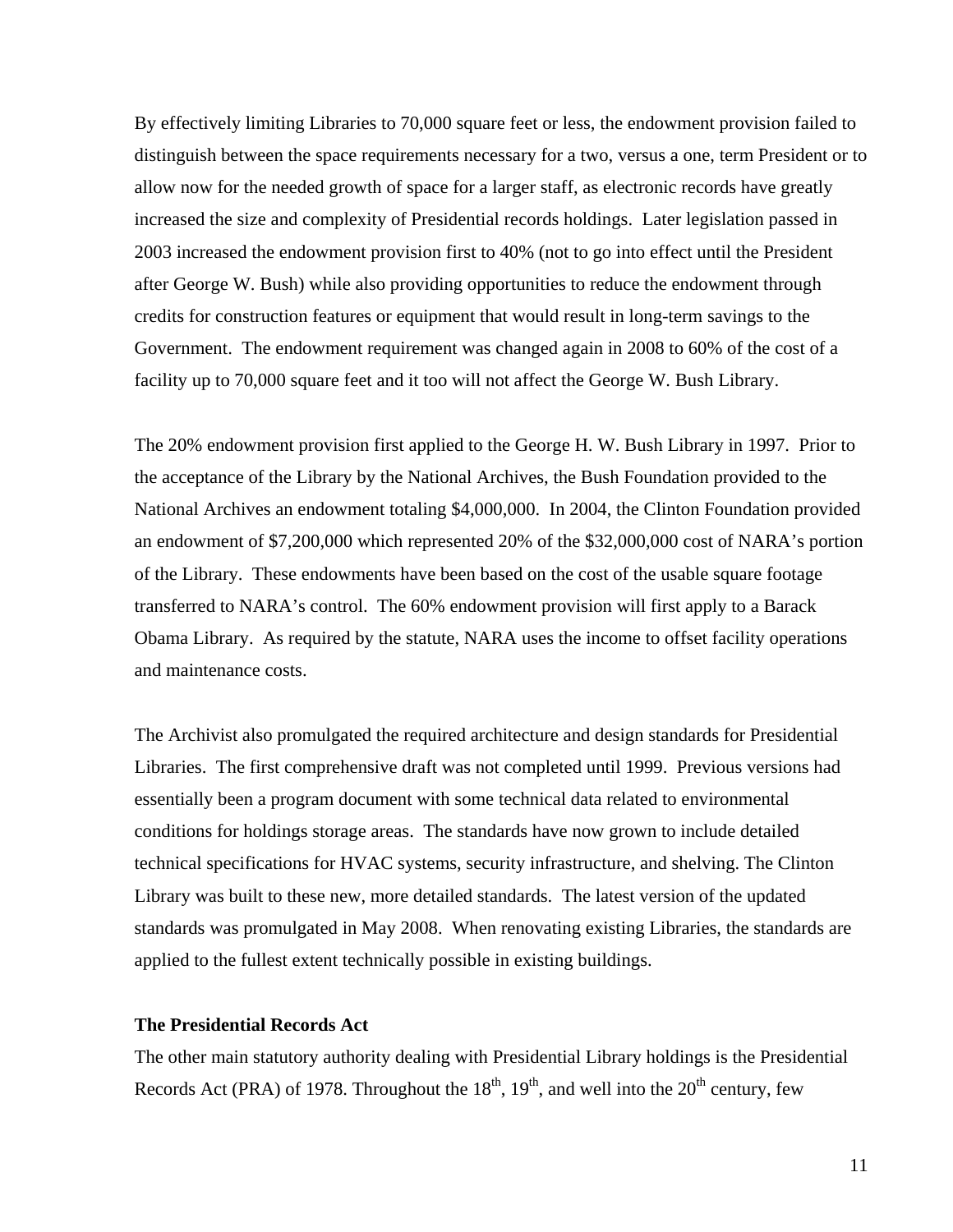questions were raised regarding the private ownership of Presidential papers by the President (just as the official papers of each Member of Congress and Supreme Court Justice remain privately owned to this day). Former Presidents could donate them to a library or archives, or not, as they saw fit. Fortunately, the Library of Congress undertook major collecting efforts, saving many Presidential papers (see Appendix B for the location of Presidential Papers from Washington to Bush 43). On the other hand, many were accidentally or purposely destroyed. As initiated by Franklin Roosevelt, the precedent of donating Presidential papers to the Government worked very well. Although the Presidential Libraries Act, which established the Libraries, did not mandate that Presidents systematically preserve their Presidential papers, the legislation assured a President who donated his materials to the National Archives that the integrity of a Presidential collection would be preserved in one place, and that the papers would be cared for by a professional archival staff and made available for research and study. A deed of gift for the President's papers was a pre-condition for the acceptance of a Presidential Library by the Government.

President Richard Nixon's resignation in 1974 prompted an examination of the tradition of private ownership of Presidential papers. That year Congress enacted the Presidential Recordings and Materials Preservation Act (PRMPA), which seized the Nixon Presidential materials and gave the National Archives legal custody and control over them. Title II of the PRMPA established the National Study Commission on Records and Documents of Federal Officials to explore topics of ownership, control, disposition, and preservation of historic materials created by Government officials. The report of the Commission, completed in March 1977, made two key recommendations:

1. All documentary materials received or made by Federal Officials in discharge of their official duties should be considered the property of the United States.

2. Presidents should be given additional rights to control access to their Presidential records up to 15 years after the end of their administration. (Congress changed this to 12 years in the subsequently enacted PRA legislation.)

In 1978, Congress acted on the report and passed the PRA, which clearly established public ownership of the official records of a President upon their creation. The PRA further established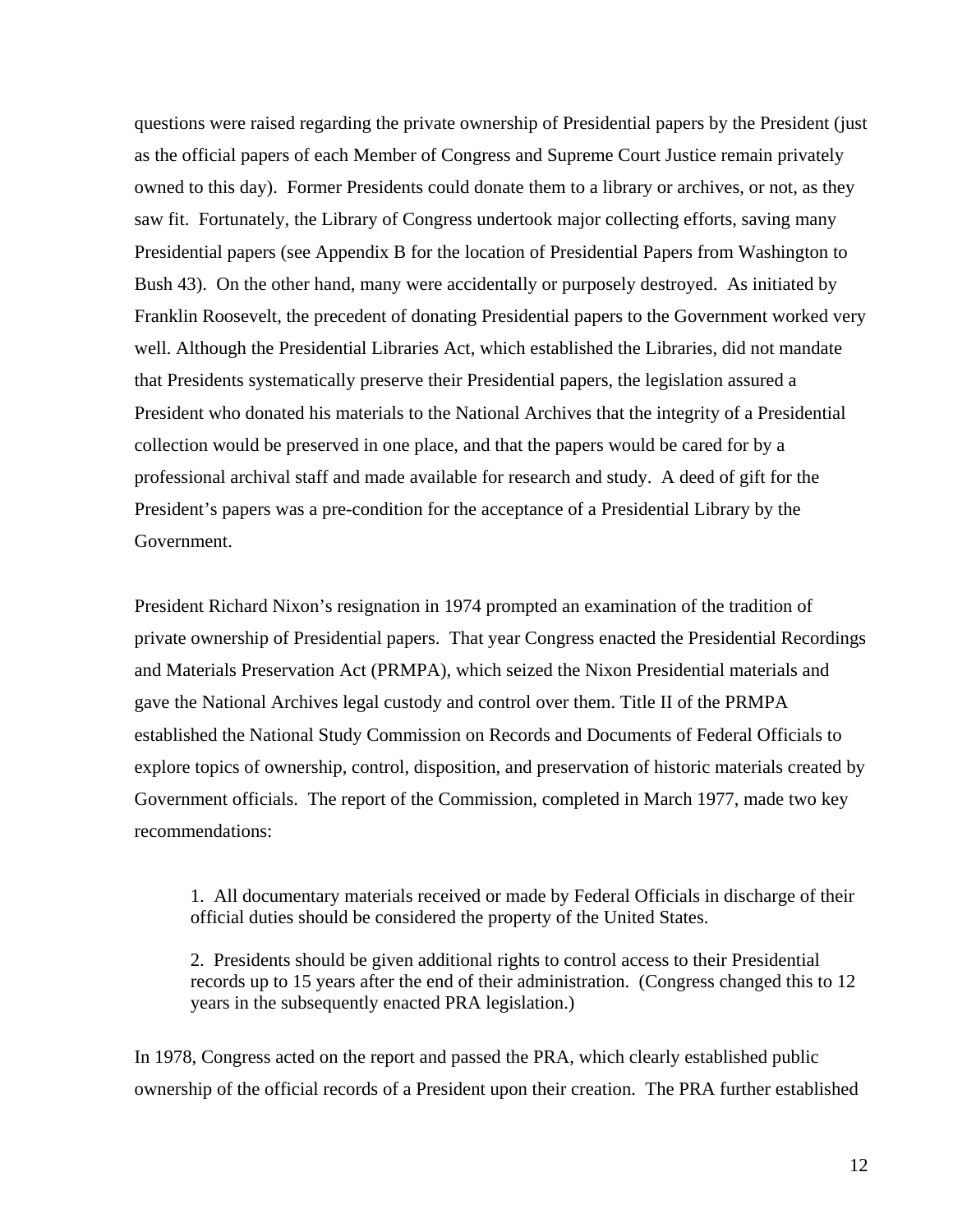that immediately upon the conclusion of a President's tenure, the legal custody of Presidential records would be transferred to the National Archives. Government archivists would then be responsible for preserving, processing, and providing access to the records. Although NARA's process for providing access to donated historical materials and the process for providing access to Presidential records under the PRA varies somewhat in implementation because of the statutory and regulatory requirements, the mission of the Government staff in each Library is the same – to preserve and process the materials and provide access as fully and promptly as the law or deed and resources permit.

#### **Basic Legal Authorities for Presidential Gifts**

Besides large collections of papers and records of the President and others associated with him, each Presidential Library also houses tens of thousands of artifacts and gifts given to the President. There are several statutory authorities dealing with Presidential gifts.

Head of State and other foreign official gifts are regulated under the Foreign Gifts and Decorations Act, 22 U.S.C. 26, upon their receipt by the President*.* These foreign official gifts along with the gifts received by the President from private citizens for eventual deposit in his Presidential Library are received under the provision of the Archivist's receivable authority (44 U.S.C. 2111 and 2112). Some of these gifts are also received as Presidential records (44 U.S.C. 2201). These gift collections have become a key part of the holdings of the Presidential Library and Museum and are used in museum exhibits to bring the Presidency to life.

### **THE CURRENT MODEL FOR THE PRESIDENTIAL LIBRARY SYSTEM**

Though no President is required to establish a Presidential Library, each President from Herbert Hoover through George W. Bush has embraced the model first established by Franklin D. Roosevelt. In order to understand the proposed alternative models, it is essential to consider current Library funding sources, ongoing preservation efforts, and access to Presidential papers and records in the current Library system.

#### **Current Funding Sources for the Presidential Libraries**

Presidential Libraries rely upon multiple funding sources: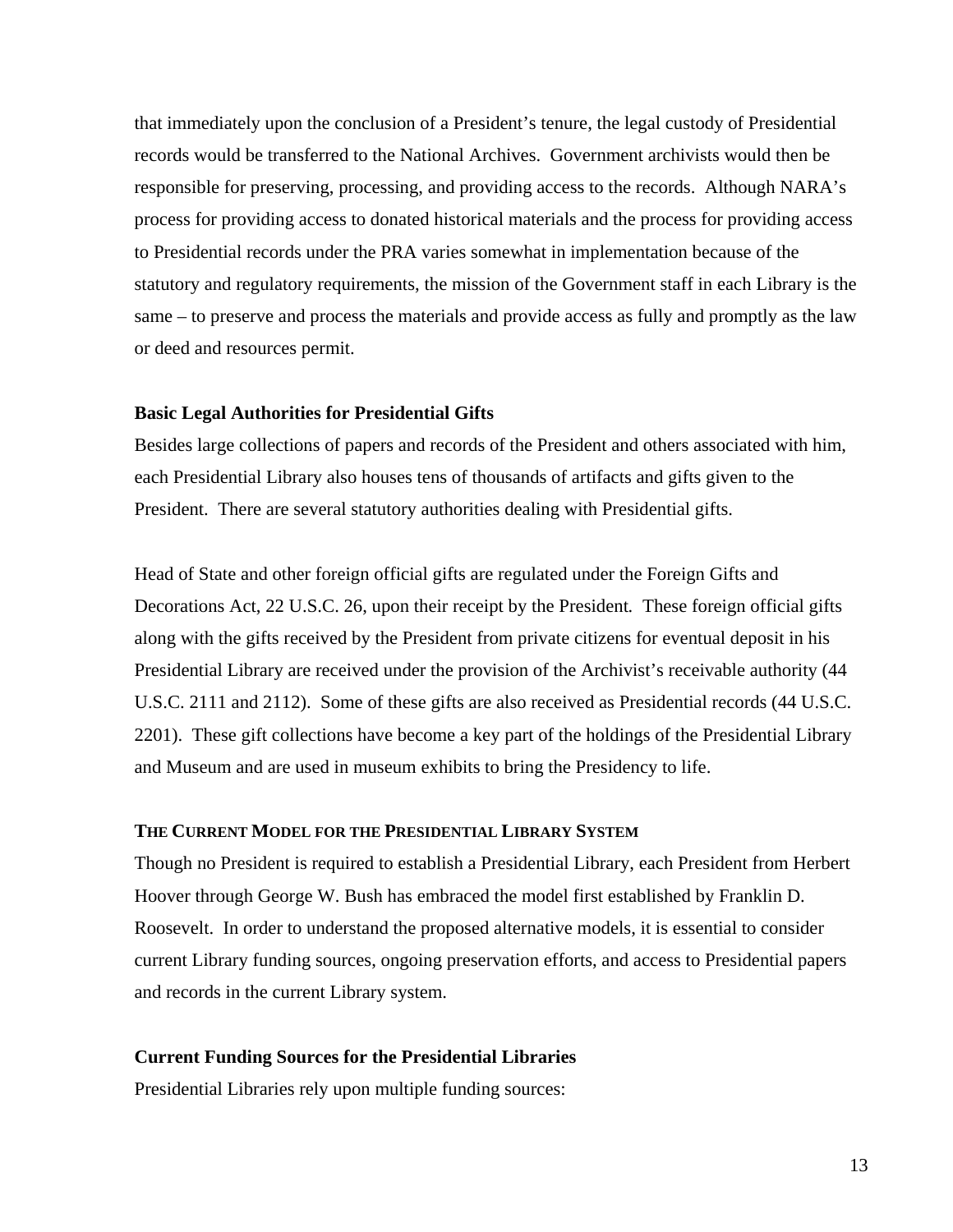- 1. Base Appropriations: Funds appropriated by Congress for the operation of NARA that provide for staffing, administration, security, upkeep, maintenance, and renovation projects at the Presidential Libraries.
- 2. Trust Fund Revenue: Funds generated through museum admission fees, museum store sales, and duplication fees provide for admissions staff and help support exhibit-related and public programming expenses.
- 3. Gift Funds: Funds donated to a Library, usually for specific projects or programs.
- 4. Endowments: Funds required through the Presidential Libraries Act of 1986, as amended, offset a portion of the Library's operations and maintenance costs.
- 5. Foundation Funds: Funds provided by a Library support organization for programming, exhibits, staff, or special projects. These funds may be provided by the Foundation annually based on the Library's budget request, awarded on a project-by-project basis, or expended directly by the Foundation for the support of the Library. These funds may also be used to support staff performing governmental functions and library renovation projects.

#### **Base Appropriations – FY 2008 Cost for Operating Presidential Libraries**

The cost of operating the Presidential Library system in FY 2008 was \$63,944,800 in NARA's base appropriation. This amount included funding for operating expenses, salaries and benefits, security, operations and maintenance, and facility-related repairs or other infrastructure needs. The overall number includes not only the monies budgeted for each Library, but also funding for the Office of Presidential Libraries and the Presidential Materials Staff, as well as the new George W. Bush Temporary Library Site. In FY 2008, Congress also provided special appropriations for the following Libraries: Roosevelt Library, \$750,000; Kennedy Library, \$8 million; Johnson Library, \$3.76 million; and the Nixon Library \$7.432 million. The following chart provides an overview of funding for each of the Presidential Libraries and the Central Office overseeing the Libraries.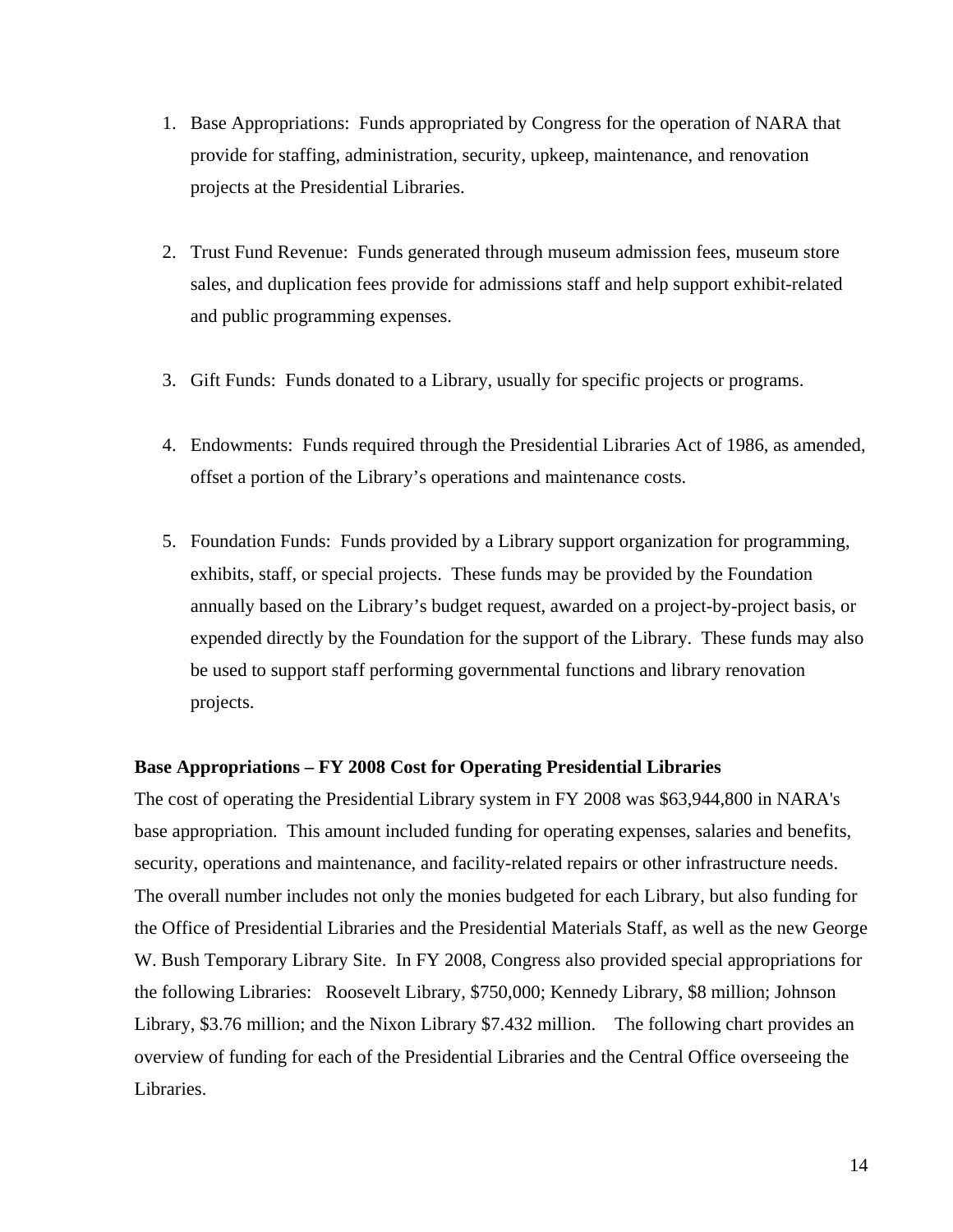| FY 2008 PRESIDENTIAL LIBRARY ACTUAL COSTS             |                                |                                    |                  |                |              |  |
|-------------------------------------------------------|--------------------------------|------------------------------------|------------------|----------------|--------------|--|
|                                                       | O&M<br>(Including<br>Security) | Program<br><b>Including Salary</b> | Minor R&R        | Major $R\&R1$  | <b>Total</b> |  |
| Hoover                                                | 899,000                        | 1,269,800                          | 21,200           | 20,900         | 2,210,900    |  |
| Roosevelt                                             | 2,847,300                      | 1,597,800                          | 55,300           | 378,000        | 4,878,400    |  |
| Truman                                                | 1,969,200                      | 1,879,600                          | 36,200           | 342,400        | 4,227,400    |  |
| Eisenhower                                            | 1,159,600                      | 2,004,800                          | 23,900           | 180,900        | 3,369,200    |  |
| Kennedy                                               | 3,846,600                      | 2,206,100                          | 14,200           | 1,600          | 6,068,500    |  |
| Johnson                                               | 2,880,600                      | 2,159,200                          | 900              | 3,000          | 5,043,700    |  |
| Nixon <sup>2</sup>                                    | 1,513,100                      | 2,298,600                          | 10,600           | 47,300         | 3,869,600    |  |
| Ford                                                  | 1,973,800                      | 1,874,200                          | 38,300           | 181,500        | 4,067,800    |  |
| Carter                                                | 1,578,500                      | 2,941,900                          | 24,800           | 422,200        | 4,967,400    |  |
| Reagan                                                | 3,082,000                      | 2,013,600                          | 57,800           | 273,700        | 5,427,100    |  |
| Bush 41                                               | $2,595,500^3$                  | 1,662,500                          | 12,700           | 900            | 4,271,600    |  |
| Clinton                                               | 2,261,700 <sup>4</sup>         | 1,936,200                          | 7,700            | 132,800        | 4,438,400    |  |
| Bush $43^5$                                           | 460,600                        | 3,086,200                          | $\overline{0}$   | $\overline{0}$ | 3,546,800    |  |
| Central Office <sup>6</sup>                           | $\mathbf{0}$                   | 4,606,200                          | $\mathbf{0}$     | $\mathbf{0}$   | 4,606,200    |  |
| Presidential<br>Materials Staff <sup>7</sup>          | $\boldsymbol{0}$               | 1,404,500                          | $\boldsymbol{0}$ | $\overline{0}$ | 1,404,500    |  |
| Nixon<br>Presidential<br>Materials Staff <sup>8</sup> | $\overline{0}$                 | 1,547,300                          | $\overline{0}$   | $\overline{0}$ | 1,547,300    |  |
| <b>Totals</b>                                         | 26,706,900                     | 34,488,500                         | 303,600          | 1,985,200      | 63,944,800   |  |

[<sup>1</sup>](#page-74-0) Represents Major R&R from NARA base appropriations, not restricted appropriations for major projects.

 $\overline{a}$ 

<sup>&</sup>lt;sup>[2](#page-74-0)</sup>The addition of the Nixon textual holdings storage addition will result in an increase to O&M costs.

<sup>&</sup>lt;sup>3</sup> Reflects \$2[4](#page-74-0)8,122 generated by the endowment required by the PLA for operating costs.<br><sup>4</sup> Reflects \$383,477 generated by the endowment required by the PLA for operating costs.

<sup>&</sup>lt;sup>4</sup> Reflects \$383,477 generated by the endowment required by the PLA for operating costs.<br><sup>[5](#page-74-0)</sup> Benezeants George W. Bush Librery quart services, not included in total In EV 2008, NA

 month of security guard services. That is why this security contract amount is not reflected in the total. <sup>5</sup> Represents George W. Bush Library guard services, not included in total. In FY 2008, NARA only paid for one

[<sup>6</sup>](#page-74-0) O&M and R&R costs for the Office of Presidential Libraries (central office) in College Park, MD are not calculated separately from the cost of operations for NARA's facilities in Washington, DC, and College Park.

<sup>&</sup>lt;sup>[7](#page-74-0)</sup> O&M and R&R costs for the Presidential Materials Staff in Washington, DC, are not calculated separately from the cost of operations for NARA's facilities in Washington, DC, and College Park, MD.

<sup>&</sup>lt;sup>[8](#page-74-0)</sup> Until the completion of the archival storage addition at the Nixon Library in Yorba Linda, CA, NARA continues to maintain space in College Park, MD for Nixon records and staff. O&M and R&R costs for the Nixon staff are not calculated separately from the cost of operations for NARA's facilities in Washington, DC, and College Park, MD.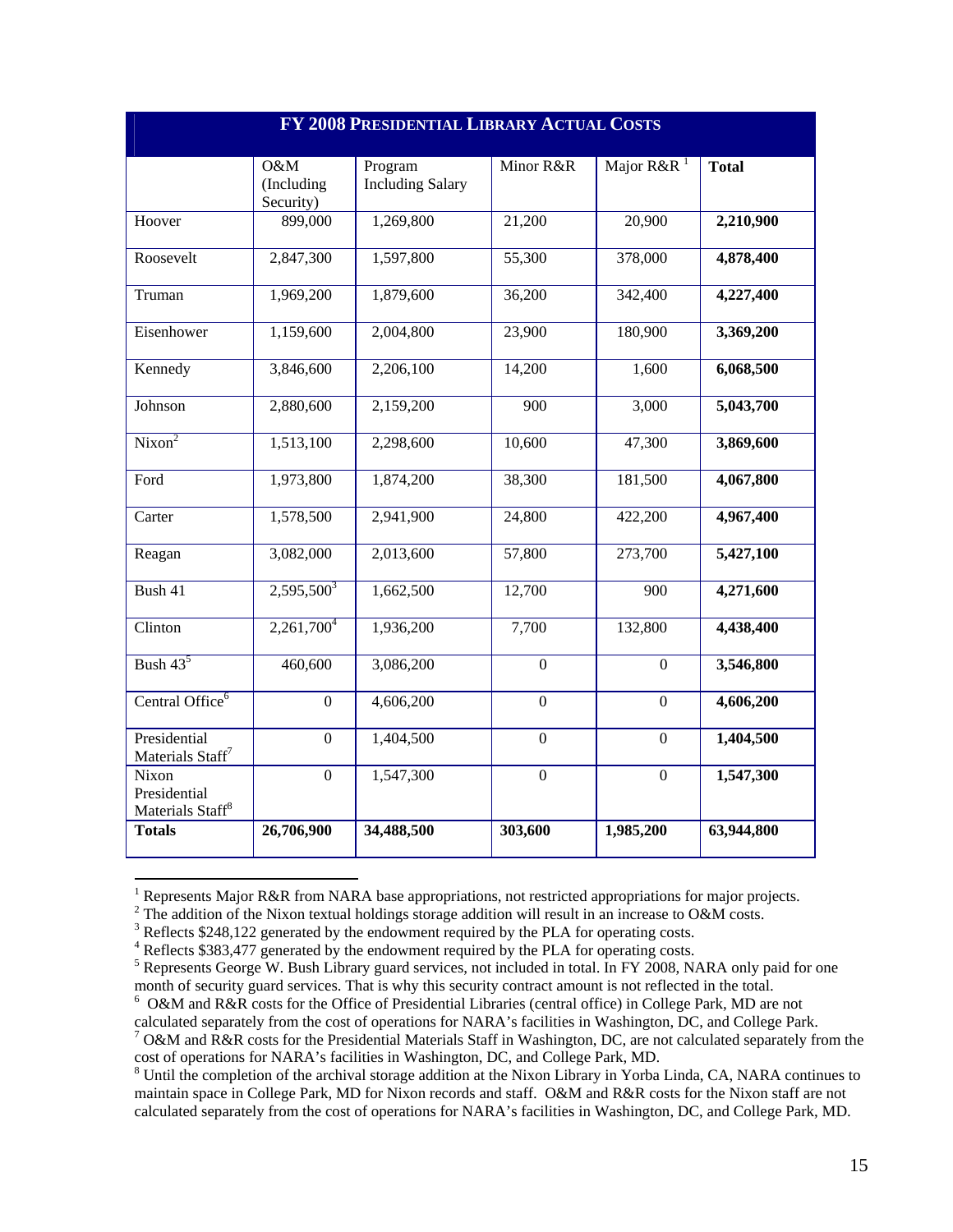Repair and renovation funds within NARA's base appropriation provide for ongoing upkeep and maintenance of Presidential Libraries; support projects aimed at bringing older Libraries as closely as possible into compliance with NARA standards; and offer opportunities to reduce operating costs through the addition of more efficient building systems. NARA has undertaken a series of building condition reports (BCR) for each Library to identify necessary repairs and improvements and to provide a basis for prioritizing Library projects.

#### **Development of Capital Improvement Plans**

 In 2006, NARA recognized the need to identify immediate and long-term repair and renovation projects and developed a Capital Improvement Plan for projects over \$1,500,000. A plan was also required through the Presidential Historical Preservations Act of 2008. Renovations, additions, or other capital projects can provide NARA with opportunities to create more secure, environmentally appropriate spaces for holdings and to address infrastructure needs that inevitably arise as facilities age. The Capital Improvement Plan is an incremental approach that enables NARA to address major projects in a systematic fashion within the context of overall agency needs. Major capital projects currently underway include the renovation of the Roosevelt Library (Phase 1, \$17,500,000) and construction of an addition at the Kennedy Library (Phase 1 and 2, \$30,000,000) to increase holdings storage capacity and provide education programming space. Currently, a new storage addition is under construction at the Nixon Library to house holdings now stored in College Park, MD. Major improvements to the Johnson Library plaza and education and public programming space are also underway with expected completion in 2010. NARA's Capital Improvement Plan prioritizes a series of potential major renovation and repair projects for Libraries through 2018 that are outlined in the list below:

#### **NARA Capital Improvements Plan Projects: First Tier Projects**

Roosevelt Library Renovation Construction, Phase 2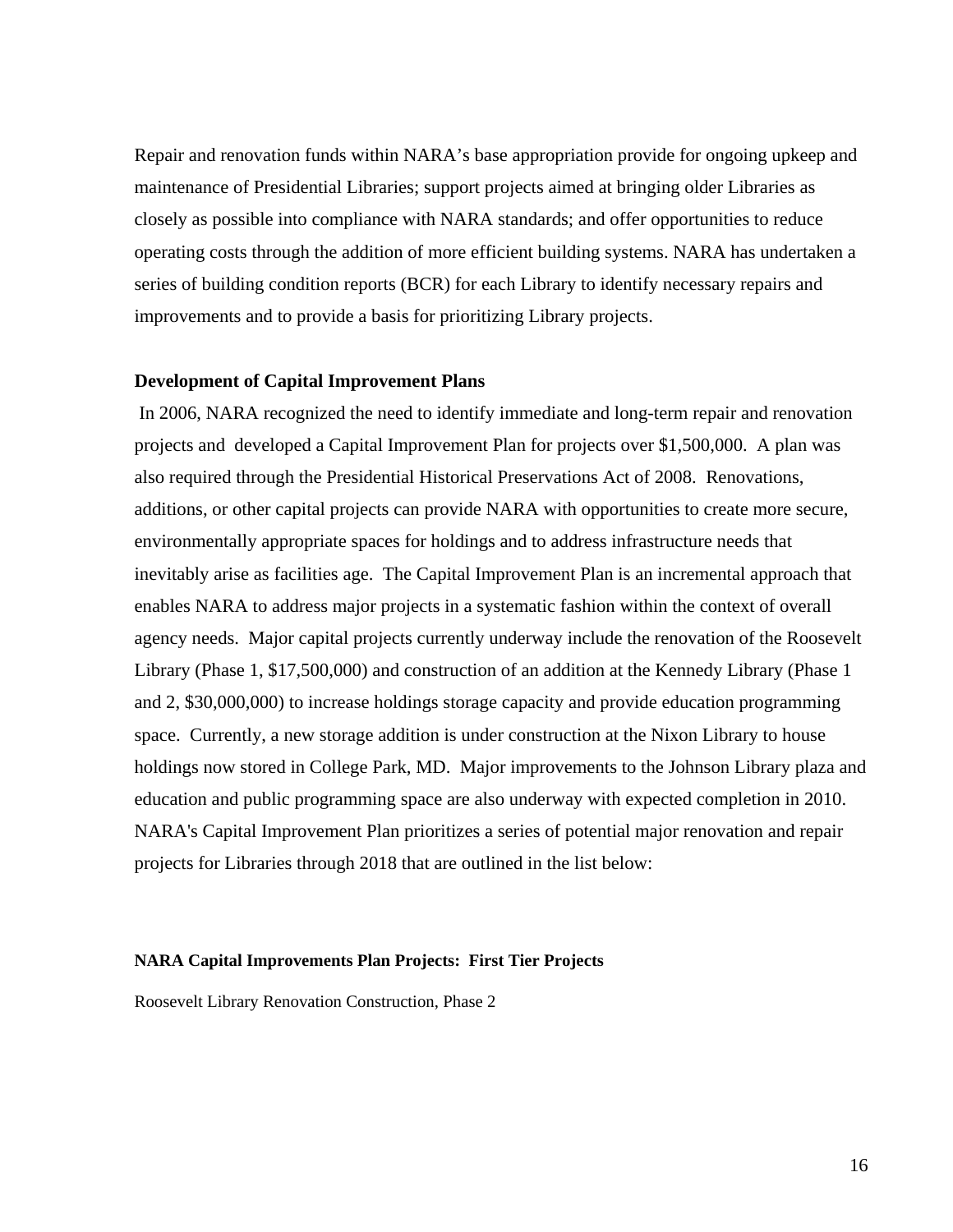#### **NARA Capital Improvements Plan Projects: Second Tier Projects**

Eisenhower Center Renovations and Visitor Center Expansion (Design)

Johnson Library Space Alteration (Design)

Ford Library Roof Replacement

#### **NARA Capital Improvements Plan: Third Tier Projects**

Eisenhower Center Renovations and Visitor Center Expansion (Construction Phase 1)

Johnson Library Space Alterations (Construction)

Ford Museum Roof Replacement

Hoover Library Mechanical Repairs and Building Renovations (Construction)

NARA also incorporates new Federal mandates for the reduction of energy consumption when constructing and improving facilities. Better designed and renovated facilities and more efficient equipment do result in savings. The architectural and design standards for Presidential Libraries require new Libraries to meet LEED<sup>9</sup> silver standards. Systematic renovations, repairs, and maintenance of equipment and building systems will ultimately result in long-term savings in operating Presidential Libraries.

#### **Foundation Support**

 $\overline{a}$ 

Foundation support has been critical to the operation of the Libraries since their inception. When adjusted for inflation, the National Archives has received almost \$400,000,000 in new facilities and equipment paid for by non-Federal funds.<sup>10</sup> NARA has also received additional non-Federal funds through Foundation contributions and gifts for the purposes of updating permanent exhibits, adding additional program space, and supporting staff to undertake public outreach efforts as well

<sup>9</sup> Leadership in Energy and Environmental Design (LEED) Green Building Rating System™ encourages sustainable green building and development practices through the creation and implementation of universally understood and accepted tools and performance criteria.

<sup>&</sup>lt;sup>10</sup> An inflation factor based on the Consumer Price Index inflation calculator was applied to original Library costs from dedication date through 2008.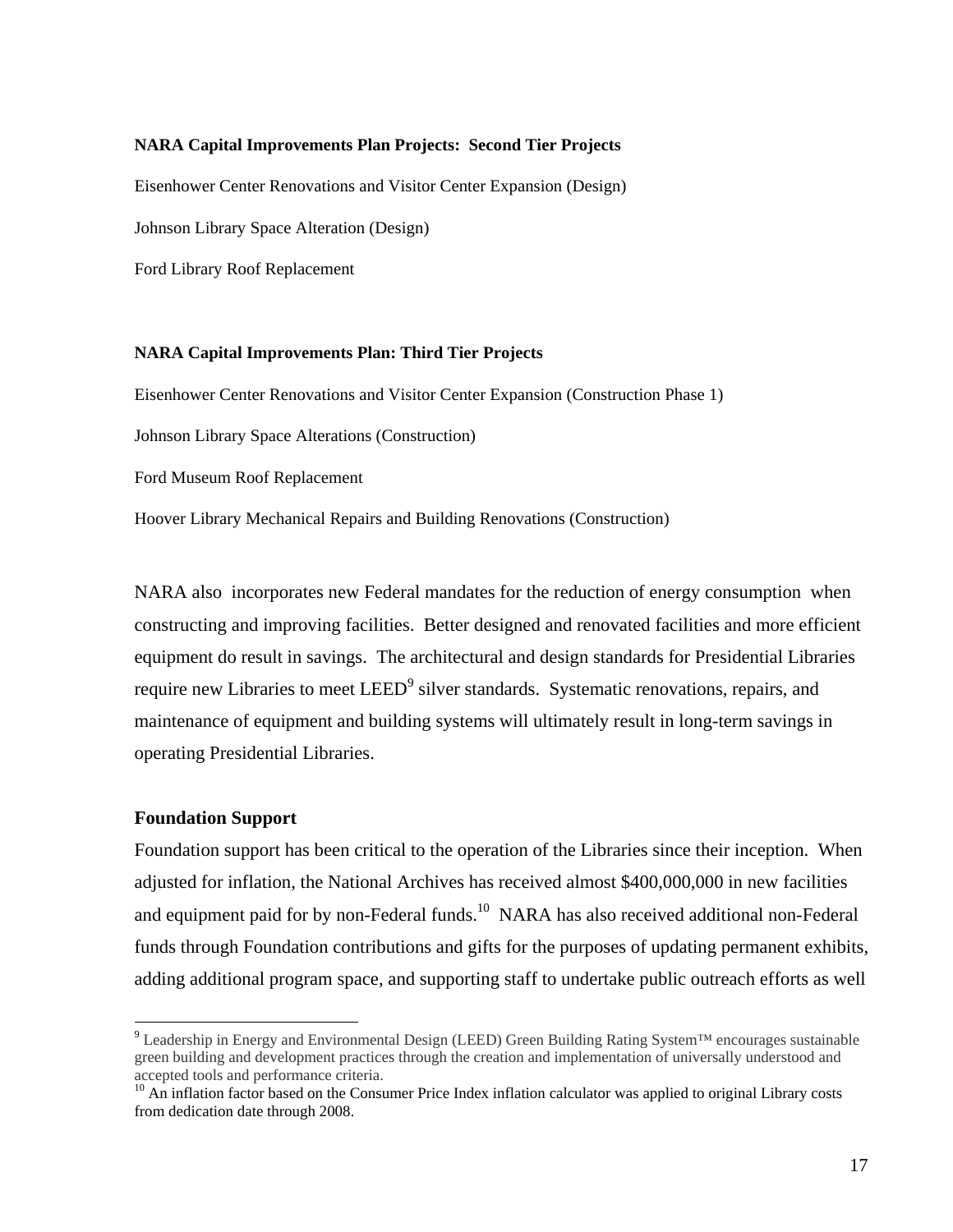as core mission activities. This support varies from year to year but ranges from less than \$100,000 to several million dollars in direct and indirect contributions to each Library by their foundation.

on-going private financial support for exhibits, public programs, and other needs of the Library.<sup>11</sup> The need for private funding to enhance government support for library programs was felt early on. The Truman Library Institute began raising money to support scholars visiting the Library as soon as it opened in 1957, and former President Truman frequently turned over his modest honoraria for lectures to the Institute. In 1958, the Institute secured its first major grant from the Rockefeller Foundation in the amount of \$48,700. However, funding support for exhibits and public programs was limited or non-existent since the resources of the Truman Institute and the Foundations for the other three existing Libraries (Hoover, Roosevelt, and Eisenhower) had been exhausted by the building of the Libraries. President Johnson departed from the original public/private foundation model when he decided his Foundation would be endowed to provide This financial support model became the paradigm.

#### **Trust and Gift Funds**

 $\overline{a}$ 

The Presidential Libraries Act specifically authorizes the Archivist to collect fees, solicit donations, and accept bequests for the benefit of Presidential Libraries. The monies generated at or for a Library are deposited into the National Archives Trust for use by that Library. Thus, since the beginning of the Presidential Library system in 1941, NARA has used revenue from ticket admissions, museum store sales, and duplications to pay for admissions staff and for other staff which support exhibit, education and public program activities. In FY 2008, trust fund revenue offset \$7.9 million in operating costs—costs not borne by the Federal Government.

Although these trust funds do not provide sufficient income to offset entirely the need for Federal appropriations, the Libraries derive considerable benefit from income generated through stores and ticket revenues. The income provides a measure of support for museum and public program activities and covers the salaries of those who work in admission and museum stores. In FY 2008, even with the decline in revenue reflecting the broader economic downturn, Presidential

<sup>&</sup>lt;sup>11</sup> This year the Johnson Foundation will be contributing \$1.8 million to the Library.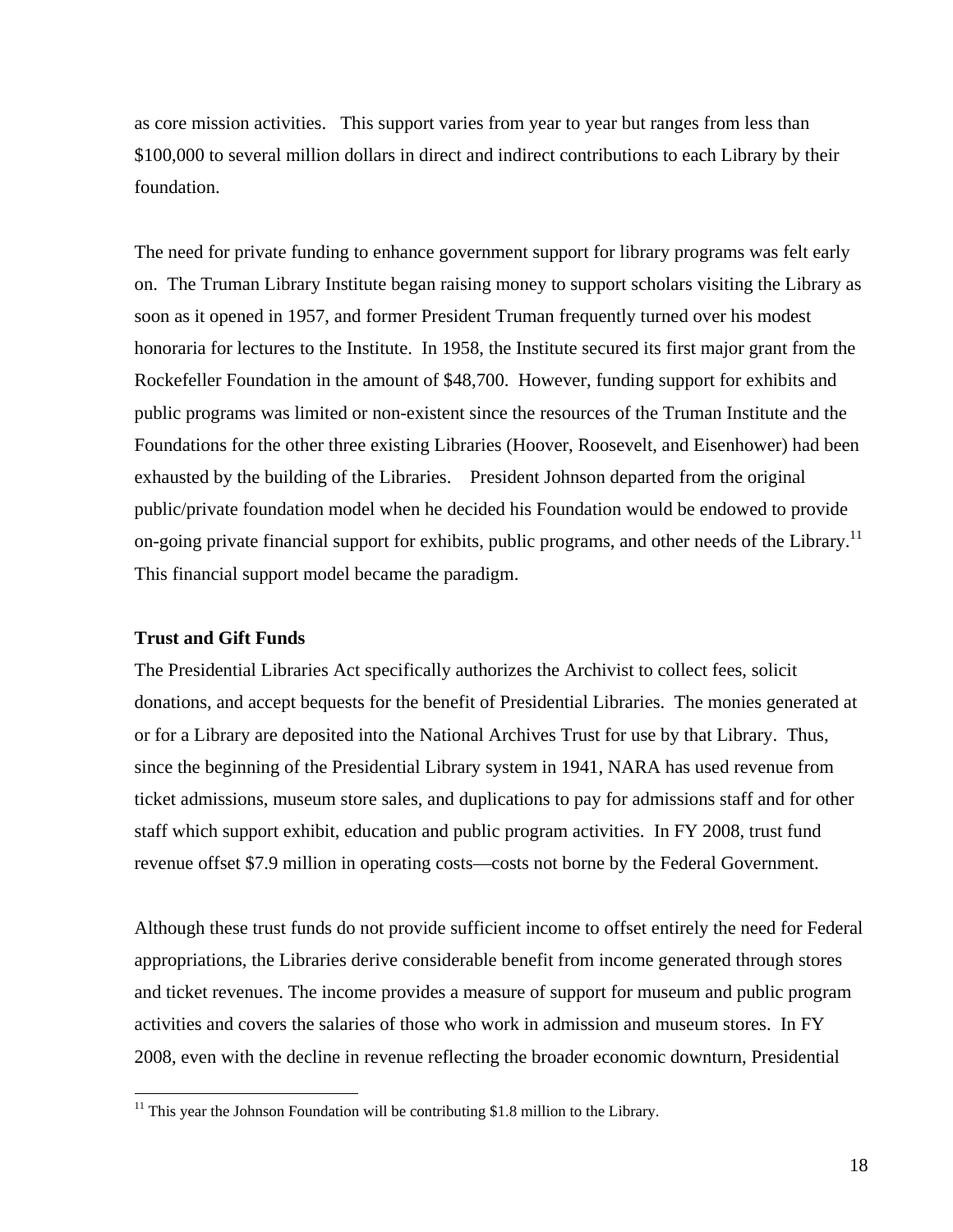Libraries as a system generated a trust fund surplus of \$810,000 and posted retained earnings of \$13,665,295. Retained earnings are used to fund programs that are not covered by appropriated monies and to cover future deficits resulting from lower revenues. For the 2008 Trust Fund statement, please see Appendix D.

#### **Endowment Funds**

Endowments required by the Presidential Libraries Act of 1986 and first applied to the George H. W. Bush Library have offset some costs to the Federal Government. Conservatively invested to protect the principal, incomes range from two to four percent annually. In FY 2008, the endowments yielded \$248,122 and \$383,477 for the Bush and Clinton Libraries, respectively. Current security and operation and maintenance contracts for these two Libraries are \$2,530,220 for Bush and \$2,981,606 for Clinton. The revenue from the endowments offset these contract costs for the Bush Library by a little more than 10% and for Clinton by a little less than 13%.

If the endowments had been 60 percent of the cost of the Library, as now required, the yield at 4% would produce \$480,000 for Bush and \$864,000 for Clinton, which would cover less than 20% of the Bush contracts and about one-third of the Clinton contracts. This strategy does not permit any reinvestment to grow the endowment fund. While the endowment would remain essentially flat (barring any losses), operating costs would increase over time while the annual offset from the endowment income would remain fairly static with conservative investments. Suggestions for increasing the base on which the endowment is calculated and expanding the use of the endowment to accumulate funds for major projects will be discussed in more detail in the section concerning Alternative Model 1.

#### **PRESERVATION OF HOLDINGS**

NARA's preservation program has evolved significantly over the past 25 years. From facility design and renovation to treatment of holdings, both through holdings maintenance and more directed individual object conservation, preservation is now a major priority of the agency. The agency's first strategic plan in the early nineties identified preservation as a key goal, stating that "all records will be preserved in appropriate space for use as long as needed." Preservation activities have evolved in Presidential Libraries as well, most notably as a result of the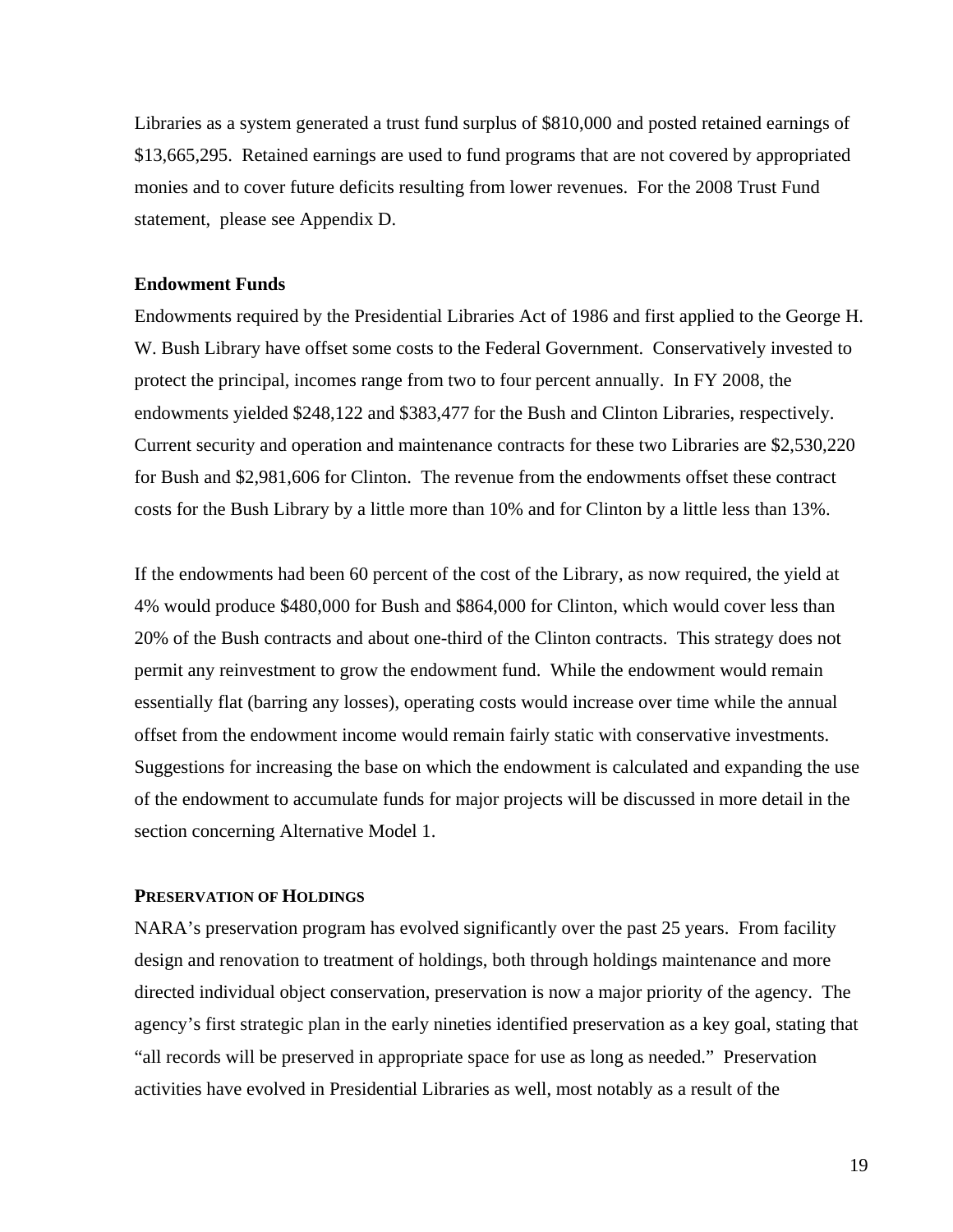Architecture and Design Standards for Presidential Libraries and through internal efforts to identify materials at risk and contract vehicles to treat these materials.

The Architecture and Design Standards for Presidential Libraries mandated by the Presidential Libraries Act of 1986 reflect NARA's commitment to oversee the design and construction,  $12$  as well as the renovation and repair of its facilities to provide space appropriate for the preservation of invaluable archival and artifact holdings.

Almost every aspect of the design standards relates to the preservation of holdings. The standards mandate site requirements; general structural criteria; heating, ventilation, and air conditioning standards; fire safety; security; floor loadings; finishes; lighting; and glazing criteria. Most importantly, the standards outline specific temperature and humidity criteria to ensure the longterm protection of Presidential records. These stringent requirements have resulted in preservation-quality spaces at the Clinton Library and are being incorporated into the design of the new Bush Library, as well as at older Libraries undergoing renovations or repairs. These requirements have significantly increased the cost of building Presidential Libraries. Conversely, these standards will greatly reduce NARA's future costs, since the new Libraries are less likely to need extensive renovations to meet preservation standards.

Yet the facility itself is only one part of preservation activities in the current Library model. NARA's Preservation Office and the Office of Presidential Libraries provide funds to treat textual, non-textual, and artifact holdings. In particular, non-textual funding enables the Libraries to create preservation copies of photographs, films, and audio tapes. At the Kennedy, Nixon, and Johnson Libraries, the ongoing review of Presidential tape collections has resulted not only in better access to holdings, but also improved preservation of the original tapes. The Office of Presidential Libraries, in conjunction with NARA's Preservation Office, has also begun a major preservation assessment and treatment program at the Roosevelt Library. This effort, focused on textiles, prints, and paintings, will serve as a model for future projects at other Libraries. These projects underscore NARA's commitment to the preservation of Library holdings.

 $\overline{a}$ 

 $12$  The Architecture and Design Standards require that design and construction of any new Library be subjected to regular reviews by NARA to ensure that the standards are being met.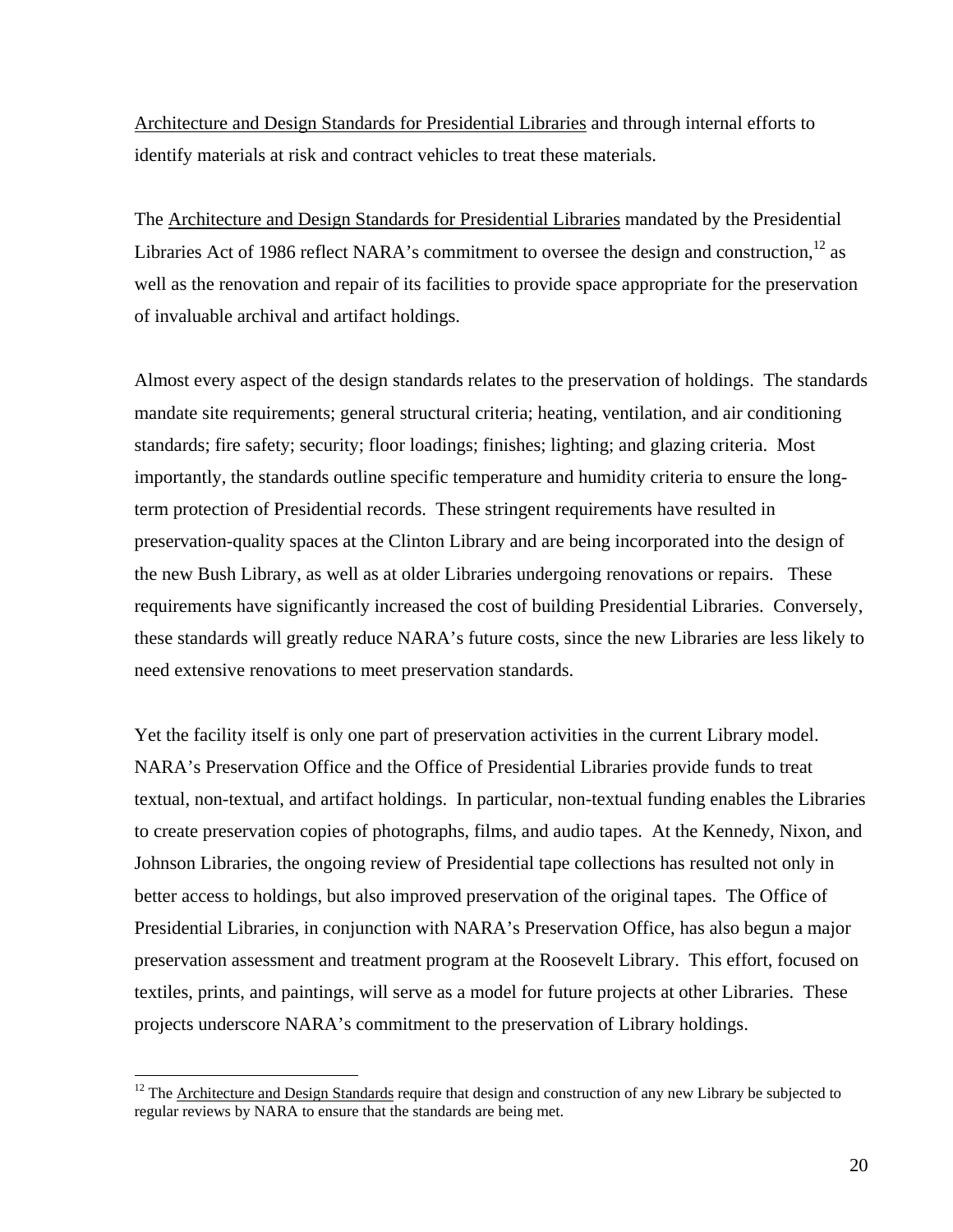In 1998, the Office of Presidential Libraries added a professional curatorial staff as part of its Washington, DC based Presidential Materials Staff. The purpose of the curatorial staff is to work on a regular basis with the White House, particularly the White House Gift Office, on issues relating to artifacts. NARA now works with the White House in determining what gifts are appropriate for transfer to the Archives. The Presidential Materials Staff catalogues all incoming Presidential and Vice Presidential gifts and artifacts as they arrive, identifies condition issues, and applies preservation treatment to materials at risk. On the first day of an Administration, the gift unit of the Presidential Materials Staff begins tracking and packing artifacts according to curatorial standards. This staff has worked with two administrations in providing disposal guidance for Presidential gifts, and at the end of the George W. Bush Administration provided a complete inventory of all Bush artifacts. The result of these new protocols is full intellectual control over the Presidential gift holdings and completed risk assessments that will enable NARA to identify conservation treatment priorities and greatly enhanced control over their physical preservation.

NARA has also had to rely on its partners, the Library Foundations, to offset some preservation costs. For example, the Truman Institute provided \$1,400,000 to construct a pavilion outside President Truman's office at the Library. The addition supports the preservation of the office and its contents and provides the public with an opportunity to view the office. The Institute also received a *Saving America's Treasures* grant to undertake conservation treatment of artifacts on exhibit in President Truman's office. The Kennedy Foundation has long supported preservation efforts at the Library. It has established an endowment specifically for preservation, which pays for approximately \$36,000 worth of artifact conservation treatment annually. The Kennedy Foundation also received a \$150,000 *Saving America's Treasures* grant for conservation treatment and another \$50,000 for supplies and intern labor. An intern program supported by the Foundation funds approximately \$75,000 in staff salaries for holdings maintenance, the most basic level of conservation treatment. A donor is funding the conversion of Johnson Library tapes and Kennedy Library news footage related to Robert Kennedy to digital formats. This project will ultimately amount to an estimated \$200,000 gift. Without this private support through Library Foundations, it is unlikely that these items at risk would have received such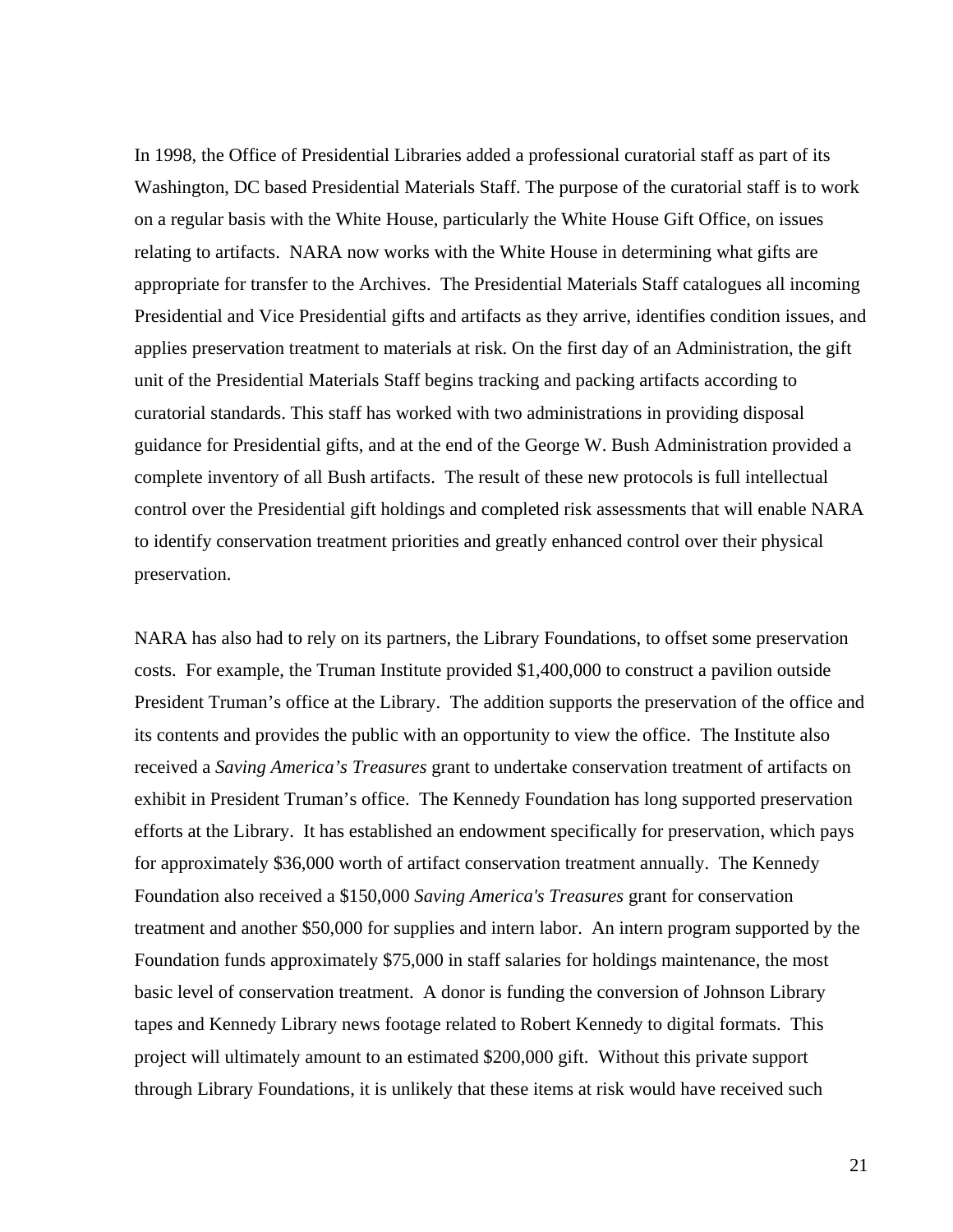timely conservation treatment. The Johnson Foundation has, over the past decade, provided much of the funding required for the preservation of the Johnson tapes (which were originally recorded on obsolete dictabelts) and supported preservation of other audiovisual materials in the collections.

#### **CURRENT EFFORTS TO IMPROVE ACCESS TO PRESIDENTIAL RECORDS**

This section of the report addresses Congress's request that NARA consider how to "reduce the delay in public access to all Presidential records." When the Presidential Records Act (PRA) changed the ownership of Presidential papers from private to public, it incorporated several access provisions to ensure the Act's constitutionality and to balance the President's loss of private ownership of his papers.

One of the many changes established by the PRA was the application of the FOIA to Presidential records. The PRA also provided each President the discretion to impose, while in office, each of six Presidential restrictions to last up to 12 years after the President leaves office (which all Presidents have done). The Presidential restrictions, at 44 U.S.C. § 2204(a), known as P1 (classified national security information), P3 (required by a statute), P4 (trade secrets and other confidential business information), and P6 (clearly unwarranted invasion of personal privacy), are identical to FOIA exemptions  $(b)(1)$ ,  $(b)(3)$ ,  $(b)(4)$ , and  $(b)(6)$ . Two PRA restrictions are different. The P2 restriction applies to information "relating to appointments to Federal office." The P5 restriction applies to information containing "confidential communications requesting or submitting advice, between the President and his advisers, or between such advisers," and is similar to, but distinct from, the FOIA (b)(5) exemption (deliberative process and other privileges). Moreover, when the P5 restriction expires after twelve years, the FOIA (b)(5) exemption does not apply to Presidential records, thus allowing NARA to release most confidential advice records at that point in time unless a former or incumbent President raises a claim of executive privilege.

The PRA does not mandate these restrictions, but rather makes clear that they may be narrowed or waived even after the President leaves office. Moreover, in the legislative history, Congress advised the Archivist and former Presidents to do just that: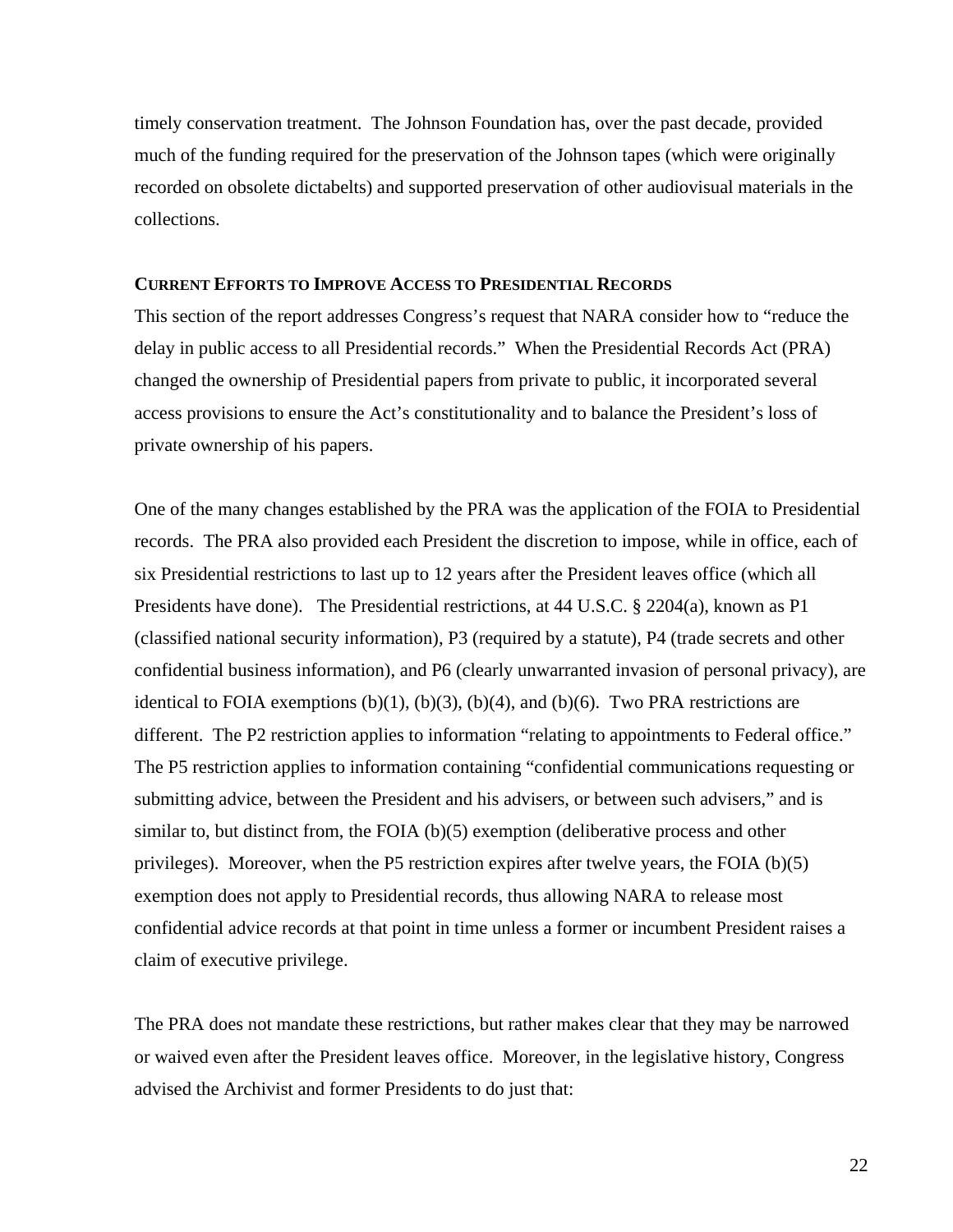particular records otherwise restricted.<sup>13</sup> It is also expected that the Archivist will follow past practice in applying the restrictive categories in former Presidents' deeds of gift, and negotiate with the ex-President or his representative on an on-going basis to lessen the number of years chosen for particular mandatory restriction categories, to eliminate entire categories, or to permit release of

Former Presidents Reagan, George H. W. Bush, and Clinton have all responded to this authority and narrowed the scope of PRA exemptions P2 and P5, allowing significantly more records to be opened. Such narrowing is voluntary by the former President, and may be withdrawn or revised at will during the 12-year period in which the restrictions can be applied.

The PRA restricts any public access for a five-year period, unless the Archivist decides to open an integral file segment. After five years, the PRA gives the public a right of access through FOIA requests. Significantly, the PRA also mandates that "[t]he Archivist shall have an affirmative duty to make such records available to the public as rapidly and completely as possible consistent with the provisions of this Act." *Id.* § 2203(f)(1). In mandating that Presidential records would not be available to the public for the first five years after a President leaves office, Congress expected that a significant portion of the Presidential records could be processed and ready for opening at the time they became available to FOIA requests. Unfortunately, this assumption on how quickly and effectively records would be processed and opened under the PRA has not been realized. The sheer size and complexity of the collections, coupled with the numerous special access requests by the incumbent and former Presidents, the Courts, and the Congress, have made this an unrealistic goal. As an illustration of this fact, at their respective five-year points, the Reagan and Bush Library staff had processed less than five percent of their Presidential records and Clinton less than one percent.

Therefore, at the point when Presidential records have become subject to request under FOIA, the vast majority of records have not yet been reviewed and publicly released. This fact, along with

 $\overline{a}$ 

<sup>&</sup>lt;sup>13</sup> H. Rep. 95-1487, at [15](#page-74-0) (95<sup>th</sup> Cong., 2d Sess., Aug. 14, 1978).<br><sup>15</sup> Hearings before a Subcommittee of the Committee on Government Operations, on H.R. 10998 and Related Bills on the Presidential Records Act of 1978, 95<sup>th</sup> Cong., 2d Sess., Feb. 23, 25, Mar. 2, 7, 1978, at 136.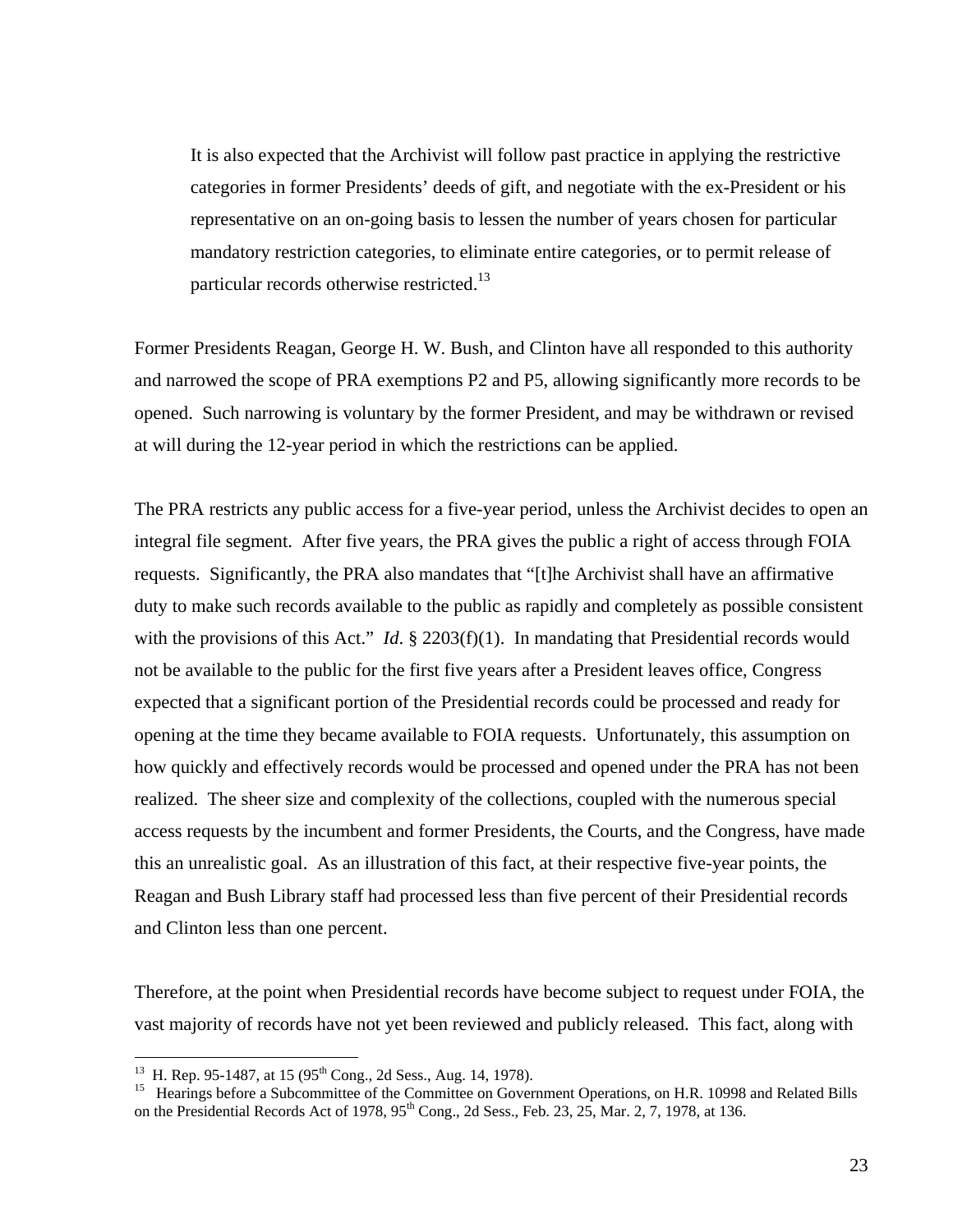the significant number of FOIA requests filed at each of the libraries for access to these records, has resulted in dramatic FOIA backlogs. This problem was not unanticipated. Indeed, in the 1978 hearings on the PRA, then Archivist of the United States James B. Rhoads raised a serious archival concern about subjecting Presidential records to FOIA requests:

[P]rofessional archivists have expressed concerns that efforts to systematically process the records and make them available would be severely hampered by numerous Freedom of Information Act requests and associated lawsuits. . . . We share these concerns. It is likely that Presidential records would attract a large number of Freedom of Information Act requests because of the President's extreme public visibility. . . . The threat of immediate, excessive litigation would divert considerable staff time from processing the records in order to search out isolated bits and pieces of information.<sup>15</sup>

Not only is the volume of FOIA requests problematic, but also the administrative and archival requirements of processing records in response to FOIA requests has led to significant delays in opening records. In the pre-PRA donor Libraries, NARA processes and opens records systematically, meaning that archivists start at the beginning of a collection or file series and review it through to its end. However, in processing FOIA requests, archivists must pull files and/or documents from multiple collections and series that relate to the request. This approach requires an extensive search to identify relevant files and records. Further, in order to maintain the provenance, or order, of the documents, archivists must carefully document the removal of records from their original file location and prepare withdrawal sheets for each closure, which further contributes to the time required to process FOIA requests.

The actual review of the records prior to release has become increasingly more complicated including the processing of electronic records**.** The line-by-line review by NARA archivists prior to release under the PRA requires applying two different sets of restrictions: the Presidential restrictive categories and eight of the nine FOIA exemptions. Additionally, because of the new regulations dealing with protecting personally identifiable information (PII) and the greater likelihood that Presidential records can or are being posted on the internet, NARA has intensified its efforts to redact this information from Presidential records, particularly the more recent records. Because a large amount of PII is in the records, doing so is labor intensive and significantly slows down processing**.**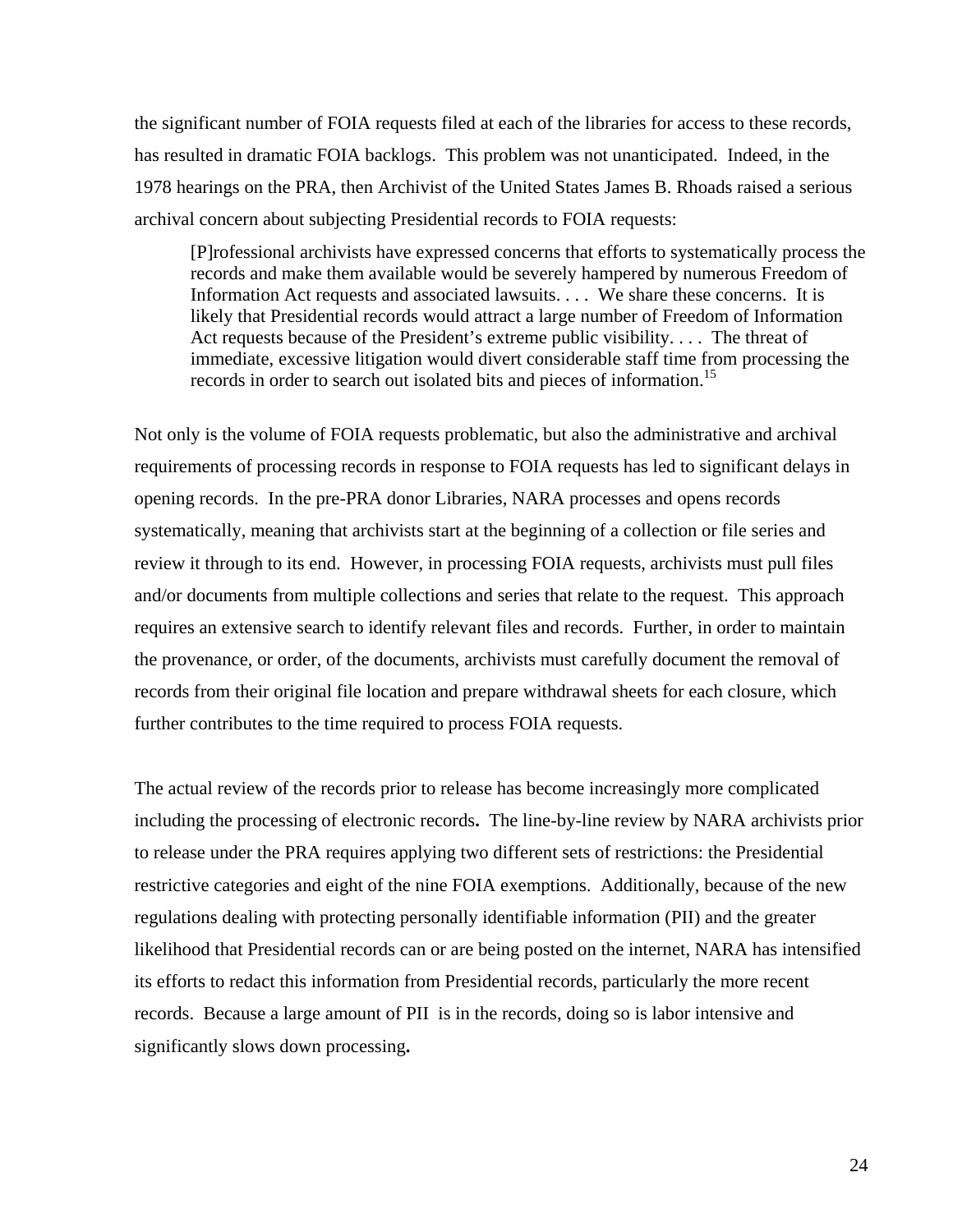Finally, since the enactment of the PRA, Presidential Libraries also experienced an explosive growth in the volume of electronic records, especially White House email. In 1994, the Clinton White House implemented a form of electronic recordkeeping for email known as the Automatic Records Management System or "ARMS" system. Utilizing that system, the Clinton Administration transferred approximately 20 million Presidential record emails to NARA in January 2001. This year, NARA received over 150 million Presidential emails from the George W. Bush Administration, as well as numerous other classified and unclassified electronic systems containing Presidential records. Presidential Library holdings in electronic form are now much larger than the paper holdings. Indeed, the email system for the George W. Bush Administration alone is many times larger than the entire textual holdings of any other Presidential Library. These electronic holdings bring new challenges to processing and making available Presidential records. The sheer volume exponentially increases what archivists have to search and isolate as relevant to a request, a lengthy process in and of itself before the review begins. Once review begins, the more informal communication style embodied in Presidential record emails often blends personal and record information in the same email necessitating more redactions.

NARA has now been processing Presidential records in response to FOIA requests for 15 years, and has explored through the years many ways to streamline and speed this process. In particular, since 2007, NARA's Office of Presidential Libraries has worked, and continues to work, with the PRA Libraries to change how Presidential records are processed, with the purpose of facilitating quicker access to Presidential records. Following a conference in March 2008 of PRA Libraries to examine our processing of Presidential records and determine the most effective use of newly allocated archival staff, the Libraries are implementing the following changes:

- 1. The Libraries added an additional processing queue based on frequently requested records. This type of review—reviewing an entire series or collection of documents from beginning to end—is known as systematic processing and is significantly faster than FOIA processing.
- 2. Libraries will move to a more standardized FOIA request queue structure across the Libraries, with page limitations, that will make useful volumes of records available for research while allowing the archivists to address more requests in a timely manner.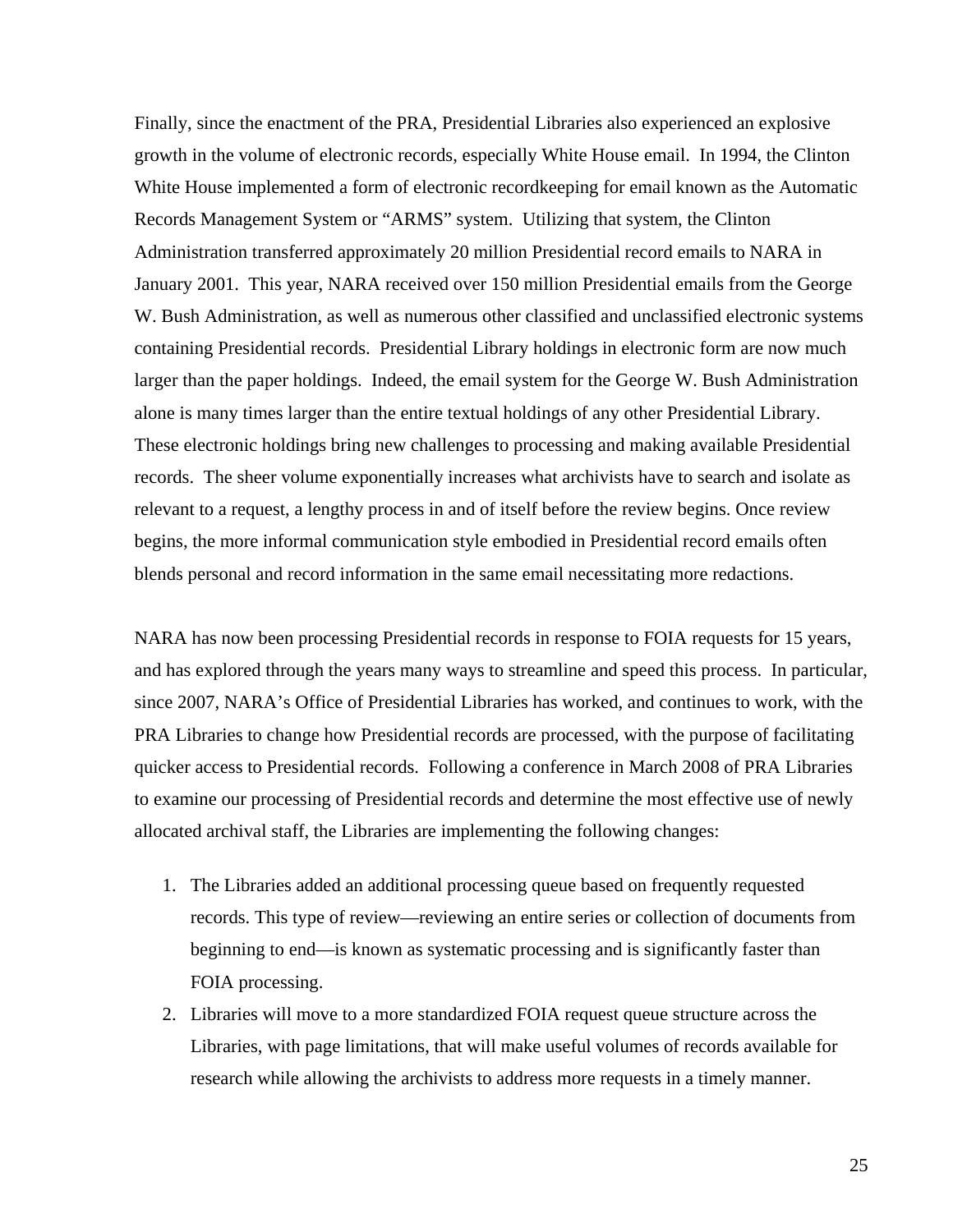- 3. The Libraries will devote some portion of the archival staff to processing systematically entire series or sub-series of historically significant files, a process more efficient than FOIA processing.
- 4. The Libraries will make the folder titles for both processed and unprocessed textual Presidential records available on the web. Providing the public such a detailed view of the Presidential records in a Library will ensure that future FOIA requests are more targeted to the needs of the requesters.
- 5. Finally, Libraries will take some less sensitive series (routine requests for Presidential messages, bulk public mail, etc.) through the PRA-mandated notification processes and make them available for "review on request" access review. The Libraries estimate that more than 11 million pages can be provided to the public using this process.

NARA believes a statutory change to the PRA would be of some help in limiting the time delay and the NARA resources required for providing notice to the former and incumbent Presidents of our intent to open records. NARA recommends a statutory cut-off period for notice which we suggest should coincide with the death or disability of the former President or after 25 years, whichever is later. As the Supreme Court made clear in *Nixon v. Administrator of General Services*, 433 U.S. 425, 451 (1977), executive privilege is "subject to erosion over time after an administration leaves office." It is well established in archival practice, and codified into the Federal Records Act (FRA), that restrictions in archival records to protect deliberative processes and other privileges cease no later than 30 years after creation. The FRA states that "[s]tatutory and other restrictions referred to in this subsection shall remain in force until the records have been in existence for thirty years...." 44 U.S.C. § 2108(a). Similarly, Executive Order 12958, as amended, established a 25-year automatic declassification requirement. Given that Presidential records will already be as much as eight years old when NARA receives them, 25 years is a reasonable cut-off [time.](#page-74-0)<sup>16</sup> Eliminating the privilege review process after the passage of time will reduce some of the delay in making Presidential records available to the public.

 $\overline{a}$ 

<sup>&</sup>lt;sup>16</sup> NARA recognizes that an incumbent President retains the constitutional authority to request that NARA provide him an opportunity to review Presidential records for constitutionally based privileges even after a statutorily established cut-off period for providing notice.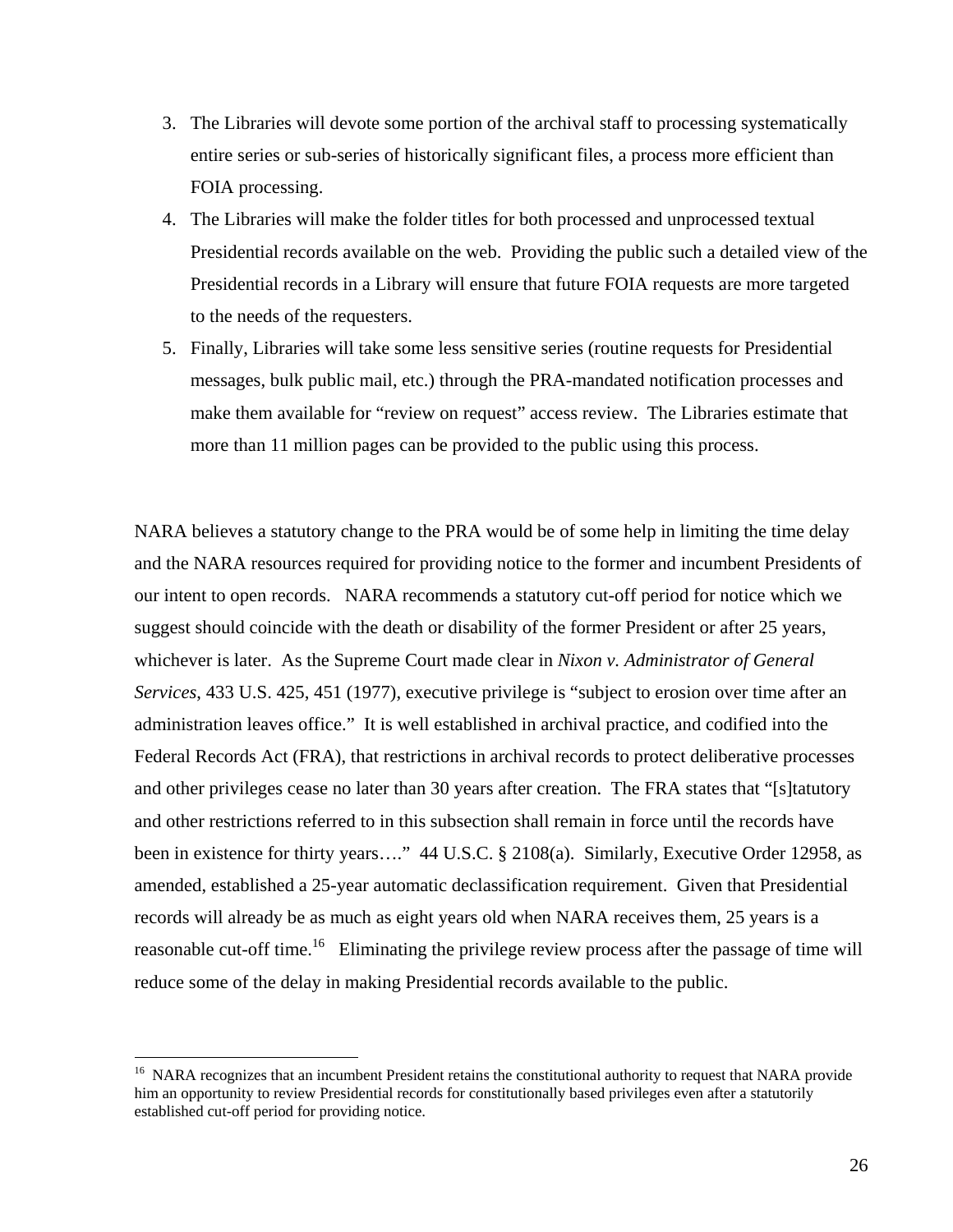Congress has funded a key resource change that should significantly help the PRA Libraries in addressing their FOIA backlogs. In FY 2009, Congress appropriated funding for 15 additional archival positions for the existing Libraries with Presidential records – Reagan, Bush 41, and Clinton. Congress also appropriated funding for 18 archivists to process the George W. Bush and Cheney records. These positions, combined with improvements in the way NARA processes Presidential records, should result in the opening of significantly more records. As the chart that follows shows, by 2010 these innovations in processing should increase the Libraries' rate of processing by at least 1.3 million pages a year.



decades to complete the processing of these important records.<sup>17</sup> While this represents significant progress, it should be noted that the Presidential record collections of each of these three Presidents are significant in size and it will still take many

Ultimately, the ability to open Presidential records to the public is resource driven. It is the case throughout the National Archives that the more archivists available to review and redact records that are subject to statutory restrictions and constitutional review processes, the more NARA can

 $\overline{a}$ 

<sup>&</sup>lt;sup>17</sup> The Reagan Library holds 57,552,000 pages of paper records; Bush 41 46,584,000 pages; and Clinton 73,834,000 pages. These numbers do not include the electronic holdings.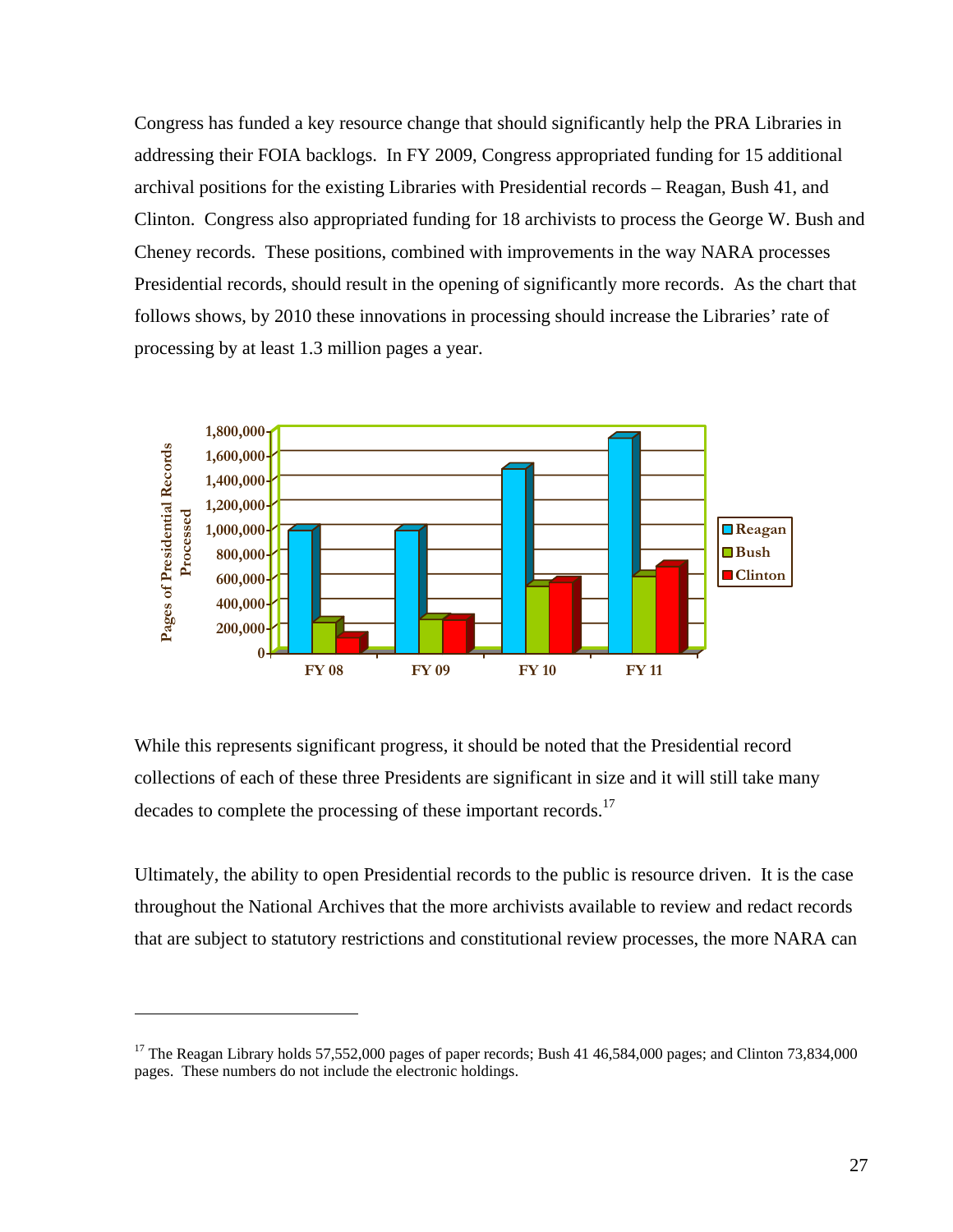open such records and satisfy FOIA requests. The review process generally speeds up as time passes, because many of the sensitivities in the records recede with the passage of time. The explosion of email and other electronic records means that NARA will use FOIA requests and our own selective processing to open specific records on topics requested from the tens of terabytes of information we have now and the hundreds we expect to have in future. Accordingly, processing vast amounts or even the majority of these electronic records along with millions of textual records will remain a significant challenge for the foreseeable future. Also, given the complexities inherent in processing these records under the statutory and regulatory requirements, NARA faces another significant challenge in balancing its mandate to make Presidential records available as quickly as possible while at the same time safeguarding against the untimely release of sensitive information contained in these records.

#### **FACILITATING THE DECLASSIFICATION OF PRESIDENTIAL PAPERS AND RECORDS**

The Presidential Libraries hold nearly 40 million pages of classified records. The foreign policy materials in Presidential collections are among the highest-level, most historically-significant documents in the Federal Government. Presidential files include the records of the National Security Council and materials from all departments and agencies in the Federal Government that are sent into the White House.

Given the importance of these files and the automatic declassification provision of Executive Order 12958, as amended, a key priority for the Presidential Libraries was to establish a better approach for the declassification of approximately eight million classified pages from the administrations of President Hoover through President Carter. NARA's Presidential Libraries teamed with the Central Intelligence Agency to create the Remote Archives Capture Project (RAC), under which all 25-year-old classified documents would be scanned at the Libraries so they could be made available electronically to the equity holding agencies in the Washington, DC, area for a declassification review – i.e., a centralized declassification program. The RAC has, to date, scanned 4,205,005 pages of material from the Truman through the first part of the Reagan Administration. Nearly one million pages will have been reviewed for declassification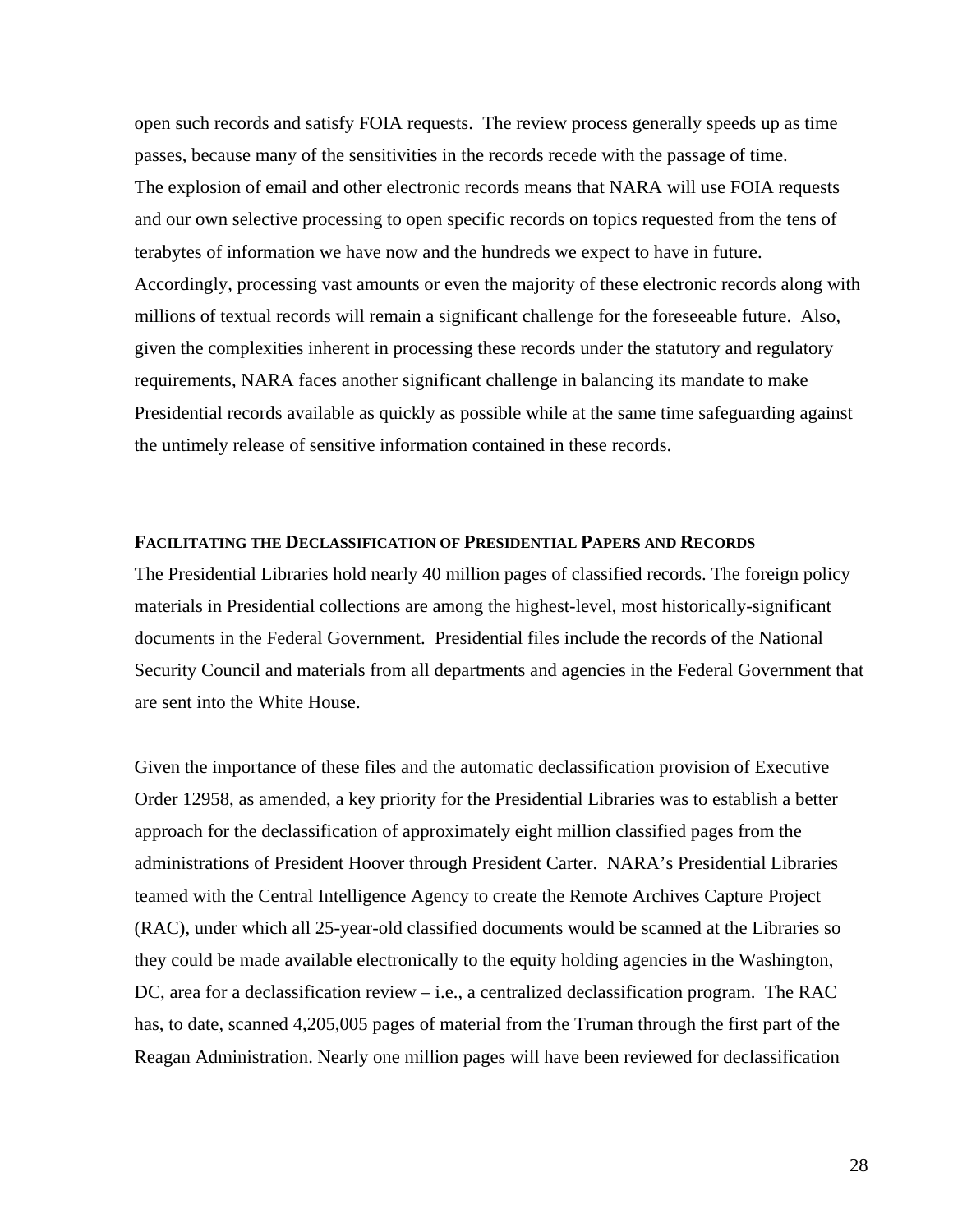and returned to the Libraries by the end of 2009. This includes decisions on documents through the Carter administration.

Further, the Presidential Libraries have begun the process of making new RAC declassification decisions quickly available to researchers on stand-alone unclassified computers in Library research rooms. This process started at the Carter Library, and the Office of Presidential Libraries plans to have similar unclassified computers at each of the Libraries from Truman through Reagan in order to make newly declassified documents available to researchers without delay.

### **FACILITATING ACCESS TO PRESIDENTIAL ELECTRONIC RECORDS AT THE PRA LIBRARIES**

The Clinton Administration was the first to conduct much of its official business on computers. NARA, therefore, had to establish an electronic archival preservation and processing system to handle these new formats. For the main body of Clinton Presidential electronic records, NARA developed a system known as the Presidential Electronic Records Library (PERL), which allows search and retrieval of records for archival processing, access requests, and reference.

The much larger volume of electronic records from the George W. Bush Administration was well beyond the capabilities of the PERL infrastructure. NARA worked instead to speed the development of the Electronic Records Archive (ERA) program to accommodate these Presidential records.

The Executive Office of the President (EOP) instance of ERA focuses on immediate needs for search and access and the need to respond to special access requests while at the same time providing a basis for future development to handle PRA/FOIA review. EOP ERA allows NARA for the first time to store electronic records in a common format and eliminates the need to update and migrate proprietary software.

### **FACILITATING BROADER ACCESS TO PRESIDENTIAL RECORDS AND PAPERS**

Over the last 20 years, the Internet has transformed information delivery and public expectations. It has also provided an opportunity for the Presidential Libraries to expand the knowledge of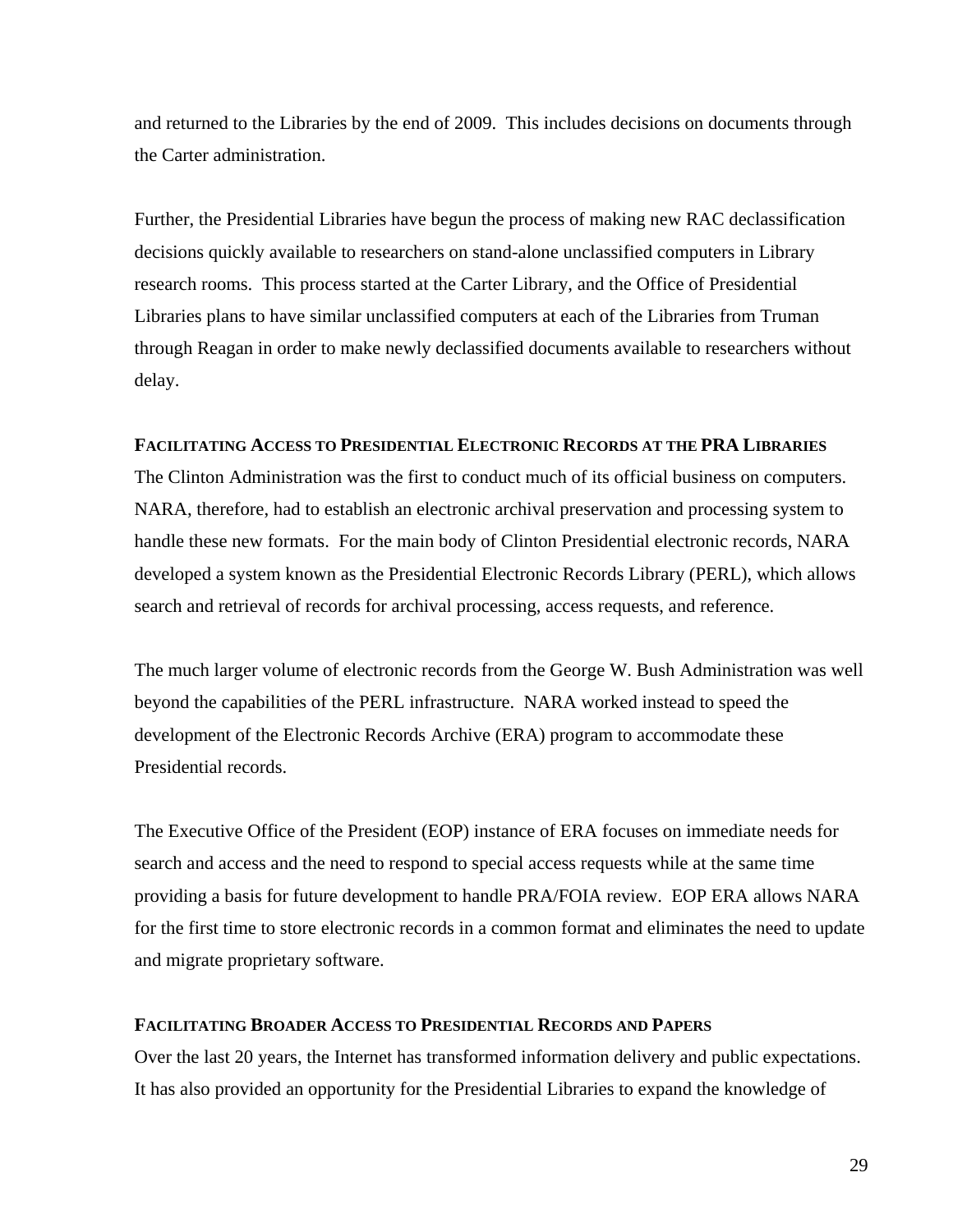Presidential records to a much broader audience. Since the early 1990s, the Presidential Libraries have partnered with corporations, foundations, universities, and offices in the National Archives and their partners to use technology to make Presidential records and papers more accessible on the Internet with non-Federal funding. These partnerships have led to the creation of many useful sites. One such partnership has produced the Presidential Timeline

(www.presidentialtimeline.org) with over 20 online exhibits, more than 1,000 digital objects, and a growing number of education modules for teachers. This partnership has allowed the Libraries to create a seamless presentation of issues and themes, such as Civil Rights and the Cold War, that cut across Presidential Administrations.

Corporations and universities have partnered with the Roosevelt, Truman, Kennedy, and Bush 41 Libraries to digitize full collections of Presidential materials, responses to FOIA requests, and declassified materials. Some of these collections are available on the web now. The Libraries will continue to use the digital world to reach broader audiences and to complement their successful public programming and outreach efforts, a cornerstone of the Presidential Library System.

#### **PROPOSED ALTERNATIVE MODELS**

As discussed in the overview of this report, NARA is presenting five models. NARA estimates all but one reduce Government costs, some more than others. The most significant cost savings are estimated to be achieved through the elimination of museum, public outreach, and educational programs, with NARA providing Governmental support only for the archival and collections management functions for both archives and artifacts. The difficult and most crucial question which NARA and others must resolve before adopting any changes is what the focus of NARA's mission for the Presidential Libraries and the study of the Presidency should be? Should NARA focus exclusively on the needs of the scholarly community or should NARA seek to reach a broader community to educate them about the American Presidency and our Government?

To achieve significant cost savings, NARA would need to shift the cost for renovating, staffing and maintaining Presidential museums to the Foundations. NARA would then necessarily cede the responsibility for exhibits, education, and public programming in museums to the Foundations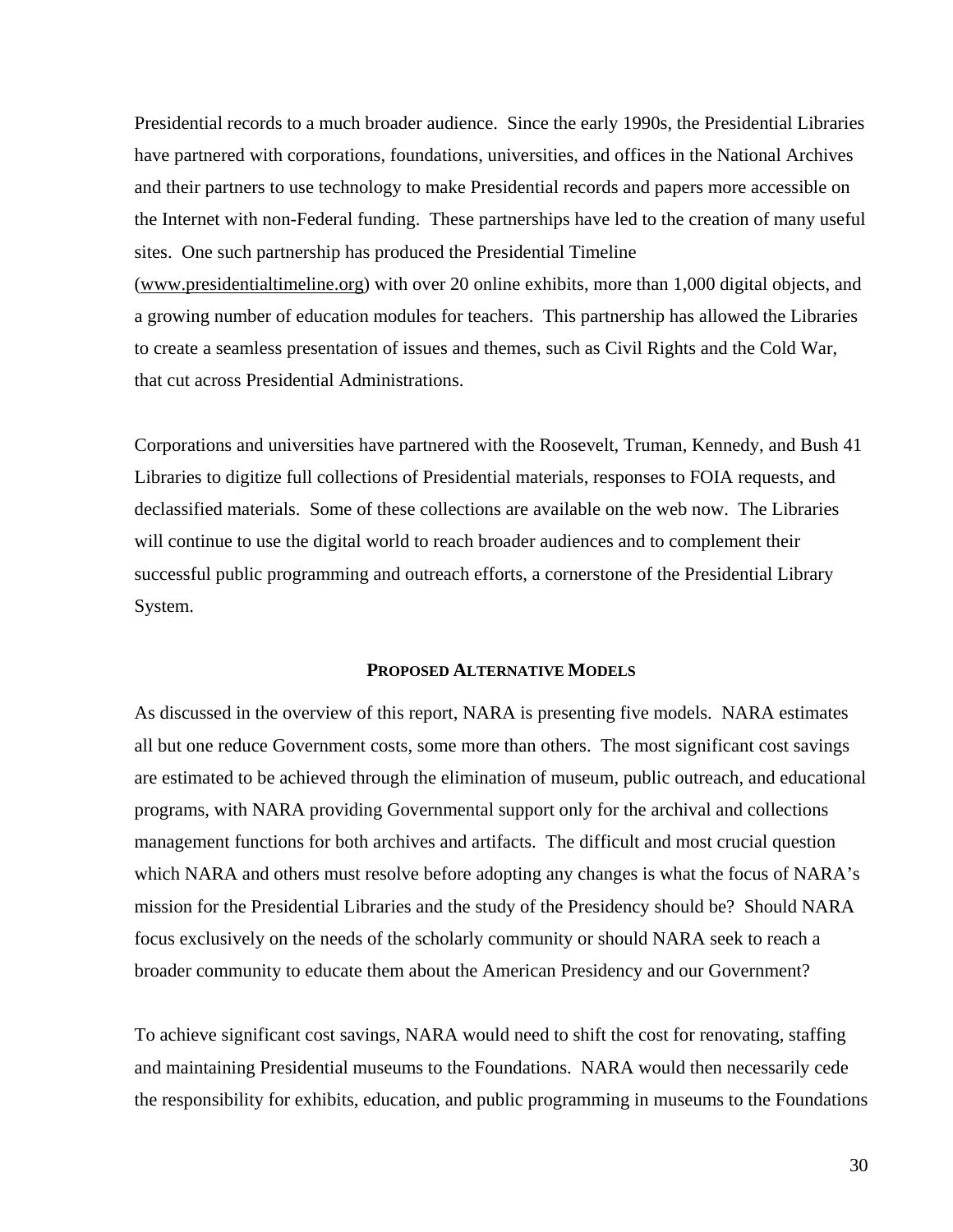that run them, thus eliminating these programs from NARA's mission. On balance, we believe that NARA's influence has brought a more nuanced perspective to the content and interpretation in exhibits and programming in our spaces, even as the Foundations have borne the major responsibility for funding them. The museums provide a stepping stone to many education activities and public programs of the Libraries. Without this important cultural resource and educational tool, NARA would not be able to present a richer, more contextual presentation of the Presidency.

# **ALTERNATIVE MODEL 1: CURRENT MODEL WITH REVISIONS TO FURTHER REDUCE THE COST TO THE FEDERAL GOVERNMENT**

This model builds on the current public-private partnership developed over the past 75 years. Potential revisions provide for greater revenue through the endowment and further clarify the relationship between the Library and the Foundation. This model would also suggests changes needed to the Presidential Libraries Act or NARA regulations to codify these new requirements.

The existing model for Presidential Libraries has served both Libraries and Foundations well, though sometimes in different ways. It provides the Government with a new, state-of-the-art facility to house Presidential records and offsets costs to the Government for certain types of activities primarily related to exhibits and public programs. For the Foundation, the model provides a former President and his supporters with an opportunity to showcase the Administration in a place chosen by the former President. The importance of the Presidential Library, museum, and education and outreach resources to local communities and to the universities that host them is easily evident in the great demand and competition to be the location selected for a new Presidential Library. Recently, more and more communities and universities are willing to expend considerable resources and provide significant financial incentives to convince the President to select their location for the Library.

As in a current Presidential Library, this model houses in the Library the official records that exist in paper form, along with complementary private collections and oral histories, the latter of which are largely funded with private money. This model preserves the tradition established with Franklin Delano Roosevelt of bringing together the official records with other historical pre- and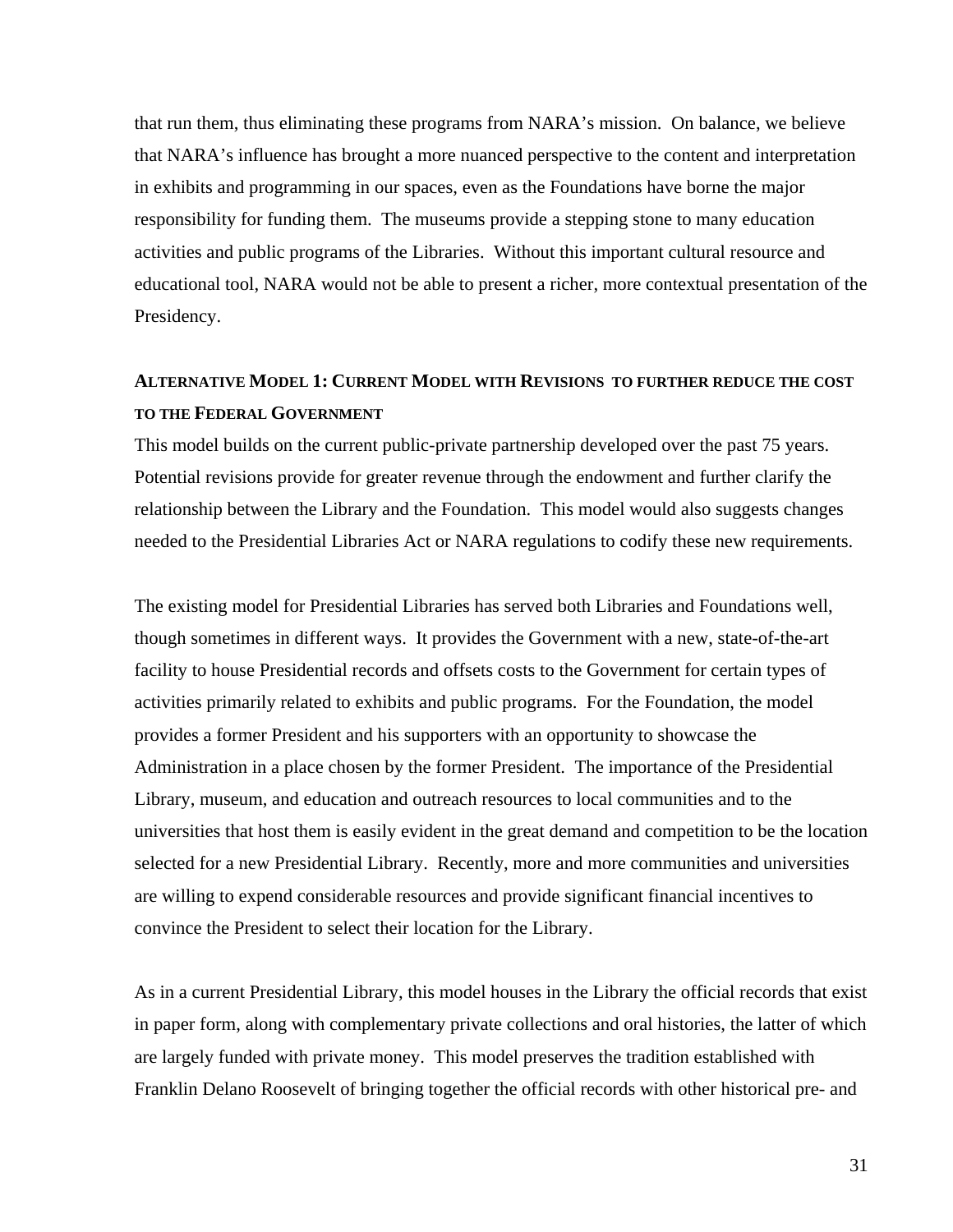post-presidential materials that illuminate the life of the President. This compilation of official and personal papers in one place could easily be lost in a centralized model as discussed below. A centralized model could result in the personal papers of the President being dispersed in the best case and lost or destroyed in the worst case.

Model 1 provides for a flexible institution that adapts to the changing world of records. As Presidential records become increasingly electronic, Model 1 would evolve toward a smaller building, but retain the archival expertise, the museum and civil literacy functions, and the private funding for the building and public program support. Even in an increasingly electronic world, records need to be contextualized. Since Presidential electronic records are already centralized and maintained in Washington, DC, area facilities, with the majority of the staff having access to these records at the Library site, this model would continue to build on the current structure. This model preserves and provides access to both the official records and personal papers of the Presidency in one location, while preserving private funding for museum and public program components. NARA maintains the flexibility to provide additional support for processing electronic records by utilizing staff located in the DC area or in another Presidential library when needed.

Since this model preserves the Government's relationship with the Foundations, the following discussion makes suggestion that would strengthen and define this public-private partnership.

#### **Defining the Relationship between the Government and the Foundation**

NARA's relationship with Library Foundations is one of the oldest public-private partnerships in Government. Each relationship is different, continually evolving, and not easily defined. The Government's role is to run the Library, which involves preserving the collections, processing the records for public access within the statutory and legal framework, and working to ensure that the historical content of exhibits reflects an objective perspective of the Presidency – even as the private Foundations have carried a large part of the financial responsibility for the latter. Beyond providing financial support, the Foundations' roles have often been to further the work and strengthen the legacy of the former Presidents and, increasingly, to engage in non-Library funding of various national or global initiatives of the former Presidents. While there have been many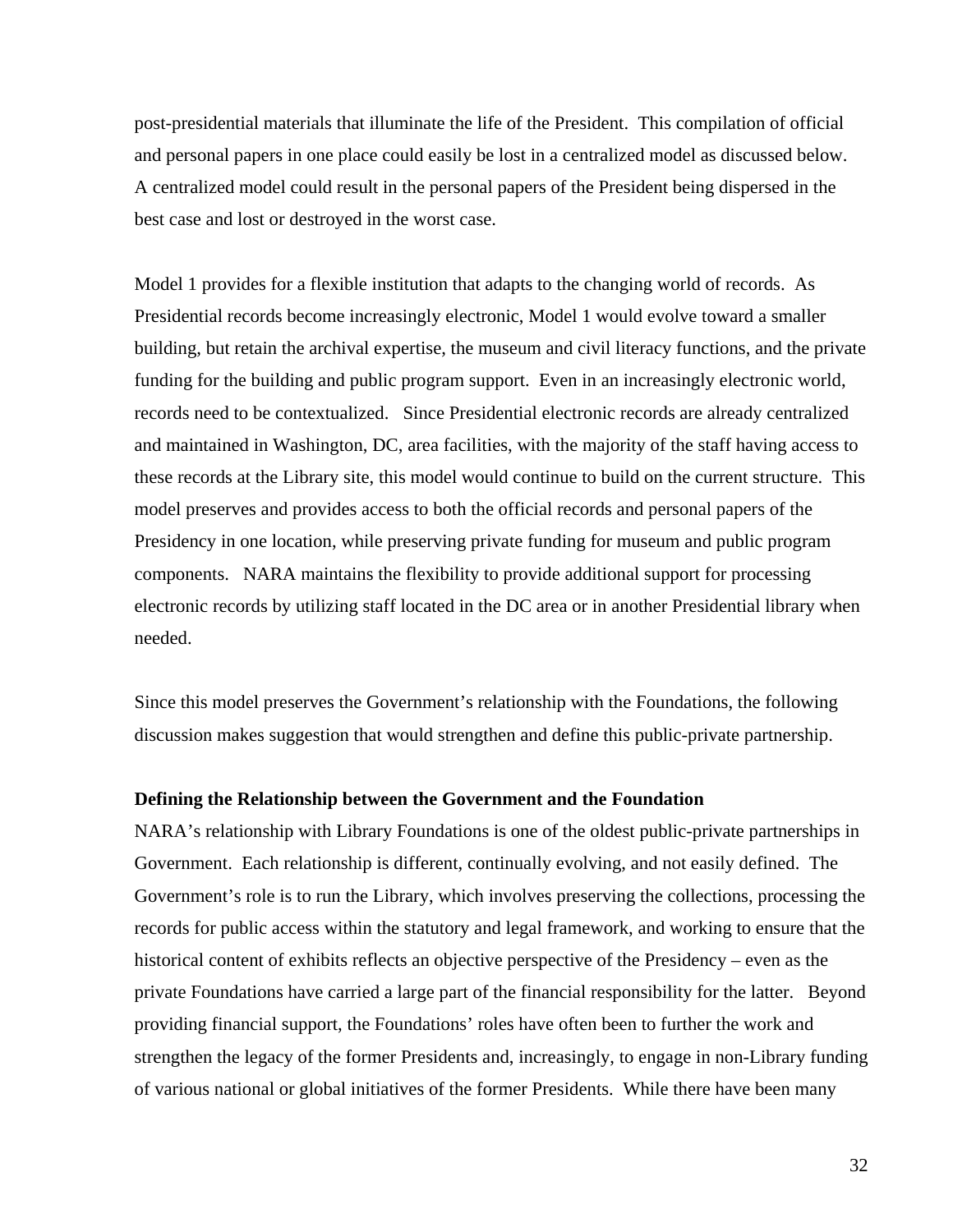positive benefits from this unique relationship, the Foundations' activities and goals, given that they are a private partner, are not always aligned with NARA's view of our stewardship responsibilities. Therefore, we are suggesting a specific charter to guide future Library/Foundation relationships.

Before NARA accepts a new Presidential Library, a clearer understanding between the Foundation and the Government should be memorialized in a written agreement. Given the inherent complexities in this relationship, the partnership would benefit from an established set of principles. Legislative changes to the PLA and new regulations to codify the relationship would serve both partners and the public interest. The following principles need to guide this partnership:

- 1. Greater clarity in the roles, goals, and priorities, as well as in the responsibility and authority of each partner, in order to minimize friction and maximize success in the relationship between the Presidential Library and its non-profit partner and to assure the sound and responsible stewardship of archival and historical materials held in the public trust.
- 2. Commitment from the Foundation for continued financial support of museum, outreach, and educational programs in order to make the Library a viable model in the present and into the future.
- 3. Library participation in the planning and decision-making of the Foundation as it relates to the Library, typically by having the Library director serve as an *ex officio* member of the board of the Foundation.<sup>18</sup>

To formalize the public/private partnership, NARA recommends the following changes to the Presidential Libraries Act, in Section 44 U.S.C 2112 and/or to NARA's regulations.

 $\overline{a}$ 

[<sup>18</sup>](#page-74-0) Based in part on the article by Larry J. Hackman, The *Public Historian,*Vol. 28, No.3, pgs. 182 – 183.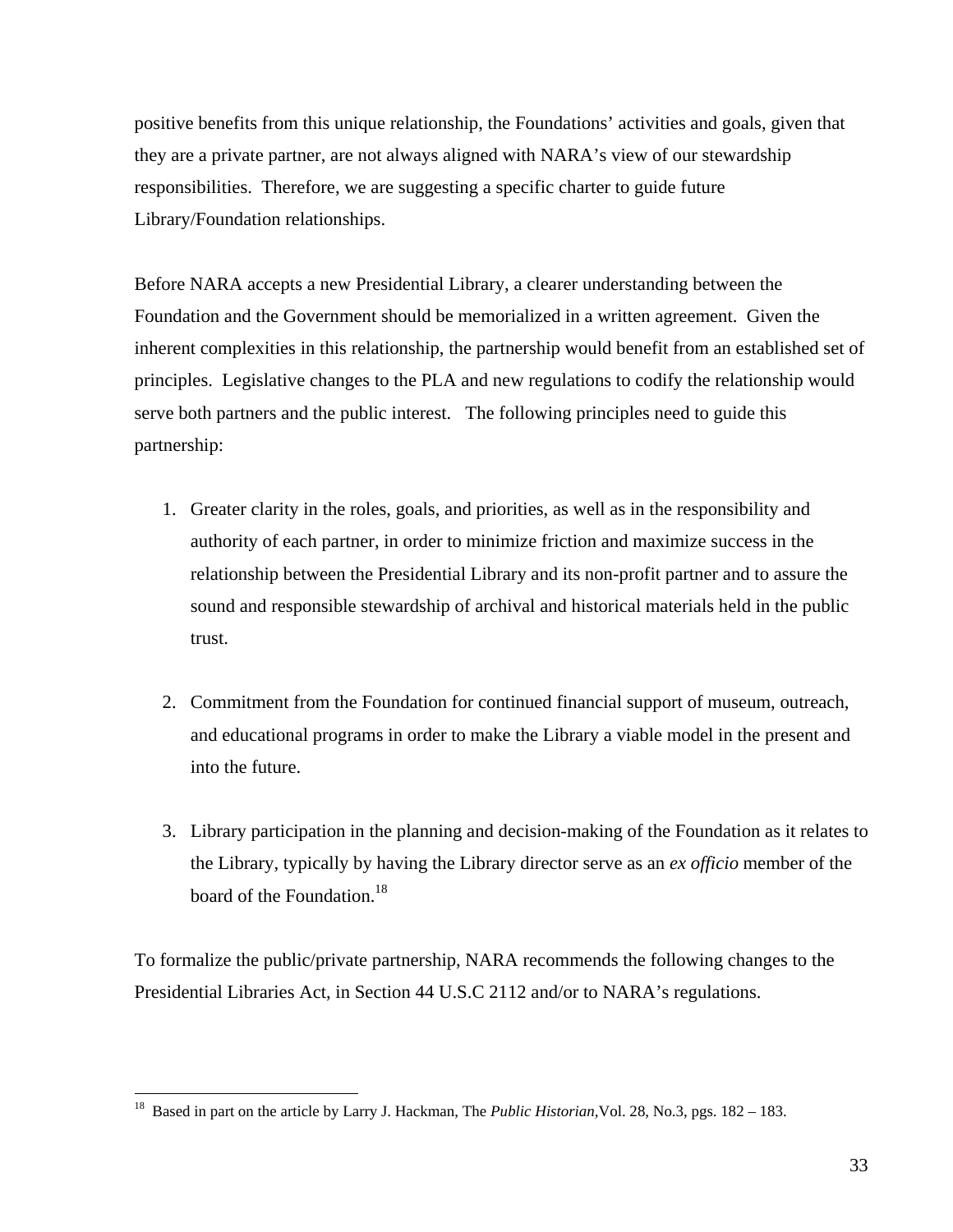- 1. The Presidential archival depository should be built solely for the purpose of operating the Library and museum. Foundation spaces co-located in the Presidential archival depository should be in direct support of the Presidential Library museum program (*e.g.,*  museum store, restaurant, auditorium, etc.). Sub-metering must be provided for all Foundation spaces located in the Presidential archival depository.
- 2. The Foundation must provide an endowment of 60% of the cost of the entire Library building (previously the endowment was only applied to the NARA program space or usable space and was not applied to support space, *e.g.* mechanical rooms, needed to operate the NARA program space or to Foundation-retained spaces within the Library) of which no more than 20% may be offset by credits. For example, a credit may be provided for energy saving features. To receive credits, the Foundation must document through an independent technical and cost analysis any savings to the Government.
- 3. NARA must determine its space needs based on program requirements for staffing and for the processing, accessibility, and storage of our collections. The endowment would cover the entire Library building. Since NARA needs to determine its space needs, the escalation clause for increasing the usable square footage of the building above 70,000 square feet should be eliminated from the PLA.
- 4. The Archivist should be provided with the authority to accumulate some or all of the interest earned by a Presidential Library endowment over several years for expenditure on higher cost repair or maintenance items. Currently, interest is used to offset only a relatively minor amount of operations and maintenance contracts. This authority to accumulate interest from the endowment should be capped at a predetermined dollar amount. In cases where the cap is exceeded, the Archivist must spend the excess amount on the affected Library's current facility operational costs or public and education programming. Currently, the entire endowment interest is used to offset operations and maintenance contracts, which is a relatively small amount of the costs.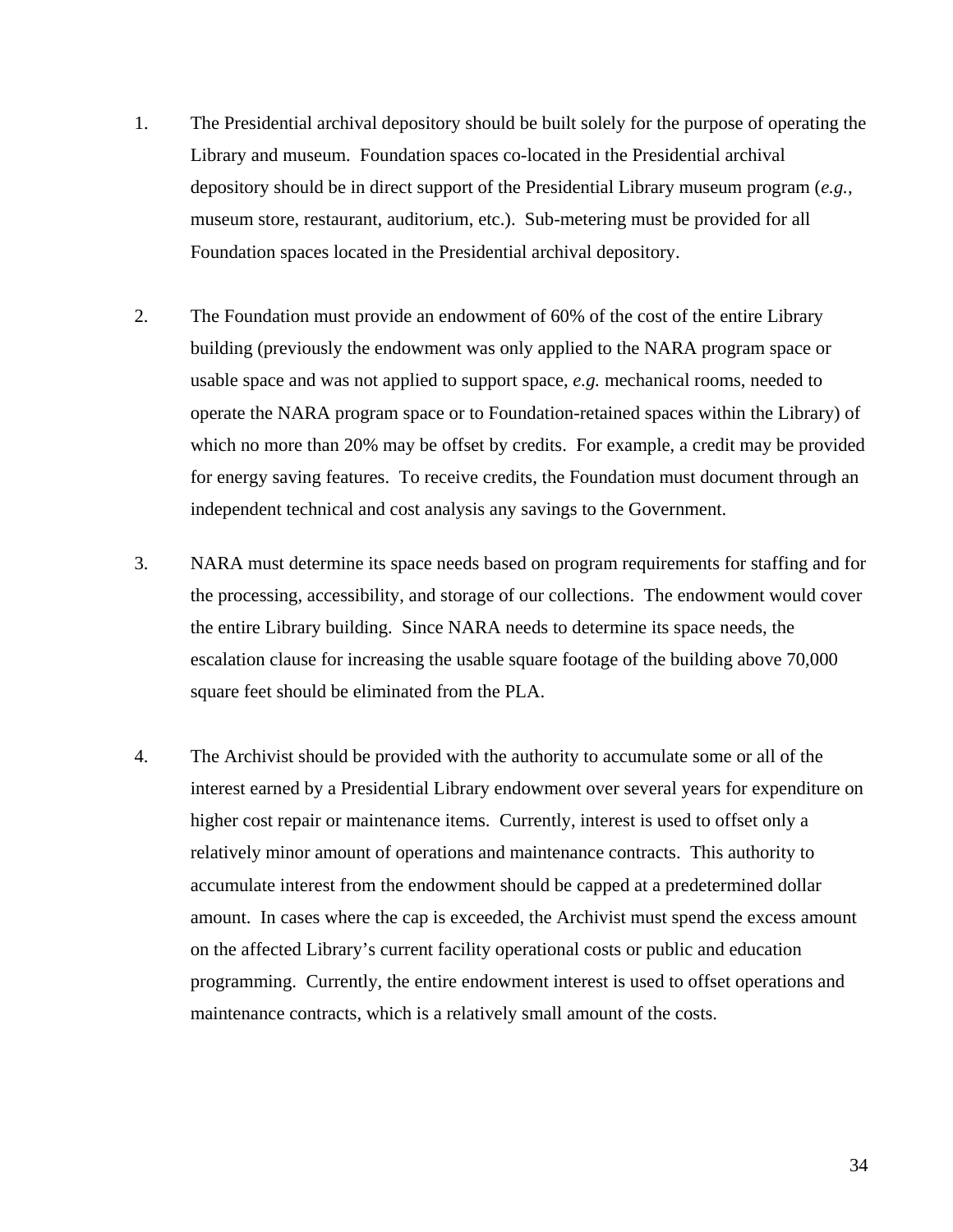5. The Foundation must provide a separate endowment, or agree to an annual commitment to support museum, public, and educational programming at the Library. The endowment should be \$10 million or, alternatively, at least \$400,000 to be provided annually to NARA

# *Model 1 Advantages*

There are certain advantages for sustaining and improving the current model for Presidential Libraries.

- Foundations will continue to pay for the construction of the building with privately raised funds. NARA would determine space requirements to meet program needs and determine the size of the new Library. NARA would determine museum space requirements using A&D standards to meet program requirements. NARA standards would ensure that a high quality building is provided to or for the use of the Government.
- The decreasing physical size of textual collections as a result of the anticipated increase in electronic records will yield substantial facility operational cost savings to NARA, provided museum and other public spaces are not significantly expanded.
- The reinvestment of some endowment income for future use will make available funds to offset a portion of greater infrastructure expenses such as future modernization costs, new HVAC systems, roofs, and other large expenses.
- Presidential Libraries would continue to provide a NARA presence in communities as rich archival, cultural, historical, and educational centers providing a wide variety of diverse, non-partisan programming.
- The charter between the Government and the Foundation assures the long term viability of the Library. The roles and responsibilities of Presidential Foundations and the use of colocated foundation spaces in the NARA building would be more clearly defined.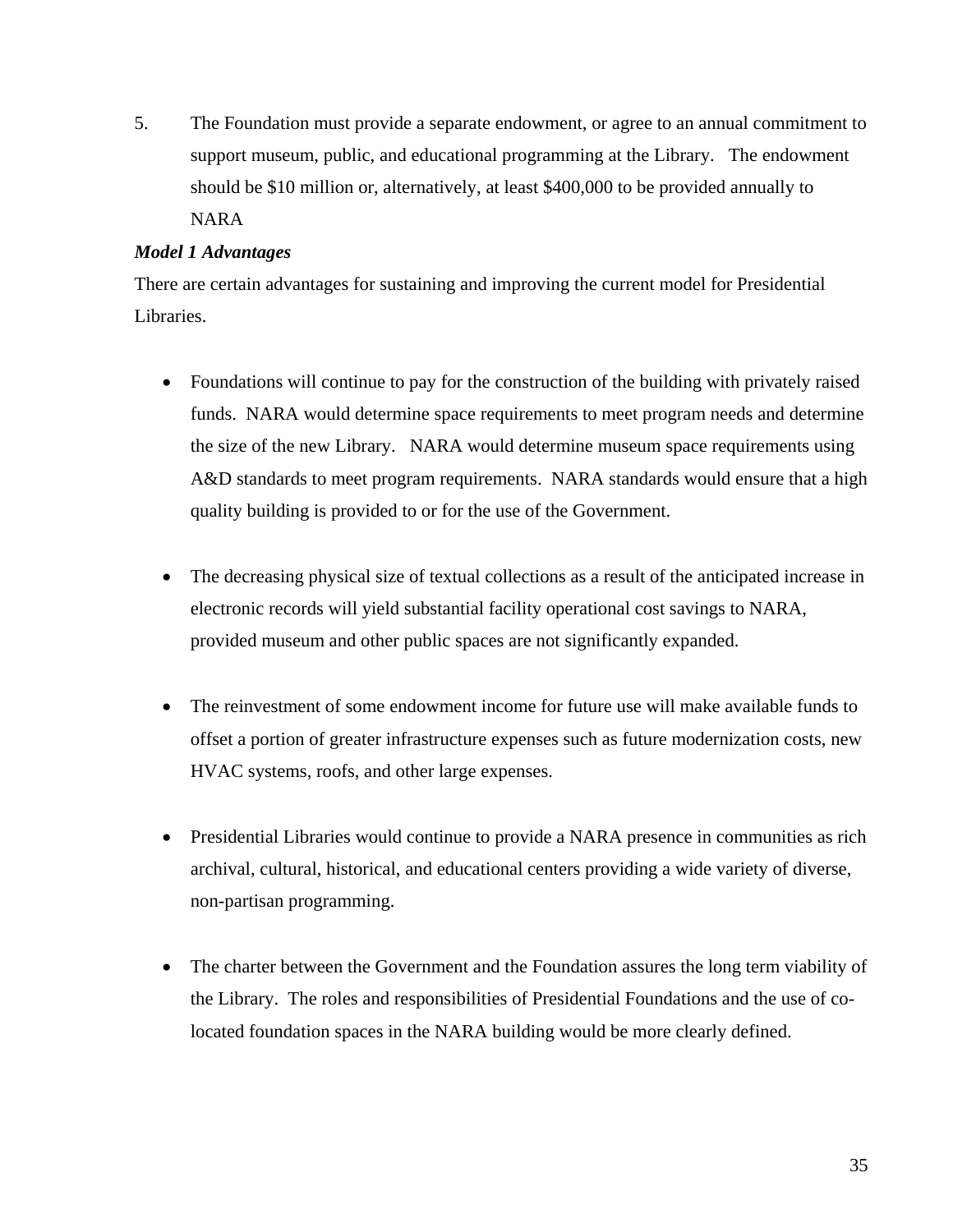- The Government role encourages diversity of views in a non-partisan environment while continuing private support of education programs and conferences that would not be possible with Government support alone.
- Housing Presidential records in Libraries around the country, provides "continuation of Government" advantages by dispersing holdings and ensuring that the highest policy level records documenting the Government survive any catastrophic event in the Washington, DC, area.
- NARA retains the relationship with the former President which is more likely to result in the donation of private papers of the President and others that will complement the official record and facilitate narrowing the application of PRA restrictions.

# *Model 1 Disadvantages*

- This model is dependent on the viability of the Library Foundation's ability to raise money to build the Library and provide continued support for public programming and museum exhibits.
- Some future Presidents may not choose to raise the money required to build and sustain a Presidential Library, which would mean NARA would assume the responsibility for providing the space to house the Presidential records and the archival staff.
- The more structured relationship with the Foundation could lead to a loss of synergy with the Foundation and mere *pro forma* support from the Foundations.
- Researchers must travel to multiple cities to conduct research across Presidential Administrations, though the increasing availability of records on-line will diminish this disadvantage in the future.
- Model 1 assumes an agreement can be reached between NARA and the Foundation in time for NARA to plan for the move and storage of the Presidential holdings.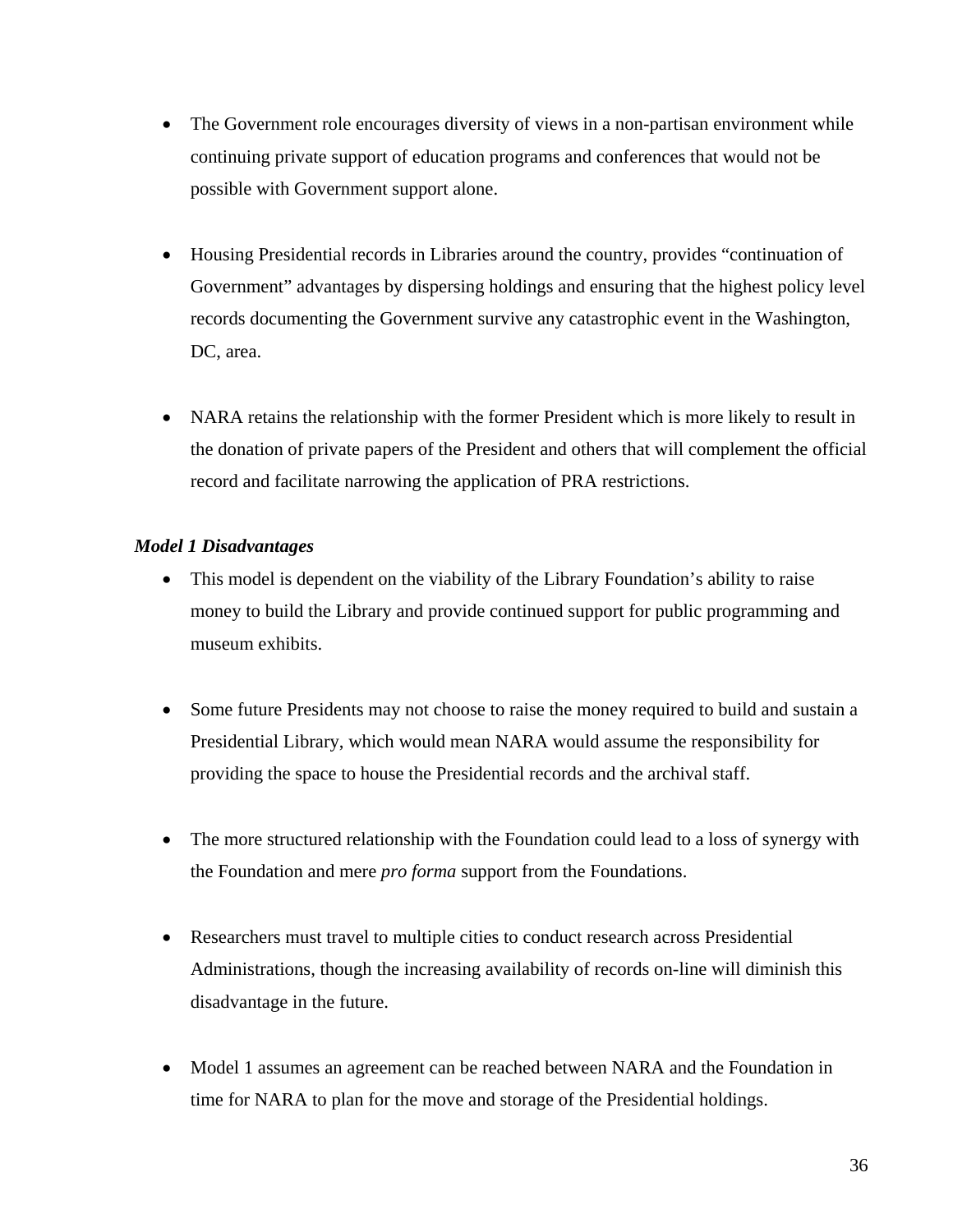This model requires some duplicative staff support (as opposed to a centralized model) for management and administrative functions.

For the detailed cost analysis of this model, along with all others, see the separate section on cost analysis. The analysis showed that over time (75 years) this model represents a substantial savings of \$394 million over the baseline (the projected cost of future Presidential Libraries if no changes are made). In the current model, the 60% endowment only applies to 70,000 square feet; in Model 1, the 60% endowment applies to the entire building.

# **ALTERNATIVE MODEL 2: A PRESIDENTIAL ARCHIVAL DEPOSITORY LEASED AND MANAGED BY THE NATIONAL ARCHIVES, WITH A SEPARATE MUSEUM MANAGED BY THE FOUNDATION**  This model allows for a continued regional presence for the National Archives, by placing the records and artifacts in a geographic area where a Foundation-operated museum may be located. The Library would become an archives-only facility, which maintains the archival program functions by continuing to store, preserve, and provide access to Presidential records and artifacts.

In this model, NARA would lease and operate an archival facility long-term, just as it does now for the short period when a President leaves office until the Library is completed. For example, the National Archives currently leases a facility in Lewisville, Texas, to store the George W. Bush Presidential records, which is approximately 20 miles from the new Library site on the campus of Southern Methodist University. The annual lease amounts to \$2,100,000, which includes the cost of completely renovating the warehouse facility to meet NARA's archival storage standards.

In a long-term lease scenario, the leased facility would need to include some additional spaces not usually provided for in our temporary leases used while the Foundation builds the new Library - i.e., research and conference rooms. The leased facility would include holdings storage for artifacts and artifact processing rooms, but it would not include any program spaces associated with the operation of a museum, such as exhibit galleries and exhibit production shops. The focus of a leased facility would be on collections management and research. Located in the same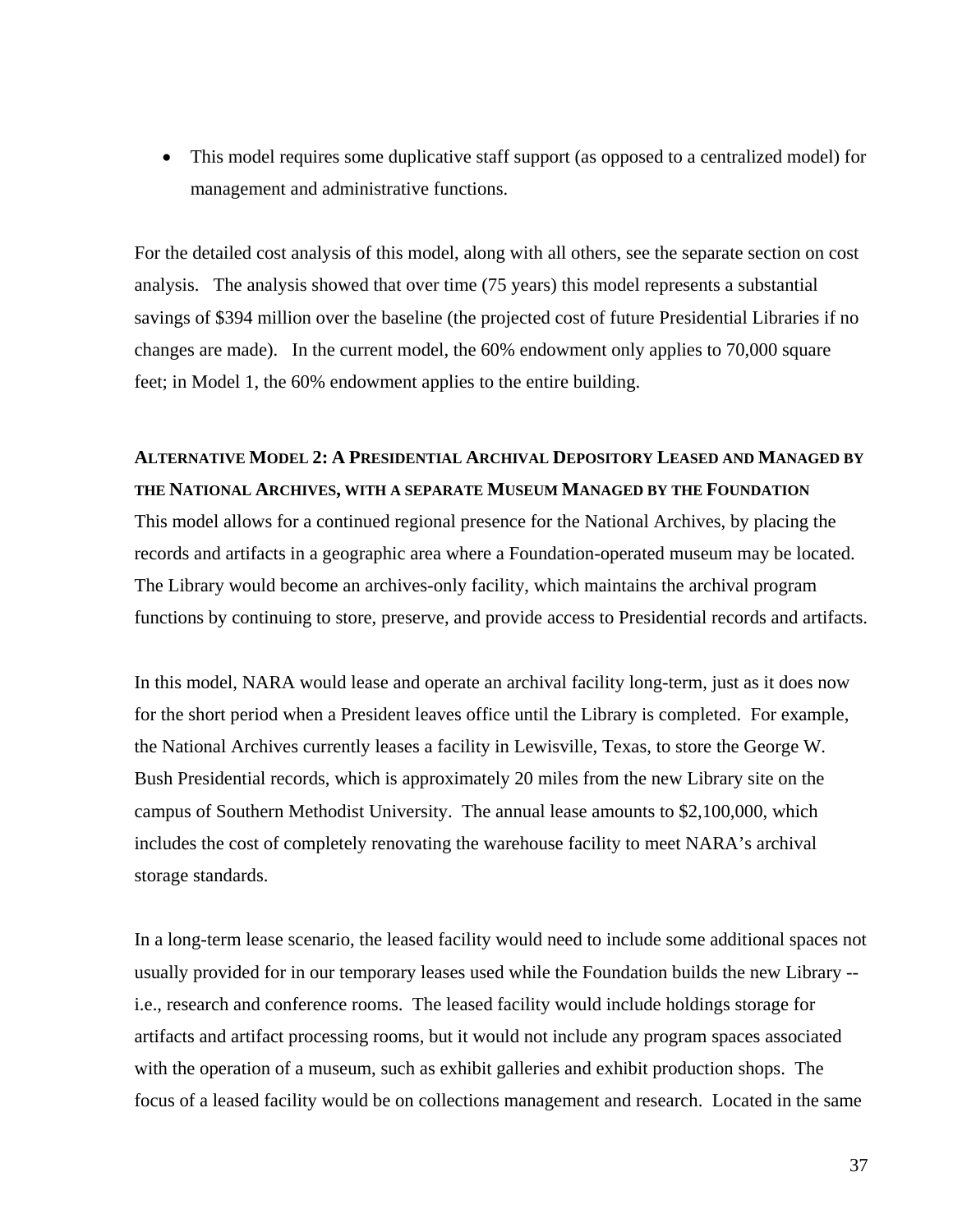vicinity as any privately run museum, NARA could continue to build an ongoing relationship with the Presidential Foundation and encourage the donation of additional related collections to support the Library's core holdings. However NARA would no longer provide public and educational programming, because these components would be part of the Foundation's museum program.

In such a long-term lease scenario, NARA would renovate a facility according to the full architecture and design standards, to provide a preservation-quality environment for archival and artifact holdings. Although this would increase NARA's initial costs, it would reduce NARA's administrative overhead and some operational costs, because operations and maintenance, along with repairs and renovations, would be the responsibility of the property owner. This approach, however, could lead to a less-than-optimum preservation environment over time, because NARA would be reliant solely on the lessor to maintain and repair building systems. In the event of a disagreement, NARA holdings and program activities could be at risk until the dispute is settled. At the end of the initial lease period, NARA would negotiate new lease terms. If NARA and the lessor could not agree on price or other terms, NARA might be forced to relocate its operation. To keep costs down, this option would require Congressional action to give NARA full lease authority.

#### *Model 2 Advantages*

- The records and artifacts are located in proximity to the private museum.
- NARA controls the initial renovation of the facility to meet our standards.
- NARA is not responsible for long-term upkeep and maintenance of the facility, thus reducing its capital costs.
- A lease provides NARA with long-term flexibility, including the flexibility to close a facility that is no longer viable.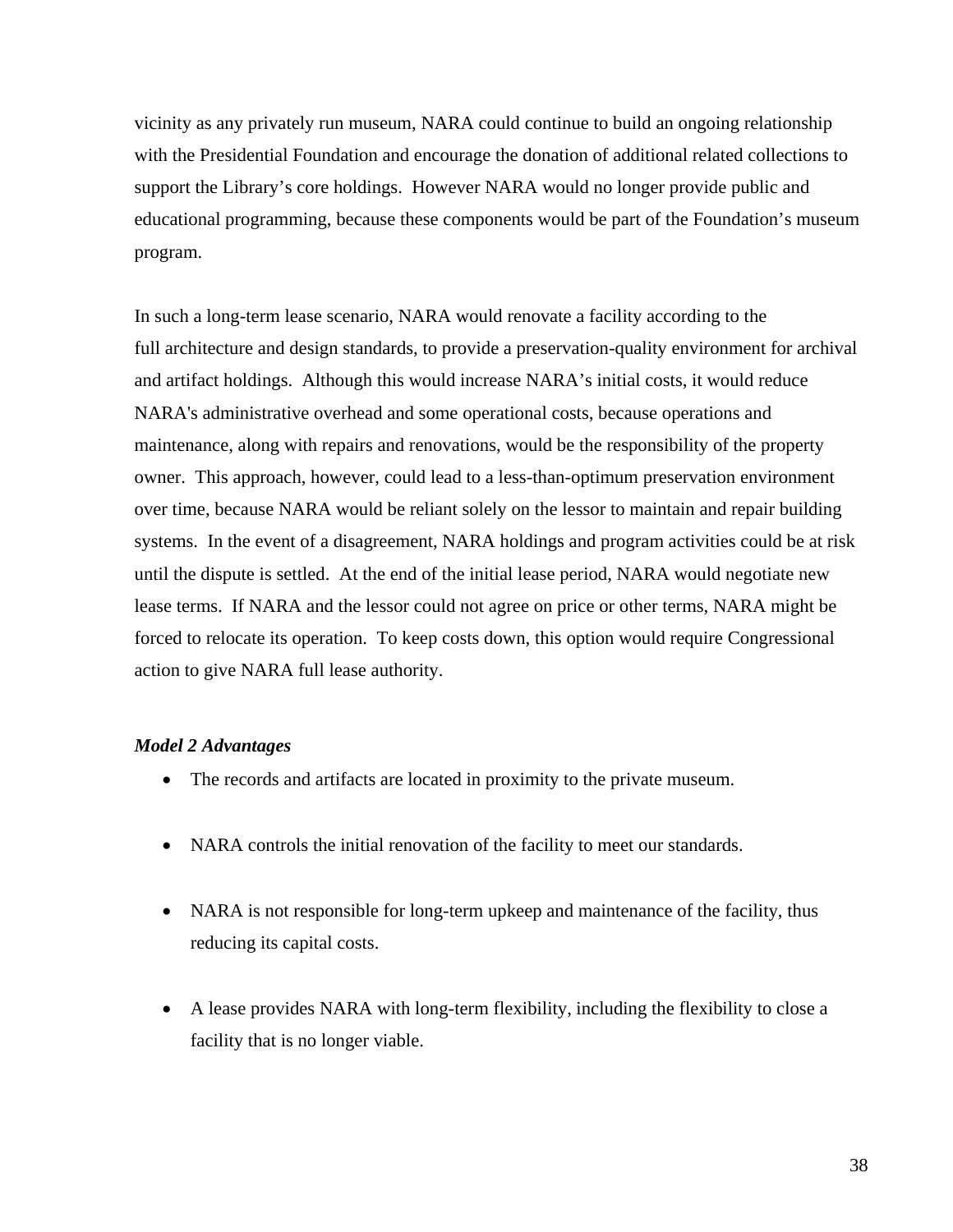- The continued regional presence and the proximity to the Foundation retain the opportunity to obtain additional historical collections that supplement the official records.
- Housing Presidential records in facilities around the country provides "continuation of Government" advantages by dispersing holdings and ensuring that the highest level policy records documenting governmental activities survive any catastrophic event in the Washington, DC area.
- Housing Presidential records in facilities around the country continues to assure the benefits to local communities and to the public as stated in Model 1.

### *Model 2 Disadvantages*

- The leased facility would most likely not be directly adjacent to the Presidential museum, but rather located in a lower rent "warehouse" area.
- NARA would not offer museum, public and educational programs.
- This model also assumes a Presidential Foundation would be established to build a museum. A President may well choose not to assume the responsibility for raising funds to build and operate a museum.
- Future increases in rent could force NARA to relocate records, putting the collection at greater risk.
- NARA must rely on a private lessor for maintenance and upkeep.
- Because it takes a year to lease and renovate a facility to meet NARA standards, this model works best when a President serves two terms or announces an intent not to seek re-election.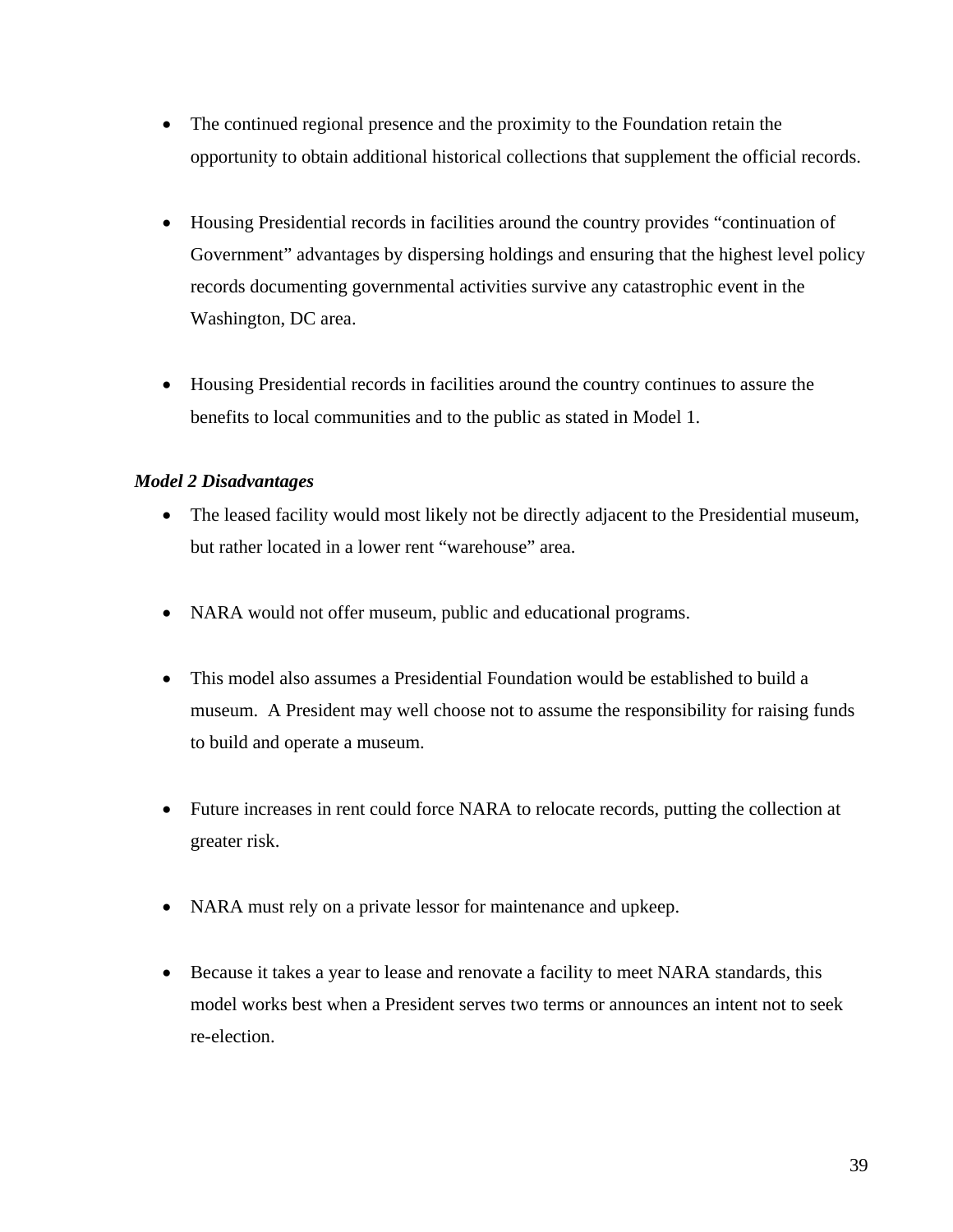- Privately managed museums could potentially be the subject of future congressional earmarks, thus still incurring a government expense.
- This model requires some duplicative staff support (as opposed to a centralized model) for management and administrative functions.

The cost analysis for this model shows it to be more expensive than all the other models. Given this also means the loss of the museum, public program, and education components, this model does not lessen the cost of managing Presidential Libraries over Model 1 because lease costs are only favorable in the short-term. Over the long-term, it is more expensive to lease space than it is to have a government-owned building.

## **ALTERNATIVE MODEL 3: FOUNDATION, UNIVERSITY, OR OTHER NON-FEDERAL ENTITY PROVIDED ARCHIVES WITH A MUSEUM MANAGED BY A FOUNDATION**

Under this scenario, a Presidential Foundation, university, or other non-Federal entity would construct a Library-only building with no museum component. The building would be made available to the Government under a no-cost, perpetual use arrangement favorable to the Government.<sup>19</sup> Since the building is being donated for NARA to use in meeting statutory mandates for preserving Presidential records, and the Presidential Foundation would be building their own museum, no additional Foundation support in the form of an endowment is envisioned in this model. As in Model 2, the facility would contain no exhibit, exhibit support, or public and educational programming spaces, only archives and artifact holdings storage, processing rooms, and archival and administrative support offices. A Foundation or other partner may choose to colocate the Library with the non-NARA museum or in the same general vicinity. NARA would be responsible for overall operations and maintenance, as well as major capital repairs or renovations. NARA would have the future option to vacate the facility if the agency so chose according to the perpetual use agreement. Though a Library-only operation, NARA would operate in a state-of-the-art facility, fostering the preservation and access to holdings, and maintain a presence in a local community.

 $\overline{a}$ 

<sup>&</sup>lt;sup>19</sup> Currently, many of the Libraries are provided to the Government under perpetual use agreements at no cost to the Government. NARA does, however, assume all costs for upkeep of the NARA occupied portions of these facilities.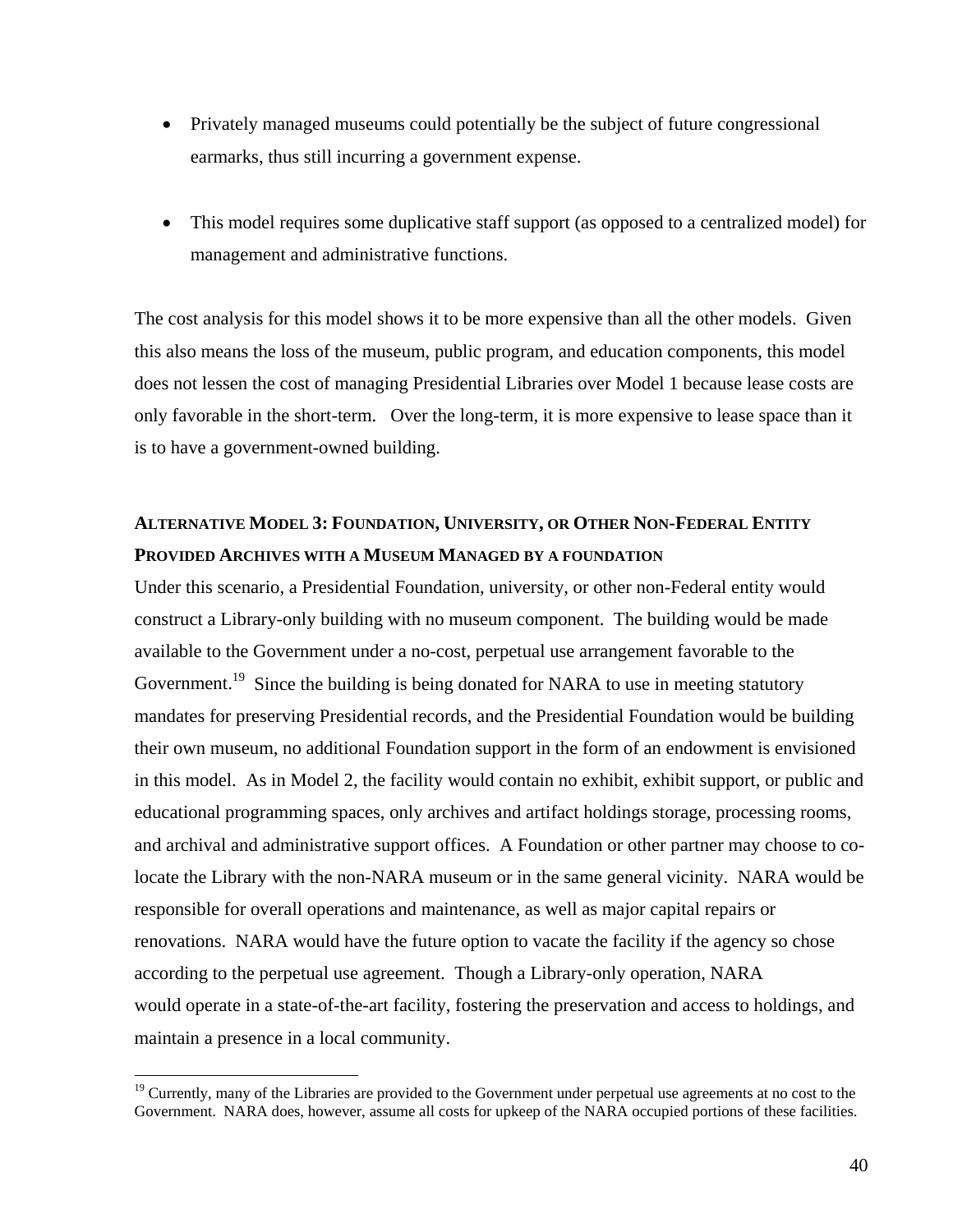### *Model 3 Advantages*

- The records and artifacts are located in proximity to the private museum.
- This model most closely resembles the present model, but eliminates the museum program.
- This building is constructed according to NARA standards.
- NARA has the option of vacating the facility under the terms of the perpetual use agreement.
- Continued regional presence and the proximity to the Foundation continue the opportunity to obtain additional historical collections that supplement the official records.
- The continued relationship between NARA and the Foundation provides opportunities for exploring the use of technology and other innovative programs to increase the accessibility of the historical collections to a greater audience.
- Housing Presidential records in facilities around the country, provides "continuity of Government" advantages by dispersing records and ensuring that the highest level policy records documenting governmental activities survive any catastrophic event in the Washington, DC area.
- Housing Presidential records in facilities around the country continues to assure the benefits to local communities and to the public as stated in Model 1.

### *Model 3 Disadvantages*

 This model works best provided a President chooses to have a privately operated museum. A President may well choose not to assume the responsibility for raising funds to build and operate a museum.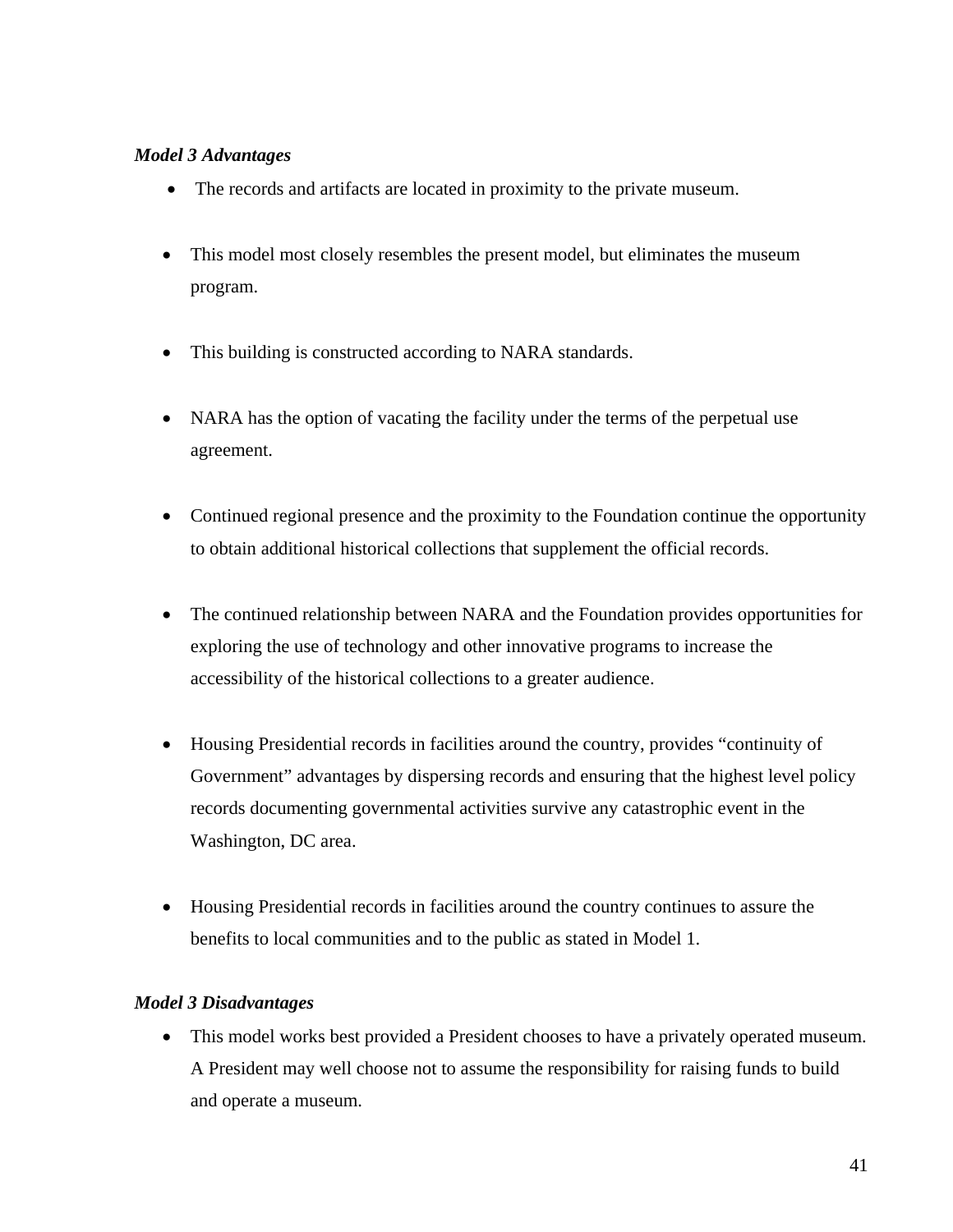- The NARA facility might not be adjacent to the Presidential museum, which would causes challenges in coordinating programs.
- NARA would not offer museum, public, and educational programs. Because of NARA's ongoing partnership and potential proximity to the Foundation museum, there will be confusion as to whether the Foundation programs are NARA programs.
- Without the museum, public program, or educational components, NARA serves a much smaller group of users.
- NARA would have the ongoing responsibility for maintenance and upkeep of the facility.
- Privately managed museums could potentially be the subject of future congressional earmarks, thus still incurring a government expense.
- Unless the facility is built in advance of the President leaving office, NARA would need to store the records in a temporary facility before transfer to the permanent Library, just as is currently the case.
- This model requires some duplicative staff support (as opposed to a centralized model) for management and administrative functions.

Overall this model is less costly than the baseline and more costly than Model 1, but not significantly so considering the loss of the museum and public programs. Cost savings for this model over the baseline would begin in 2033.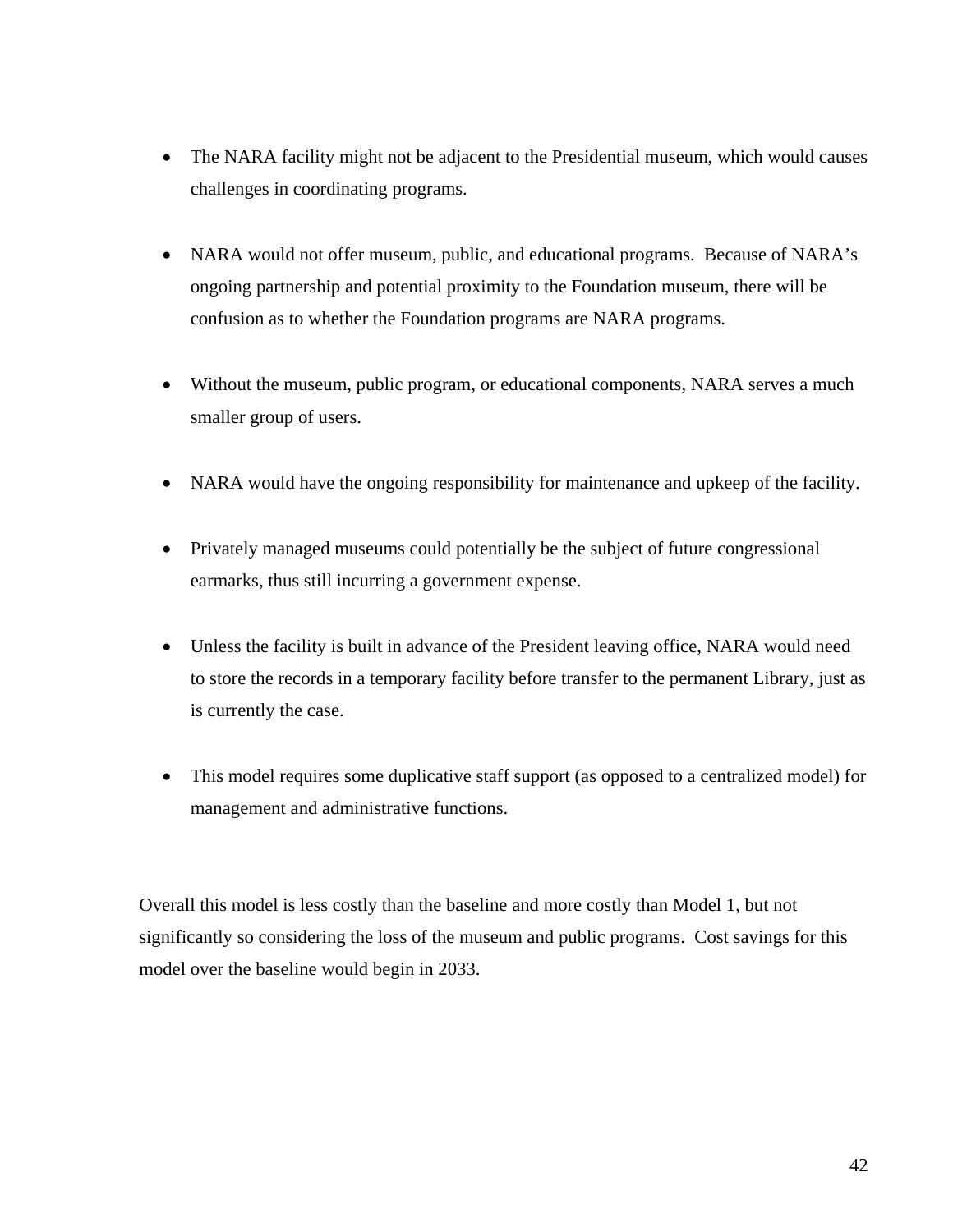## **ALTERNATIVE MODEL 4: CENTRALIZED PRESIDENTIAL ARCHIVAL DEPOSITORY FUNDED AND MANAGED BY NARA**

The concept of a centralized depository for Presidential records would be a major departure from the current Presidential Libraries model. In this model, Presidential records and artifacts would be housed in a central archival depository in the Washington, DC area.

Presidential records using web-based technologies has not been factored into the cost analysis.<sup>20</sup> Unlike Models 1 and 3, the Government would bear the full cost of building the depository. A single, centralized depository for future Presidential records and donated materials would also require NARA to assume full responsibility for the cost of preserving, processing, and providing access to all Presidential materials in paper and digital formats. To date, much of the cost of digitizing Presidential records so as to provide web-based access has been provided by the Library Foundations, universities, and grants, and not by NARA's federal funds. While this private funding has been important for specific projects, it has not enabled wide-spread electronic access to the majority of Presidential materials. The cost of providing any enhanced access to

A centralized Presidential facility would also eliminate the costs for maintaining Sensitive Compartmentalized Information Facilities (SCIFs) at each individual Presidential Library. The centralized depository would only need one SCIF for the storage of all classified Presidential records. With the potential development of a planned National Declassification Center (NDC) initiative, the systematic declassification review of these records at the 25-year point (when they are ready for automatic declassification review) could be facilitated by using the resources and expertise of a potential NDC initiative. However, this centralization of declassification review is also incorporated in the models that retain the Libraries in field locations through the current RAC program.<sup>21</sup>

 $\overline{a}$ 

 $20$  We considered it premature, given the current state of technology, to cost out digitizing a majority of the collection in a preservation format that would allow for disposal of the paper records. Limiting the paper collection to items of great intrinsic value, e.g., records viewed or annotated by the President, correspondence with world leaders, and decision memoranda would save considerable space; however, given the cost of digitizing, storing digital media, and the staffing required to provide the metadata for each image, this is a more costly option at this time than storing the records in their original formats.

<sup>&</sup>lt;sup>21</sup> Under the RAC program, through an interagency agreement between NARA and the CIA, classified records are scanned at each library, so that these materials can undergo declassification review in a centralized location in the Washington, DC area. NARA will incorporate the RAC into the NDC with the expectation that shared resources for declassification of Federal and Presidential records will lead to greater efficiencies and increased productivity.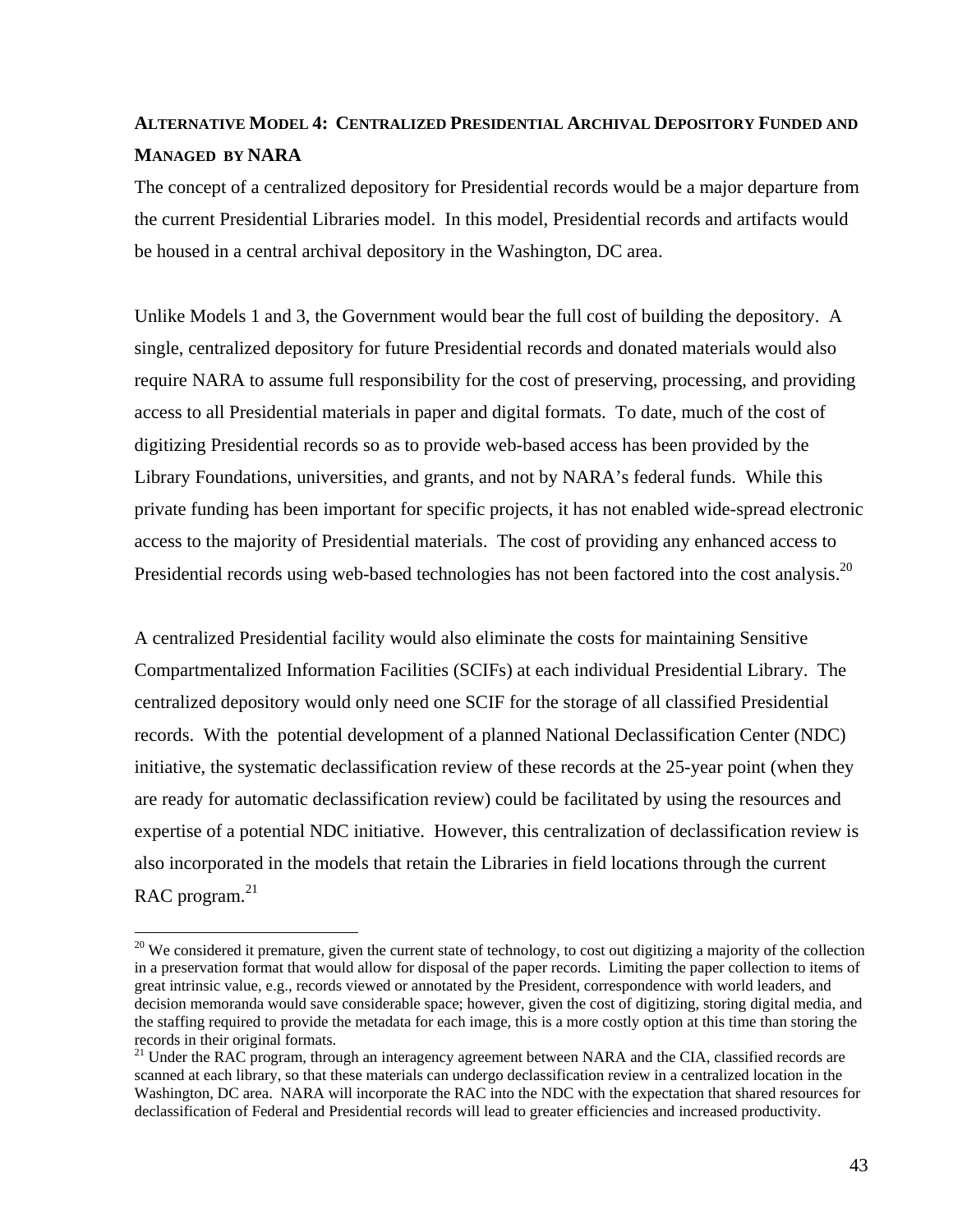To provide public access to these records as quickly as possible, the centralized facility would need additional archival staff with each new collection of Presidential records. In fact, this model would not result in a decrease in the size of the current archival or the curatorial staff.<sup>22</sup> Indeed, due to their large volume and complexity, it will continue to take decades to process the Presidential records of each administration even with improved processes. Though we did not assume that all cost savings from a centralized model would be used for archival processing, we did assume that any staff savings achieved in a centralized model would be used to hire more archivists for processing records Therefore, we have computed the staffing costs at the level of Model 1. This model also facilitates the temporary re-assignment of archivists from one collection to another to meet special access requests including those from the incumbent President, the Courts, and the Congress.

An important element to be considered in this model is the fact that it eliminates the museums and associated education and public programs along with the regional diversity that is a hallmark of the present system. NARA would be able to stage occasional exhibits on the Presidency or individual Presidents in the Lawrence O'Brien temporary gallery at the National Archives Building, but these would need to be small, given the size of the O'Brien gallery.

A centralized model for Presidential Libraries would not preclude a former President from building an independently operated museum dedicated to his or her Presidency. The President's museum could be operated by his or her Foundation or by a city, state, or academic institution. There is no limit to the type of partnership a Presidential Foundation could employ for the operation of its museum. As we do today with non-NARA museums, NARA would work cooperatively with the former President on the loan of documents and artifacts for display in a museum environment that meets our standards. The privately operated museum facility might also include a research component, which could provide access to the digital copies of materials maintained at the NARA Presidential Libraries or the centralized depository.

 $\overline{a}$ 

 $22$  This model assumes that each new Presidential collection would require a staff equivalent to the size of the archival staff for the Bush 43 Library.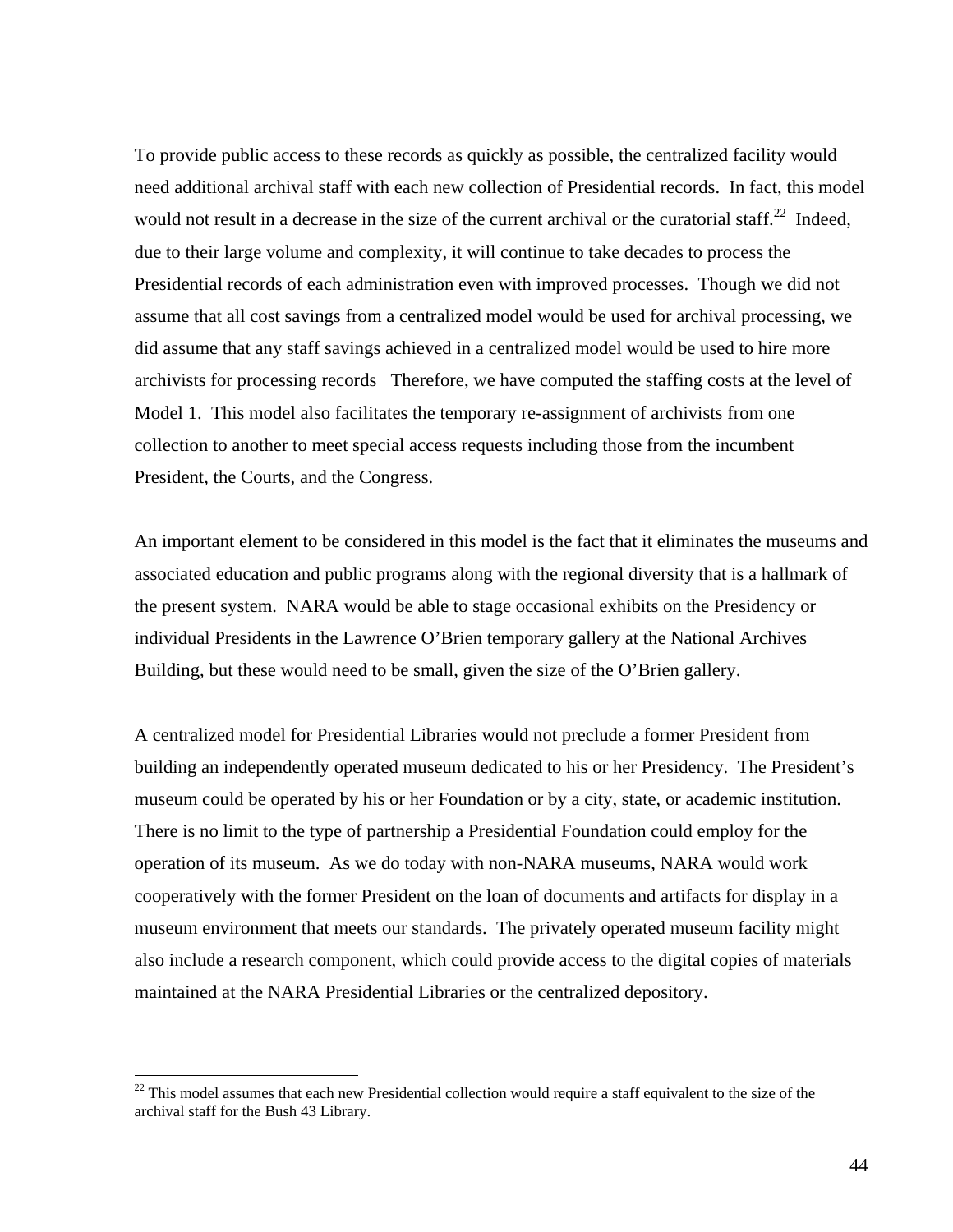Scholars interested in the study of the Presidency would benefit from a centralized model. Conversely, those interested in studying individual Presidents would be disadvantaged by the loss of individual Presidential Libraries that house the personal, political and donated collections that complement the content of the presidential record. While the National Archives would not be precluded from soliciting personal collections, these collections could just as likely end up being geographically distant and located with the President's Foundation or another archival depository in a location near the President's chosen community. Potential donors who were prominent during a former President's administration are more likely to donate their papers to the Foundation or an institution that engenders their loyalty than to donate them to the National Archives.

### *Model 4 Advantages*

- As records become more predominately digital in format, a centralized depository for Presidential records would be consistent with the evolution of the records life cycle, especially given that electronic-based records are already centralized in digital storage solutions.
- A centralized model reduces the need for facility management and administrative staff.
- The centralized facility provides researchers the opportunity to conduct complementary research in Federal agency records and the opportunity to consult with NARA experts in numerous areas. This model also facilitates comprehensive research, such as in issues that continue across administrations, or study in decision-making styles of different Presidents.
- Proximity to declassification activities could facilitate the coordination for declassification of Presidential records.

#### *Model 4 Disadvantages*

 The Government would have to fund the total cost of building a new facility and the continued operational expenses with no private endowment. Archives I and Archives II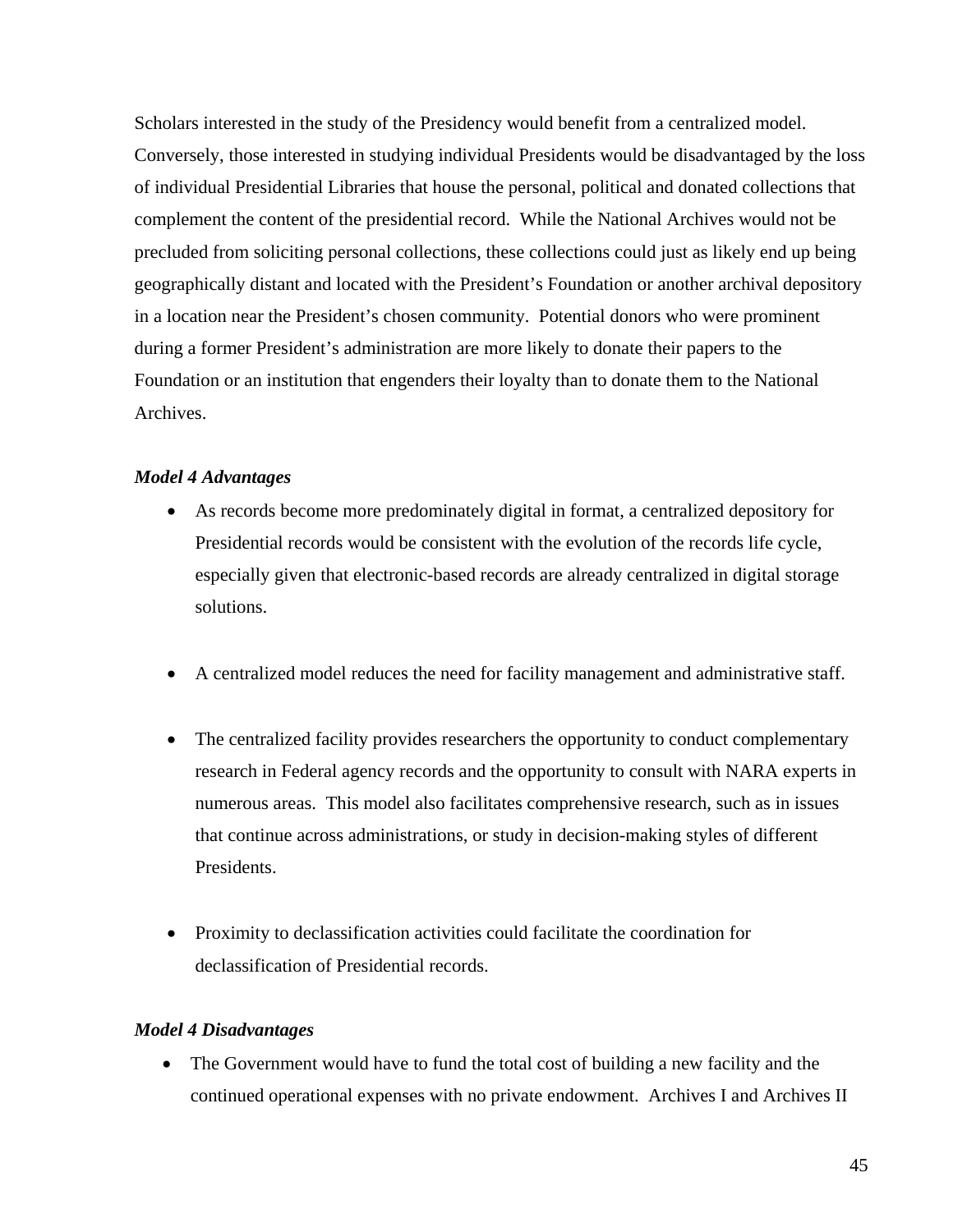are presently near capacity, which already means that NARA may have to build an Archives III facility. A third NARA facility built to house Presidential records could, for the near future, also hold Federal agency records until such time as the space is needed for future administrations. NARA would then need to build a fourth facility in the Washington, DC area to house the Federal agency records temporarily stored in the central Presidential facility.

- This model will also lose the unique museum and education programs that the Libraries offer, allowing the Presidency to reach millions of visitors each year.
- This model probably cedes the personal, political and donated collections, which complement the Presidential collection, to the Foundations or other institutions.
- This model would mean a loss of Foundation funding to help support the cost of digitization, web-based programs, preservation, and other programs.
- In this model the present system of Presidential Libraries becomes static and looses the synergy from new Presidential Libraries entering the system.

Our cost analysis shows a cost savings over the baseline costs would not begin to be realized until 23 years after the establishment of the centralized depository, since this model assumes an initial outlay of nearly \$100 million for design and construction of a new facility. However, over 75 years, assuming there is a new President every eight years, the cost savings would be \$850 million over the baseline and \$458 million over Model 1.

## **MODEL 5: A MUSEUM OF THE PRESIDENCY IN ASSOCIATION WITH THE CENTRALIZED DEPOSITORY**

This model would add a Museum of the Presidency to the centralized archival depository. Unlike the suburban located depository, the Museum would be located in an area of Washington, DC easily accessible to tourists, ideally on or near the National Mall. The Museum of the Presidency would be built by the Government and have a strong NARA identity, NARA could seek partners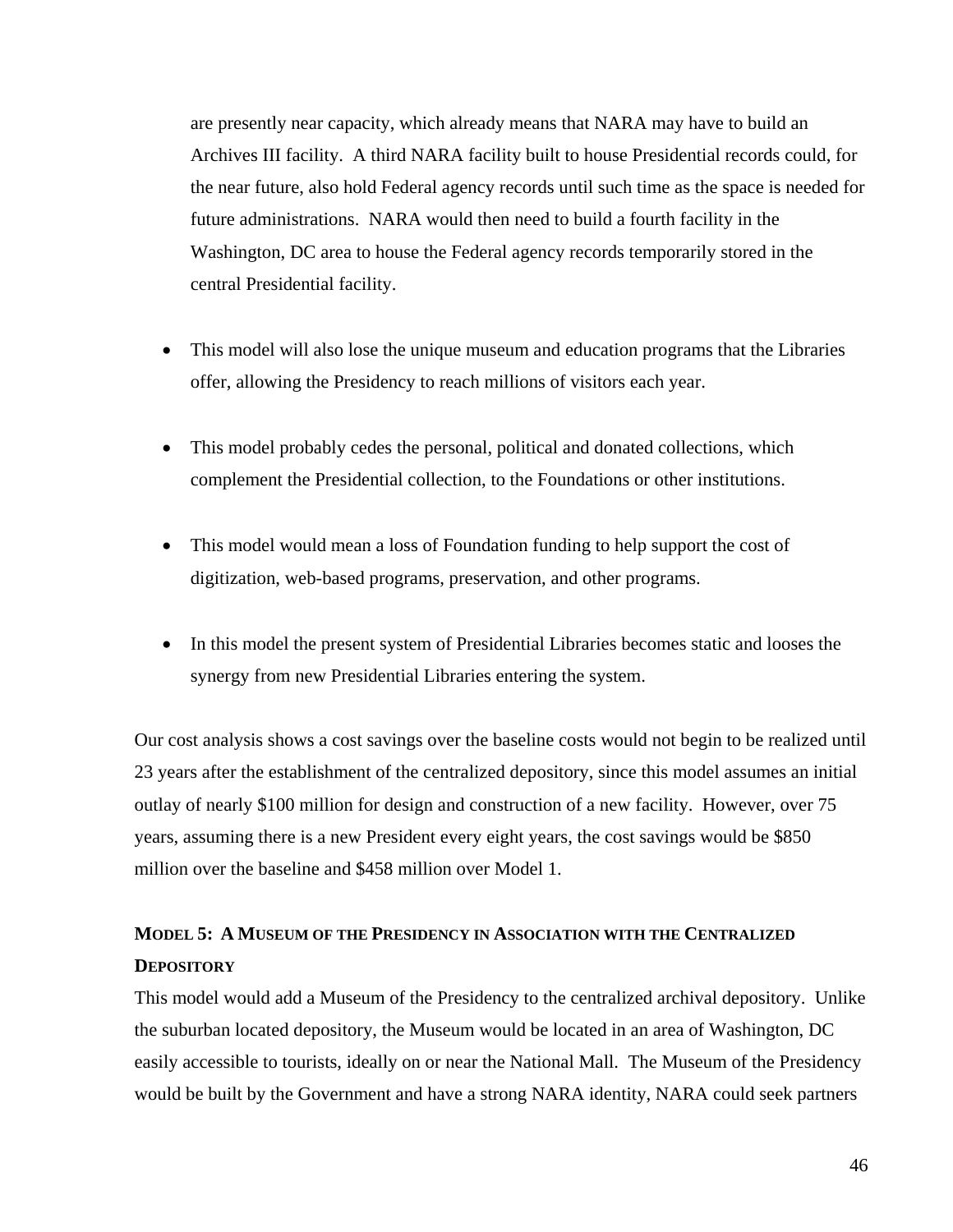interested in promoting our historical resources without aligning with any one President. NARA would have opportunities to partner with the Congressional Visitors Center and the White House Visitors Center on exhibits and programs that document much of our national experience from the perspective of the Congress and the President, thereby providing visitors with a balanced perspective on Government involvement in selected issues.

As with the exhibits in the National Archives Building, exhibits in the Museum of the Presidency would be dependent on Foundation funding. Since this is unlikely to be sustained by any individual Presidential Foundation, the National Archives Foundation or a dedicated Presidential Museum Foundation would need to take on the funding responsibility. NARA would provide a staff of 25 curators, educators, and other professionals to support the Museum. Artifacts and documents stored in the centralized depository would be brought to the Museum for display. The Museum would also borrow items from other Presidential Libraries and from any privately established and operated Presidential Museums of future Presidents.

A Museum of the Presidency would attract a large number of tourists from all over the world, but the immersive education experience and the vast range of public programs would be available only to those who live in or were able to visit the Washington, DC, area. However, the DC metropolitan area is saturated with museums, many of which explore similar themes – the American History Museum, the Capitol Visitors Center, the Newseum, the White House Visitors Center, the Portrait Gallery, to name a few.

#### *Model 5 Advantages*

- A centralized Museum of the Presidency offers visitors an exhibit that focuses on several Presidents and the institution of the Presidency.
- The initial and later exhibits in the Museum would not be created by a President and his supporters or be subject to their concerns about content.
- The centralized staff of the Museum would have a greater ability to focus on building web-based exhibits and educational programming and have access to multiple collections.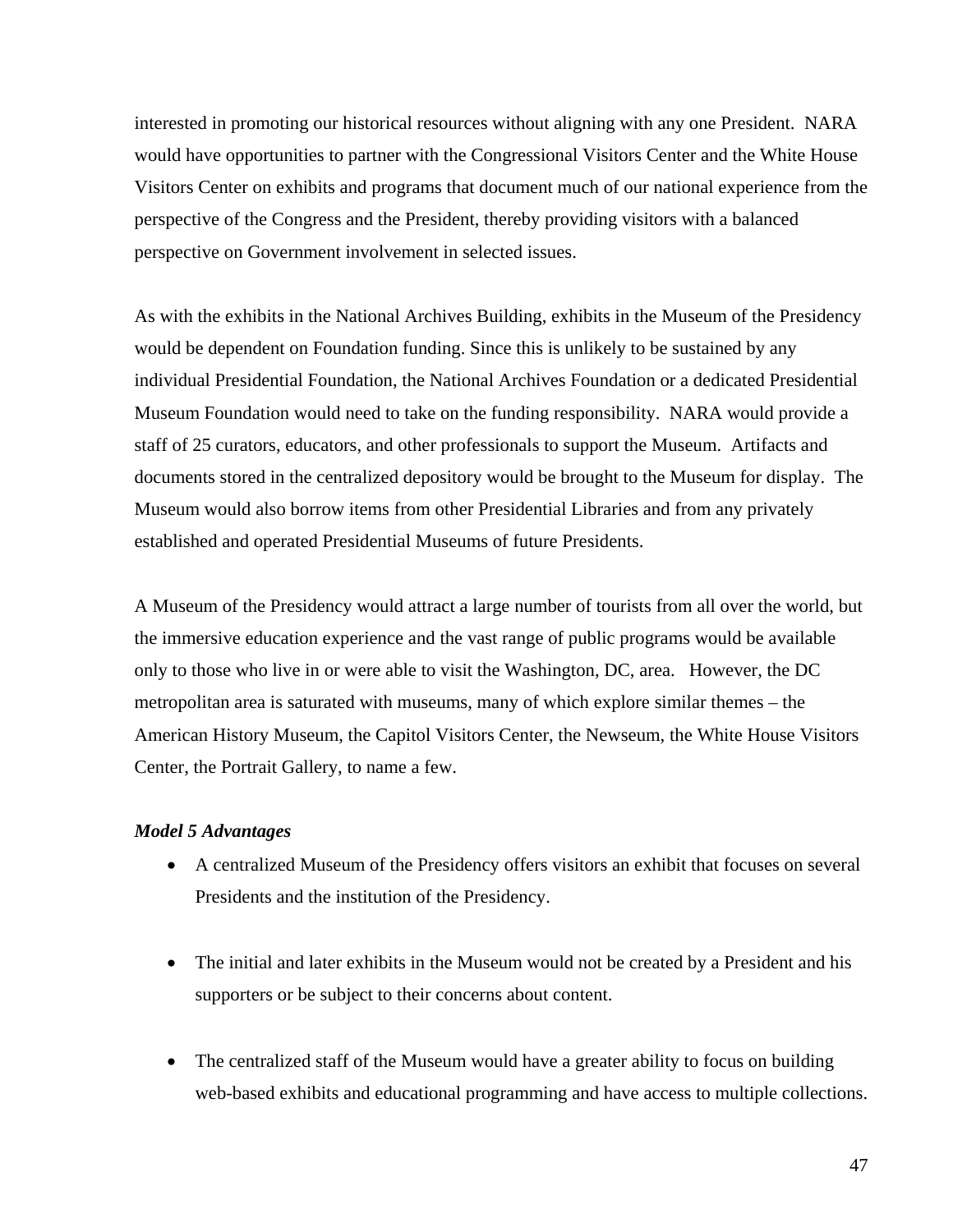### *Model 5 Disadvantages*

- This model becomes a Washington, DC-centric model and the economic and cultural benefits of a Presidential Library would remain focused in one city already saturated with museums and other civic and cultural offerings.
- Financially, NARA would lose the Library Foundations' support not only for programs and exhibits, but also to help forward the Government's mission to preserve, protect, and make accessible the records.
- Government funding would be required to design, build, and maintain the Museum at an initial outlay of \$55 million for the museum (plus another \$100 million for the depository).
- Any privately funded and operated Presidential museums would be in direct competition for content and private money with the Museum of the Presidency, as would the already existing NARA-operated Presidential Libraries.
- This model requires consistent fund-raising to support exhibits and programs not funded by the Government.
- This model makes it more difficult o provide an in-depth focus on individual Presidents and their administrations.
- As in Model 4 the present system of Presidential Libraries loses the synergy and dynamic growth resulting from the establishment of new Presidential Libraries.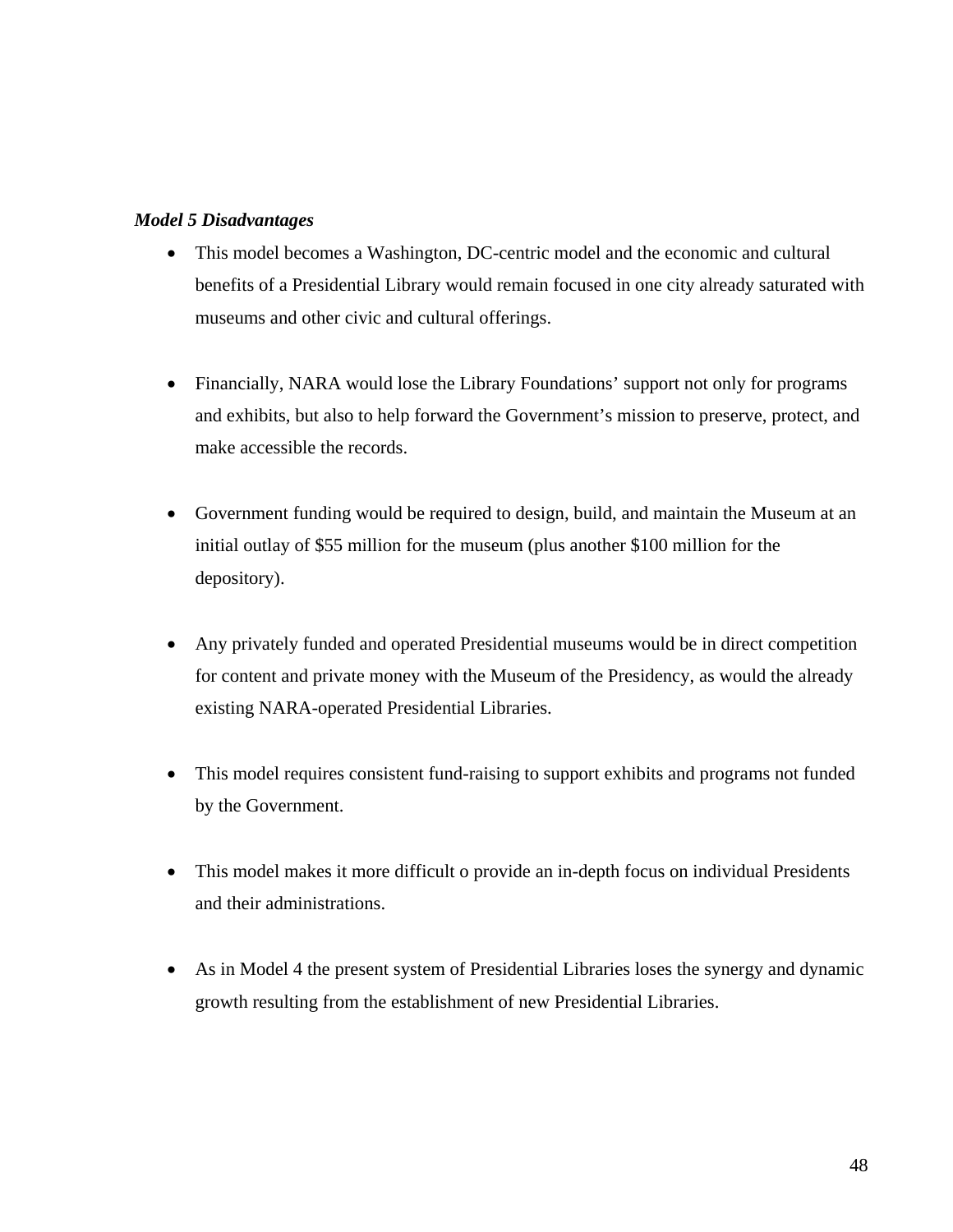It would require more than 50 years to realize any cost savings over the baseline. At the 75-year point, Model 5 saves \$418 million over the baseline cost. The savings over the cost of Model 1 would be only \$24 million, or an average savings of \$320,000 per year for 75 years.

#### **SUMMARY OF THE COST ANALYSIS**

This section addresses one of the three mandates in the Presidential Historical Records Preservation Act – the mandate for reducing the financial burden on the Federal Government for the Presidential Library system. The spread sheets for the full cost analysis of each model are located in Appendix E.

The need to preserve, maintain, and make accessible the records of a President for posterity requires a long-term commitment of resources. While a cost analysis can help us estimate the monetary cost to the Government of different approaches to Presidential Libraries, unlike an economic model it does not capture the intangible benefits of the Presidential Library system, the economic benefits to communities and other sectors, or reflect the shifting of significant costs to the Library Foundations. If the Government requires considerably more from the Foundations, in the form of an endowment when the Libraries are built, or if the cost for building, maintaining, and operating Presidential Museums is shifted completely to the Foundations, the Presidential Library system may cease to exist. It is not hard to imagine future Presidents deciding not to participate in the public/private partnership.

The Libraries are more than places of historical research. The museum, education, and public programs in the Libraries reflect a commitment of resources dedicated to increasing the public's knowledge and understanding of the Presidency as a whole and the life and times of each President. All models benefit from the predicted shift from textual to electronic format and subsequent savings in storage costs. None of the models, however, takes into account the high cost of maintaining records in electronic format. Those costs, now currently centralized in the Electronic Records Archives (ERA) and its predecessor, the Presidential Electronic Record Library (PERL), have not been factored into any of the models, since these costs are necessary to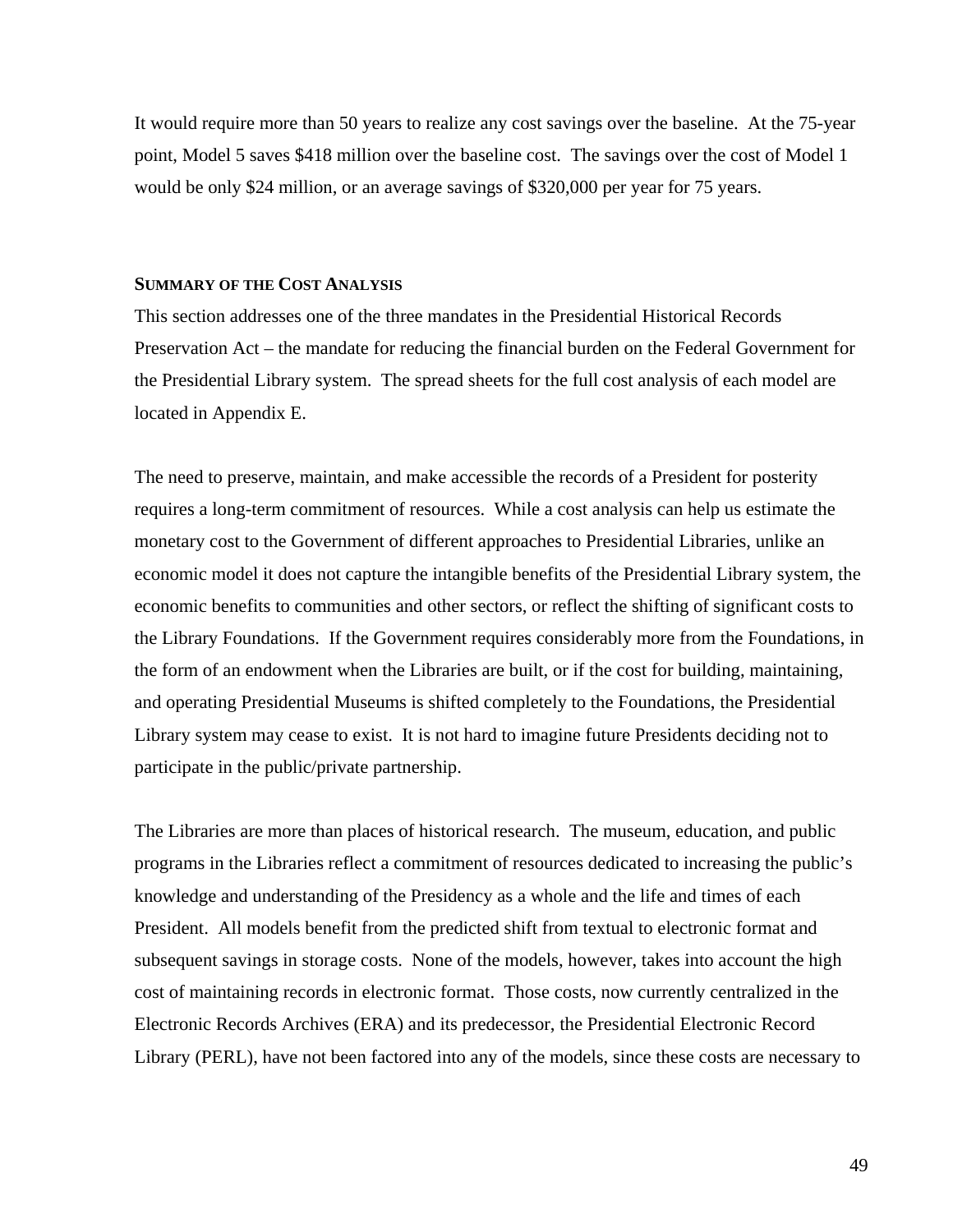each model. NARA is addressing the funding for maintaining and accessing electronic records more globally through its ERA initiative, which addresses Presidential and Federal records.

NARA conducted a preliminary cost analysis at both the 40-year cycle and the 75-year life cycle. We selected the 75-year cycle because it showed costs until the end of the century and therefore more accurately addressed the long term preservation needs for Presidential records. Additionally, while the 40-year cycle showed some cost benefits, the appreciable cost benefits did not really occur until closer to the end of the 75-year period. The 75-year life cycle cost analysis is an attempt to quantify the financial commitment that each model would require for new Presidential Libraries between FY 2025 and FY 2099. The costs were all calculated in constant FY 2009 dollars.

A conservative approach was taken in developing the analysis, and therefore the amounts needed should be viewed as comparisons between the five models and not as a prediction of the actual costs. In an actual scenario, NARA would expect that the costs would be higher, though we would also expect that the increases would maintain the basic ratio of one model to another. For example, construction costs vary widely across the country as do operation and maintenance costs and lease costs. A future Presidential Library constructed in Alaska would be expected to have considerably higher construction, operational, and maintenance costs than the base line costs which were based on the Clinton and Bush 41 libraries. A lease in downtown New York City would be considerably higher than the Bush 43 lease costs in suburban Dallas, which formed the basis for the leased cost model. Additionally, costs for the centralized archival model in the Washington, DC area and an additional museum in downtown Washington, DC may be significantly higher than the costs used at the time these facilities are actually built.

Any cost savings to be achieved over the current Presidential Library model will happen over the long term. Cost savings can be identified between the models, but the impact on the budget will be small for many years to come or in some cases, more costly in the short term. A new model would likely not be in place before FY 2017, even assuming passage of legislation in the next two years. All previous changes to the Presidential Libraries Act have not applied to the incumbent president, but take effect with the next administration. Assuming, therefore for the purpose of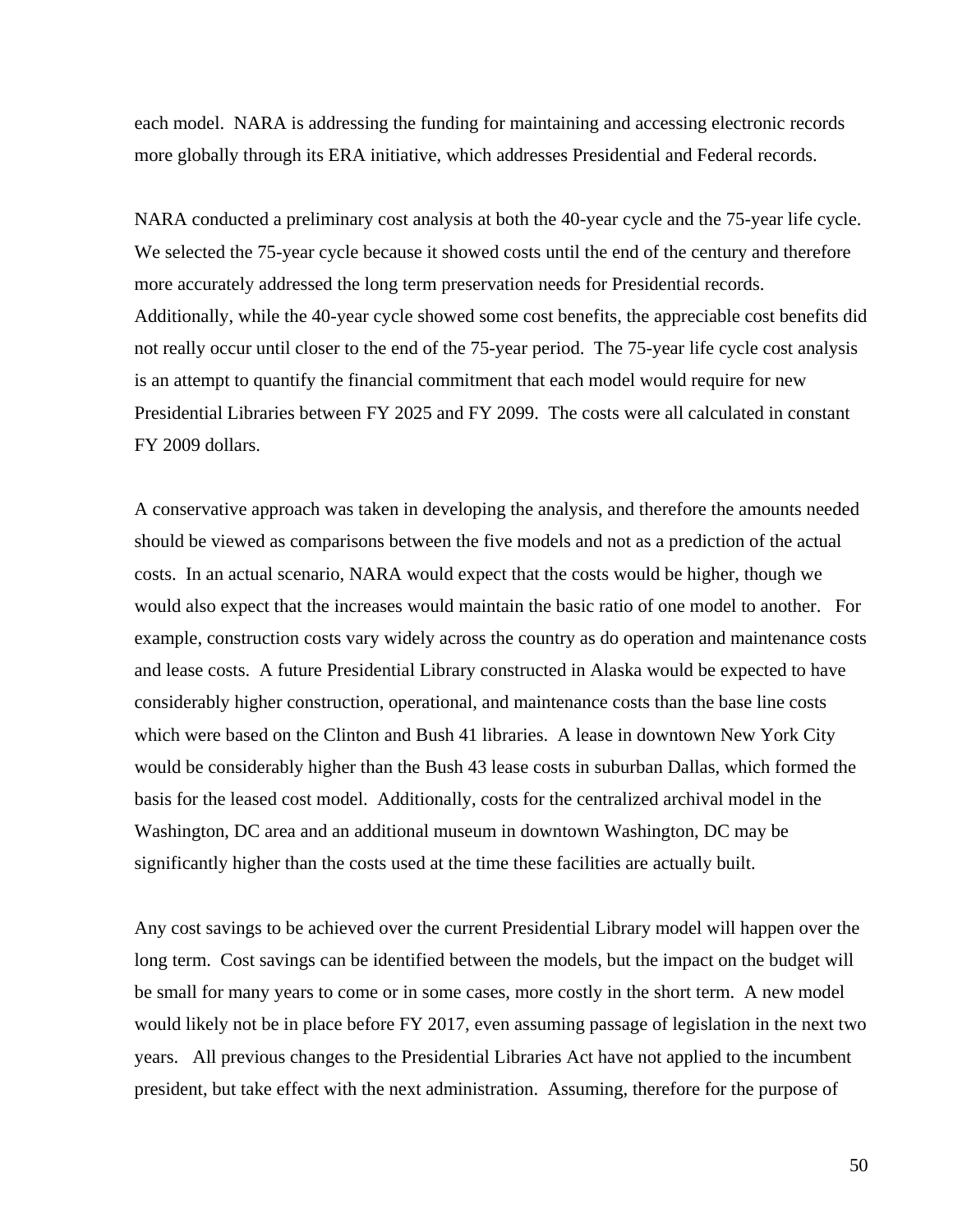this report, that a new approach would not apply to President Obama, and that he serves two terms, we projected the changes to take effect with the Presidential term that starts in January 2017 and ends in January 2025. Our cost model also assumes that all the Presidents serve twoterms for the rest of this century (meaning 12 presidencies every 96 years); the historical average, however, has been 18 presidencies per 100 years, which would increase the cost model by about 50%.

Properly maintaining Presidential records is, like maintaining any of NARA's permanent holdings, a costly endeavor no matter what the model. NARA recognizes that costs for the system will continue to increase, and that cost control efforts are essential. Over time, both NARA and Congress have put in measures to control these costs. The five models attempt to explore how costs could be further contained with different approaches. Additional analysis will be required before making a decision on proceeding in any new direction for Presidential Libraries.

Model 1 maintains the current Presidential Library system with suggested changes to control future costs. Over a 75-year period starting in FY 2025 and ending in FY 2099, Model 1 would cost an estimated \$2.36 billion for new Libraries starting with the successor to President Obama. This represents a savings of \$394 million over the baseline.

Model 2, the Leased Option, essentially eliminates the Government presence at the Presidential Foundation museum, but maintains full programs in the archival and collections management area. Model 2, even though it is in leased space, would cost an estimated \$2.86 billion in the same 75-year period. This is actually \$111 million more than the baseline.

Model 3, in which the archival space is donated to NARA, with a separate Foundation built and managed museum, would cost an estimated \$2.5 billion over 75 years. This represents a savings of \$254 million over the baseline, but would be \$140 million more than Model 1.

Model 4, a Centralized Presidential Library, replicates Models 2 and 3 in that it does not provide for public, educational, and museum programs managed by NARA. This model would cost an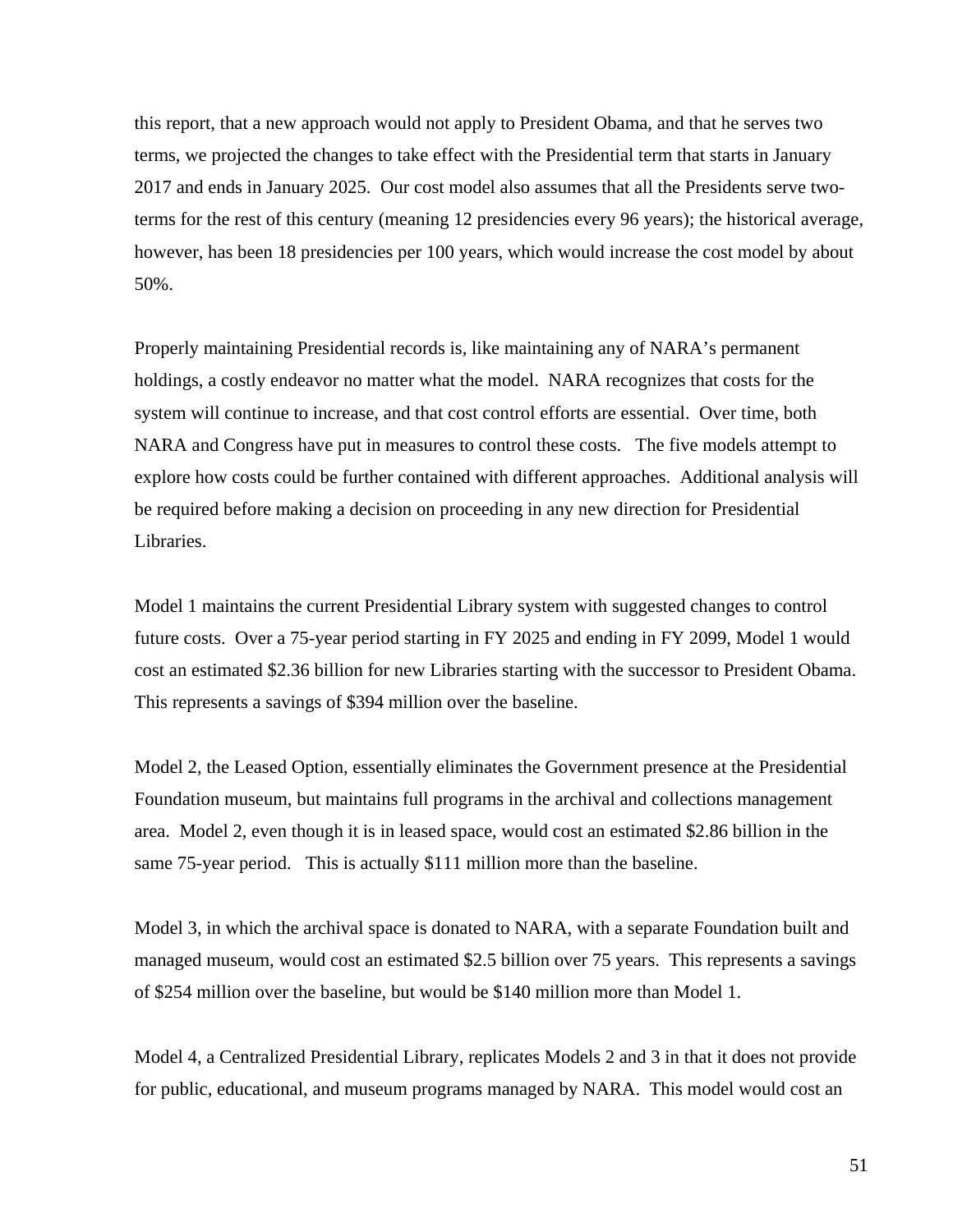estimated \$1.9 billion over the same 75-year period, including an initial outlay of nearly \$100 million to construct the depository. This represents a savings of \$850 million over the baseline and \$458 million over Model 1 (or an annual savings of \$11.33 million over the baseline or \$6.1 million per year over Model 1).

Model 5, which combines Model 4's centralized depository with a Museum of the Presidency, would cost \$2.33 billion over the 75-year period, including an initial outlay of \$155 million to build the depository and museum. This represents a savings of \$419 million over the baseline, and \$25 million over Model 1. Over the baseline, Model 5 saves \$418 million for an average savings of \$5.57 million per year...

| Model           | <b>Total 75-year</b> | <b>Average</b>       | <b>Average savings</b> | <b>Annual</b> | <b>First year</b> |
|-----------------|----------------------|----------------------|------------------------|---------------|-------------------|
|                 | cost                 | savings              | per year for           | operating     | of                |
|                 |                      | per year for         | 75 years over          | cost in FY    | <b>cost</b>       |
|                 |                      | <b>75 years over</b> | <b>Model 1</b>         | 2099          | savings           |
|                 |                      | <b>baseline</b>      |                        |               | over              |
|                 |                      |                      |                        |               | <b>baseline</b>   |
| <b>Baseline</b> | \$2,752,000,000      | n/a                  | $+$ \$5,250,000        | \$66,438,000  | n/a               |
| <b>Model 1</b>  | \$2,358,000,000      | $-$ \$ 5,253,000     | n/a                    | \$55,795,000  | <b>FY 2031</b>    |
| <b>Model 2</b>  | \$2,863,000,000      | $+$ \$1,480,000      | $+$ \$6,730,000        | \$74,376,000  | n/a               |
| <b>Model 3</b>  | \$2,499,000,000      | $-$ \$ 3,370,000     | $+ $1,880,000$         | \$60,238,000  | FY 2033           |
| Model 4         | \$1,900,000,000      | $-$11,360,000$       | $-$ \$6,106,000        | \$42,153,000  | FY 2045           |
| Model 5         | \$2,334,000,000      | $-$ \$5,570,000      | $-$ \$320,000          | \$46,966,000  | FY 2076           |

**THE 75-YEAR COST FOR EACH MODEL (ALL COSTS IN 2009 DOLLARS)** 

As the above cost analysis shows, the only way to reduce costs is to eliminate programs. Centralizing the facility does not achieve appreciable cost savings without a program reduction. Model 1, which is most similar to the current library system, maintains all existing programs, while Models 2 and 3 eliminate the Governmental role in providing public, educational, and museum programs in the various locations where the Presidential Libraries would be constructed. This does not necessarily mean that those programs would be eliminated – we assume that most presidents will continue to want to have a Presidential Museum constructed, operated, and maintained by their Presidential Foundation – but it does mean that the Federal Government would not have any say in the message developed by the Foundations. While Government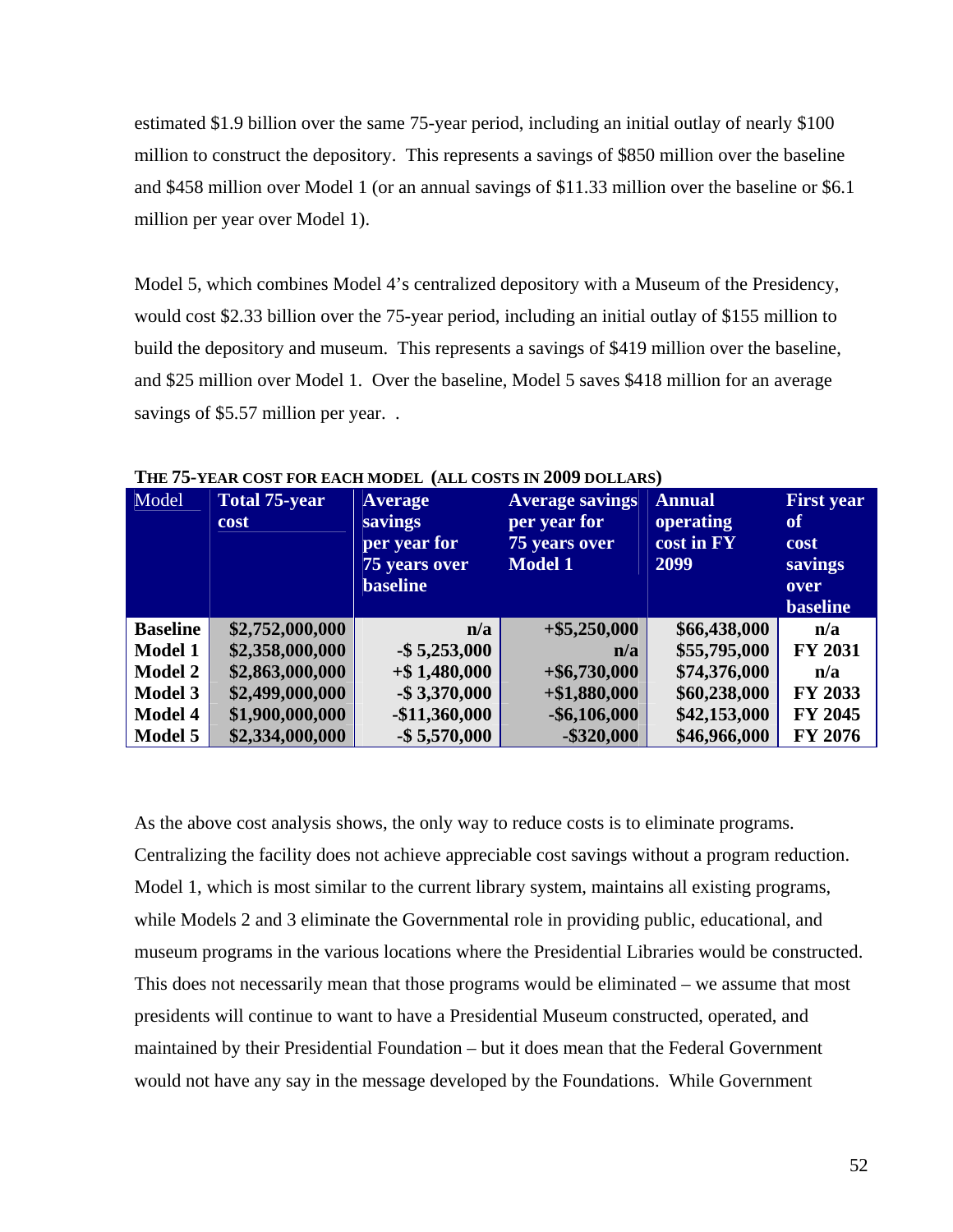funding and staffing is provided for a centralized Museum of the Presidency in Model 5, NARA cannot predict how robust the private funding would be for sustaining the museum exhibits and the educational and public program components.

The cost analysis shows that there is no savings for pursuing a leased permanent location as laid out in Model 2. In fact, the leased option is estimated to be the most expensive. In general, leased locations are cost effective for providing temporary Government space. However, in the case of permanent space needs, leased locations cost more in the long term. Leased locations trade higher yearly costs for lower upfront costs by avoiding the large one year budget impact of funding the initial construction (including land acquisition and design and construction oversight). Also, Budget procedures may require that the cost of a long-term lease be realized up front. Accordingly, Model 2 is not recommended. It has the highest costs but with the lowest benefits. Model 3, in which just the archival facility is donated, is also more costly, particularly because it does not include an endowment. Some cost savings would be realized if an endowment were part of the transfer. However, because the building is being donated solely for NARA to meet its statutory mandates for preserving Presidential records, and the Presidential Foundation would still be expected to build its own museum, we did not think additional Foundation support, even in the form of an endowment, could be expected.

Model 4 – the Centralized Presidential Library – clearly offers the potential for significant cost savings over the long term. It represents the most significant cost savings to the Government, approximately 30% less than the baseline over the 75-year period. However, it would require an initial outlay of nearly \$100 million, in 2022 (so the new depository could be completed by 2025) and would not realize any cost savings over the baseline until 2045. If a Museum of the Presidency is included (Model 5), the cost savings will be much less since Model 5 would require an additional \$55 million to construct the Museum of the Presidency. It would take over 50 years to realize any cost savings.

Model 4 also offers the best opportunity to benefit from some staff reductions because of economies of scale: *e.g.,* fewer personnel devoted to facility operations and administrative support because all functions are in the same location and reductions in research room staffs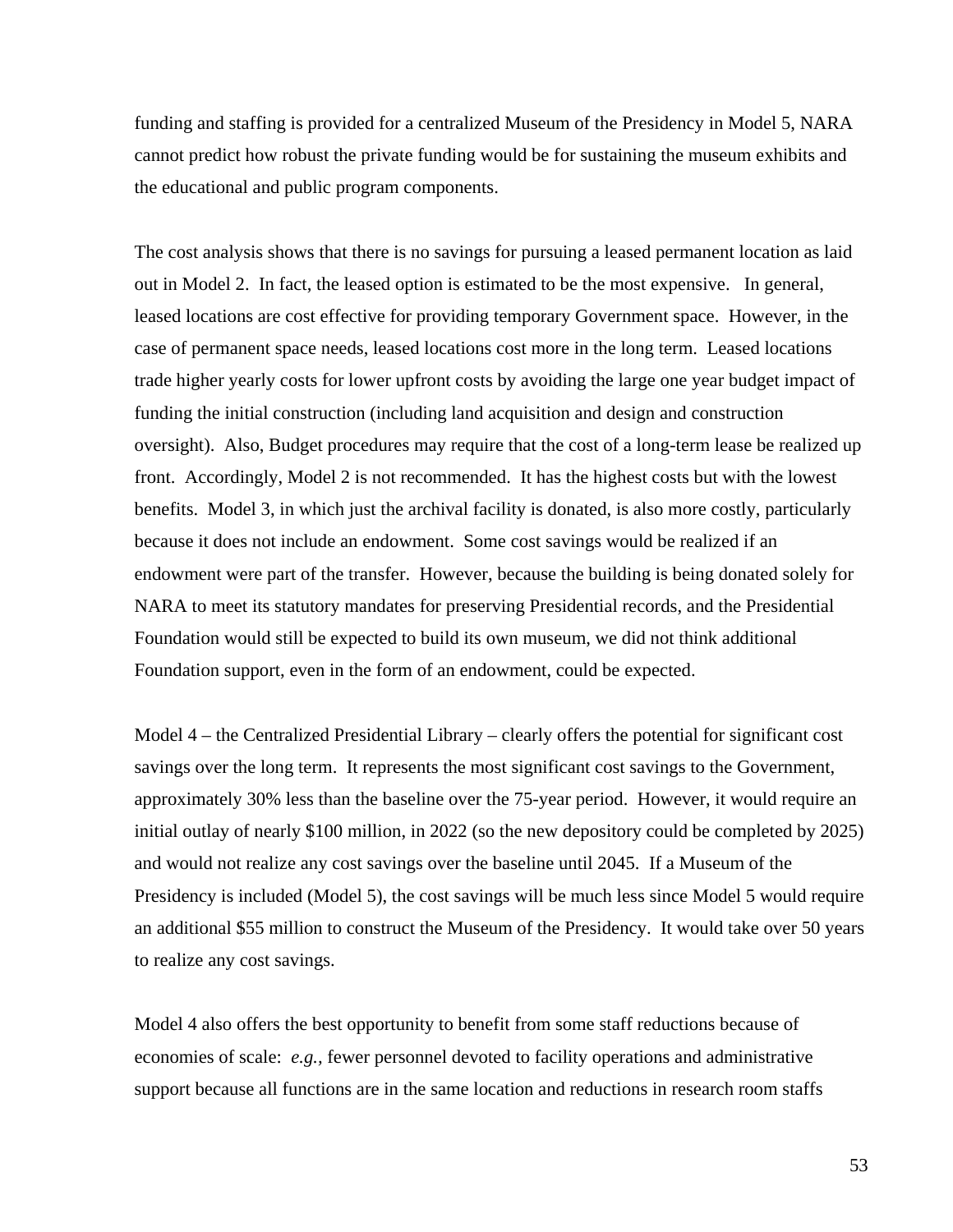because there would only be one large research room rather than many. However, in constructing this model, NARA shifted these positions and others from the museum, education, and public program staff to processing and other collection management functions to help meet the mandate for processing records more quickly. Finally, Model 4 is based on the construction standards reached in the Archives II construction, where the building efficiency is 80%, versus the 50% to 70% efficiencies attained in the newer Presidential Libraries. (Note: the lower efficiencies attained in the Presidential Libraries are not attributed to poorer construction standards, but to the need to provide spaces to meet all building needs, including large entrance lobbies, auditoriums, cafeterias, etc. Archives II is a larger building but has much less space devoted to these functions, primarily due to economies of scale.)

transferred to the Government, will have a substantial impact on the costs to operate the Libraries. Model 1 contains several recommendations that can help to reduce the cost of the system as a whole. The recommendations to tighten the commitments of the Foundations for each Library will help reduce the burden on the Government. The change in how the endowment is calculated from the current method, which bases it on the program requirements of the NARA space – essentially 70,000 square feet per building – to the total size of the building that will be If implemented, during the 75-year period it will generate over \$330 million in income, which in turn would reduce the operating expenses by 12% over that time period. (Income is estimated at 4% of the amount invested.) By modifying the Architectural and Design Standards to require that the Foundation space in the Library be restricted to those areas that only directly support the Library (versus the Foundation), NARA will reduce the size of the buildings and their operating costs.

#### **CONCLUSION**

There is no more important question to consider in evaluating alternative models for Presidential Libraries than to know or decide who the system is designed to serve. The models laid out in this report provide very different experiences for very different groups of users. In evaluating this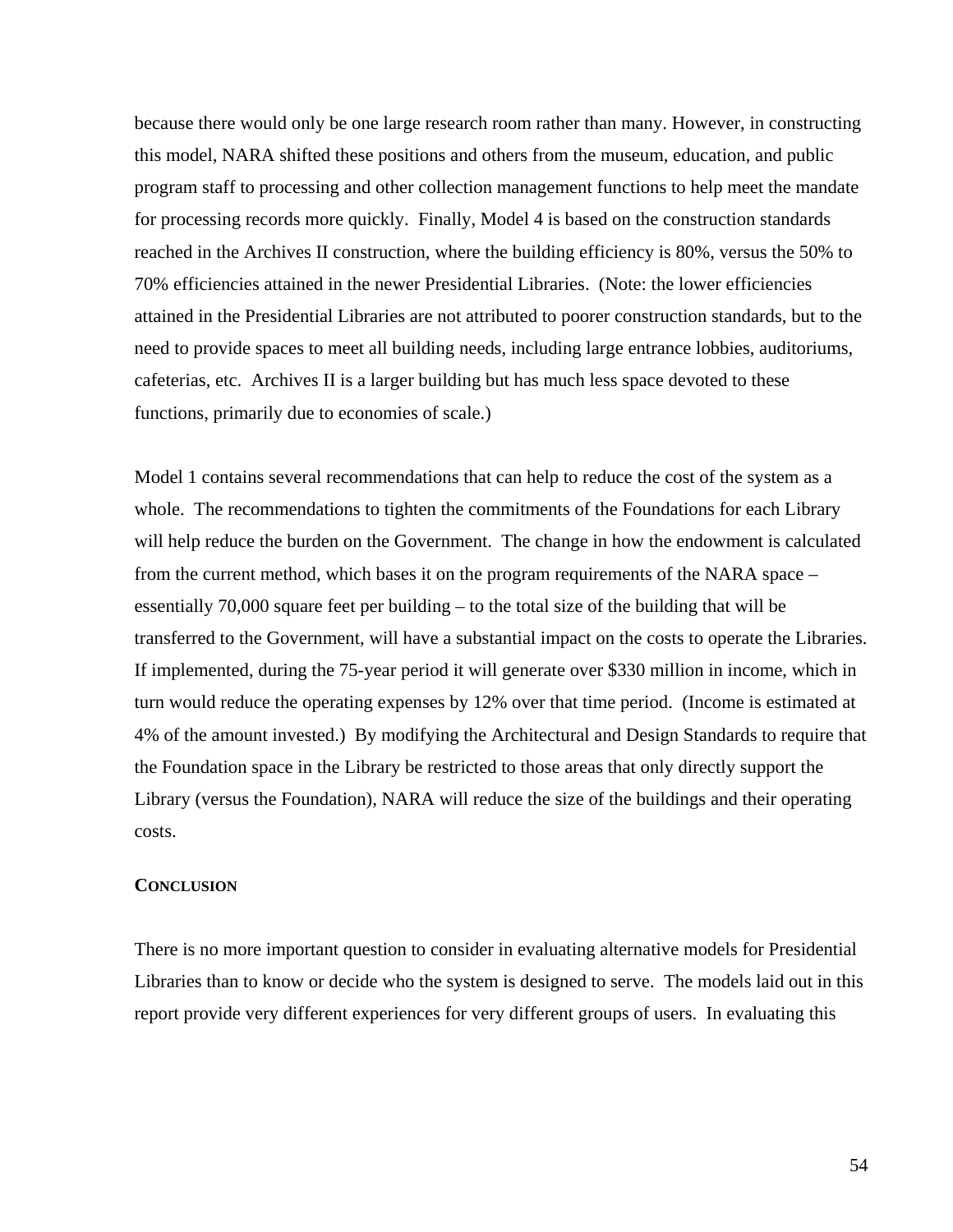report, the reader needs to consider how broad NARA's mission should be, what audiences should be served, and what their experience with a Presidential Library should be. The Presidential collections are among the most vital and valuable of our Nation's historical assets. We have no more important mission than to preserve and make them accessible to those who need them. There is a higher cost associated with making these collections accessible not only to a diverse constituency of scholars who discuss and analyze these records and their impact on future policy decisions, but also to an extended audience of museum visitors, middle and secondary school students, not to mention a vast number of curious citizens who visit our websites. Public conferences, museum exhibits, immersive educational experiences and contentrich websites require more staff, larger buildings, and greater funding at an increased cost to the Government and the Foundations.

Finally, we understand that Presidential Libraries are considered by some to be costly monuments to past Presidents. Others consider them to be vital links to the narrative of American history. Presidential Libraries are peculiarly and inalterably American institutions. In our open democracy we are free to judge our Presidents. That freedom to judge extends to the Presidential Libraries as they are now or in whatever form they may take in the future. Our mission, through our archival collections, education, and museum programs, is to ensure that these invaluable collections facilitate historical understanding of our national experience to the widest possible audience. Presidential Libraries help to shape our memories or knowledge of a certain period of time, individual Presidents and the institution of the Presidency. The core question in evaluating the future model of Presidential Libraries is to determine if this mission should be redefined.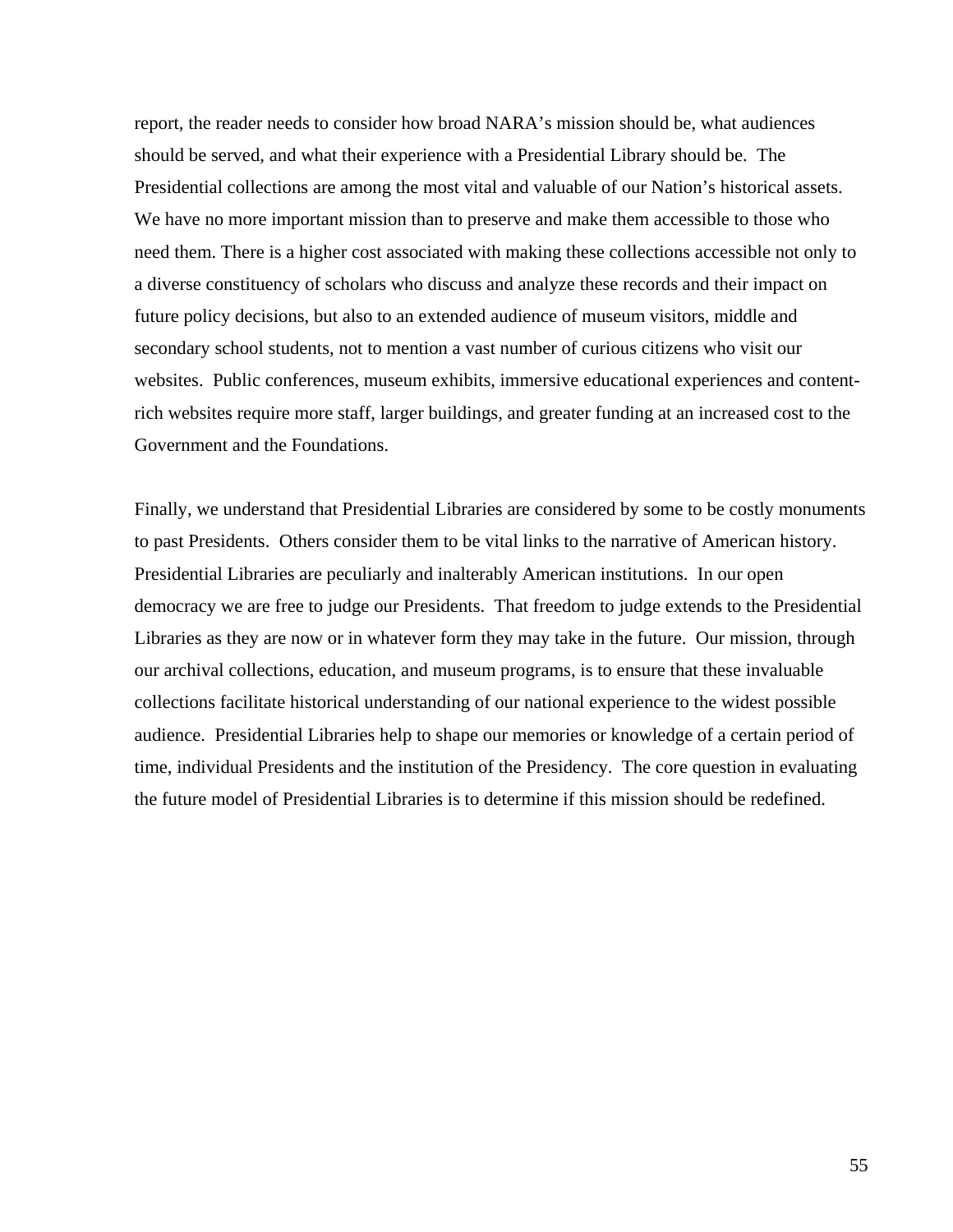### **Appendix A**

### **Summary of Public Comments regarding Alternative Models for Presidential Libraries**

Through Friday, May 22<sup>nd</sup>, 2009, 104 comments were received.

### **General Categories of Comments**:

#### **Professional Societies and Public-Interest Groups**

This category of respondents provided NARA with nearly 9% of all comments received. These groups offered a variety of suggestions, but the majority urged that NARA find more effective and transparent ways to provide quicker access and availability to Presidential records, particularly through digital means. Respondents in this category provided detailed feedback concerning access issues handled by the Presidential Library system, with the primary areas of concern including the following issues:

- Providing for faster releases of Presidential records pursuant to FOIA requests.
- Further analysis of whether the centralization of Presidential records could speed processing.
- Further analysis of the 2007 report of the Public Interest Declassification Board (PIDB) when considering any alternative models for Presidential Libraries.
- The development of long-term technological plans that will enable NARA to use new technologies in the management of Presidential electronic records. Specifically, many of these organizations expressed concerns about the Electronic Records Archives' ability to handle processing electronic records.
- Several professional organizations and public interest groups questioned whether operating museums is part of NARA's core mission and advocated separating the museum function from the archival function as a cost-saving measure, which would not negatively impact access to records.
- Many of these respondents urged that when considering any alternative models for Presidential Libraries, NARA should carefully weigh the needs of future researchers and how archival description, preservation, and declassification would be affected by any changes.

#### **Community Partners, Civic Leaders, and Presidential Foundations**

Another 9% of all respondents comprised this category. These respondents discussed the importance of the educational benefits that their local Presidential Library provides to their community schools and the overall economic benefits their Library brings through jobs, publicity, etc. A survey of the comments includes the following: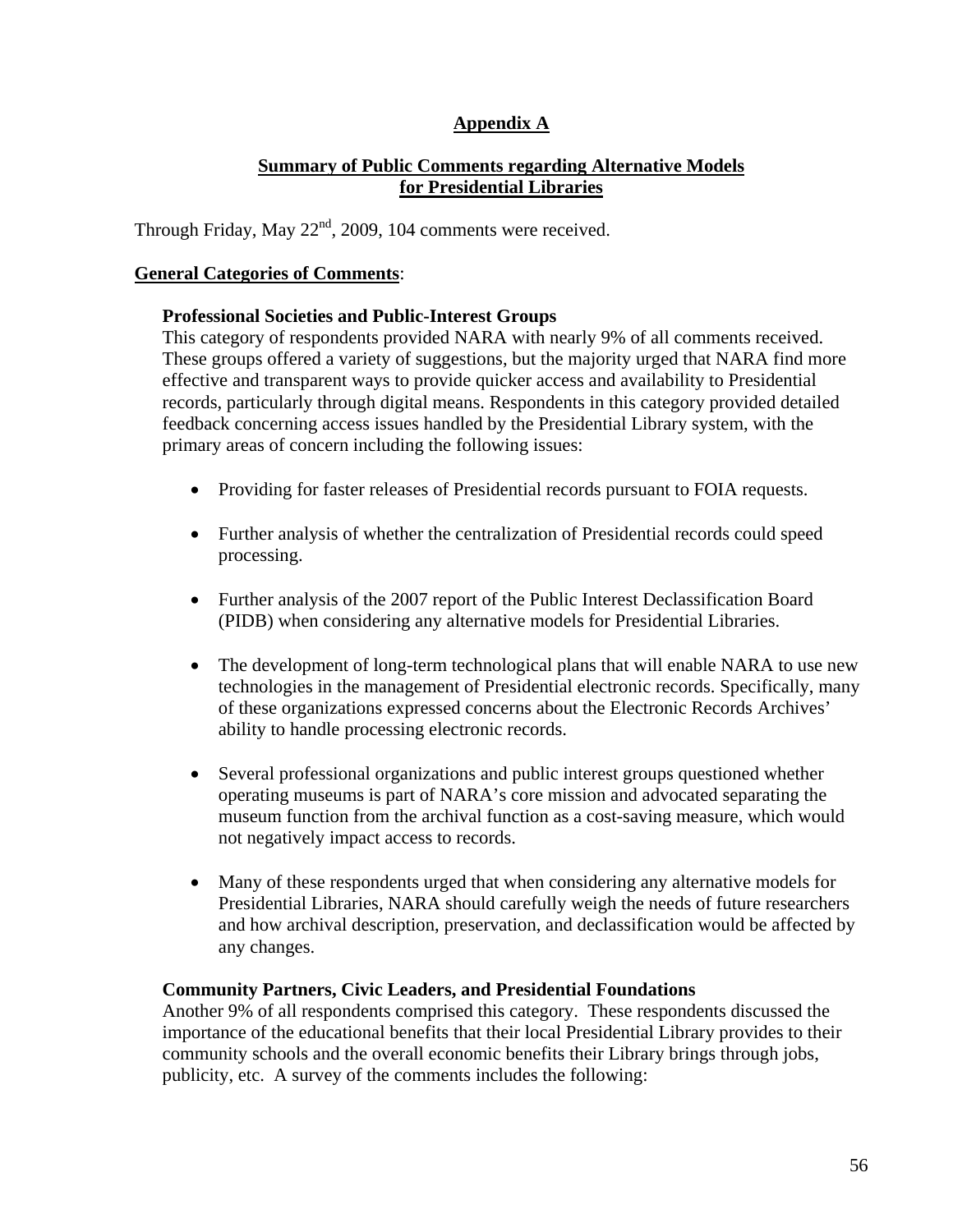- Community leaders cited the economic, cultural, and educational impact on the entire community. These respondents argued that the presence of the Library offers a unique cultural and educational asset that provides an important historical experience for locals and visitors alike. Many respondents cited economic data that details how the Libraries have impacted the surrounding communities.
- Respondents in this category noted that, in addition to providing vital economic benefits and increasing tourism revenue, the Library offers a sense of pride, connection, and identity for area residents.
- Presidential Foundations expressed a strong desire to keep the Presidential Libraries operating as they currently do, with the belief that the current model serves the Government and taxpayer well. This group noted the success of the public/private partnership and that Foundations provide critical financial support, creative resources, and staffing for their respective Presidential Libraries. The Foundations argued that in the current model they fund a variety of archival functions, including internships, research grants, digitization initiatives, marketing and public information projects, and nationally-recognized public programs. The Foundations argued that the increase in the endowment should significantly off-set operating expenses of Libraries in the future.

### **Educational Community**

This category of respondents comprised 41.5% of the total comments received and included principals, teachers, school librarians, and members of the homeschool community. Educators of all grade levels denoted the value of bringing Presidential history into local communities throughout our country. Specific comments included the following:

- Teachers lauded the archival resources and student programs in their local communities and cited the multiple field trips their schools participate in every year.
- Educators noted the research expertise of Library staff members and how educational programs offered by the Libraries support their curricula.
- Many respondents including concerned parents of schoolchildren and members of homeschool associations – cited the value of their own individual experiences with the Libraries and expressed a desire for continued support of the current system. These parents and educators often discussed specific visits to the Libraries and the benefit of particular Presidential exhibits to their children's development.
- Respondents in this group noted that without regional Presidential Libraries, many students located outside Washington, DC, and without the means to visit our nation's Capital, would not have access to the valuable resources offered in the Libraries that help shape our understanding of our country, our democracy, and our political and cultural heritage.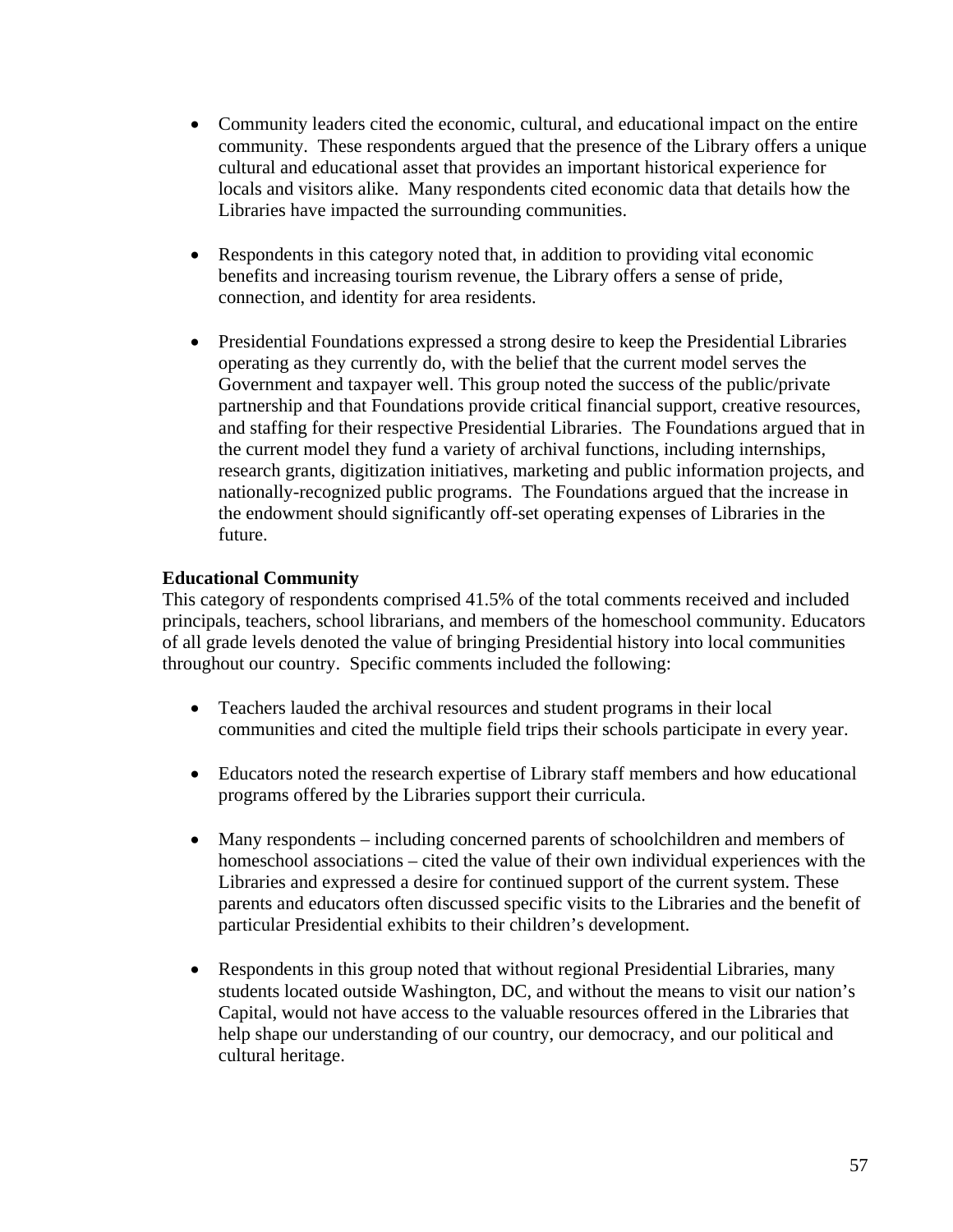#### **Users of Presidential Libraries and Other Members of the General Public**

These comments comprised 40.5% of all responses. Respondents in this category included regular users of Presidential Libraries, former NARA employees, historians, and other members of the archival and library community. These suggestions reflect a wide range of feedback, including calls for centralization, increased digitization efforts, and appreciation for the educational and cultural opportunities afforded by Presidential Libraries. Comments in this category include the following:

- Many respondents encouraged NARA to make documents available electronically and to centralize the system as a cost-saving measure.
- Other members of the general public response group expressed their support for the public programming at the individual Libraries, including speakers and film series that would otherwise be unavailable in their communities.
- Some respondents expressed their view of the Libraries as monoliths to former Presidents and recommended that NARA not support the museum component of the program.
- Few respondents advocated a specific model; but instead, most offered commentary on digitization efforts and current educational opportunities.
- Individual members of the archival and library community offered a variety of opinions, almost all of which advocated digital initiatives as a priority. Many respondents agreed that centralization was the best option, both for cost-saving measures and for more efficient processing. Others noted the value of the research expertise offered by archivists at the individual Libraries and the importance of contact with original documents in traditional research settings.
- Several respondents from the archival community urged NARA to take more time in preparing the report, so that all stakeholders could have adequate time to respond.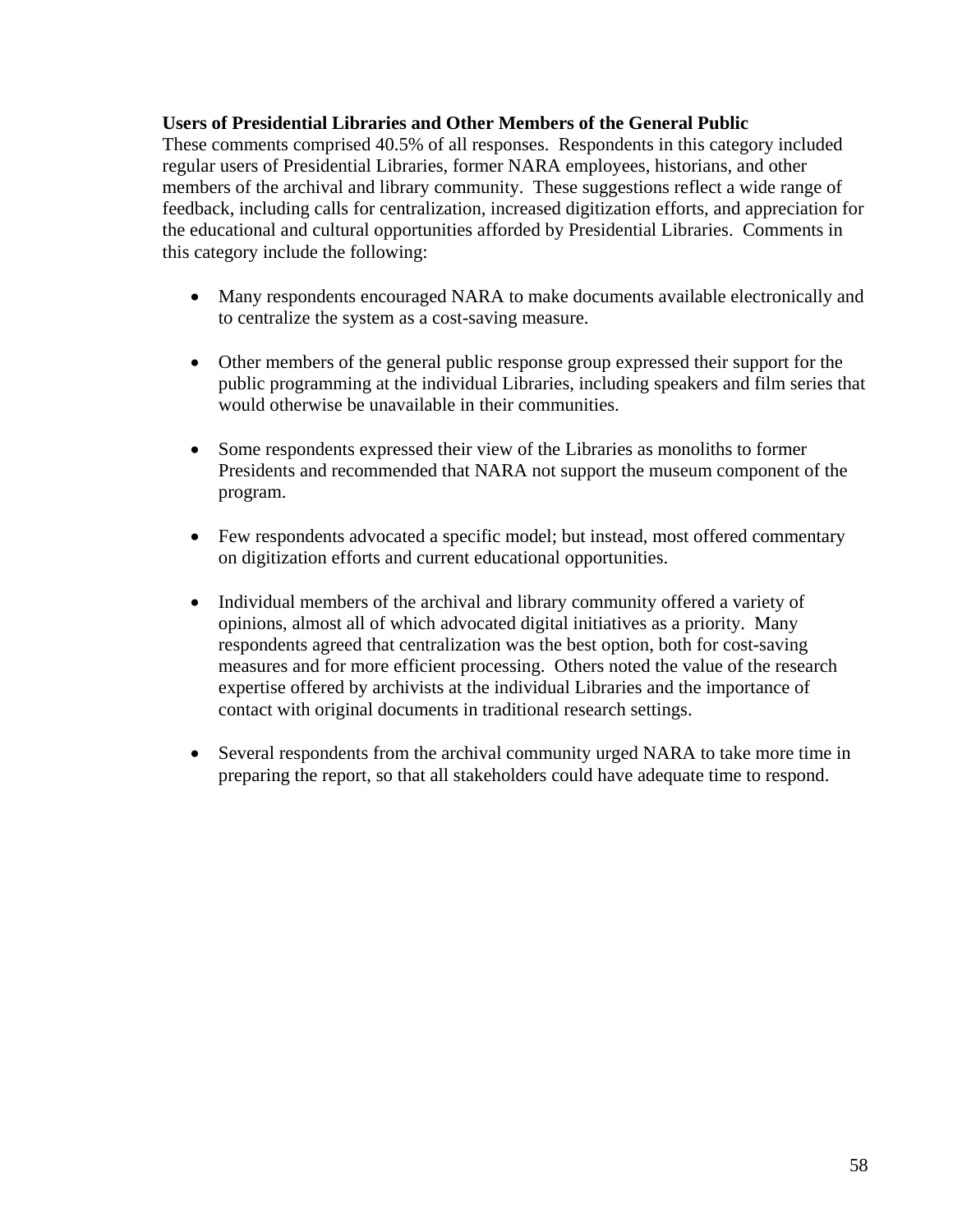### **Appendix B**

### **Location of Presidential Papers and Libraries from Washington to Bush**

**George Washington** –Library of Congress has 95% of extant Washington papers; also Huntington Library; Historical Societies of Virginia and Pennsylvania; Virginia State Library; Yale University; and the Detroit Public Library.

**John Adams** –Massachusetts Historical Society

**Thomas Jefferson** – Library of Congress; also University of Virginia; Massachusetts Historical Society; National Archives; Missouri Historical Society; Historical Society of Pennsylvania; College of William and Mary; Henry E. Huntington Library; American Philosophical Society; New York Historical Society; Virginia State Library; William Clements Library; Yale University; and other smaller repositories and private hands

**James Madison** – Library of Congress; also University of Virginia; Huntington Library; the Historical Societies of Virginia and Pennsylvania; New York Public Library; William L. Clements Library (U. of Michigan); and Princeton University

**James Monroe** – Library of Congress; also James Monroe Memorial Library; College of William and Mary; University of Virginia; and Virginia State libraries

**John Quincy Adams** – Massachusetts Historical Society

**Andrew Jackson** – Library of Congress; also Tennessee State Library; Tennessee Historical Society; Chicago Historical Society; New York Public Library; and New York Historical Society

**Martin Van Buren** – Library of Congress; also New York State Library; Columbia County Historical Society; Pierpont Morgan Library; and Massachusetts Historical Society

**William Henry Harrison** – almost all were lost in a fire that destroyed the Harrison home 1858, but friends sent material to the grandson, President Benjamin Harrison, which was then later donated to the Library of Congress. Other repositories include historical societies of Indiana, New York, Pennsylvania, Virginia, and Wisconsin; and the William Clements and University of North Carolina libraries.

**John Tyle**r – Library of Congress; also College of William and Mary Library; Gardiner Family Papers at Yale University, Duke University, and Pierpont Morgan Library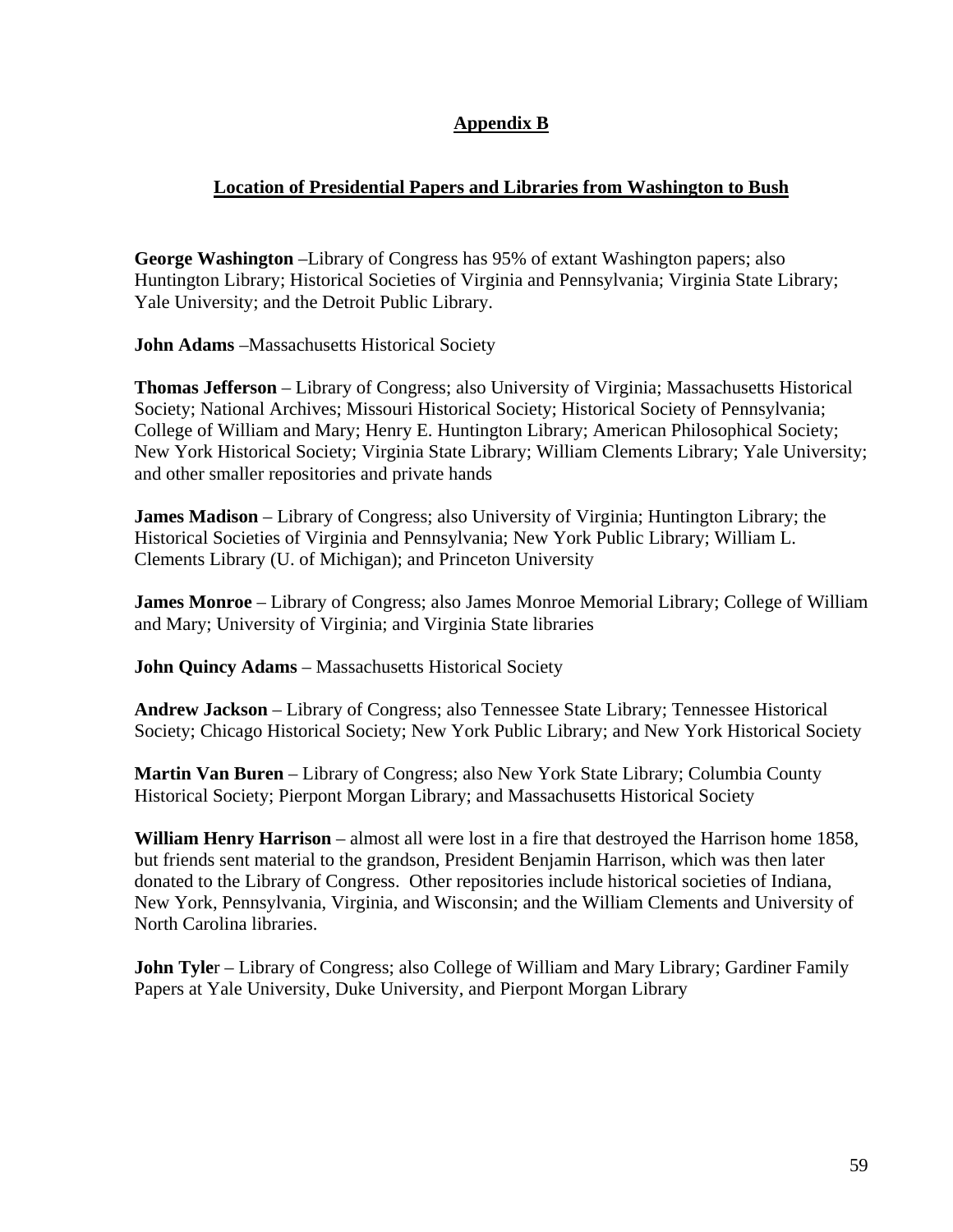**James Polk** – Library of Congress; also Chicago Historical Society; Yale University; and Tennessee State Libraries

**Zachary Taylor** – personal papers destroyed or dispersed in 1862, but Library of Congress accumulated items over the next 90 years; other surviving material wildly scattered among collectors, libraries, and historical societies

**Millard Fillmor**e – Buffalo Historical Society and College of Oswego

**Franklin Pierce** – New Hampshire Historical Society; Henry E. Huntington Library; Library of Congress; Bowdoin College; William L. Clements Library; Concord Public Library; New York Public Library; and historical societies of New Jersey and Pennsylvania

**James Buchanan** – Historical Society of Pennsylvania; Lancaster County Historical Society; Franklin and Marshall College Library; Princeton University; Pierpont Morgan and Rutherford B. Hayes Libraries; New York Historical Society; and the Pennsylvania Historical and Museum Commission

**Abraham Lincoln** – Library of Congress; substantial collections at the Illinois Historical Society and Brown University

**Andrew Johnson** – Library of Congress; also Henry E. Huntington Library; and Tennessee State Library

**Ulysses S. Gran**t – Library of Congress, Huntington Library; and New York Historical Society Library

**Rutherford B. Hayes** – Rutherford B. Hayes Memorial Library administered by the Ohio Historical Society and the Hayes Foundation

**James Garfield** – Library of Congress; also Ohio Historical Society; and Rutherford B. Hayes Library

**Chester A. Arthur** – bulk of papers are missing; Library of Congress (only 1,413 documents); also New York State Library; New York Historical Society; Boston Public and Rutherford B. Hayes Libraries

**Grover Cleveland** – Library of Congress; also Detroit Public Library; Buffalo Historical Society; New York Historical Society; Princeton University; and Pierpont Morgan Library

**Benjamin Harrison** – Library of Congress; also Indiana State Library; and the Rutherford B. Hayes Library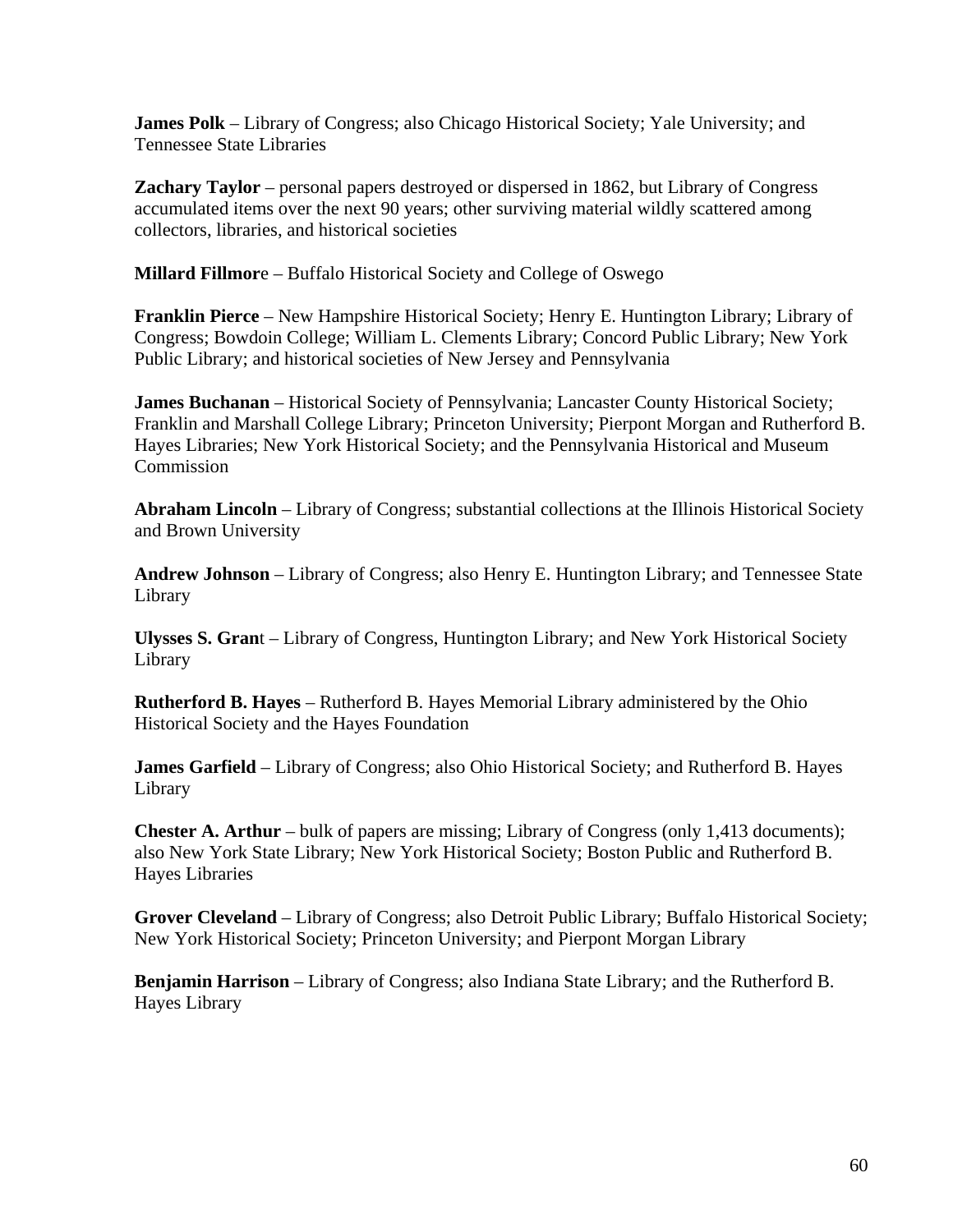**William McKinley** – Library of Congress; also Western Reserve Historical Society in Cleveland; and Rutherford B. Hayes Library

**Theodore Roosevelt** – Library of Congress (over 275,000 items) making it one of the largest presidential collections with other important papers at Harvard University

**William Howard Taft** – Library of Congress (over 500,000 items) making it one of the most complete presidential collections in existence; also Yale University; Princeton University; Western Reserve University; and the Ohio Historical Society

**Woodrow Wilson** – Library of Congress; substantial collections at Princeton University; Columbia University; and the University of Virginia

**Warren G. Harding** – Ohio Historical Society

**Calvin Coolidge** – Library of Congress; substantial pre-presidential documents in the Calvin Coolidge Memorial Room of the Forbes Library, Massachusetts

**Herbert C. Hoover** – Hoover Institution Archives at Stanford University; when Mr. Hoover decided to establish a Presidential Library in accordance with the provisions of the Presidential Libraries Act of 1955, he offered all his public service and related papers to the Government. Theses papers were withdrawn from Stanford in 1962 and transferred to Herbert Hoover Presidential Library in West Branch, Iowa.

**Franklin D. Roosevelt** – Franklin D. Roosevelt Library and Museum in Hyde Park, New York, the first Presidential Library administered by the National Archives

**Harry S. Truman** – Harry S. Truman Library in Independence, Missouri

**Dwight D. Eisenhower** – Dwight D. Eisenhower Library in Abilene, Kansas

**John F. Kennedy** – John F. Kennedy Library in Boston, Massachusetts

**Lyndon B. Johnson** – Lyndon B. Johnson Library in Austin, Texas

**Richard M. Nixon** – Richard Nixon Library in Yorba Linda, California and the National Archives at College Park, Maryland (2007)

**Gerald R. Ford** – Gerald R. Ford Library in Ann Arbor, Michigan and the Gerald R. Ford Museum in Grand Rapids, Michigan

**Jimmy Carter** – the Jimmy Carter Library and Museum within the Jimmy Carter Center in Atlanta, Georgia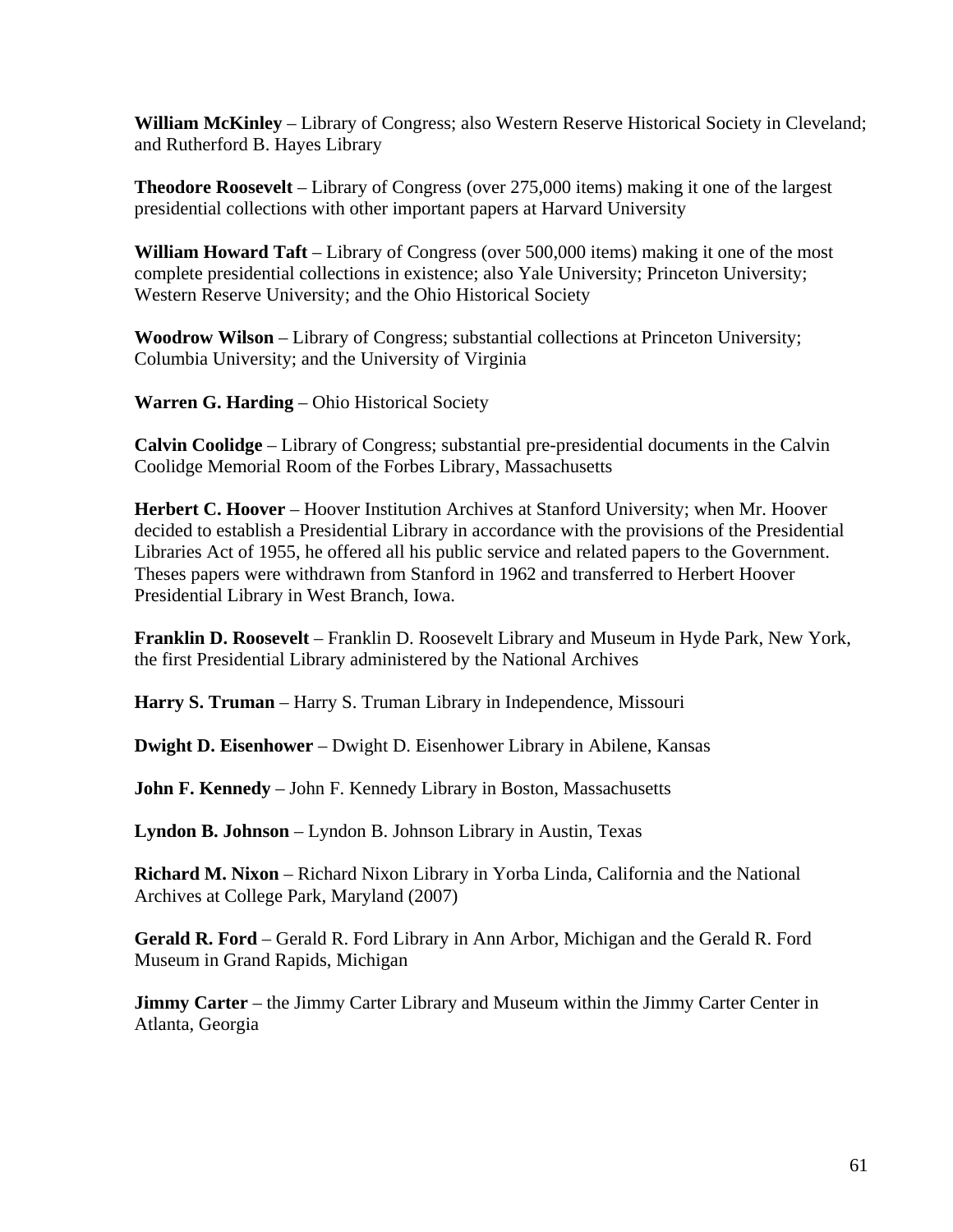**Ronald W. Reagan** – Ronald Reagan Library in Simi Valley, California

**George Bush** – George Bush Library and Museum in College Station, Texas

**William J. Clinto**n – William J. Clinton Library and Museum in Little Rock, Arkansas

**George W. Bush** – George W. Bush Library to be built on the campus of Southern Methodist University, Dallas, Texas

Sources*: Records of the Presidency: Presidential Papers and Libraries from Washington to Reagan* by Frank L. Schick with Renee Schick and Mark Carroll, (Oryx Press, Phoenix, AZ, 1989); and National Archives Presidential Libraries web sites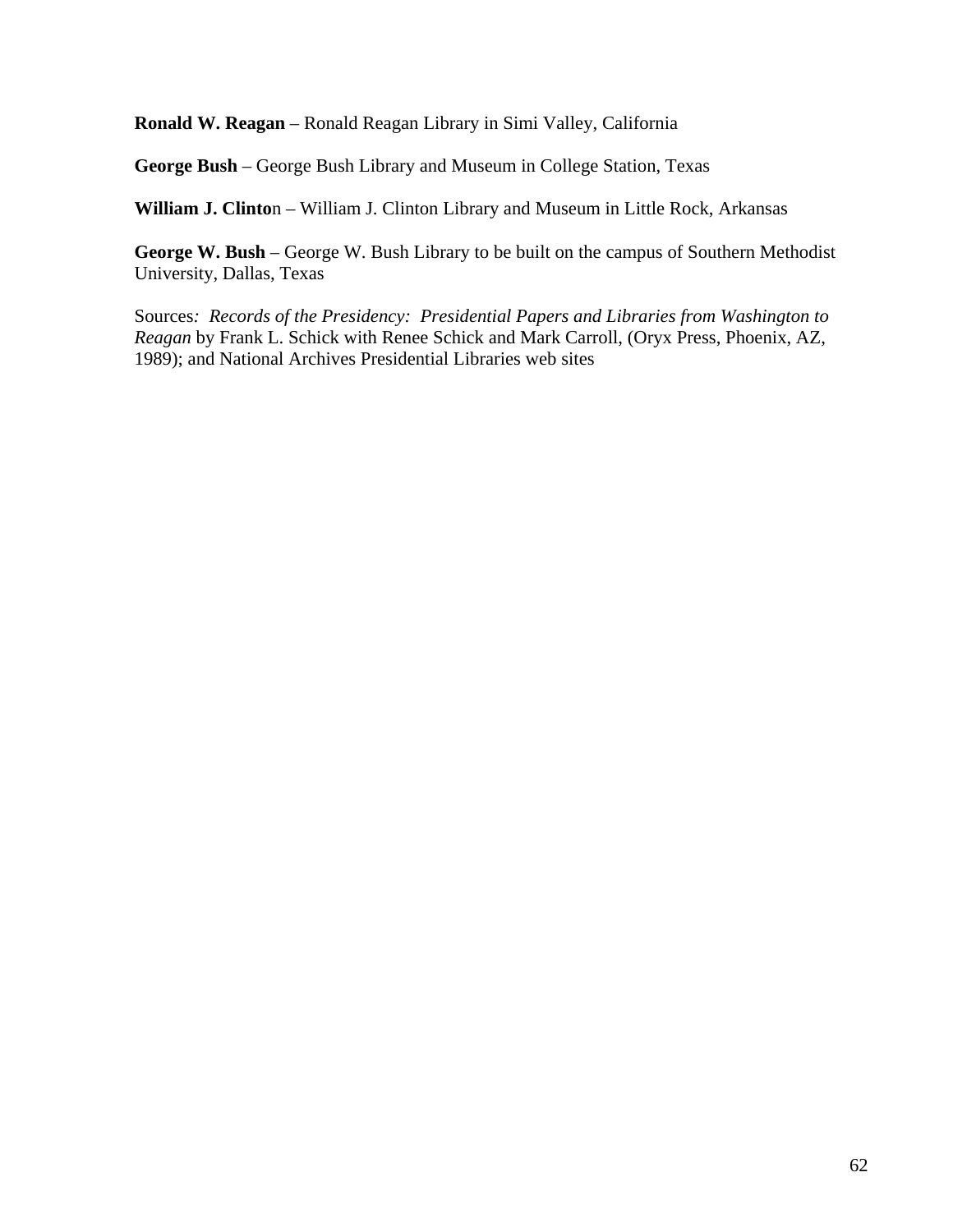### **Appendix C Presidential Library Costs and Improvements<sup>26</sup>**

**This appendix includes cost information relating to the construction of each Presidential Library operated by NARA as well as the source of funds for the design and construction of major renovations of or additions to Presidential Libraries. Information about major exhibit renovations paid for with private funds is also included. This appendix does not include future projects that are captured through the NARA Capital Improvements Plan.** 

### **I. Hoover Library**

**Dedication**  August 10, 1962

### **Construction**

\$1,000,000, inflation factor, \$7,043,000

### **Expansions/Renovations**

- A. 1965, design and addition of storage space Cost: \$900,000, private funding,
- B. 1969 and 1974/1975, design and addition of auditorium and other renovations Cost: \$1,074,000, Federal funding
- C. 1992, design, expansion, and remodeling of facility Cost: \$4.9 million, Federal funding \$1.6 million, private funding

### **II. Roosevelt Library**

### **Dedication**

July, 4, 1940

### **Construction**

 $\overline{a}$ 

\$369,000, inflation factor, \$5,647,000

#### **Expansions/Renovations**

- A. 1971-1972, addition of Eleanor Roosevelt wings
	- Cost: \$882,000, Federal funding \$769,000, private funding
- B. 1997-1998, construction of Visitor Center and renovation of Library north wing Cost: \$8,000,000, Federal (NARA) funding \$7,800,000, Federal (NPS) funding

<sup>&</sup>lt;sup>26</sup> The inflation factor is calculated using the Bureau of Labor Statistics, Consumer Price Index calculator.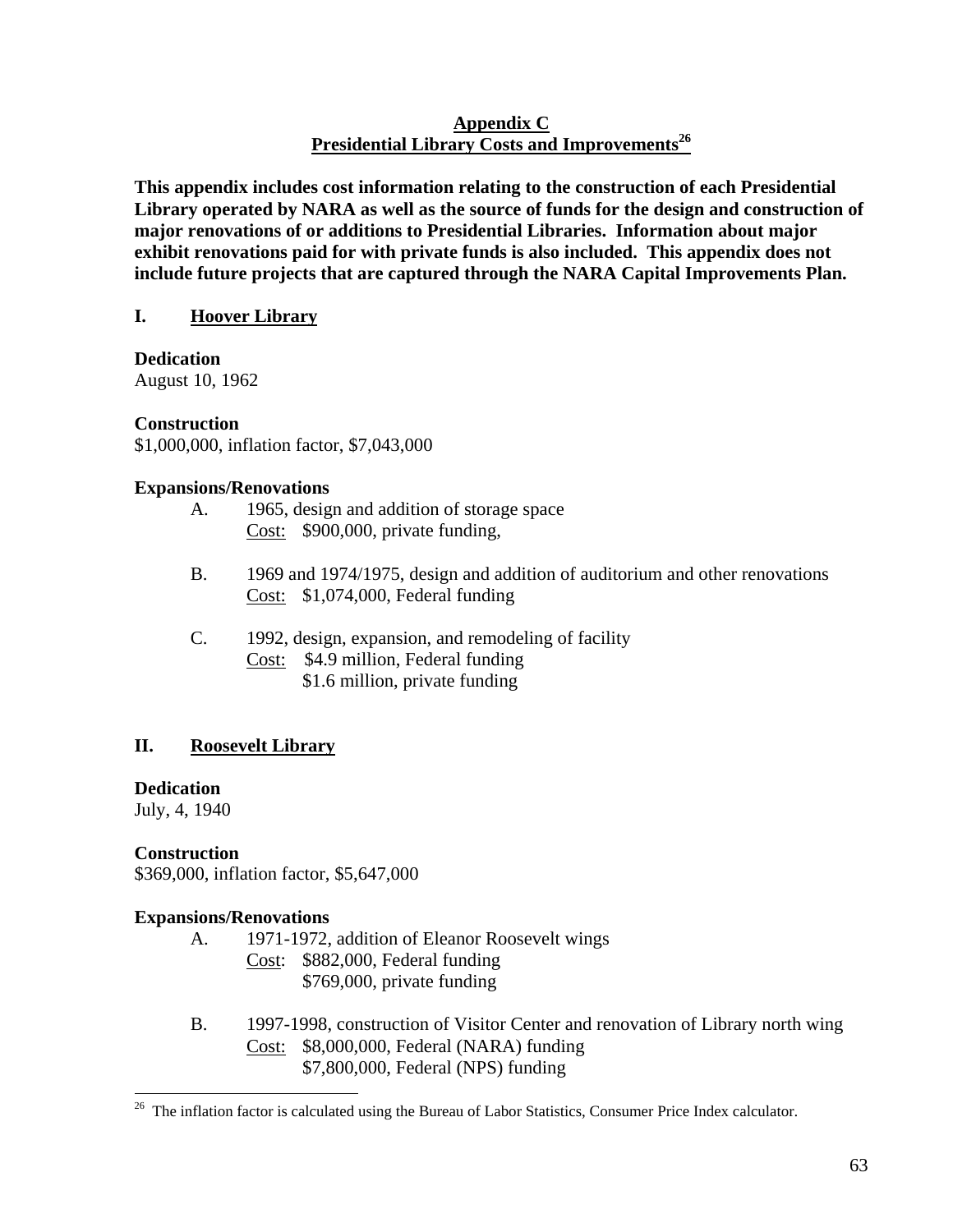### \$3,050,000, private funding

- C. 2005, design of FDR renovation Cost: \$750,000, Federal funding
- D. 2008, complete design of FDR renovation Cost: \$750,000, Federal funding
- E. 2009, Phase 1 construction of FDR renovation Cost: \$17,500,000, Federal funding

### **III. Truman Library**

#### **Dedication**

July 6, 1957

#### **Construction**

\$1,670,000, inflation factor, \$12,641,424

#### **Expansions/Renovations**

- A. 1968, design and construction of east gallery Cost: \$1,000,000, Federal funding
- B. 1979, enclosure of courtyard, space for educational programs, office space, museum workshop, and space for holdings storage Cost: \$2,750,000, Federal funding
- C. 1997-1998, renovation of almost entire facility, including new permanent exhibit Cost: \$8,000,000, Federal funding \$2,400,000, private funding for infrastructure, design, fabrication, and installation of new exhibit
- D. 2008-2009, design and construction of Truman Working Office addition Cost: \$1,300,000, private funding

### **IV. Eisenhower Library**

#### **Dedication**

May 1, 1962

#### **Construction**

\$2,956,000, inflation factor, \$20,280,125

#### **Expansions/Renovations**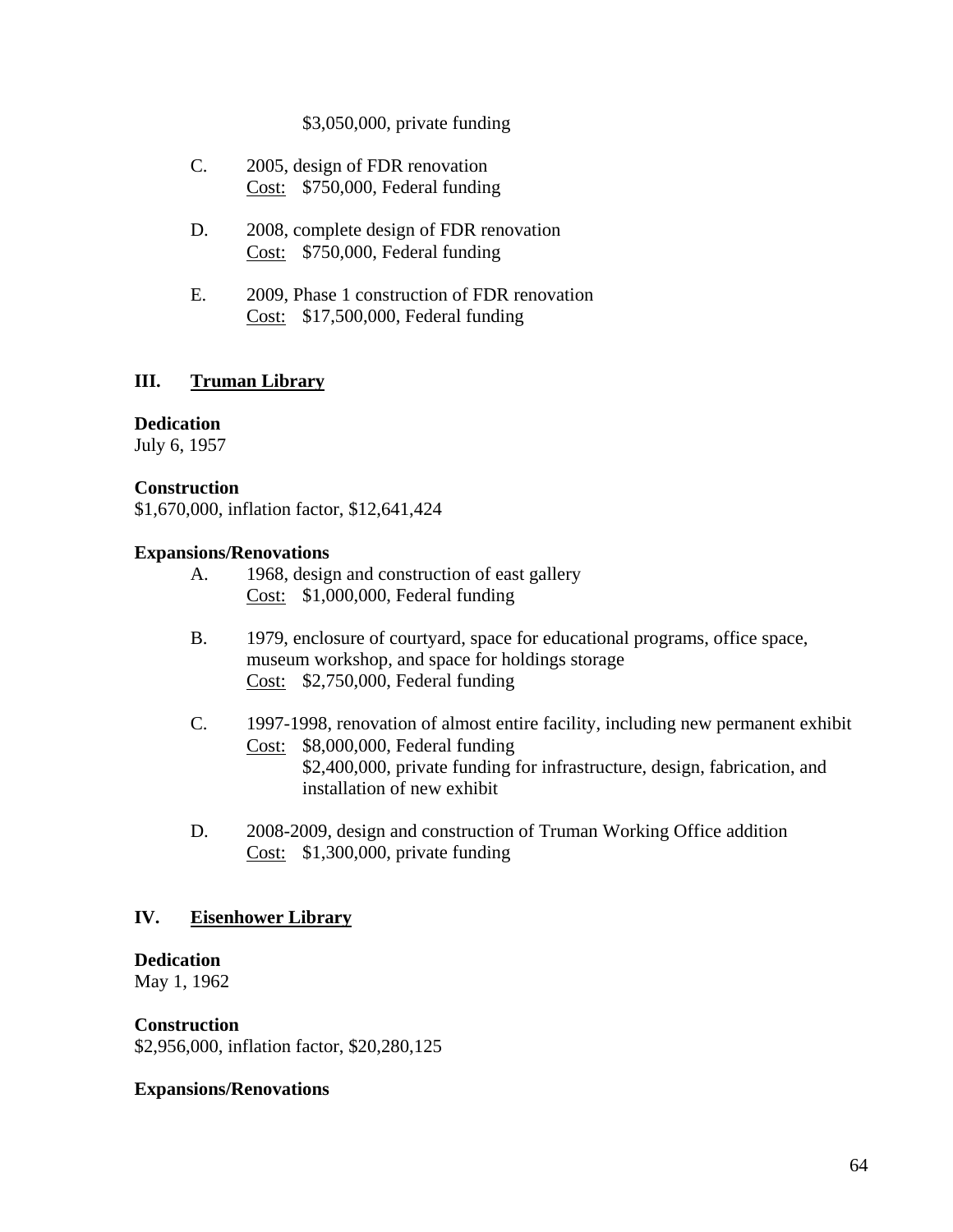- A. 1966, construction of the Place of Meditation Cost: \$176,000, private funds
- B. 1971, museum expansion Cost: \$500,000, Federal funding
- C. 1975, construction of Visitor Center Cost: \$980,000, Federal funding
- D. 2002, renovation of library and museum stacks and new Presidential gallery Cost: \$1,288,000, Federal funding for infrastructure changes
	- \$2,750,000, private funding for design, fabrication, and installation of new Presidential gallery exhibit

### **V. Kennedy Library**

### **Dedication**

October 20, 1979

### **Construction**

\$18,000,000, inflation factor, \$52,737,768

### **Expansions/Renovations**

- A. 1985, 1989, and1991, construction of Smith Center, renovation of museum, and facility improvements Cost: \$17,300,000, Federal funding \$2,000,000, private funding
- B. 2001, repair of plaza, seawall Cost: \$6,610,000, Federal funding
- C. 2005, design of renovation and addition for holdings storage Cost: \$1,000,000, Federal funding
- D. 2006, design of renovation and addition for holdings storage Cost: \$990,000, Federal funding
- E. 2008, purchase of land and site work for addition for holdings storage Cost: \$8,000,000, Federal funding
- F. 2009, Phase 1 construction of addition for holdings storage Cost: \$22,000,000, Federal funding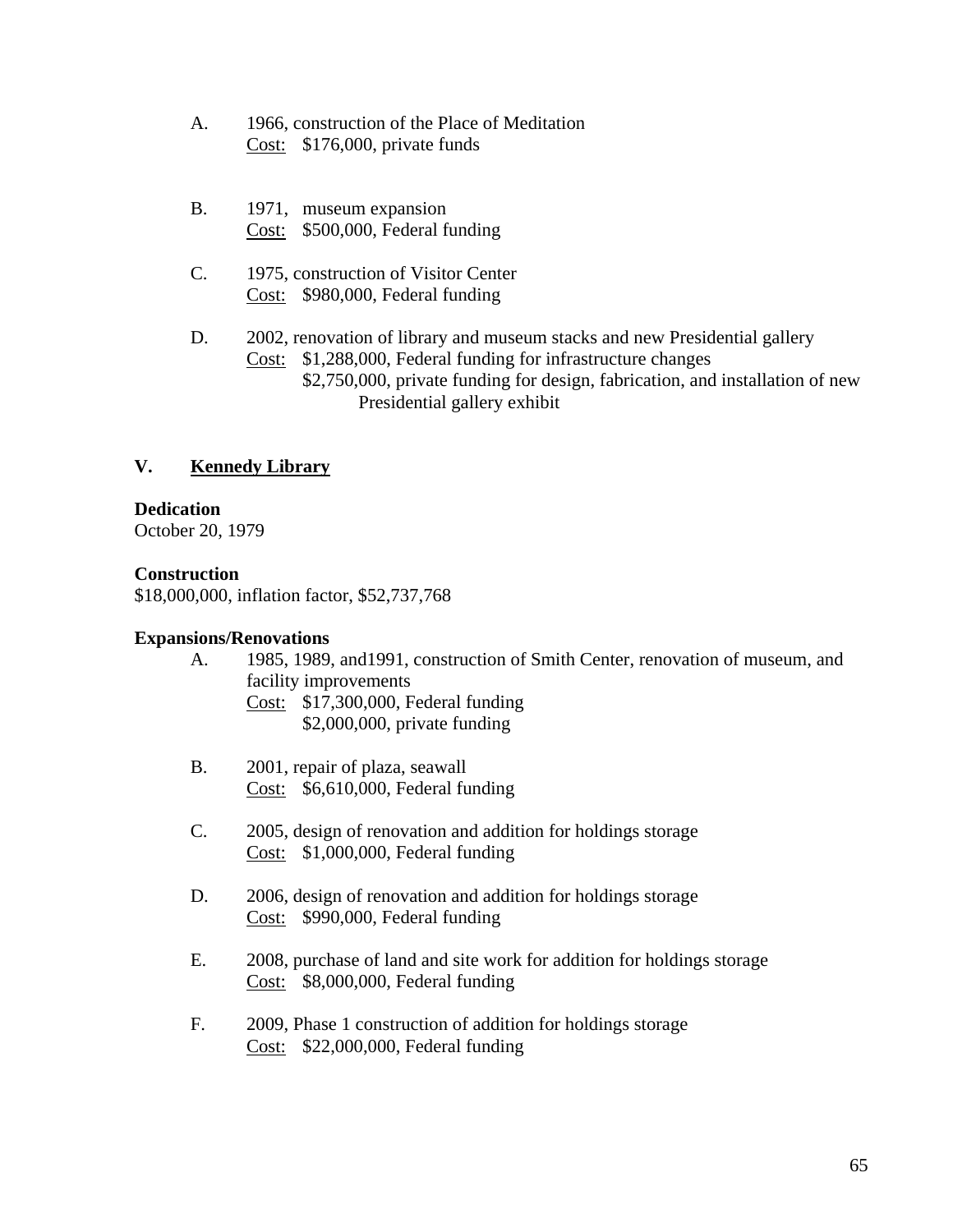### **VI. Johnson Library**

#### **Dedication**

May 22, 1971

### **Construction**

\$10,000,000, inflation factor, \$52,520,740

#### **Expansions/Renovations**

|  | 1980s, enclosure of courtyard by UT |
|--|-------------------------------------|
|  | Cost: unknown, all borne by UT      |

- B. 2003, design, repair, and improvements of LBJ plaza Cost: \$3,250,000, Federal funding
- C. 2004, design, repair, and improvements of LBJ plaza Cost: \$5,000,000, Federal funding
- D. 2005, design, repair, and improvements of LBJ plaza Cost: \$2,000,000, Federal funding
- E. 2006, design, repair, and improvements of LBJ plaza Cost: \$990,000, Federal funding
- F. 2008, renovations and improvements to the LBJ plaza Cost: \$3,760,000, Federal funding
- G. 2009, further renovations and improvements to the LBJ plaza Cost: \$2,000,000, Federal funding

#### **VII. Nixon Library**

#### **Dedication**

July 19, 1990 Transferred to the Federal Government, July 11, 2007

#### **Construction**

\$29,000,000, inflation factor, \$47,190,795

#### **Expansion/Renovations**

A. 2004, Loker Center addition Cost: \$14,000,000, private funding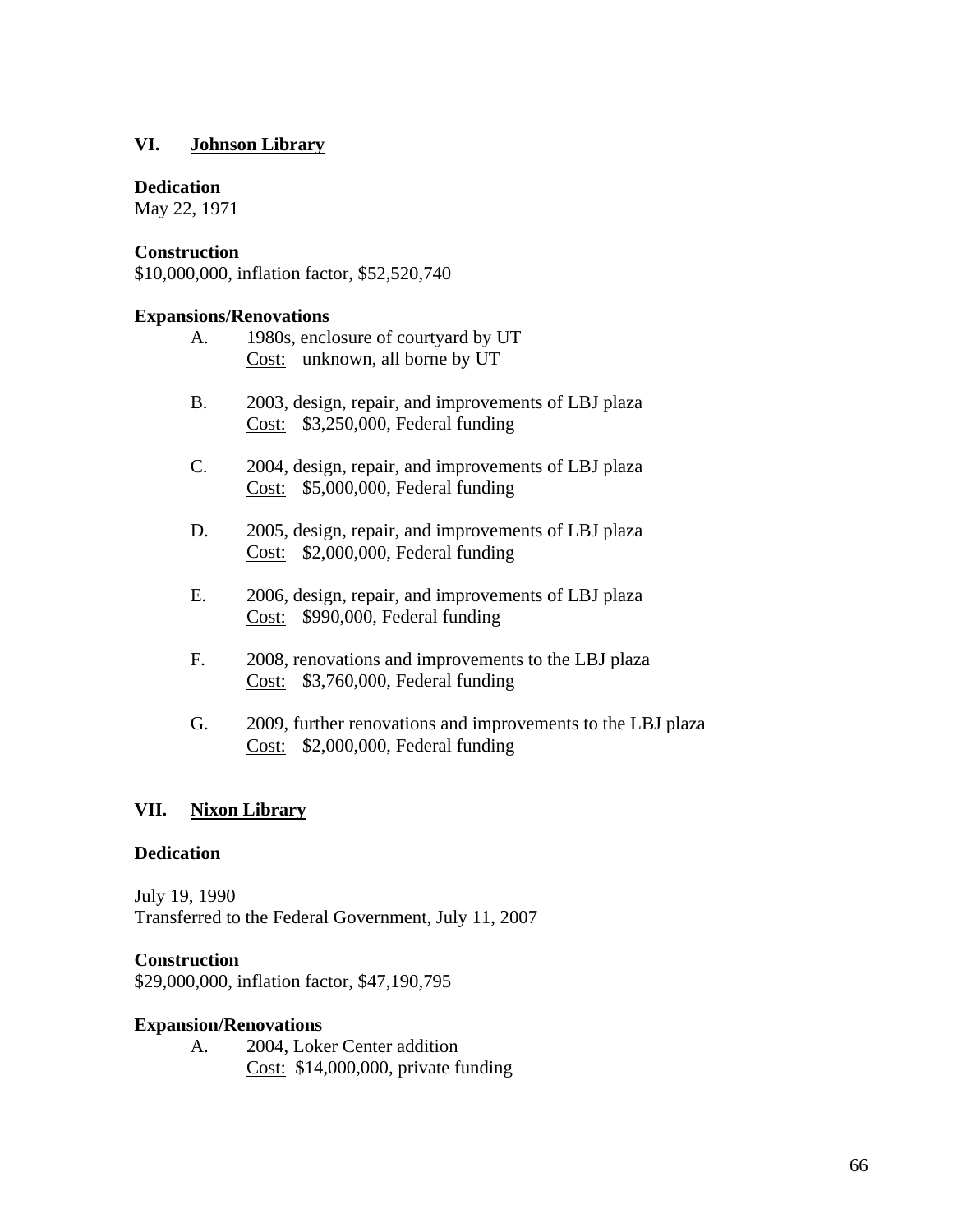- B. 2005-2006, design of addition for archival holdings Cost: \$647,580 Federal funding
- C. 2006, Federal community development grant to the Nixon Library Foundation for improvements to the Nixon Library Cost: \$2,000,000, Federal funding
- D. 2008-2009, construction of addition for archival holdings Cost: \$7,432,000, Federal funding

### **VIII. Ford Library and Museum (Two separate facilities)**

### **Dedication**

Library, April 27, 1981 Museum, September 18, 1981

### **Construction**

\$11,400,000\*, inflation factor, \$26,676,376 \*Cost of both Library and Museum

### **Expansions/Renovations**

A. 2001-2002, addition to museum and renovation of existing space Cost: \$5,105,000, Federal funding \$250,000 private funding for Cabinet Room infrastructure \$500,000, private funding for Cabinet Room exhibit design, fabrication, and installation

### **IX. Carter Library**

#### **Dedication**

October 1, 1986

### **Construction**

\$26,000,000, inflation factor, \$50,460,164

#### **Expansions/Renovations**

A. 2009, renovation and replacement of permanent exhibit Cost: \$10,000,000, private funding

### **X. Reagan Library**

**Dedication**  November 4, 1991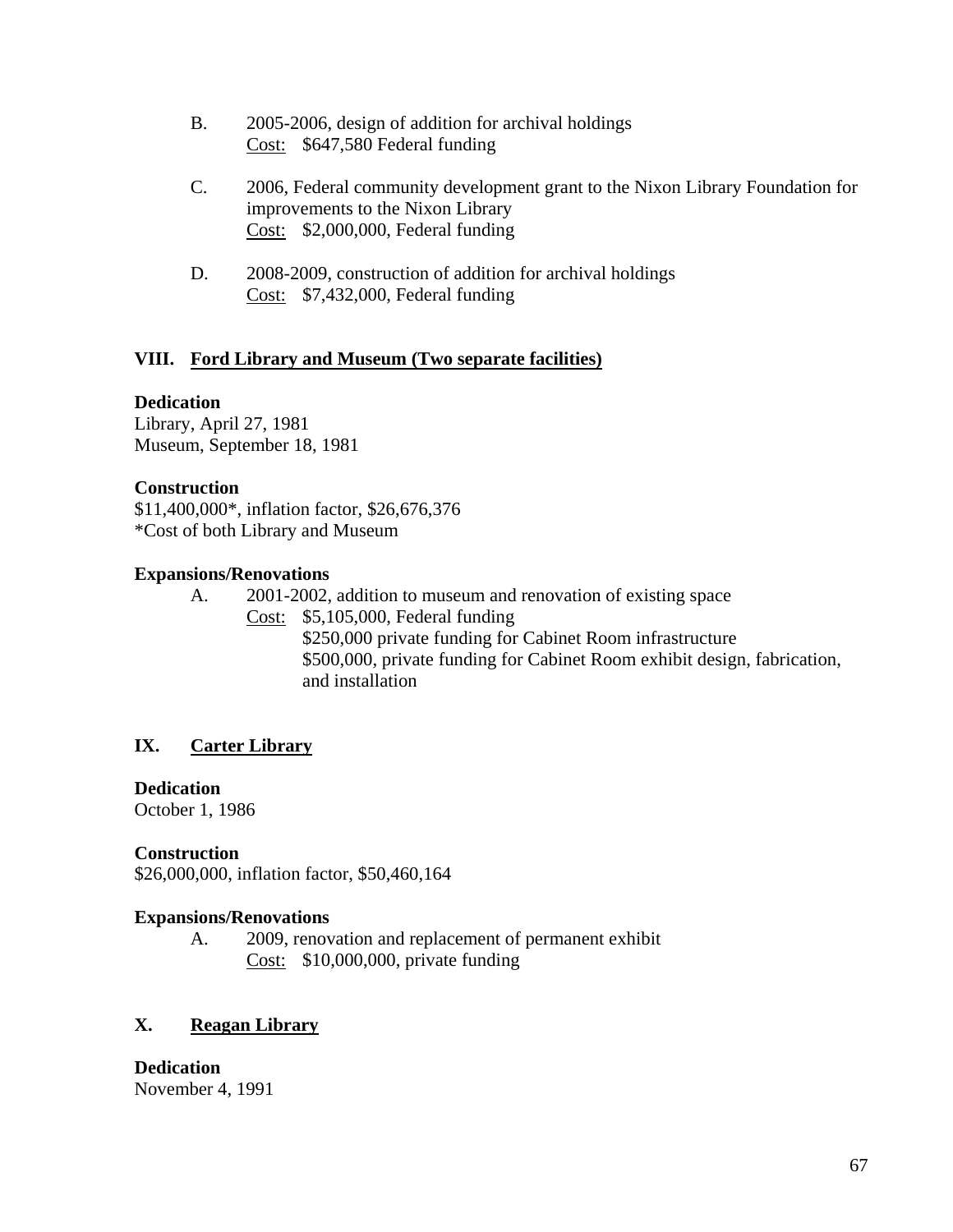### **Construction**

\$42,000,000, inflation factor, \$65,593,083

#### **Expansions/Renovations**

A. 2000, addition to facility and some modifications to existing structure Cost: \$8,000,000, Federal funding

### **XI. George H. W. Bush Library**

### **Dedication**

November 6, 1997

#### **Construction**

\$22,386,166, inflation factor, \$29,668,155

#### **Expansions/Renovations**

A. 2007, renovation of permanent exhibit Cost: \$8,200,000, private funding

### **XII. Clinton Library**

**Dedication**  November 18, 2004

#### **Construction**

\$36,000,000, inflation factor, \$40,537,448

### **XIII. George W. Bush Library**

The Library currently operates in a temporary facility leased by NARA.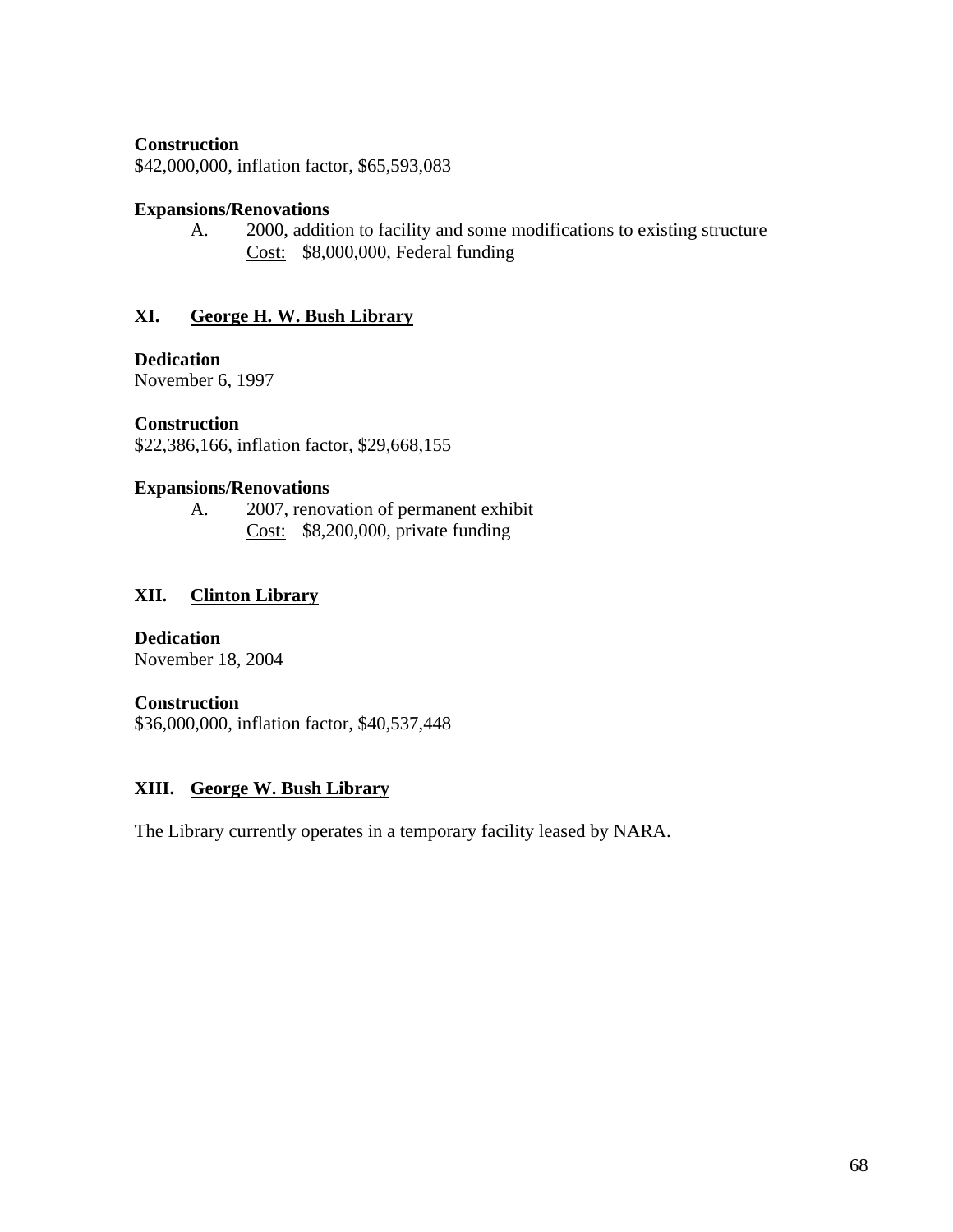### **Appendix D 2008 Trust Fund Statement**

| Library    | Revenues    | Operating<br>Expense | <b>Net</b><br>Operating.<br>Income -<br>$(\text{loss})$ | Interest<br>Income | Other<br>Income | <b>Realized Gain</b><br>$_{\rm on}$<br>Investments | Unrealized<br>Loss on<br>Investments | <b>Net</b><br>Income -<br>Loss |
|------------|-------------|----------------------|---------------------------------------------------------|--------------------|-----------------|----------------------------------------------------|--------------------------------------|--------------------------------|
| Hoover     | \$180,000   | (\$184,000)          | $(\$4,000)$                                             | \$10,000           |                 | \$2,000                                            | $(\$21,000)$                         | (\$13,000)                     |
| Roosevelt  | \$1,029,000 | $(\$895,000)$        | \$134,000                                               | \$29,000           |                 | \$1,000                                            | $(\$83,000)$                         | \$81,000                       |
| Truman     | \$773,000   | $(\$577,000)$        | \$196,000                                               | \$2,000            |                 | \$1,000                                            | (\$1,000)                            | \$198,000                      |
| Eisenhower | \$440,000   | $(\$449,000)$        | $(\$9,000)$                                             | \$7,000            |                 |                                                    |                                      | $(\$2,000)$                    |
| Kennedy    | \$3,353,000 | $(\$3,032,000)$      | \$321,000                                               | \$179,000          | \$165,000       | \$7,000                                            | $(\$638,000)$                        | \$34,000                       |
| Johnson    | \$28,000    | (\$144,000)          | (\$116,000)                                             | \$12,000           | \$131,000       |                                                    | (\$17,000)                           | \$10,000                       |
| Nixon      | \$278,000   | $(\$86,000)$         | \$192,000                                               | \$4,000            |                 |                                                    |                                      | \$196,000                      |
| Ford       | \$507,000   | $(\$426,000)$        | \$81,000                                                | \$18,000           |                 |                                                    | $(\$2,000)$                          | \$97,000                       |
| Carter     | \$378,000   | $(\$391,000)$        | (\$13,000)                                              | \$2,000            |                 |                                                    |                                      | (\$11,000)                     |
| Reagan     | \$952,000   | $(\$937,000)$        | \$15,000                                                | \$83,000           |                 | \$3,000                                            | (\$143,000)                          | $(\$42,000)$                   |
| Bush       | \$459,000   | (\$348,000)          | \$111,000                                               | \$8,000            | \$40,000        |                                                    | (\$18,000)                           | \$141,000                      |
| Clinton    | \$596,000   | $(\$445,000)$        | \$151,000                                               | \$92,000           |                 | \$3,000                                            | (\$125,000)                          | \$121,000                      |
| Totals     | \$8,973,000 | $(\$7,914,000)$      | \$1,059,000                                             | \$446,000          | \$336,000       | \$17,000                                           | (\$1,048,000)                        | \$810,000                      |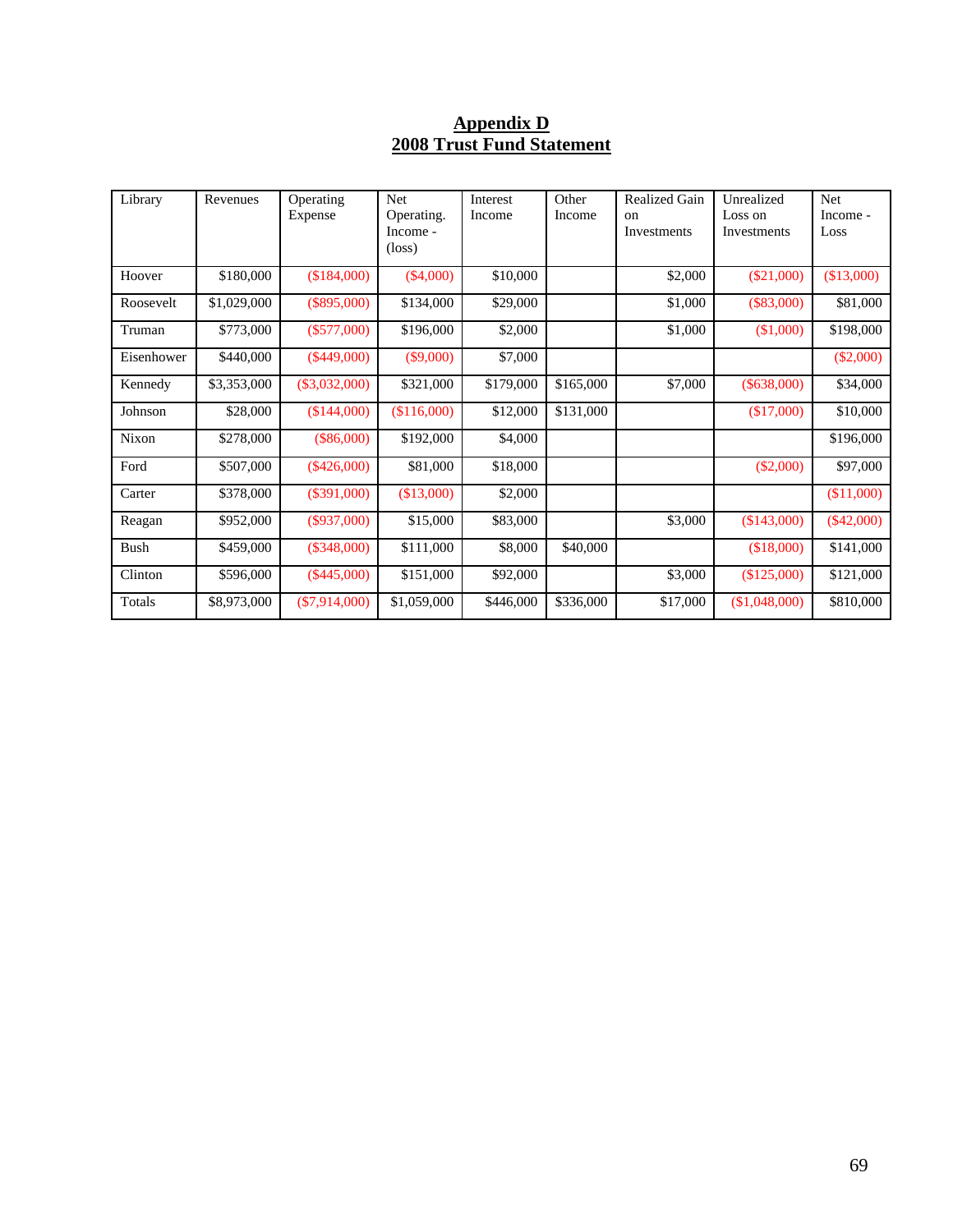### **Appendix E Cost Analysis Spreadsheets**

The Cost Analysis of the five models was performed in an effort to quantify how much funding each model might require under tightly controlled circumstances. The comparisons of the costs for the different models made an attempt to account for the changes recommended in the report for each model when compared to the current system. The process used was as follows:

1. After the model parameters were decided upon, standardized costs for the major cost components were developed using currently available NARA cost data to provide the services in similar systems.

2. Life Cycle Costs: This sheet develops the costs for each model plus the baseline (i.e., the existing system, with a 60% endowment as stipulated in the current law governing Presidential Libraries) for a 42 year period. The period is the two years prior to a president leaving office when the staff for the library starts to be hired and ends 40 years after the president leaves office. The yearly costs starting 40 years after leaving office were assumed to be constant. By that point the facility operation and costs had stabilized, with the only changes being major renovations. Renovations for the Government owned as well as the leased facilities had taken place in the time frame of 35 to 40 years. The facilities should not require major renovations until after the 75 year period of time, and no other changes that would impact the costs were envisioned. Consequently, the yearly cost to complete the full 75 year cycle used the  $40<sup>th</sup>$  year costs for years 41 through 75. Notes showing where the specific numbers came from are on the Life Cycle Cost. The spreadsheet consisted of all of the major cost components identified in NARA's budget for the library system, and include: Program Costs, Move and Lease Build Out Costs, Operation and Maintenance (O&M) Costs, Overtime Utility Costs (24/7 utilities above the standard leased costs), Repair and Restoration Costs, and future Renovation costs. The Life Cycle Costs were developed in this format for the 40 year post presidency period (42 year total costs, to include the transition).

3. Model Costs: The Life Cycle cost table reflects the total for one library for each of the six conditions: baseline and Models One through Five. In order to accurately reflect the total 75 year cost for each of the six scenarios, the Model Cost spreadsheets were developed and reflect the funding for 10 presidencies, each starting at an 8 year interval.

4. Model Cost Totals by FY: These tables take the projected yearly costs for each model and show the costs by year and cumulative, permitting comparisons of the projected costs for each model when compared to the baseline.

This appendix contains the following tables which show baseline and model costs:

- 1. Model Cost Totals by Fiscal Year and Cumulative
- 2. NL Model Life Cycle Cost Estimate
- 3. Baseline
- 4. Model One
- 5. Model Two
- 6. Model Three
- 7. Model Four
- 8. Model Five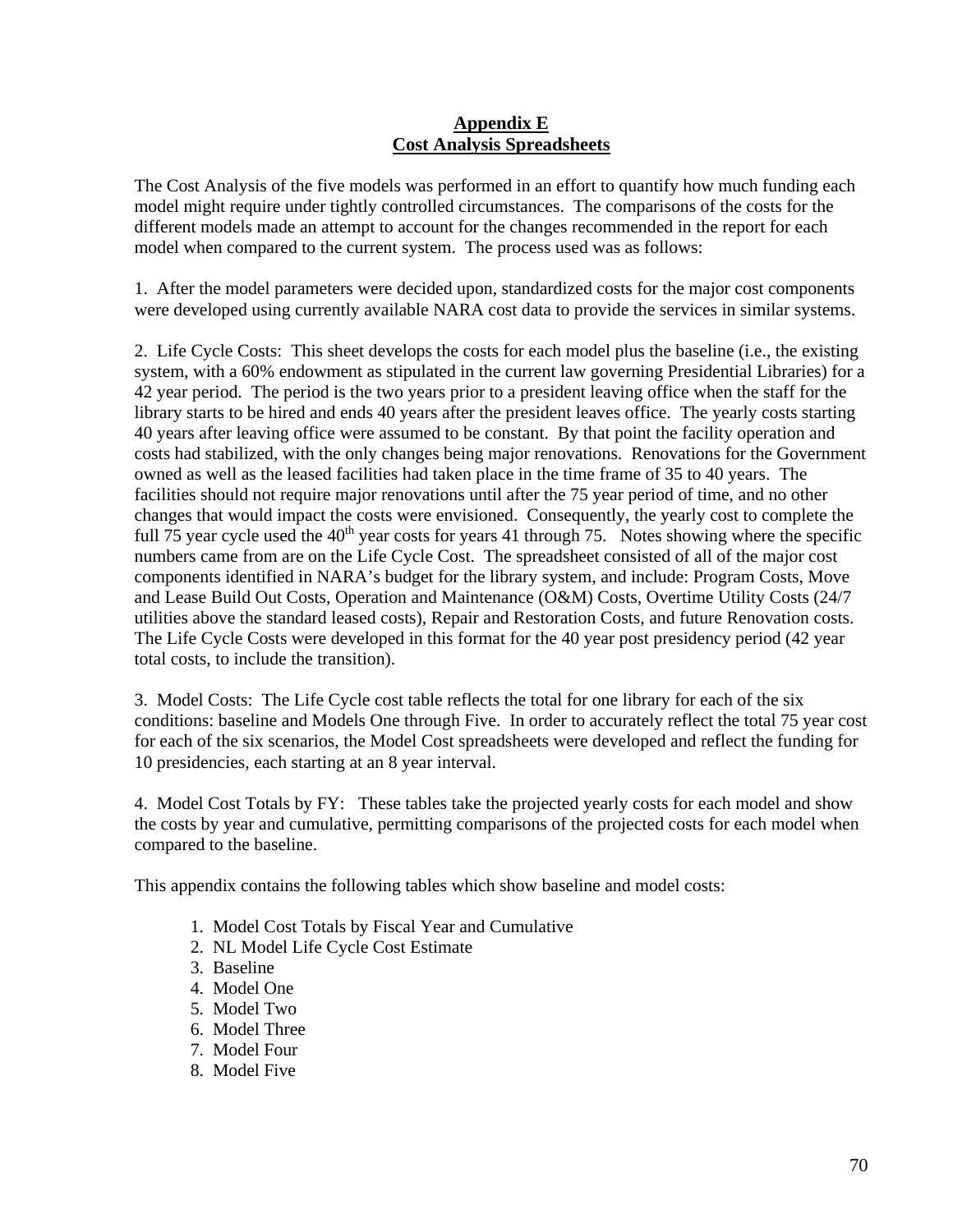### Model Cost Totals by Fiscal Year and Cumulative All cost figures (\$) in thousands (000)

|           |               |             | Baseline    |             | Model One   |             | Model Two   | Model Three |             |             | Model Four               |             | Model Five                 |  |
|-----------|---------------|-------------|-------------|-------------|-------------|-------------|-------------|-------------|-------------|-------------|--------------------------|-------------|----------------------------|--|
|           |               | Total by FY | Cumulative  | Total by FY | Cumulative  | Total by FY | Cumulative  | Total by FY | Cumulative  | Total by FY | Cumulative               | Total by FY | Cumulative                 |  |
| <b>FY</b> | 2022          | \$0         | \$0         | \$0         | \$0         | \$0         | \$0         | \$0         | \$0         | \$99,510    | \$99,510                 | \$154,510   | \$154,510                  |  |
| FY        | 2023          | \$524       | \$524       | \$524       | \$524       | \$524       | \$524       | \$524       | \$524       | \$524       | \$99,510                 | \$524       | \$155,034                  |  |
| FY        | 2024          | \$1,112     | \$1,636     | \$1,112     | \$1,636     | \$1,112     | \$1,636     | \$1,112     | \$1,636     | \$1,112     | \$100,622                | \$1,112     | \$156,146                  |  |
| FY        | 2025 election | \$8,995     | \$10,631    | \$8,995     | \$10,631    | \$8,995     | \$10,631    | \$8,995     | \$10,631    | \$3,225     | \$103,847                | \$6,682     | \$162,828                  |  |
| FY        | 2026          | \$6,316     | \$16,947    | \$6,316     | \$16,947    | \$6,316     | \$16,947    | \$6,316     | \$16,947    | \$4,159     | \$108,006                | \$8,863     | \$171,691                  |  |
| FY        | 2027          | \$6,316     | \$23,263    | \$6,316     | \$23,263    | \$6,316     | \$23,263    | \$6,316     | \$23,263    | \$4,159     | \$112,166                | \$8,863     | \$180,554                  |  |
| <b>FY</b> | 2028          | \$6,316     | \$29,579    | \$6,316     | \$29,579    | \$6,316     | \$29,579    | \$6,316     | \$29,579    | \$4,159     | \$116,325                | \$8,863     | \$189,416                  |  |
| FY        | 2029          | \$6,316     | \$35,895    | \$6,316     | \$35,895    | \$6,316     | \$35,895    | \$6,316     | \$35,895    | \$4,159     | \$120,485                | \$8,863     | \$198,279                  |  |
| <b>FY</b> | 2030          | \$6,634     | \$42,529    | \$6,634     | \$42,529    | \$8,265     | \$44,160    | \$8,265     | \$44,160    | \$4,159     | \$124,644                | \$8,863     | \$207,142                  |  |
| <b>FY</b> | 2031          | \$7,035     | \$49,564    | \$5,853     | \$48,382    | \$7,228     | \$51,388    | \$6,404     | \$50,564    | \$4,745     | \$129,390                | \$9,559     | \$216,701                  |  |
| FY        | 2032          | \$7,623     | \$57,187    | \$6,441     | \$54,822    | \$7,816     | \$59,205    | \$6,992     | \$57,556    | \$5,333     | \$134,723                | \$10,147    | \$226,847                  |  |
| <b>FY</b> | 2033 election | \$15,506    | \$72,693    | \$14,324    | \$69,146    | \$15,699    | \$74,904    | \$14,875    | \$72,432    | \$7,446     | \$142,170                | \$12,260    | \$239,107                  |  |
| FY        | 2034          | \$12,827    | \$85,521    | \$11,645    | \$80,790    | \$13,020    | \$87,924    | \$12,196    | \$84,628    | \$8,381     | \$150,551                | \$13,194    | \$252,301                  |  |
| <b>FY</b> | 2035          | \$12,827    | \$98,348    | \$11,645    | \$92,435    | \$13,020    | \$100,945   | \$12,196    | \$96,824    | \$8,381     | \$158,932                | \$13,194    | \$265,496                  |  |
| <b>FY</b> | 2036          | \$13,017    | \$111,365   | \$11,835    | \$104,270   | \$13,123    | \$114,068   | \$12,321    | \$109,145   | \$8,381     | \$167,312                | \$13,194    | \$278,690                  |  |
| FY        | 2037          | \$13,017    | \$124,382   | \$11,835    | \$116,104   | \$13,123    | \$127,191   | \$12,321    | \$121,466   | \$8,381     | \$175,693                | \$13,194    | \$291,884                  |  |
| <b>FY</b> | 2038          | \$13,335    | \$137,718   | \$12,153    | \$128,257   | \$15,072    | \$142,264   | \$14,270    | \$135,737   | \$8,381     | \$184,074                | \$13,194    | \$305,078                  |  |
| FY        | 2039          |             |             |             | \$139,629   |             |             | \$12,409    |             |             | \$193,041                |             | \$318,858                  |  |
| <b>FY</b> |               | \$13,736    | \$151,454   | \$11,371    |             | \$14,036    | \$156,299   |             | \$148,146   | \$8,967     |                          | \$13,780    |                            |  |
|           | 2040          | \$14,324    | \$165,779   | \$11,959    | \$151,588   | \$14,624    | \$170,923   | \$12,997    | \$161,143   | \$9,555     | \$202,596                | \$14,368    | \$333,227                  |  |
| FY        | 2041 election | \$22,207    | \$187,986   | \$19,842    | \$171,430   | \$22,615    | \$193,538   | \$20,880    | \$182,024   | \$11,668    | \$214,264                | \$16,481    | \$349,708                  |  |
| <b>FY</b> | 2042          | \$19,528    | \$207,515   | \$17,163    | \$188,594   | \$19,936    | \$213,474   | \$18,201    | \$200,225   | \$12,602    | \$226,866                | \$17,416    | \$367,124                  |  |
| <b>FY</b> | 2043          | \$19,528    | \$227,043   | \$17,163    | \$205,757   | \$19,936    | \$233,410   | \$18,201    | \$218,427   | \$12,602    | \$239,469                | \$17,416    | \$384,539                  |  |
| FY        | 2044          | \$19,719    | \$246,762   | \$17,353    | \$223,110   | \$20,039    | \$253,448   | \$18,326    | \$236,753   | \$12,602    | \$252,071                | \$17,416    | \$401,955                  |  |
| <b>FY</b> | 2045          | \$19,719    | \$266,480   | \$17,353    | \$240,464   | \$20,039    | \$273,487   | \$18,326    | \$255,079   | \$12,602    | \$264,674                | \$17,416    | \$419,371                  |  |
| FY        | 2046          | \$20,037    | \$286,517   | \$17,671    | \$258,135   | \$22,101    | \$295,589   | \$20,275    | \$275,355   | \$12,602    | \$277,276                | \$17,416    | \$436,786                  |  |
| <b>FY</b> | 2047          | \$20,438    | \$306,955   | \$16,890    | \$275,026   | \$21,065    | \$316,653   | \$18,415    | \$293,769   | \$13,188    | \$290,464                | \$18,002    | \$454,788                  |  |
| FY        | 2048          | \$21,026    | \$327,980   | \$17,478    | \$292,504   | \$21,653    | \$338,306   | \$19,003    | \$312,772   | \$13,776    | \$304,241                | \$18,590    | \$473,378                  |  |
| FY        | 2049 election | \$28,909    | \$356,889   | \$25,361    | \$317,865   | \$29,644    | \$367,950   | \$26,886    | \$339,658   | \$15,889    | \$320,130                | \$20,703    | \$494,080                  |  |
| FY        | 2050          | \$26,230    | \$383,119   | \$22,682    | \$340,547   | \$26,965    | \$394,915   | \$24,207    | \$363,864   | \$16,824    | \$336,954                | \$21,637    | \$515,717                  |  |
| FY        | 2051          | \$26,230    | \$409,349   | \$22,682    | \$363,229   | \$27,466    | \$422,380   | \$24,207    | \$388,071   | \$16,824    | \$353,778                | \$21,637    | \$537,355                  |  |
| <b>FY</b> | 2052          | \$26,420    | \$435,769   | \$22,872    | \$386,101   | \$27,569    | \$449,949   | \$24,332    | \$412,402   | \$16,824    | \$370,602                | \$21,637    | \$558,992                  |  |
| FY        | 2053          | \$26,420    | \$462,188   | \$22,872    | \$408,973   | \$27,569    | \$477,518   | \$24,332    | \$436,734   | \$16,824    | \$387,425                | \$21,637    | \$580,629                  |  |
| FY        | 2054          | \$26,738    | \$488,926   | \$23,190    | \$432,164   | \$29,631    | \$507,149   | \$26,281    | \$463,015   | \$16,824    | \$404,249                | \$21,637    | \$602,266                  |  |
| <b>FY</b> | 2055          | \$27,139    | \$516,065   | \$22,409    | \$454,572   | \$28,595    | \$535,744   | \$24,420    | \$487,434   | \$17,410    | \$421,659                | \$22,223    | \$624,489                  |  |
| FY        | 2056          | \$27,727    | \$543,792   | \$22,997    | \$477,569   | \$29,471    | \$565,215   | \$25,008    | \$512,442   | \$17,998    | \$439,657                | \$22,811    | \$647,300                  |  |
| <b>FY</b> | 2057 election | \$35,610    | \$579,403   | \$30,880    | \$508,449   | \$37,462    | \$602,677   | \$32,891    | \$545,333   | \$20,111    | \$459,768                | \$24,924    | \$672,224                  |  |
| FY        | 2058          | \$32,931    | \$612,334   | \$28,201    | \$536,650   | \$34,783    | \$637,461   | \$30,212    | \$575,545   | \$21,045    | \$480,813                | \$25,859    | \$698,083                  |  |
| FY        | 2059          | \$32,931    | \$645,265   | \$28,201    | \$564,851   | \$35,284    | \$672,745   | \$30,212    | \$605,757   | \$21,045    | \$501,858                | \$25,859    | \$723,942                  |  |
| FY        | 2060          | \$33,121    | \$678,386   | \$28,391    | \$593,242   | \$35,387    | \$708,132   | \$30,337    | \$636,093   | \$21,045    | \$522,904                | \$25,859    | \$749,800                  |  |
| FY        | 2061          | \$33,121    | \$711,507   | \$28,391    | \$621,633   | \$35,387    | \$743,519   | \$30,337    | \$666,430   | \$120,555   | \$643,459                | \$125,369   | \$875,169                  |  |
| FY        | 2062          | \$33,439    | \$744,946   | \$28,709    | \$650,342   | \$37,450    | \$780,969   | \$32,286    | \$698,716   | \$21,045    | \$664,504                | \$25,859    | \$901,027                  |  |
| FY        | 2063          | \$33,840    | \$778,787   | \$27,928    | \$678,269   | \$36,413    | \$817,382   | \$30,425    | \$729,141   | \$21,631    | \$686,136                | \$26,445    | \$927,472                  |  |
| FY        | 2064          | \$34,428    | \$813,215   | \$28,516    | \$706,785   | \$37,290    | \$854,671   | \$31,013    | \$760,154   | \$22,219    | \$708,355                | \$27,033    | \$954,505                  |  |
| FY        | 2065 election | \$66,955    | \$880,170   | \$61,042    | \$767,827   | \$45,281    | \$899,952   | \$55,696    | \$815,850   | \$34,748    | \$743,103                | \$58,042    | \$1,012,546                |  |
| FY        | 2066          | \$39,632    | \$919,803   | \$33,720    | \$801,547   | \$42,602    | \$942,554   | \$36,217    | \$852,067   | \$25,267    | \$768,370                | \$30,080    | \$1,042,626                |  |
| FY        | 2067          | \$39,632    | \$959,435   | \$33,720    | \$835,267   | \$43,103    | \$985,656   | \$36,217    | \$888,284   | \$25,267    | \$793,637                | \$30,080    | \$1,072,706                |  |
| FY        | 2068          | \$39,823    | \$999,258   | \$33,910    | \$869,176   | \$43,206    | \$1,028,862 | \$36,342    | \$924,626   | \$25,267    | \$818,903                | \$30,080    | \$1,102,786                |  |
| FY        | 2069          | \$39,823    | \$1,039,080 | \$33,910    | \$903,086   | \$43,206    | \$1,072,067 | \$36,342    | \$960,968   | \$25,267    | \$844,170                | \$30,080    | \$1,132,866                |  |
| <b>FY</b> | 2070          | \$40,141    | \$1,079,221 | \$34,228    | \$937,314   | \$45,268    | \$1,117,336 | \$38,291    | \$999,259   | \$25,267    | \$869,437                | \$30,080    | \$1,162,947                |  |
| FY        | 2071          | \$40,542    | \$1,119,762 | \$33,446    | \$970,760   | \$44,231    | \$1,161,567 | \$36,430    | \$1,035,689 | \$25,853    | \$895,290                | \$30,666    | \$1,193,613                |  |
| <b>FY</b> | 2072          | \$41,130    | \$1,160,892 | \$34,034    | \$1,004,794 | \$45,108    | \$1,206,675 | \$37,018    | \$1,072,707 | \$26,441    | \$921,731                | \$31,254    | \$1,224,867                |  |
| <b>FY</b> | 2073 election | \$73,656    | \$1,234,548 | \$66,561    | \$1,071,356 | \$53,099    | \$1,259,774 | \$61,701    | \$1,134,409 | \$38,970    | \$960,700                | \$43,783    | \$1,268,650                |  |
| FY        | 2074          | \$46,334    | \$1,280,882 | \$39,238    | \$1,110,594 |             |             | \$42,222    |             | \$29,488    |                          |             |                            |  |
| FY        | 2075          |             |             |             |             | \$50,420    | \$1,310,194 | \$42,222    | \$1,176,631 |             | \$990,189<br>\$1,019,677 | \$34,302    | \$1,302,951<br>\$1,337,253 |  |
|           |               | \$46,334    | \$1,327,216 | \$39,238    | \$1,149,832 | \$50,921    | \$1,361,115 |             | \$1,218,853 | \$29,488    |                          | \$34,302    | \$1,371,554                |  |
| FY        | 2076          | \$46,524    | \$1,373,740 | \$39,428    | \$1,189,261 | \$51,024    | \$1,412,139 | \$42,347    | \$1,261,200 | \$29,488    | \$1,049,165              | \$34,302    |                            |  |
| FY        | 2077          | \$46,524    | \$1,420,263 | \$39,428    | \$1,228,689 | \$51,024    | \$1,463,163 | \$42,347    | \$1,303,548 | \$29,488    | \$1,078,653              | \$34,302    | \$1,405,856                |  |
| FY        | 2078          | \$46,842    | \$1,467,105 | \$39,746    | \$1,268,436 | \$53,087    | \$1,516,250 | \$44,296    | \$1,347,844 | \$29,488    | \$1,108,141              | \$34,302    | \$1,440,157                |  |
| FY        | 2079          | \$47,243    | \$1,514,348 | \$38,965    | \$1,307,401 | \$52,050    | \$1,568,300 | \$42,435    | \$1,390,279 | \$30,074    | \$1,138,216              | \$34,888    | \$1,475,045                |  |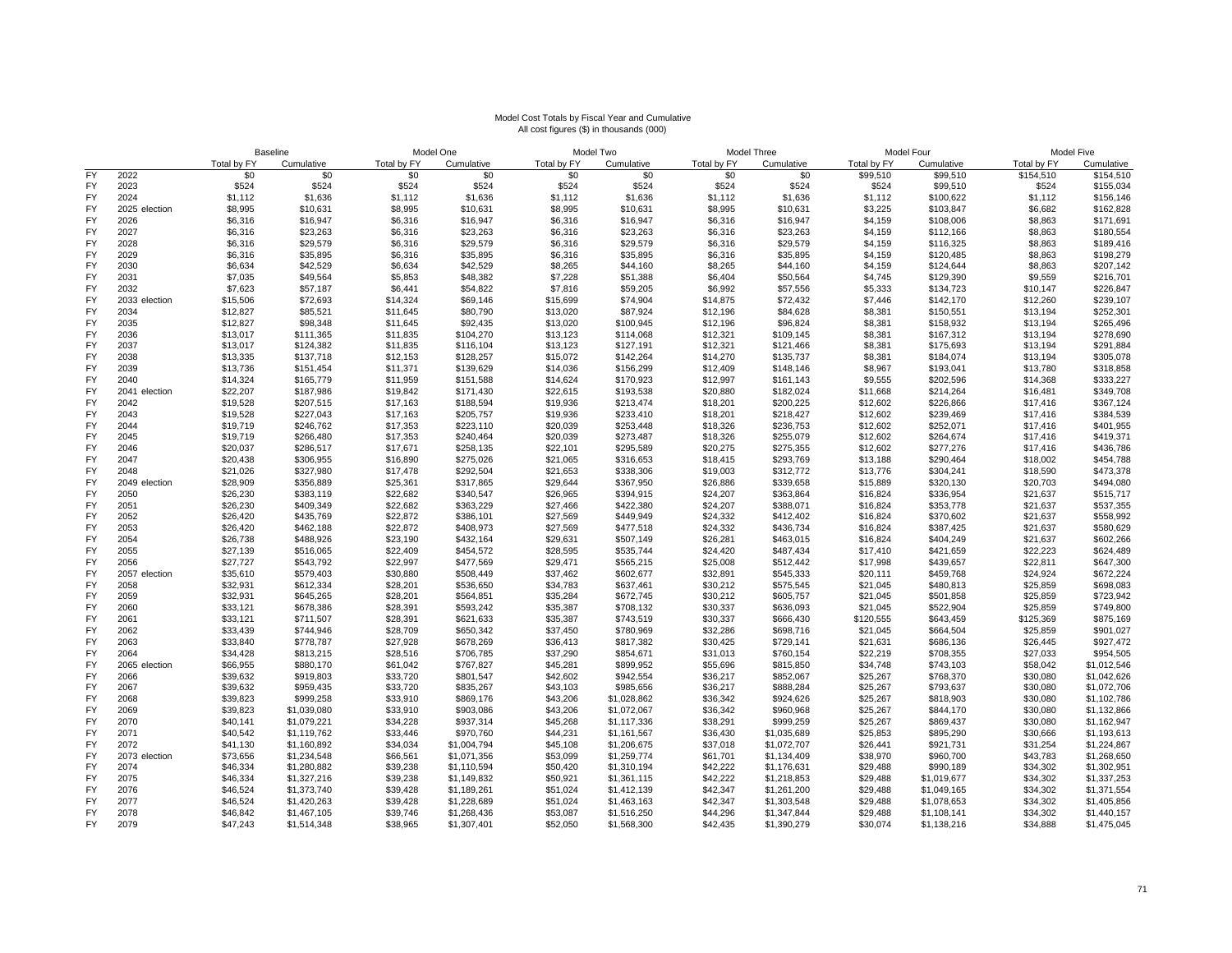### Model Cost Totals by Fiscal Year and Cumulative All cost figures (\$) in thousands (000)

|           |               | Baseline    |             |             | Model One   |             | Model Two   |             | Model Three |             | Model Four  |             | Model Five  |  |
|-----------|---------------|-------------|-------------|-------------|-------------|-------------|-------------|-------------|-------------|-------------|-------------|-------------|-------------|--|
|           |               | Total by FY | Cumulative  | Total by FY | Cumulative  | Total bv FY | Cumulative  | Total by FY | Cumulative  | Total by FY | Cumulative  | Total bv FY | Cumulative  |  |
| <b>FY</b> | 2080          | \$47,831    | \$1,562,179 | \$39,553    | \$1,346,954 | \$52,926    | \$1,621,226 | \$43,023    | \$1,433,303 | \$30,662    | \$1,168,878 | \$35,476    | \$1,510,520 |  |
| <b>FY</b> | 2081 election | \$80,358    | \$1,642,537 | \$72,080    | \$1,419,034 | \$60,918    | \$1,682,144 | \$67,706    | \$1,501,009 | \$43,191    | \$1,212,069 | \$48,005    | \$1,558,525 |  |
| <b>FY</b> | 2082          | \$53,035    | \$1,695,572 | \$44,757    | \$1,463,791 | \$58,239    | \$1,740,383 | \$48,227    | \$1,549,236 | \$33,710    | \$1,245,779 | \$38,523    | \$1,597,048 |  |
| <b>FY</b> | 2083          | \$53,035    | \$1,748,607 | \$44,757    | \$1,508,548 | \$58,739    | \$1,799,122 | \$48,227    | \$1,597,464 | \$33,710    | \$1,279,488 | \$38,523    | \$1,635,571 |  |
| <b>FY</b> | 2084          | \$53,225    | \$1,801,832 | \$44,947    | \$1,553,495 | \$58,842    | \$1,857,964 | \$48,352    | \$1,645,816 | \$33,710    | \$1,313,198 | \$38,523    | \$1,674,094 |  |
| <b>FY</b> | 2085          | \$53,225    | \$1,855,057 | \$44,947    | \$1,598,442 | \$58,842    | \$1,916,807 | \$48,352    | \$1,694,169 | \$33,710    | \$1,346,908 | \$38,523    | \$1,712,617 |  |
| <b>FY</b> | 2086          | \$53,543    | \$1,908,600 | \$45,265    | \$1,643,708 | \$60,905    | \$1,977,712 | \$50,301    | \$1,744,470 | \$33.710    | \$1,380,617 | \$38,523    | \$1,751,140 |  |
| <b>FY</b> | 2087          | \$53,944    | \$1,962,545 | \$44,484    | \$1,688,191 | \$59,868    | \$2,037,580 | \$48,441    | \$1,792,911 | \$34,296    | \$1,414,913 | \$39,109    | \$1,790,249 |  |
| <b>FY</b> | 2088          | \$54,532    | \$2,017,077 | \$45,072    | \$1,733,263 | \$60,745    | \$2,098,325 | \$49,029    | \$1,841,939 | \$34,884    | \$1,449,797 | \$39,697    | \$1,829,946 |  |
| FY        | 2089 election | \$87,059    | \$2,104,136 | \$77,599    | \$1,810,862 | \$68,736    | \$2,167,061 | \$73,712    | \$1,915,651 | \$47,413    | \$1,497,209 | \$52,226    | \$1,882,172 |  |
| <b>FY</b> | 2090          | \$59,736    | \$2,163,872 | \$50,276    | \$1,861,138 | \$66,057    | \$2,233,118 | \$54,233    | \$1,969,883 | \$37,931    | \$1,535,141 | \$42,744    | \$1,924,916 |  |
| <b>FY</b> | 2091          | \$59,736    | \$2,223,608 | \$50,276    | \$1,911,413 | \$66,558    | \$2,299,676 | \$54,233    | \$2,024,116 | \$37,931    | \$1,573,072 | \$42,744    | \$1,967,661 |  |
| <b>FY</b> | 2092          | \$59,926    | \$2,283,535 | \$50,466    | \$1,961,879 | \$66,661    | \$2,366,337 | \$54,358    | \$2,078,474 | \$37,931    | \$1,611,003 | \$42,744    | \$2,010,405 |  |
| <b>FY</b> | 2093          | \$59,926    | \$2,343,461 | \$50,466    | \$2,012,345 | \$66,661    | \$2,432,998 | \$54,358    | \$2,132,831 | \$37,931    | \$1,648,934 | \$42,744    | \$2,053,149 |  |
| <b>FY</b> | 2094          | \$60,244    | \$2,403,706 | \$50,784    | \$2,063,129 | \$68,723    | \$2,501,721 | \$56,307    | \$2,189,138 | \$37,931    | \$1,686,865 | \$42,744    | \$2,095,894 |  |
| <b>FY</b> | 2095          | \$60,646    | \$2,464,351 | \$50,003    | \$2,113,132 | \$67,687    | \$2,569,408 | \$54,446    | \$2,243,584 | \$38,517    | \$1,725,382 | \$43,330    | \$2,139,224 |  |
| <b>FY</b> | 2096          | \$61,234    | \$2,525,585 | \$50,591    | \$2,163,723 | \$68,563    | \$2,637,971 | \$55,034    | \$2,298,617 | \$39,105    | \$1,764,487 | \$43,918    | \$2,183,143 |  |
| <b>FY</b> | 2097 election | \$93,760    | \$2,619,345 | \$83,117    | \$2,246,840 | \$76,554    | \$2,714,526 | \$79,717    | \$2,378,334 | \$51,634    | \$1,816,122 | \$56,447    | \$2,239,590 |  |
| <b>FY</b> | 2098          | \$66,438    | \$2,685,783 | \$55,795    | \$2,302,635 | \$73,875    | \$2,788,401 | \$60,238    | \$2,438,572 | \$42,153    | \$1,858,274 | \$46,966    | \$2,286,556 |  |
| <b>FY</b> | 2099          | \$66,438    | \$2,752,221 | \$55,795    | \$2,358,429 | \$74,376    | \$2,862,778 | \$60,238    | \$2,498,810 | \$42,153    | \$1,900,427 | \$46,966    | \$2,333,522 |  |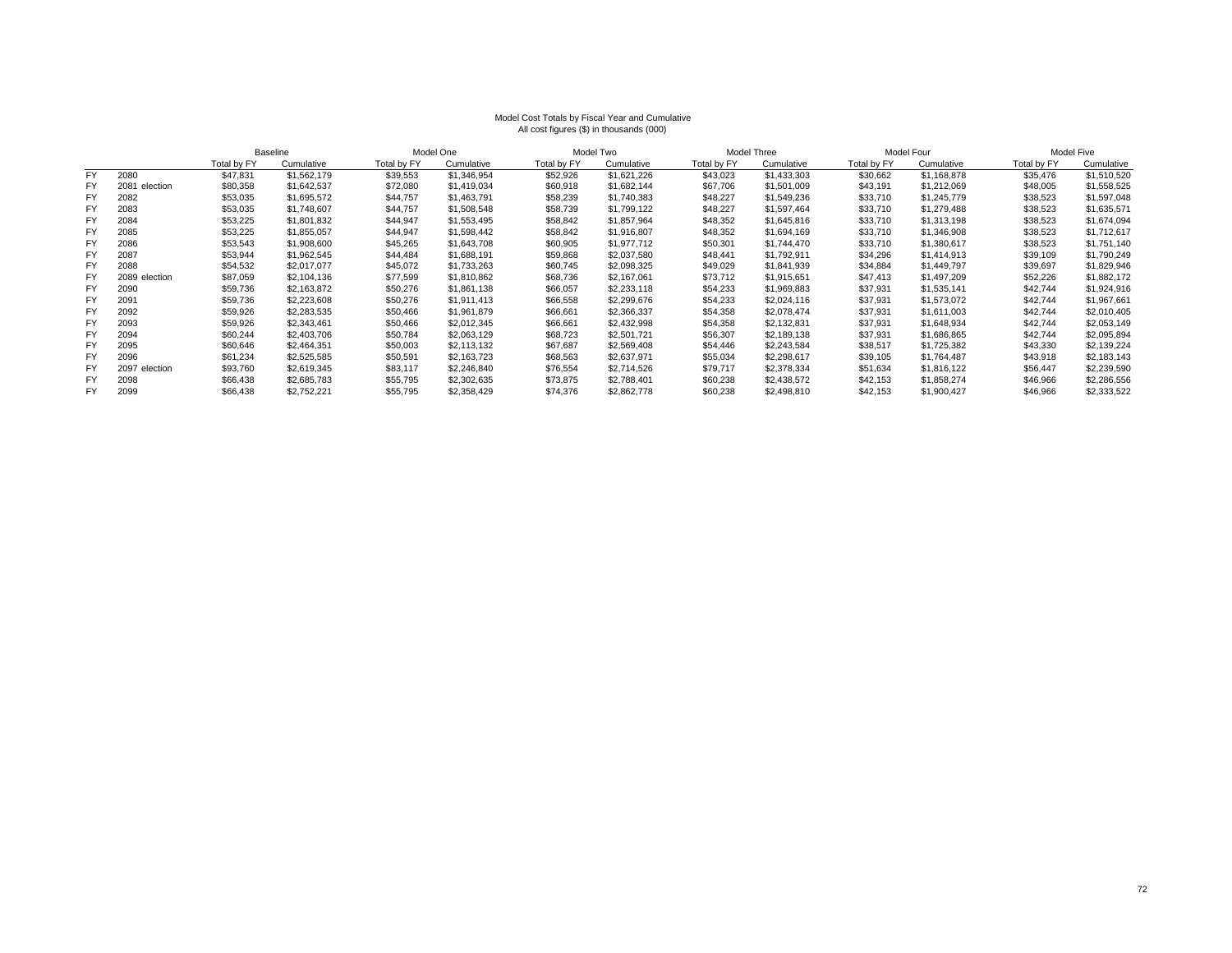### NL Model Life Cycle Cost Estimate Model Cost Totals By FY All cost figures (\$) in thousands (000)

|                                                                                     | <b>Baseline</b>        | Model One               | Model Two              | Model Three                | Model Four            | Model Five              |  |
|-------------------------------------------------------------------------------------|------------------------|-------------------------|------------------------|----------------------------|-----------------------|-------------------------|--|
|                                                                                     | Status Quo             | Status Quo ++           | Leased                 | Provided                   | Centralized           | Centralized with Museum |  |
| Building Size in sf                                                                 | 152,122                | 152,122                 | 70,000 <sup>2</sup>    | 70,000 <sup>2</sup>        | $62,000^3$            | 110,000                 |  |
| <b>Efficiency Factor</b>                                                            |                        |                         |                        | 0.7                        |                       |                         |  |
| new building size                                                                   |                        |                         |                        | 100,000                    |                       |                         |  |
|                                                                                     |                        |                         |                        |                            |                       |                         |  |
| Initial Construction Investment for 5 presidencies.                                 |                        |                         |                        |                            | \$99,510 <sup>6</sup> | \$55,000 6              |  |
| Year 40 Facility Expansion for an additional 5 presidencies.                        |                        |                         |                        |                            | \$99.510 6            |                         |  |
|                                                                                     |                        |                         |                        |                            |                       |                         |  |
| A. Transition Period                                                                |                        |                         |                        |                            |                       |                         |  |
| -staff at -2 years                                                                  | \$524 4                | \$524 4                 | $$524$ <sup>4</sup>    | \$524 <sup>4</sup>         | \$524 4               |                         |  |
| -staff at -1 year                                                                   | $$1,112$ <sup>4</sup>  | $$1,112$ <sup>4</sup>   | $$1,112$ <sup>4</sup>  | $$1,112$ <sup>4</sup>      | $$1,112$ <sup>4</sup> |                         |  |
| -staff in last year in office                                                       | $$3,225$ <sup>4</sup>  | $$3,225$ <sup>4</sup>   | $$3,225$ $^4$          | $$3,225$ <sup>4</sup>      | $$3,225$ $^4$         | $$3,457$ <sup>10</sup>  |  |
| -staff savings for centralized facility                                             | \$0                    | \$0                     | \$0                    | \$0                        | $-$ \$90 $5$          |                         |  |
| -Move/lease/build out                                                               | \$5,770 4              | \$5,770 4               | \$5,770 4              | \$5,770 4                  | \$0                   |                         |  |
|                                                                                     | \$0                    | \$0                     | \$0                    | \$0                        |                       |                         |  |
| -Centralized O&M @ \$10.33/sf                                                       | \$0                    | \$0                     | \$0                    | \$0                        | \$640'                | $$1,136$ <sup>7</sup>   |  |
| <b>Total Transition</b>                                                             | \$10,631               | \$10,631                | \$10,631               | \$10,631                   | \$5,411               | \$4,593                 |  |
| B Years 2 - 6 Costs in Temporary Space; years 2 - 6 after leaving office            |                        |                         |                        |                            |                       |                         |  |
| -base lease                                                                         | \$1,766 <sup>8</sup>   | \$1,766 <sup>8</sup>    | \$1,766 <sup>8</sup>   | \$1,766 <sup>8</sup>       | \$0                   |                         |  |
| -O&M costs                                                                          | \$0                    | \$0                     | \$0                    | \$0                        | $$640$ $^7$           | $$1,136$ <sup>7</sup>   |  |
| -program                                                                            | \$3,547 <sup>9</sup>   | \$3,547 <sup>9</sup>    | \$3,547 <sup>9</sup>   | \$3,547 <sup>9</sup>       | \$3,457 10            | $$3,457$ <sup>10</sup>  |  |
| -guards                                                                             | \$439 11               | \$439 11                | \$439 11               | \$439 <sup>11</sup> in O&M |                       |                         |  |
| -leased O&M and taxes                                                               | \$364 12               | \$364 12                | \$364 12               | $$364$ <sup>12</sup>       |                       |                         |  |
| -add in 24/7 utilities                                                              | \$200 13               | \$200 13                | \$200 13               | \$200 13                   |                       |                         |  |
| -non renovation R&R @ 50%                                                           |                        |                         |                        |                            | \$62 14               | \$110                   |  |
| subtotal per year                                                                   | \$6,316                | \$6,316                 | \$6,316                | \$6,316                    | \$4,159               | \$4,703                 |  |
| Total years two through six                                                         | \$31,580               | \$31,580                | \$31,580               | \$31,580                   | \$20,797              | \$23,517                |  |
| C. Move to Permanent Location                                                       |                        |                         |                        |                            |                       |                         |  |
| -move/build out                                                                     | \$318 15               | \$318 15                | \$749 16               | \$749 16                   |                       |                         |  |
| -security & shelving replacement                                                    | by foundation          | by foundation           | $$1,200$ <sup>17</sup> | \$1,200 17                 |                       |                         |  |
|                                                                                     |                        |                         |                        |                            |                       |                         |  |
| Total Move to Permanent Space                                                       | \$318                  | \$318                   | \$1,949                | \$1,949                    | \$0                   |                         |  |
| D. Costs per year: years 0 - 5 Permanent Space; years 6 - 10 after leaving office   |                        |                         |                        |                            |                       |                         |  |
| -program costs                                                                      | $$3,547$ <sup>9</sup>  | $$3,547$ <sup>9</sup>   | \$3,547 <sup>9</sup>   | \$3,547 <sup>9</sup>       | \$3,457 10            | \$3,457 10              |  |
| -add in education specialists                                                       | \$400 18               | \$400 18                | \$0                    | \$0                        | \$0                   |                         |  |
| -O&M costs                                                                          | $$2,982$ <sup>19</sup> | $$2,982$ <sup>19</sup>  | \$0                    | \$2,208 20                 | $$640$ $^7$           | $$1,136$ <sup>7</sup>   |  |
| -base lease                                                                         | \$0                    | \$0                     | \$2,060 <sup>21</sup>  | \$0                        | \$0                   |                         |  |
| -leased operational costs                                                           | \$0                    | \$0                     | \$425 22               | \$0                        | \$0                   |                         |  |
| -add in 24/7 utilities                                                              | \$0                    | \$0                     | \$233 23               | \$0                        | \$0                   |                         |  |
| -guards                                                                             | in O&M                 | in O&M                  | \$439 11               | in O&M                     | in O&M                |                         |  |
| -non renovation R&R @ 50%                                                           | \$190 14               | \$190 14                | \$0                    | \$125 14                   | \$0                   |                         |  |
| -non renovation R&R @ 100%                                                          |                        |                         |                        |                            | $$124$ <sup>24</sup>  | \$220 24                |  |
| -endowment deduction @ 60%                                                          | $-$ \$608 $^{25}$      | $-$1,791$ <sup>25</sup> | \$0                    | \$0                        | \$0                   |                         |  |
| subtotal costs per year                                                             | \$6,511                | \$5,329                 | \$6,704                | \$5,880                    | \$4,221               | \$4,813                 |  |
| Total years 0 through 5                                                             | \$32,556               | \$26,643                | \$33,522               | \$29,401                   | \$21,107              | \$24,067                |  |
| E. Costs per year: years 6 - 10 Permanent Space; years 11 - 15 after leaving office |                        |                         |                        |                            |                       |                         |  |
| -program costs                                                                      | \$3,547 <sup>9</sup>   | $$3.547$ <sup>9</sup>   | \$3,547 <sup>9</sup>   | \$3,547 9                  | \$3,457 10            | $$3,457$ <sup>10</sup>  |  |
| -add in education specialists                                                       | \$400 18               | \$400 18                | \$0                    | \$0                        | \$0                   |                         |  |
| -O&M costs                                                                          | \$2.982 19             | $$2,982$ <sup>19</sup>  | \$0                    | \$2,208 20                 | \$640 <sup>7</sup>    | $$1,136$ <sup>7</sup>   |  |
| -base lease costs                                                                   | \$0                    | \$0                     | $$2,060$ <sup>21</sup> | \$0                        |                       |                         |  |
| -5% lease increase                                                                  |                        |                         | \$103 26               |                            |                       |                         |  |
| -leased operational costs                                                           |                        |                         | \$425 22               |                            |                       |                         |  |
| -add in 24/7 utilities                                                              |                        |                         | \$233 23               |                            |                       |                         |  |
|                                                                                     | in O&M                 | in O&M                  | \$439 11               | in O&M                     |                       |                         |  |
| -guards                                                                             | \$380 <sup>24</sup>    | \$380 <sup>24</sup>     |                        | $$250$ $^{24}$             | $$124$ <sup>24</sup>  | \$220 24                |  |
| -non renovation R&R @ 100%                                                          | $-$ \$608 $^{25}$      | $-$ \$1,791 $^{25}$     | \$0                    |                            |                       |                         |  |
| -endowment deduction @ 60%                                                          |                        |                         |                        |                            |                       |                         |  |
| subtotal costs per year                                                             | \$6,701                | \$5,519                 | \$6,807                | \$6,005                    | \$4,221               | \$4,813                 |  |
| Total years 6 - 10                                                                  | \$33,507               | \$27,594                | \$34,037               | \$30,026                   | \$21,107              | \$24,067                |  |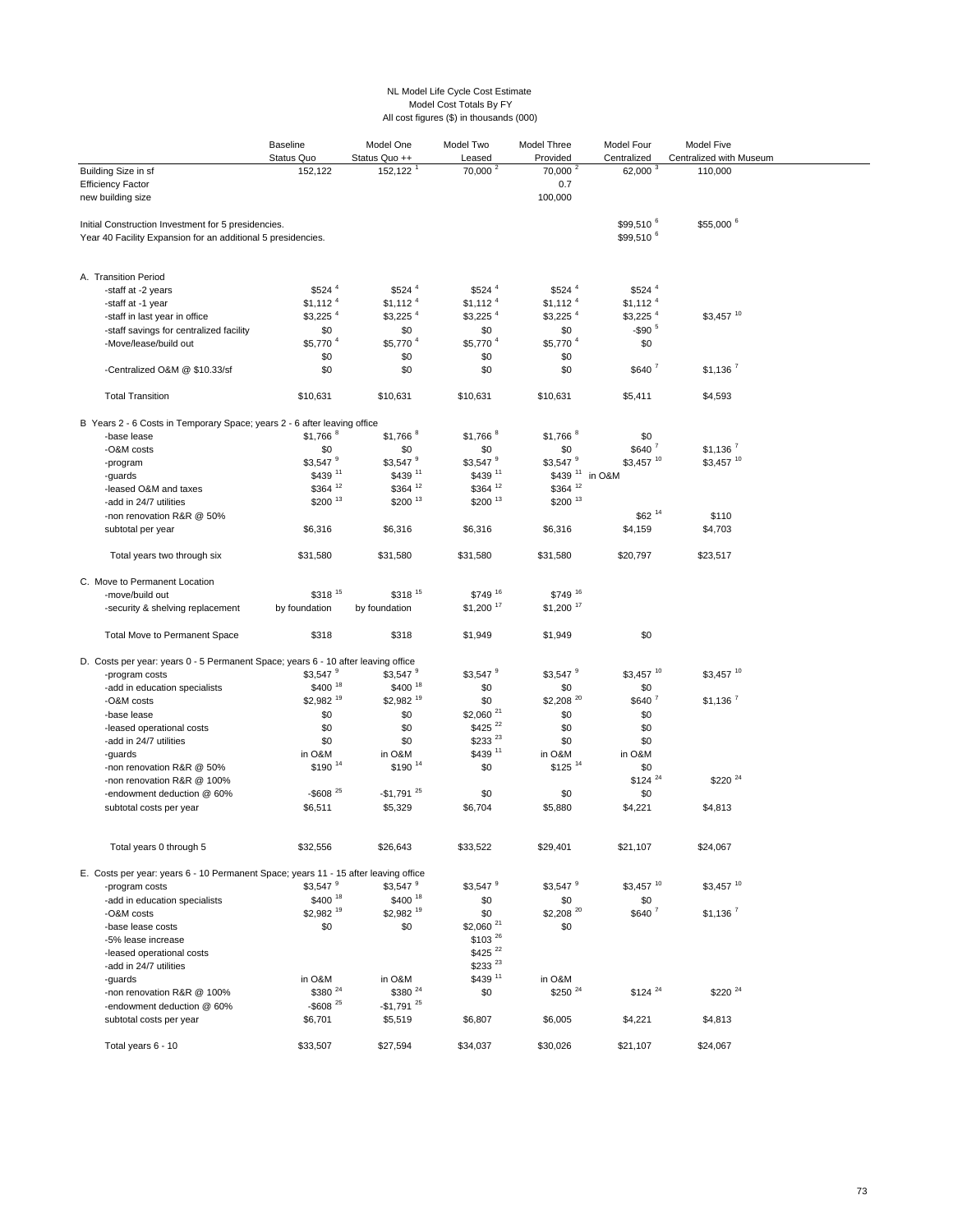|                                                                                      | <b>Baseline</b><br>Status Quo | Model One<br>Status Quo ++    | Model Two<br>Leased    | Model Three<br>Provided | Model Four<br>Centralized | Model Five<br>Centralized with Museum |  |
|--------------------------------------------------------------------------------------|-------------------------------|-------------------------------|------------------------|-------------------------|---------------------------|---------------------------------------|--|
| F. Costs per year: years 11-15 Permanent Space; years 16 - 20 after leaving office   |                               |                               |                        |                         |                           |                                       |  |
| -program costs                                                                       | \$3,547 <sup>9</sup>          | $$3.547$ <sup>9</sup>         | \$3,547 <sup>9</sup>   | $$3,547$ <sup>9</sup>   | \$3,457 10                | $$3,457$ <sup>10</sup>                |  |
| -add in education specialists                                                        | \$400 18                      | \$400 18                      | \$0                    | \$0                     |                           |                                       |  |
| -O&M costs                                                                           | \$2,982 19                    | \$2,982 19                    | \$0                    | $$2,208$ <sup>20</sup>  | $$640$ $^7$               | $$1,136$ <sup>7</sup>                 |  |
| -base lease costs                                                                    | \$0                           | \$0                           | $$2,163$ <sup>21</sup> | \$0                     |                           |                                       |  |
| -5% lease increase                                                                   |                               |                               | \$108 26               |                         |                           |                                       |  |
| -leased operational costs                                                            |                               |                               | \$425 22               |                         |                           |                                       |  |
| -add in 24/7 utilities                                                               |                               |                               | \$233 23               |                         |                           |                                       |  |
| -guards                                                                              | in O&M                        | in O&M                        | \$439 11               | in O&M                  |                           |                                       |  |
| -non renovation R&R @ 100%                                                           | \$380 <sup>24</sup>           | \$380 <sup>24</sup>           | \$0                    | \$250 24                | $$124$ <sup>24</sup>      | \$220 24                              |  |
| -endowment deduction @ 60%                                                           | $-$ \$608 $^{25}$             | $-$ \$1,791 $^{25}$           |                        |                         |                           |                                       |  |
| subtotal costs per year                                                              | \$6,701                       | \$5,519                       | \$6,915                | \$6,005                 | \$4,221                   | \$4,813                               |  |
|                                                                                      |                               |                               |                        |                         |                           |                                       |  |
| Total years 11 - 15                                                                  | \$33,507                      | \$27,594                      | \$34,577               | \$30,026                | \$21,107                  | \$24,067                              |  |
|                                                                                      |                               |                               |                        |                         |                           |                                       |  |
| G. Costs per year: years 16-20 Permanent Space; years 21 - 25 after leaving office   |                               |                               |                        |                         |                           |                                       |  |
| -program costs                                                                       | $$3.547$ <sup>9</sup>         | $$3.547$ <sup>9</sup>         | \$3,547 <sup>9</sup>   | \$3,547 <sup>9</sup>    | \$3,457 10                | $$3,457$ <sup>10</sup>                |  |
| -add in education specialists                                                        | \$400 18                      | \$400 18                      | \$0                    | \$0                     |                           |                                       |  |
| -O&M costs                                                                           | \$2,982 19                    | \$2,982 19                    | \$0                    | $$2,208$ <sup>20</sup>  | $$640$ $^7$               | $$1,136$ <sup>7</sup>                 |  |
| -base lease costs                                                                    | \$0                           | \$0                           | $$2,271$ $^{21}$       | \$0                     |                           |                                       |  |
| -5% lease increase                                                                   |                               |                               | $$114$ $^{26}$         |                         |                           |                                       |  |
| -leased operational costs                                                            |                               |                               | \$425 22               |                         |                           |                                       |  |
| -add in 24/7 utilities                                                               |                               |                               | \$233 23               |                         |                           |                                       |  |
| -guards                                                                              | in O&M                        | in O&M                        | \$439 11               | in O&M                  |                           |                                       |  |
| -non renovation R&R @ 100%                                                           | \$380 <sup>24</sup>           | \$380 <sup>24</sup>           | \$0                    | \$250 24                | $$124$ $^{24}$            | \$220 24                              |  |
| -endowment deduction @ 60%                                                           | $-$ \$608 $^{25}$             | $-$1,791$ <sup>25</sup>       |                        |                         |                           |                                       |  |
| subtotal costs per year                                                              | \$6,701                       | \$5,519                       | \$7,029                | \$6,005                 | \$4,221                   | \$4,813                               |  |
|                                                                                      |                               |                               |                        |                         |                           |                                       |  |
| Total years 16 - 20                                                                  | \$33,507                      | \$27,594                      | \$35,145               | \$30,026                | \$21,107                  | \$24,067                              |  |
| H. Costs per year: years 21 - 25 permanent space; years 26 - 30 after leaving office |                               |                               |                        |                         |                           |                                       |  |
| -program costs                                                                       | \$3,547 <sup>9</sup>          | $$3.547$ <sup>9</sup>         | \$3,547 <sup>9</sup>   | $$3,547$ <sup>9</sup>   | \$3,457 10                | \$3,457 10                            |  |
| -add in education specialists                                                        | \$400 18                      | \$400 18                      | \$0                    | \$0                     |                           |                                       |  |
| -O&M costs                                                                           | $$2,982$ <sup>19</sup>        | $$2,982$ <sup>19</sup>        | \$0                    | $$2,208$ <sup>20</sup>  | $$640$ $^7$               | $$1,136$ <sup>7</sup>                 |  |
| -base lease costs                                                                    | \$0                           | \$0                           | $$2,385$ <sup>21</sup> | \$0                     |                           |                                       |  |
| -10% lease increase                                                                  |                               |                               | \$238 27               |                         |                           |                                       |  |
| -leased operational costs                                                            |                               |                               | \$425 22               |                         |                           |                                       |  |
|                                                                                      |                               |                               | \$233 23               |                         |                           |                                       |  |
| -add in 24/7 utilities                                                               |                               |                               | \$439 11               |                         |                           |                                       |  |
| -guards                                                                              | in O&M                        | in O&M<br>\$380 <sup>24</sup> |                        | in O&M<br>\$250 24      |                           | \$220 24                              |  |
| -non renovation R&R @ 100%                                                           | \$380 <sup>24</sup>           |                               | \$0                    |                         | $$124$ <sup>24</sup>      |                                       |  |
| -endowment deduction @ 60%                                                           | $-$ \$608 $^{25}$             | $-$ \$1,791 $^{25}$           |                        |                         |                           |                                       |  |
| subtotal costs per year                                                              | \$6,701                       | \$5,519                       | \$7,268                | \$6,005                 | \$4,221                   | \$4,813                               |  |
| Total years 21 - 25                                                                  | \$33,507                      | \$27,594                      | \$36,338               | \$30,026                | \$21,107                  | \$24,067                              |  |
| I. Costs per year: years 26 - 30 permanent space; years 31-35 after leaving office   |                               |                               |                        |                         |                           |                                       |  |
|                                                                                      | \$3,547 <sup>9</sup>          | $$3,547$ <sup>9</sup>         | $$3,547$ <sup>9</sup>  | $$3,547$ <sup>9</sup>   | $$3,457$ <sup>10</sup>    | $$3,457$ <sup>10</sup>                |  |
| -program costs                                                                       | \$400 18                      | \$400 18                      |                        |                         |                           |                                       |  |
| -add in education specialists                                                        | \$2.982 19                    |                               | \$0                    | \$0                     |                           |                                       |  |
| -O&M costs                                                                           |                               | \$2,982 19                    | \$0                    | $$2,208$ <sup>20</sup>  | \$640 7                   | $$1.136$ <sup>7</sup>                 |  |
| -base lease costs                                                                    | \$0                           | \$0                           | $$2,623$ <sup>21</sup> | \$0                     |                           |                                       |  |
| -10% lease increase                                                                  |                               |                               | \$262 <sup>27</sup>    |                         |                           |                                       |  |
| -leased operational costs                                                            |                               |                               | \$425 22               |                         |                           |                                       |  |
| -add in 24/7 utilities                                                               |                               |                               | \$233 23               |                         |                           |                                       |  |
| -guards                                                                              | \$0                           | \$0                           | \$439 11               | \$0                     |                           |                                       |  |
| -non renovation R&R @ 100%                                                           | \$380 <sup>24</sup>           | \$380 <sup>24</sup>           | \$0                    | $$250$ $^{24}$          | $$124$ <sup>24</sup>      | \$220 24                              |  |
| -endowment deduction @ 60%                                                           | $-$ \$608 $^{25}$             | $-$ \$1,791 $^{25}$           |                        |                         |                           |                                       |  |
| subtotal costs per year                                                              | \$6,701                       | \$5,519                       | \$7,530                | \$6,005                 | \$4,221                   | \$4,813                               |  |
| Total years 26 - 30                                                                  | \$33,507                      | \$27,594                      | \$37,649               | \$30,026                | \$21,107                  | \$24,067                              |  |
|                                                                                      |                               |                               |                        |                         |                           |                                       |  |
| J. Costs per year: years 31 - 35 permanent space; years 36 - 40 after leaving office |                               |                               |                        |                         |                           |                                       |  |
| -program costs                                                                       | \$3,547 <sup>9</sup>          | $$3.547$ <sup>9</sup>         | $$3,547$ <sup>9</sup>  | $$3,547$ <sup>9</sup>   | $$3,457$ <sup>10</sup>    | $$3,457$ <sup>10</sup>                |  |
| -add in education specialists                                                        | \$400 18                      | \$400 18                      | \$0                    | \$0                     |                           |                                       |  |
| -O&M costs                                                                           | $$2,982$ <sup>19</sup>        | $$2,982$ <sup>19</sup>        | \$0                    | $$2,208$ <sup>20</sup>  | $$640$ $^7$               | $$1,136$ <sup>7</sup>                 |  |
| -base lease costs                                                                    | \$0                           | \$0                           | \$2,886 21             | \$0                     |                           |                                       |  |
| -10% lease increase                                                                  |                               |                               | \$289 27               |                         |                           |                                       |  |
| -leased operational costs                                                            |                               |                               | \$425 22               |                         |                           |                                       |  |
|                                                                                      |                               |                               | \$233 23               |                         |                           |                                       |  |
| -add in 24/7 utilities                                                               |                               |                               |                        |                         |                           |                                       |  |
| -guards                                                                              | \$0                           | \$0                           | \$439 11               | \$0                     |                           |                                       |  |
| -non renovation R&R @ 100%                                                           | \$380 <sup>24</sup>           | \$380 <sup>24</sup>           | \$0                    | \$250 24                | $$124$ $^{24}$            | \$220 24                              |  |
| -endowment deduction @ 60%                                                           | $-$ \$608 $^{25}$             | $-$ \$1,791 $^{25}$           |                        |                         |                           |                                       |  |
| subtotal costs per year                                                              | \$6,701                       | \$5,519                       | \$7,818                | \$6,005                 | \$4,221                   | \$4,813                               |  |
|                                                                                      | \$24,644                      | \$24,644                      |                        |                         | \$10,416                  | \$18,480                              |  |
| Building renovation @ \$168/sf                                                       |                               |                               |                        | \$16,800                |                           |                                       |  |
| Total years 31 - 35                                                                  | \$58,150                      | \$52,238                      | \$39,092               | \$46,826                | \$31,523                  | \$42,547                              |  |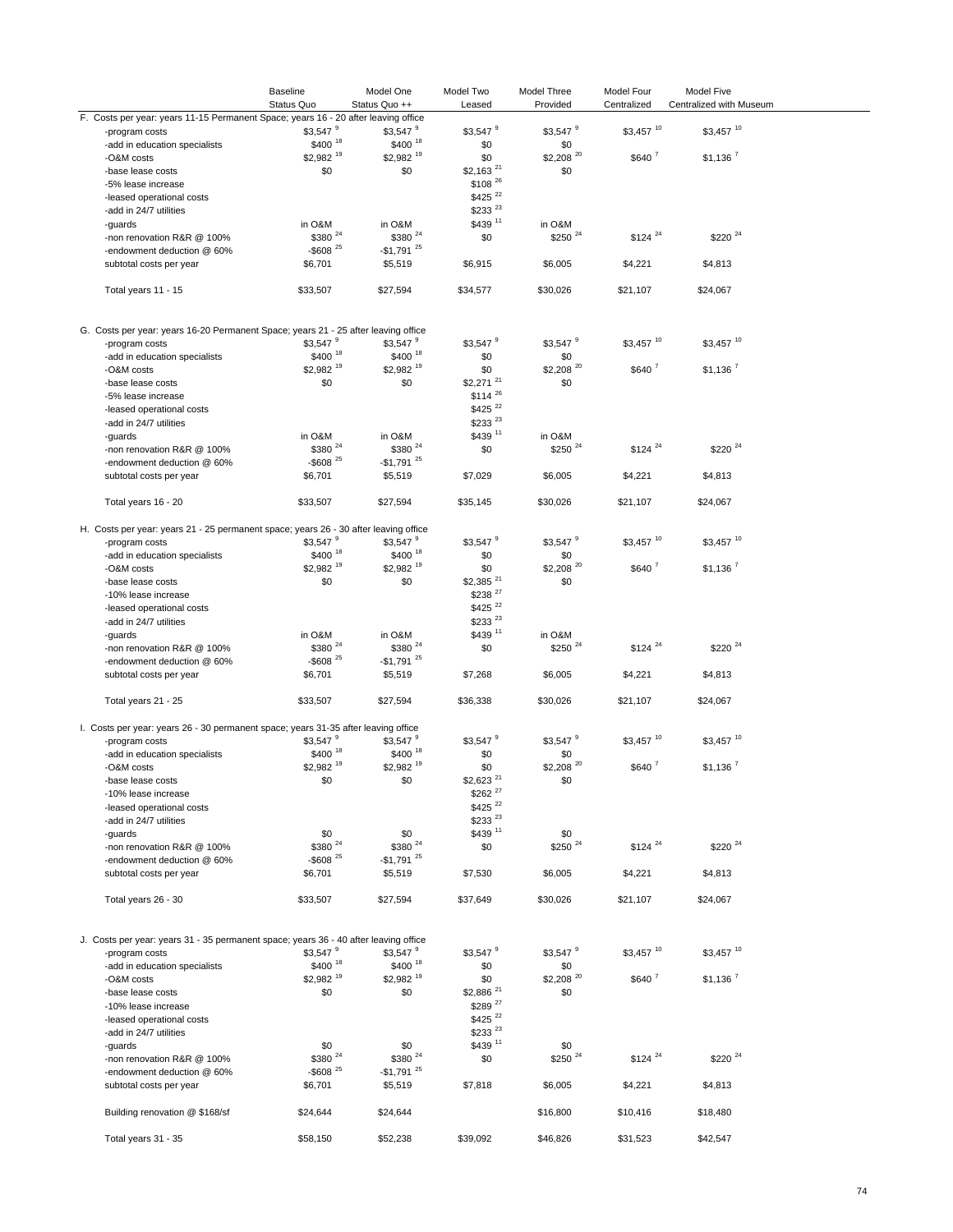<span id="page-74-0"></span>

|                                                                                                                                                                                                                                                                                                                                                                                                                                                                                                                                                                                                                                                                                                                                                                                                                                                                                                                                                                                                                                                                                                                                                                                                                                                                                                                                                                                                                                                                                                                                                                                                                                                                                                                                                                                                                                                                                                                                       | <b>Baseline</b><br>Status Quo | Model One<br>Status Quo ++ | Model Two<br>Leased | Model Three<br>Provided | Model Four<br>Centralized           | <b>Model Five</b><br>Centralized with Museum                                                                                                                                                                                                                                                                                                                                                                                                              |
|---------------------------------------------------------------------------------------------------------------------------------------------------------------------------------------------------------------------------------------------------------------------------------------------------------------------------------------------------------------------------------------------------------------------------------------------------------------------------------------------------------------------------------------------------------------------------------------------------------------------------------------------------------------------------------------------------------------------------------------------------------------------------------------------------------------------------------------------------------------------------------------------------------------------------------------------------------------------------------------------------------------------------------------------------------------------------------------------------------------------------------------------------------------------------------------------------------------------------------------------------------------------------------------------------------------------------------------------------------------------------------------------------------------------------------------------------------------------------------------------------------------------------------------------------------------------------------------------------------------------------------------------------------------------------------------------------------------------------------------------------------------------------------------------------------------------------------------------------------------------------------------------------------------------------------------|-------------------------------|----------------------------|---------------------|-------------------------|-------------------------------------|-----------------------------------------------------------------------------------------------------------------------------------------------------------------------------------------------------------------------------------------------------------------------------------------------------------------------------------------------------------------------------------------------------------------------------------------------------------|
|                                                                                                                                                                                                                                                                                                                                                                                                                                                                                                                                                                                                                                                                                                                                                                                                                                                                                                                                                                                                                                                                                                                                                                                                                                                                                                                                                                                                                                                                                                                                                                                                                                                                                                                                                                                                                                                                                                                                       |                               |                            |                     |                         |                                     |                                                                                                                                                                                                                                                                                                                                                                                                                                                           |
| <b>Total Life Cycle</b><br>From end of 2nd term to 40 years post term                                                                                                                                                                                                                                                                                                                                                                                                                                                                                                                                                                                                                                                                                                                                                                                                                                                                                                                                                                                                                                                                                                                                                                                                                                                                                                                                                                                                                                                                                                                                                                                                                                                                                                                                                                                                                                                                 | \$300,768                     | \$259,378                  | \$294,520           | \$270.517               | \$184.376                           | \$215.055                                                                                                                                                                                                                                                                                                                                                                                                                                                 |
| Annual costs after 40 years are assumed to be steady at the year 40 annual costs for the lifetime of the facility.                                                                                                                                                                                                                                                                                                                                                                                                                                                                                                                                                                                                                                                                                                                                                                                                                                                                                                                                                                                                                                                                                                                                                                                                                                                                                                                                                                                                                                                                                                                                                                                                                                                                                                                                                                                                                    |                               |                            |                     |                         |                                     |                                                                                                                                                                                                                                                                                                                                                                                                                                                           |
| The Baseline differs from Model One only in the calculation of the endowment. The Baseline uses the current interpretation:<br>60% applied to the 70,000 sf of NARA program space.                                                                                                                                                                                                                                                                                                                                                                                                                                                                                                                                                                                                                                                                                                                                                                                                                                                                                                                                                                                                                                                                                                                                                                                                                                                                                                                                                                                                                                                                                                                                                                                                                                                                                                                                                    |                               |                            |                     |                         |                                     |                                                                                                                                                                                                                                                                                                                                                                                                                                                           |
| The Model One endowment uses the proposed change of 60% applied to the entire building - in this case 152,122 sf.                                                                                                                                                                                                                                                                                                                                                                                                                                                                                                                                                                                                                                                                                                                                                                                                                                                                                                                                                                                                                                                                                                                                                                                                                                                                                                                                                                                                                                                                                                                                                                                                                                                                                                                                                                                                                     |                               |                            |                     |                         |                                     |                                                                                                                                                                                                                                                                                                                                                                                                                                                           |
| Source of the Numbers. Unless otherwise stated, all numbers were provided by both Budget and Presidential Libraries.<br>1. Clinton Library is basis for size and costs<br>2. Bush43 leased space plus 10,000 sf for research room.<br>3. Calculated need if located in All type space<br>4. Bush 43 FY2009 budget<br>5. Bush 43 cost for one facility manager not needed in a centralized facility.<br>6. Centralized Archives @ \$321/sf for 5 modules: Centralized Museum @ \$500/sf<br>7. From Budget (NAB): FY2009 All O&M costs/sf (calculated at \$10.33/sf) for All applied to sf needed for library<br>8. From Property Mgmt Branch (NASR): Bush 43 temp space lease cost per year (60,000 sf in temp space)<br>9. Bush 43 program costs<br>10. Bush 43 program costs less one facility manager<br>11. Bush 43 quard service for one year.<br>12. Bush 43 operating and tax costs for one year.<br>13. From NASR Contracting Officer: Bush 43 24/7 utility costs to be added to lease.<br>14. From Security Division (NAS): normal rate for repairs is \$2/sf; 50% applied for 1st five years in a facility.<br>15. Clinton 2004 move cost to permanent space escalated to FY2009<br>16. Clinton 2004 move costs plus Bush 43 temporary space build out costs<br>17. Bush 43 shelving and security system costs for temp space.<br>18. Estimated future personnel costs for education program.<br>19. Clinton FY2009 O&M budget<br>20. Blended rate using Bush 41 and Johnson Libraries. Ford costs do not appear to be replicable at other locations.<br>21. Bush 43 base lease rate applied to 70,000 sf facility vice 60,000.<br>22. Bush 43 tax and operating costs escalated for 70,000 sf facility<br>23. Bush 43 24/7 utilities escalated to 70,000 sf facility<br>24. NAS: full rate for major repairs applied after 5 years<br>25. Clinton construction costs escalated to FY2009; 60% endowment earning 4% per year |                               |                            |                     |                         | presidencies.<br>in the O&M figure. | Note: The Museum option is for multiple<br>The museum option assumes that<br>The Foundation of the National Archives - or<br>one created just for the centralized museum<br>of the presidency - would fully fund all exhibits<br>and the construction of the exhibits.<br>Staffing was assumed to be ten facilities<br>personnel and 24 exhibit/education/support<br>personnel. The museum would be operated<br>by CFM plus guard contracts, all included |

- 26. NAS CO: lease provides for opportunity to raise rates at 5 year periods. Predicted that lessor will raise rates 5%.
- 27. NAS CO: Predicts lessor will raise rates 10% to accomplish repairs normally covered by renovation.
- 28. Predicted renovation costs using AI renovation \$162/sf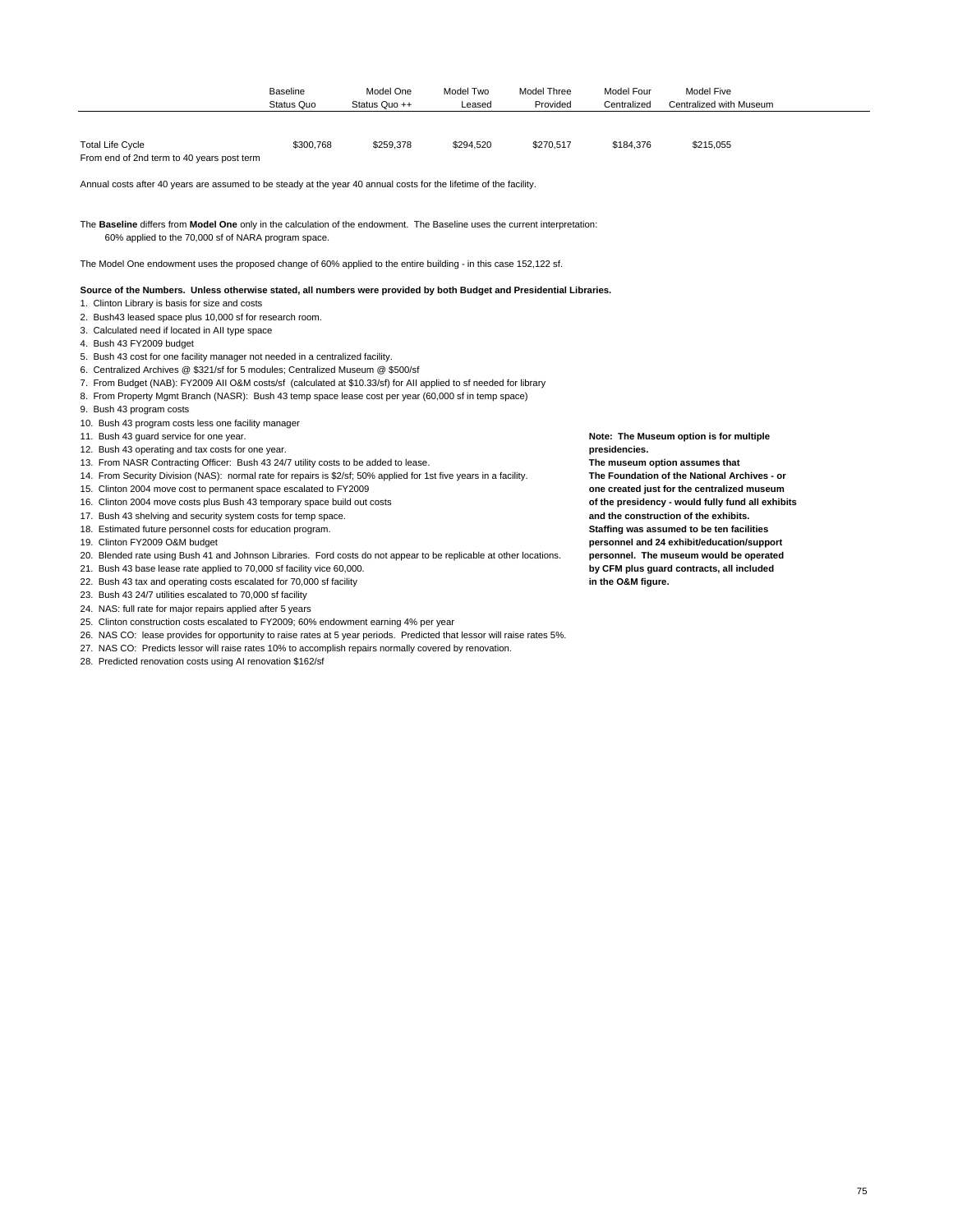### Baseline Donated Presidential Library with museum and public programs - current law and endowment interpretation Model Cost Totals By FY - Baseline All cost figures (\$) in thousands (000)

|           |               |          |         |         |         |         |         |  | <b>Baseline</b> | Baseline                |
|-----------|---------------|----------|---------|---------|---------|---------|---------|--|-----------------|-------------------------|
|           |               |          |         |         |         |         |         |  | Total by Year   | <b>Cumulative Total</b> |
| <b>FY</b> | 2022          |          |         |         |         |         |         |  |                 |                         |
| <b>FY</b> | 2023          | \$524    |         |         |         |         |         |  | \$524           | \$524                   |
| FY        | 2024          | \$1,112  |         |         |         |         |         |  | \$1,112         | \$1,636                 |
| FY        | 2025 election | \$8,995  |         |         |         |         |         |  | \$8,995         | \$10,631                |
| FY        | 2026          | \$6,316  |         |         |         |         |         |  | \$6,316         | \$16,947                |
| FY        | 2027          | \$6,316  |         |         |         |         |         |  | \$6,316         | \$23,263                |
| FY        | 2028          | \$6,316  |         |         |         |         |         |  | \$6,316         | \$29,579                |
| FY        | 2029          | \$6,316  |         |         |         |         |         |  | \$6,316         | \$35,895                |
| <b>FY</b> | 2030          | \$6,634  |         |         |         |         |         |  | \$6,634         | \$42,529                |
| FY        | 2031          | \$6,511  | \$524   |         |         |         |         |  | \$7,035         | \$49,564                |
| FY        | 2032          | \$6,511  | \$1,112 |         |         |         |         |  | \$7,623         | \$57,187                |
| <b>FY</b> | 2033 election | \$6,511  | \$8,995 |         |         |         |         |  | \$15,506        | \$72,693                |
| FY        | 2034          | \$6,511  | \$6,316 |         |         |         |         |  | \$12,827        | \$85,521                |
| FY        | 2035          | \$6,511  | \$6,316 |         |         |         |         |  | \$12,827        | \$98,348                |
| FY        | 2036          | \$6,701  | \$6,316 |         |         |         |         |  | \$13,017        | \$111,365               |
| FY        | 2037          | \$6,701  | \$6,316 |         |         |         |         |  | \$13,017        | \$124,382               |
| FY        | 2038          | \$6,701  | \$6,634 |         |         |         |         |  | \$13,335        | \$137,718               |
| <b>FY</b> | 2039          | \$6,701  | \$6,511 | \$524   |         |         |         |  | \$13,736        | \$151,454               |
| FY        | 2040          | \$6,701  | \$6,511 | \$1,112 |         |         |         |  | \$14,324        | \$165,779               |
| FY        | 2041 election | \$6,701  | \$6,511 | \$8,995 |         |         |         |  | \$22,207        | \$187,986               |
| FY        | 2042          | \$6,701  | \$6,511 | \$6,316 |         |         |         |  | \$19,528        | \$207,515               |
| FY        | 2043          | \$6,701  | \$6,511 | \$6,316 |         |         |         |  | \$19,528        | \$227,043               |
| FY        | 2044          | \$6,701  | \$6,701 | \$6,316 |         |         |         |  | \$19,719        | \$246,762               |
| FY        | 2045          | \$6,701  | \$6,701 | \$6,316 |         |         |         |  | \$19,719        | \$266,480               |
| FY        | 2046          | \$6,701  | \$6,701 | \$6,634 |         |         |         |  | \$20,037        | \$286,517               |
| FY        | 2047          | \$6,701  | \$6,701 | \$6,511 | \$524   |         |         |  | \$20,438        | \$306,955               |
| FY        | 2048          | \$6,701  | \$6,701 | \$6,511 | \$1,112 |         |         |  | \$21,026        | \$327,980               |
| FY        | 2049 election | \$6,701  | \$6,701 | \$6,511 | \$8,995 |         |         |  | \$28,909        | \$356,889               |
| <b>FY</b> | 2050          | \$6,701  | \$6,701 | \$6,511 | \$6,316 |         |         |  | \$26,230        | \$383,119               |
| FY        | 2051          | \$6,701  | \$6,701 | \$6,511 | \$6,316 |         |         |  | \$26,230        | \$409,349               |
| FY        | 2052          | \$6,701  | \$6,701 | \$6,701 | \$6,316 |         |         |  | \$26,420        | \$435,769               |
| FY        | 2053          | \$6,701  | \$6,701 | \$6,701 | \$6,316 |         |         |  | \$26,420        | \$462,188               |
| <b>FY</b> | 2054          | \$6,701  | \$6,701 | \$6,701 | \$6,634 |         |         |  | \$26,738        | \$488,926               |
| <b>FY</b> | 2055          | \$6,701  | \$6,701 | \$6,701 | \$6,511 | \$524   |         |  | \$27,139        | \$516,065               |
| FY        | 2056          | \$6,701  | \$6,701 | \$6,701 | \$6,511 | \$1,112 |         |  | \$27,727        | \$543,792               |
| FY        | 2057 election | \$6,701  | \$6,701 | \$6,701 | \$6,511 | \$8,995 |         |  | \$35,610        | \$579,403               |
| <b>FY</b> | 2058          | \$6,701  | \$6,701 | \$6,701 | \$6,511 | \$6,316 |         |  | \$32,931        | \$612,334               |
| FY        | 2059          | \$6,701  | \$6,701 | \$6,701 | \$6,511 | \$6,316 |         |  | \$32,931        | \$645,265               |
| FY        | 2060          | \$6,701  | \$6,701 | \$6,701 | \$6,701 | \$6,316 |         |  | \$33,121        | \$678,386               |
| FY        | 2061          | \$6,701  | \$6,701 | \$6,701 | \$6,701 | \$6,316 |         |  | \$33,121        | \$711,507               |
| FY        | 2062          | \$6,701  | \$6,701 | \$6,701 | \$6,701 | \$6,634 |         |  | \$33,439        | \$744,946               |
| FY        | 2063          | \$6,701  | \$6,701 | \$6,701 | \$6,701 | \$6,511 | \$524   |  | \$33,840        | \$778,787               |
| <b>FY</b> | 2064          | \$6,701  | \$6,701 | \$6,701 | \$6,701 | \$6,511 | \$1,112 |  | \$34,428        | \$813,215               |
| FY        | 2065 election | \$31,345 | \$6,701 | \$6,701 | \$6,701 | \$6,511 | \$8,995 |  | \$66,955        | \$880,170               |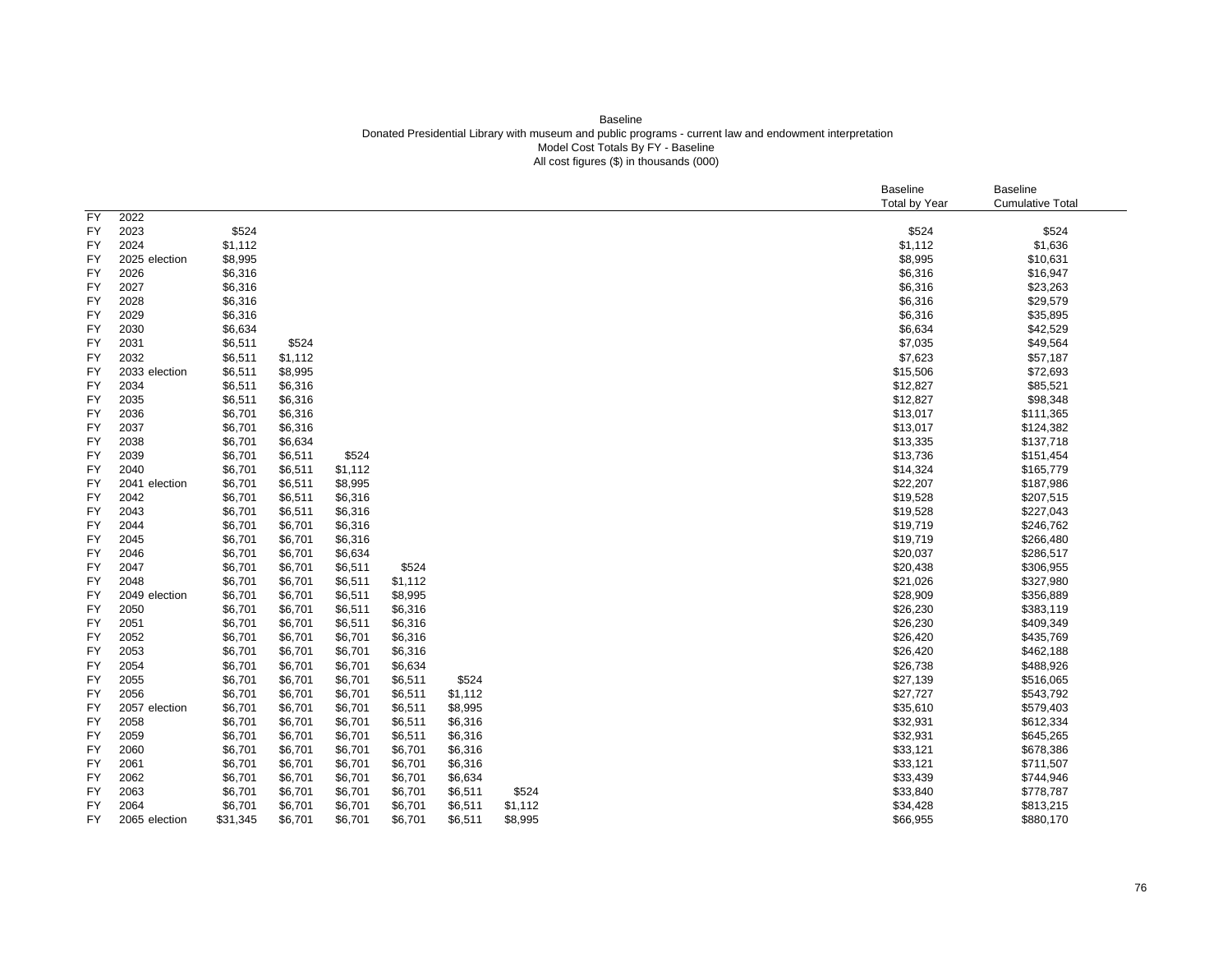### Baseline Donated Presidential Library with museum and public programs - current law and endowment interpretation Model Cost Totals By FY - Baseline All cost figures (\$) in thousands (000)

|           |               |         |          |          |          |          |         |         |         |         |         | <b>Baseline</b><br><b>Total by Year</b> | <b>Baseline</b><br><b>Cumulative Total</b> |
|-----------|---------------|---------|----------|----------|----------|----------|---------|---------|---------|---------|---------|-----------------------------------------|--------------------------------------------|
| <b>FY</b> | 2066          | \$6,701 | \$6,701  | \$6,701  | \$6,701  | \$6,511  | \$6,316 |         |         |         |         | \$39,632                                | \$919,803                                  |
| <b>FY</b> | 2067          | \$6,701 | \$6,701  | \$6,701  | \$6,701  | \$6,511  | \$6,316 |         |         |         |         | \$39,632                                | \$959,435                                  |
| <b>FY</b> | 2068          | \$6,701 | \$6,701  | \$6,701  | \$6,701  | \$6,701  | \$6,316 |         |         |         |         | \$39,823                                | \$999,258                                  |
| <b>FY</b> | 2069          | \$6,701 | \$6,701  | \$6,701  | \$6,701  | \$6,701  | \$6,316 |         |         |         |         | \$39,823                                | \$1,039,080                                |
| <b>FY</b> | 2070          | \$6,701 | \$6,701  | \$6,701  | \$6,701  | \$6,701  | \$6,634 |         |         |         |         | \$40,141                                | \$1,079,221                                |
| <b>FY</b> | 2071          | \$6,701 | \$6,701  | \$6,701  | \$6,701  | \$6,701  | \$6,511 | \$524   |         |         |         | \$40,542                                | \$1,119,762                                |
| <b>FY</b> | 2072          | \$6,701 | \$6,701  | \$6,701  | \$6,701  | \$6,701  | \$6,511 | \$1,112 |         |         |         | \$41,130                                | \$1,160,892                                |
| <b>FY</b> | 2073 election | \$6,701 | \$31,345 | \$6,701  | \$6,701  | \$6,701  | \$6,511 | \$8,995 |         |         |         | \$73,656                                | \$1,234,548                                |
| FY        | 2074          | \$6,701 | \$6,701  | \$6,701  | \$6,701  | \$6,701  | \$6,511 | \$6,316 |         |         |         | \$46,334                                | \$1,280,882                                |
| <b>FY</b> | 2075          | \$6,701 | \$6,701  | \$6,701  | \$6,701  | \$6,701  | \$6,511 | \$6,316 |         |         |         | \$46,334                                | \$1,327,216                                |
| <b>FY</b> | 2076          | \$6,701 | \$6,701  | \$6,701  | \$6,701  | \$6,701  | \$6,701 | \$6,316 |         |         |         | \$46,524                                | \$1,373,740                                |
| <b>FY</b> | 2077          | \$6,701 | \$6,701  | \$6,701  | \$6,701  | \$6,701  | \$6,701 | \$6,316 |         |         |         | \$46,524                                | \$1,420,263                                |
| <b>FY</b> | 2078          | \$6,701 | \$6,701  | \$6,701  | \$6,701  | \$6,701  | \$6,701 | \$6,634 |         |         |         | \$46,842                                | \$1,467,105                                |
| <b>FY</b> | 2079          | \$6,701 | \$6,701  | \$6,701  | \$6,701  | \$6,701  | \$6,701 | \$6,511 | \$524   |         |         | \$47,243                                | \$1,514,348                                |
| FY        | 2080          | \$6,701 | \$6,701  | \$6,701  | \$6,701  | \$6,701  | \$6,701 | \$6,511 | \$1,112 |         |         | \$47,831                                | \$1,562,179                                |
| <b>FY</b> | 2081 election | \$6,701 | \$6,701  | \$31,345 | \$6,701  | \$6,701  | \$6,701 | \$6,511 | \$8,995 |         |         | \$80,358                                | \$1,642,537                                |
| <b>FY</b> | 2082          | \$6,701 | \$6,701  | \$6,701  | \$6,701  | \$6,701  | \$6,701 | \$6,511 | \$6,316 |         |         | \$53,035                                | \$1,695,572                                |
| <b>FY</b> | 2083          | \$6,701 | \$6,701  | \$6,701  | \$6,701  | \$6,701  | \$6,701 | \$6,511 | \$6,316 |         |         | \$53,035                                | \$1,748,607                                |
| <b>FY</b> | 2084          | \$6,701 | \$6,701  | \$6,701  | \$6,701  | \$6,701  | \$6,701 | \$6,701 | \$6,316 |         |         | \$53,225                                | \$1,801,832                                |
| <b>FY</b> | 2085          | \$6,701 | \$6,701  | \$6,701  | \$6,701  | \$6,701  | \$6,701 | \$6,701 | \$6,316 |         |         | \$53,225                                | \$1,855,057                                |
| <b>FY</b> | 2086          | \$6,701 | \$6,701  | \$6,701  | \$6,701  | \$6,701  | \$6,701 | \$6,701 | \$6,634 |         |         | \$53,543                                | \$1,908,600                                |
| <b>FY</b> | 2087          | \$6,701 | \$6,701  | \$6,701  | \$6,701  | \$6,701  | \$6,701 | \$6,701 | \$6,511 | \$524   |         | \$53,944                                | \$1,962,545                                |
| <b>FY</b> | 2088          | \$6,701 | \$6,701  | \$6.701  | \$6,701  | \$6,701  | \$6,701 | \$6,701 | \$6,511 | \$1,112 |         | \$54,532                                | \$2,017,077                                |
| <b>FY</b> | 2089 election | \$6,701 | \$6,701  | \$6,701  | \$31,345 | \$6,701  | \$6,701 | \$6,701 | \$6,511 | \$8,995 |         | \$87,059                                | \$2,104,136                                |
| <b>FY</b> | 2090          | \$6,701 | \$6,701  | \$6,701  | \$6,701  | \$6,701  | \$6,701 | \$6,701 | \$6,511 | \$6,316 |         | \$59,736                                | \$2,163,872                                |
| <b>FY</b> | 2091          | \$6,701 | \$6,701  | \$6,701  | \$6,701  | \$6,701  | \$6,701 | \$6,701 | \$6,511 | \$6,316 |         | \$59,736                                | \$2,223,608                                |
| <b>FY</b> | 2092          | \$6,701 | \$6,701  | \$6,701  | \$6,701  | \$6,701  | \$6,701 | \$6,701 | \$6,701 | \$6,316 |         | \$59,926                                | \$2,283,535                                |
| <b>FY</b> | 2093          | \$6,701 | \$6,701  | \$6,701  | \$6,701  | \$6,701  | \$6,701 | \$6,701 | \$6,701 | \$6,316 |         | \$59,926                                | \$2,343,461                                |
| <b>FY</b> | 2094          | \$6,701 | \$6,701  | \$6,701  | \$6,701  | \$6,701  | \$6,701 | \$6,701 | \$6,701 | \$6,634 |         | \$60,244                                | \$2,403,706                                |
| <b>FY</b> | 2095          | \$6,701 | \$6,701  | \$6,701  | \$6,701  | \$6,701  | \$6,701 | \$6,701 | \$6,701 | \$6,511 | \$524   | \$60,646                                | \$2,464,351                                |
| <b>FY</b> | 2096          | \$6,701 | \$6,701  | \$6,701  | \$6,701  | \$6,701  | \$6,701 | \$6,701 | \$6,701 | \$6,511 | \$1,112 | \$61,234                                | \$2,525,585                                |
| <b>FY</b> | 2097 election | \$6,701 | \$6,701  | \$6,701  | \$6,701  | \$31,345 | \$6,701 | \$6,701 | \$6,701 | \$6,511 | \$8,995 | \$93,760                                | \$2,619,345                                |
| FY        | 2098          | \$6,701 | \$6,701  | \$6,701  | \$6,701  | \$6,701  | \$6,701 | \$6,701 | \$6,701 | \$6,511 | \$6,316 | \$66,438                                | \$2,685,783                                |
| <b>FY</b> | 2099          | \$6,701 | \$6,701  | \$6,701  | \$6,701  | \$6,701  | \$6,701 | \$6,701 | \$6,701 | \$6,511 | \$6,316 | \$66,438                                | \$2,752,221                                |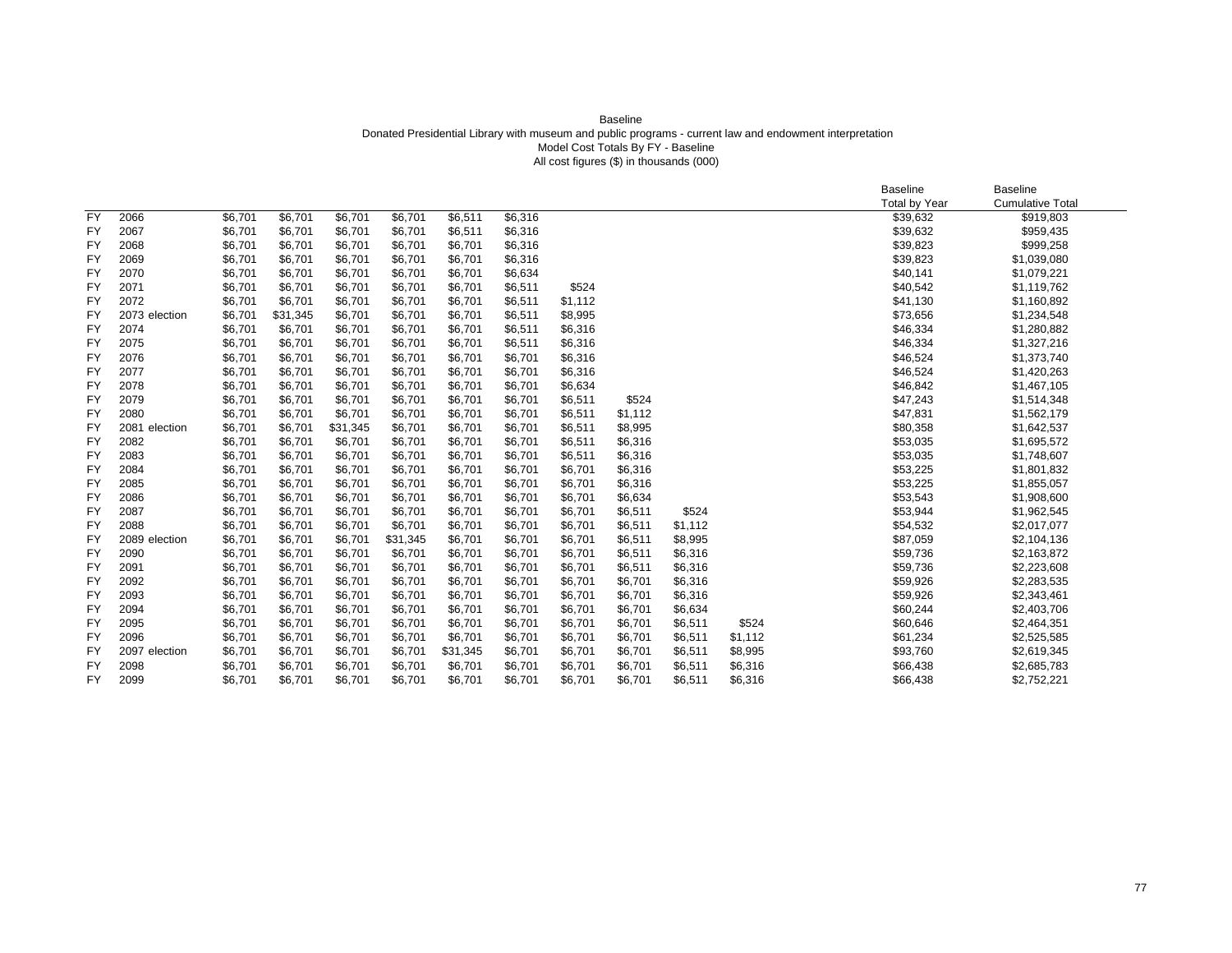# Model One Status Quo - Donated Presidential Library with museum and public programs Model Cost Totals by FY - Model One All cost figures (\$) in thousands (000)

|           |               |         |         |         |         |         |       | Model One<br><b>Total by Year</b> | Model One<br><b>Cumulative Total</b> |
|-----------|---------------|---------|---------|---------|---------|---------|-------|-----------------------------------|--------------------------------------|
| <b>FY</b> | 2022          |         |         |         |         |         |       |                                   |                                      |
| FY        | 2023          | \$524   |         |         |         |         |       | \$524                             | \$524                                |
| FY        | 2024          | \$1,112 |         |         |         |         |       | \$1,112                           | \$1,636                              |
| <b>FY</b> | 2025 election | \$8,995 |         |         |         |         |       | \$8,995                           | \$10,631                             |
| FY        | 2026          | \$6,316 |         |         |         |         |       | \$6,316                           | \$16,947                             |
| FY        | 2027          | \$6,316 |         |         |         |         |       | \$6,316                           | \$23,263                             |
| FY        | 2028          | \$6,316 |         |         |         |         |       | \$6,316                           | \$29,579                             |
| FY        | 2029          | \$6,316 |         |         |         |         |       | \$6,316                           | \$35,895                             |
| <b>FY</b> | 2030          | \$6,634 |         |         |         |         |       | \$6,634                           | \$42,529                             |
| FY        | 2031          | \$5,329 | \$524   |         |         |         |       | \$5,853                           | \$48,382                             |
| FY        | 2032          | \$5,329 | \$1,112 |         |         |         |       | \$6,441                           | \$54,822                             |
| FY        | 2033 election | \$5,329 | \$8,995 |         |         |         |       | \$14,324                          | \$69,146                             |
| FY        | 2034          | \$5,329 | \$6,316 |         |         |         |       | \$11,645                          | \$80,790                             |
| FY        | 2035          | \$5,329 | \$6,316 |         |         |         |       | \$11,645                          | \$92,435                             |
| FY        | 2036          | \$5,519 | \$6,316 |         |         |         |       | \$11,835                          | \$104,270                            |
| FY        | 2037          | \$5,519 | \$6,316 |         |         |         |       | \$11,835                          | \$116,104                            |
| FY        | 2038          | \$5,519 | \$6,634 |         |         |         |       | \$12,153                          | \$128,257                            |
| FY        | 2039          | \$5,519 | \$5,329 | \$524   |         |         |       | \$11,371                          | \$139,629                            |
| FY        | 2040          | \$5,519 | \$5,329 | \$1,112 |         |         |       | \$11,959                          | \$151,588                            |
| FY        | 2041 election | \$5,519 | \$5,329 | \$8,995 |         |         |       | \$19,842                          | \$171,430                            |
| FY        | 2042          | \$5,519 | \$5,329 | \$6,316 |         |         |       | \$17,163                          | \$188,594                            |
| FY        | 2043          | \$5,519 | \$5,329 | \$6,316 |         |         |       | \$17,163                          | \$205,757                            |
| FY        | 2044          | \$5,519 | \$5,519 | \$6,316 |         |         |       | \$17,353                          | \$223,110                            |
| FY        | 2045          | \$5,519 | \$5,519 | \$6,316 |         |         |       | \$17,353                          | \$240,464                            |
| FY        | 2046          | \$5,519 | \$5,519 | \$6,634 |         |         |       | \$17,671                          | \$258,135                            |
| FY        | 2047          | \$5,519 | \$5,519 | \$5,329 | \$524   |         |       | \$16,890                          | \$275,026                            |
| FY        | 2048          | \$5,519 | \$5,519 | \$5,329 | \$1,112 |         |       | \$17,478                          | \$292,504                            |
| FY        | 2049 election | \$5,519 | \$5,519 | \$5,329 | \$8,995 |         |       | \$25,361                          | \$317,865                            |
| FY        | 2050          | \$5,519 | \$5,519 | \$5,329 | \$6,316 |         |       | \$22,682                          | \$340,547                            |
| <b>FY</b> | 2051          | \$5,519 | \$5,519 | \$5,329 | \$6,316 |         |       | \$22,682                          | \$363,229                            |
| FY        | 2052          | \$5,519 | \$5,519 | \$5,519 | \$6,316 |         |       | \$22,872                          | \$386,101                            |
| FY        | 2053          | \$5,519 | \$5,519 | \$5,519 | \$6,316 |         |       | \$22,872                          | \$408,973                            |
| FY        | 2054          | \$5,519 | \$5,519 | \$5,519 | \$6,634 |         |       | \$23,190                          | \$432,164                            |
| FY        | 2055          | \$5,519 | \$5,519 | \$5,519 | \$5,329 | \$524   |       | \$22,409                          | \$454,572                            |
| FY        | 2056          | \$5,519 | \$5,519 | \$5,519 | \$5,329 | \$1,112 |       | \$22,997                          | \$477,569                            |
| FY        | 2057 election | \$5,519 | \$5,519 | \$5,519 | \$5,329 | \$8,995 |       | \$30,880                          | \$508,449                            |
| FY        | 2058          | \$5,519 | \$5,519 | \$5,519 | \$5,329 | \$6,316 |       | \$28,201                          | \$536,650                            |
| FY        | 2059          | \$5,519 | \$5,519 | \$5,519 | \$5,329 | \$6,316 |       | \$28,201                          | \$564,851                            |
| FY        | 2060          | \$5,519 | \$5,519 | \$5,519 | \$5,519 | \$6,316 |       | \$28,391                          | \$593,242                            |
| FY        | 2061          | \$5,519 | \$5,519 | \$5,519 | \$5,519 | \$6,316 |       | \$28,391                          | \$621,633                            |
| FY        | 2062          | \$5,519 | \$5,519 | \$5,519 | \$5,519 | \$6,634 |       | \$28,709                          | \$650,342                            |
| FY        | 2063          | \$5,519 | \$5,519 | \$5,519 | \$5,519 | \$5,329 | \$524 | \$27,928                          | \$678,269                            |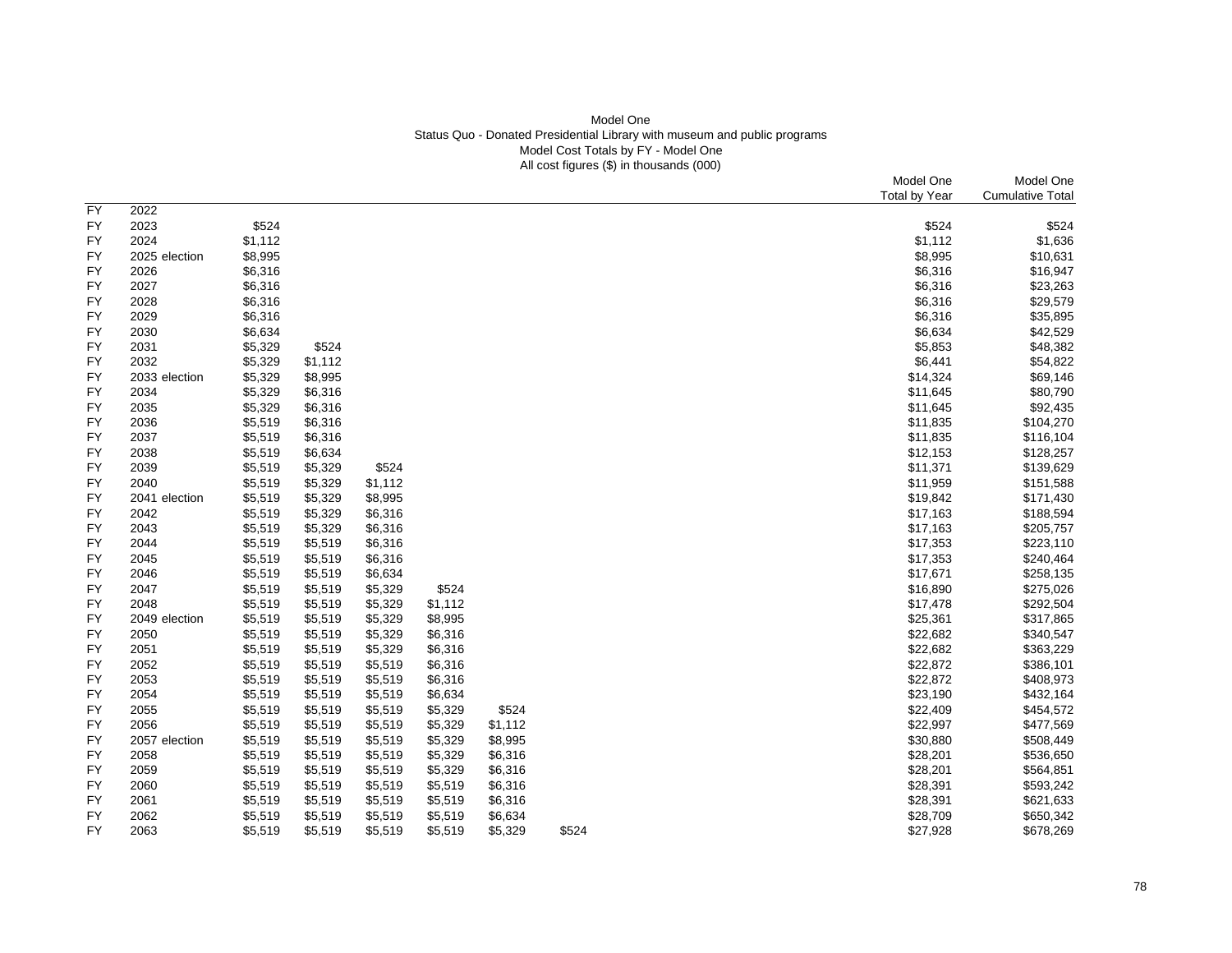# Model One Status Quo - Donated Presidential Library with museum and public programs Model Cost Totals by FY - Model One All cost figures (\$) in thousands (000)

|           |               |          |          |          |          |          |         |         |         |         |         | Model One            | Model One               |
|-----------|---------------|----------|----------|----------|----------|----------|---------|---------|---------|---------|---------|----------------------|-------------------------|
|           |               |          |          |          |          |          |         |         |         |         |         | <b>Total by Year</b> | <b>Cumulative Total</b> |
| <b>FY</b> | 2064          | \$5,519  | \$5,519  | \$5,519  | \$5,519  | \$5,329  | \$1,112 |         |         |         |         | \$28,516             | \$706,785               |
| <b>FY</b> | 2065 election | \$30,163 | \$5,519  | \$5,519  | \$5,519  | \$5,329  | \$8,995 |         |         |         |         | \$61,042             | \$767,827               |
| <b>FY</b> | 2066          | \$5,519  | \$5,519  | \$5,519  | \$5,519  | \$5,329  | \$6,316 |         |         |         |         | \$33,720             | \$801,547               |
| FY        | 2067          | \$5,519  | \$5,519  | \$5,519  | \$5,519  | \$5,329  | \$6,316 |         |         |         |         | \$33,720             | \$835,267               |
| <b>FY</b> | 2068          | \$5,519  | \$5,519  | \$5,519  | \$5,519  | \$5,519  | \$6,316 |         |         |         |         | \$33,910             | \$869,176               |
| <b>FY</b> | 2069          | \$5,519  | \$5,519  | \$5,519  | \$5,519  | \$5,519  | \$6,316 |         |         |         |         | \$33,910             | \$903,086               |
| <b>FY</b> | 2070          | \$5,519  | \$5,519  | \$5,519  | \$5,519  | \$5,519  | \$6,634 |         |         |         |         | \$34,228             | \$937,314               |
| <b>FY</b> | 2071          | \$5,519  | \$5,519  | \$5,519  | \$5,519  | \$5,519  | \$5,329 | \$524   |         |         |         | \$33,446             | \$970,760               |
| <b>FY</b> | 2072          | \$5,519  | \$5,519  | \$5,519  | \$5,519  | \$5,519  | \$5,329 | \$1,112 |         |         |         | \$34,034             | \$1,004,794             |
| <b>FY</b> | 2073 election | \$5,519  | \$30,163 | \$5,519  | \$5,519  | \$5,519  | \$5,329 | \$8,995 |         |         |         | \$66,561             | \$1,071,356             |
| <b>FY</b> | 2074          | \$5,519  | \$5,519  | \$5,519  | \$5,519  | \$5,519  | \$5,329 | \$6,316 |         |         |         | \$39,238             | \$1,110,594             |
| <b>FY</b> | 2075          | \$5,519  | \$5,519  | \$5,519  | \$5,519  | \$5,519  | \$5,329 | \$6,316 |         |         |         | \$39,238             | \$1,149,832             |
| <b>FY</b> | 2076          | \$5,519  | \$5,519  | \$5,519  | \$5,519  | \$5,519  | \$5,519 | \$6,316 |         |         |         | \$39,428             | \$1,189,261             |
| <b>FY</b> | 2077          | \$5,519  | \$5,519  | \$5,519  | \$5,519  | \$5,519  | \$5,519 | \$6,316 |         |         |         | \$39,428             | \$1,228,689             |
| <b>FY</b> | 2078          | \$5,519  | \$5,519  | \$5,519  | \$5,519  | \$5,519  | \$5,519 | \$6,634 |         |         |         | \$39,746             | \$1,268,436             |
| FY        | 2079          | \$5,519  | \$5,519  | \$5,519  | \$5,519  | \$5,519  | \$5,519 | \$5,329 | \$524   |         |         | \$38,965             | \$1,307,401             |
| FY        | 2080          | \$5,519  | \$5,519  | \$5,519  | \$5,519  | \$5,519  | \$5,519 | \$5,329 | \$1,112 |         |         | \$39,553             | \$1,346,954             |
| <b>FY</b> | 2081 election | \$5,519  | \$5,519  | \$30,163 | \$5,519  | \$5,519  | \$5,519 | \$5,329 | \$8,995 |         |         | \$72,080             | \$1,419,034             |
| FY        | 2082          | \$5,519  | \$5,519  | \$5,519  | \$5,519  | \$5,519  | \$5,519 | \$5,329 | \$6,316 |         |         | \$44,757             | \$1,463,791             |
| <b>FY</b> | 2083          | \$5,519  | \$5,519  | \$5,519  | \$5,519  | \$5,519  | \$5,519 | \$5,329 | \$6,316 |         |         | \$44,757             | \$1,508,548             |
| FY        | 2084          | \$5,519  | \$5,519  | \$5,519  | \$5,519  | \$5,519  | \$5,519 | \$5,519 | \$6,316 |         |         | \$44,947             | \$1,553,495             |
| <b>FY</b> | 2085          | \$5,519  | \$5,519  | \$5,519  | \$5,519  | \$5,519  | \$5,519 | \$5,519 | \$6,316 |         |         | \$44,947             | \$1,598,442             |
| <b>FY</b> | 2086          | \$5,519  | \$5,519  | \$5,519  | \$5,519  | \$5,519  | \$5,519 | \$5,519 | \$6,634 |         |         | \$45,265             | \$1,643,708             |
| FY        | 2087          | \$5,519  | \$5,519  | \$5,519  | \$5,519  | \$5,519  | \$5,519 | \$5,519 | \$5,329 | \$524   |         | \$44,484             | \$1,688,191             |
| <b>FY</b> | 2088          | \$5,519  | \$5,519  | \$5,519  | \$5,519  | \$5,519  | \$5,519 | \$5,519 | \$5,329 | \$1,112 |         | \$45,072             | \$1,733,263             |
| <b>FY</b> | 2089 election | \$5,519  | \$5,519  | \$5,519  | \$30,163 | \$5,519  | \$5,519 | \$5,519 | \$5,329 | \$8,995 |         | \$77,599             | \$1,810,862             |
| FY        | 2090          | \$5,519  | \$5,519  | \$5,519  | \$5,519  | \$5,519  | \$5,519 | \$5,519 | \$5,329 | \$6,316 |         | \$50,276             | \$1,861,138             |
| FY        | 2091          | \$5,519  | \$5,519  | \$5,519  | \$5,519  | \$5,519  | \$5,519 | \$5,519 | \$5,329 | \$6,316 |         | \$50,276             | \$1,911,413             |
| <b>FY</b> | 2092          | \$5,519  | \$5,519  | \$5,519  | \$5,519  | \$5,519  | \$5,519 | \$5,519 | \$5,519 | \$6,316 |         | \$50,466             | \$1,961,879             |
| <b>FY</b> | 2093          | \$5,519  | \$5,519  | \$5,519  | \$5,519  | \$5,519  | \$5,519 | \$5,519 | \$5,519 | \$6,316 |         | \$50,466             | \$2,012,345             |
| <b>FY</b> | 2094          | \$5,519  | \$5,519  | \$5,519  | \$5,519  | \$5,519  | \$5,519 | \$5,519 | \$5,519 | \$6,634 |         | \$50,784             | \$2,063,129             |
| <b>FY</b> | 2095          | \$5,519  | \$5,519  | \$5,519  | \$5,519  | \$5,519  | \$5,519 | \$5,519 | \$5,519 | \$5,329 | \$524   | \$50,003             | \$2,113,132             |
| <b>FY</b> | 2096          | \$5,519  | \$5,519  | \$5,519  | \$5,519  | \$5,519  | \$5,519 | \$5,519 | \$5,519 | \$5,329 | \$1,112 | \$50,591             | \$2,163,723             |
| <b>FY</b> | 2097 election | \$5,519  | \$5,519  | \$5,519  | \$5,519  | \$30,163 | \$5,519 | \$5,519 | \$5,519 | \$5,329 | \$8,995 | \$83,117             | \$2,246,840             |
| <b>FY</b> | 2098          | \$5,519  | \$5,519  | \$5,519  | \$5,519  | \$5,519  | \$5,519 | \$5,519 | \$5,519 | \$5,329 | \$6,316 | \$55,795             | \$2,302,635             |
| <b>FY</b> | 2099          | \$5,519  | \$5,519  | \$5,519  | \$5,519  | \$5,519  | \$5,519 | \$5,519 | \$5,519 | \$5,329 | \$6,316 | \$55,795             | \$2,358,429             |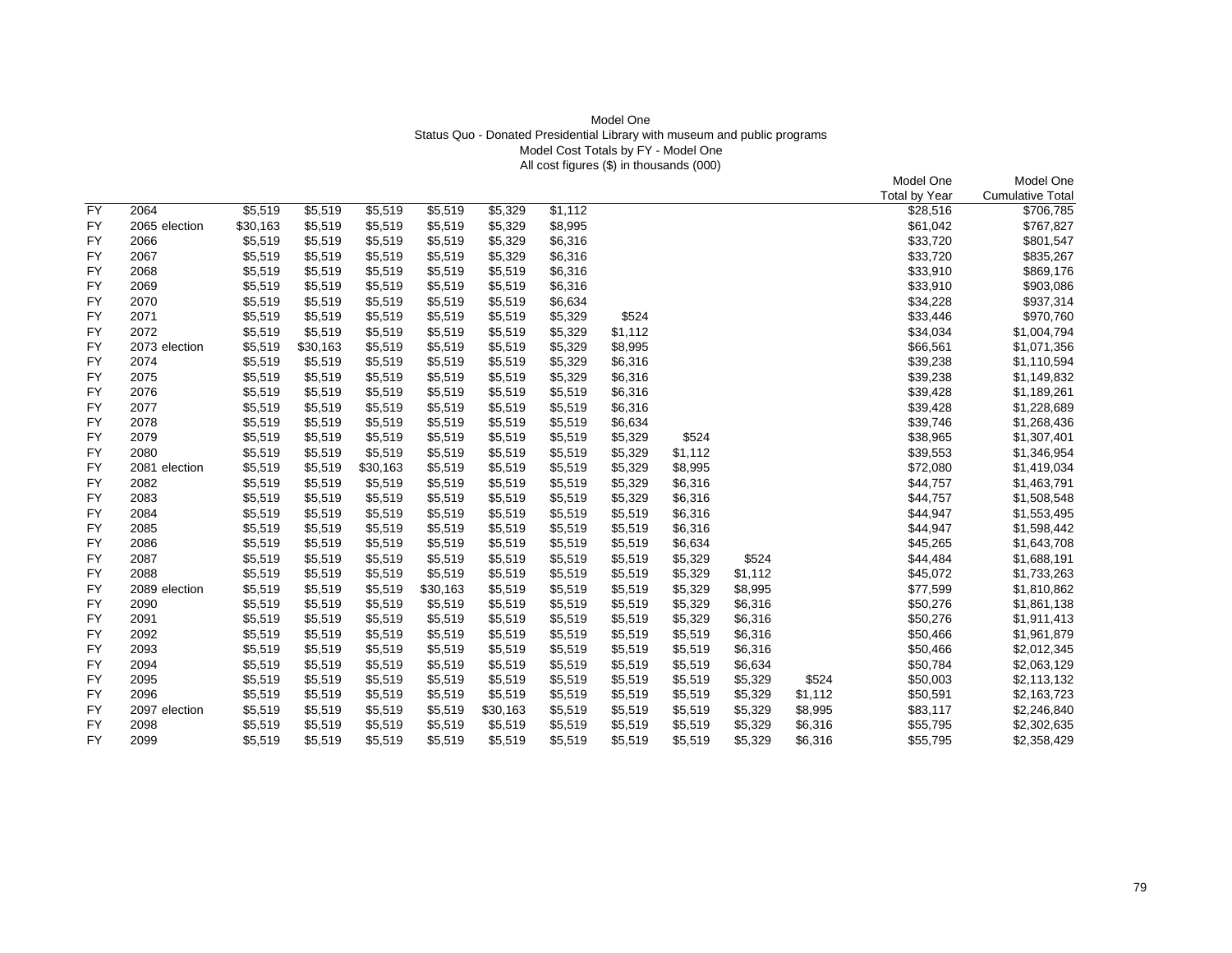### Model Two Leased Space - no museum or public programs Model Cost Totals By FY - Model Two All cost figures (\$) in thousands (000)

|                 |                       |                    |                    |         |         |         |         |  | Model Two            | Model Two               |
|-----------------|-----------------------|--------------------|--------------------|---------|---------|---------|---------|--|----------------------|-------------------------|
|                 |                       |                    |                    |         |         |         |         |  | <b>Total by Year</b> | <b>Cumulative Total</b> |
|                 |                       |                    |                    |         |         |         |         |  |                      |                         |
| FY              | 2023                  | \$524              |                    |         |         |         |         |  | \$524                | \$524                   |
| <b>FY</b>       | 2024                  | \$1,112            |                    |         |         |         |         |  | \$1,112              | \$1,636                 |
| <b>FY</b>       | 2025 election         | \$8,995            |                    |         |         |         |         |  | \$8,995              | \$10,631                |
| <b>FY</b>       | 2026                  | \$6,316            |                    |         |         |         |         |  | \$6,316              | \$16,947                |
| FY              | 2027<br>2028          | \$6,316            |                    |         |         |         |         |  | \$6,316              | \$23,263                |
| FY<br><b>FY</b> | 2029                  | \$6,316            |                    |         |         |         |         |  | \$6,316              | \$29,579                |
| <b>FY</b>       |                       | \$6,316            |                    |         |         |         |         |  | \$6,316              | \$35,895                |
|                 | 2030                  | \$8,265<br>\$6,704 |                    |         |         |         |         |  | \$8,265<br>\$7,228   | \$44,160                |
| FY<br><b>FY</b> | 2031<br>2032          |                    | \$524              |         |         |         |         |  |                      | \$51,388                |
|                 |                       | \$6,704            | \$1,112            |         |         |         |         |  | \$7,816              | \$59,205                |
| FY<br><b>FY</b> | 2033 election<br>2034 | \$6,704<br>\$6,704 | \$8,995            |         |         |         |         |  | \$15,699             | \$74,904                |
| <b>FY</b>       | 2035                  | \$6,704            | \$6,316            |         |         |         |         |  | \$13,020<br>\$13,020 | \$87,924<br>\$100,945   |
|                 |                       |                    | \$6,316            |         |         |         |         |  |                      |                         |
| FY<br><b>FY</b> | 2036<br>2037          | \$6,807<br>\$6,807 | \$6,316<br>\$6,316 |         |         |         |         |  | \$13,123<br>\$13,123 | \$114,068<br>\$127,191  |
| <b>FY</b>       | 2038                  | \$6,807            | \$8,265            |         |         |         |         |  | \$15,072             | \$142,264               |
|                 | 2039                  |                    | \$6,704            | \$524   |         |         |         |  |                      |                         |
| FY<br><b>FY</b> | 2040                  | \$6,807<br>\$6,807 | \$6,704            | \$1,112 |         |         |         |  | \$14,036<br>\$14,624 | \$156,299<br>\$170,923  |
| <b>FY</b>       |                       | \$6,915            | \$6,704            | \$8,995 |         |         |         |  | \$22,615             | \$193,538               |
| <b>FY</b>       | 2041 election<br>2042 | \$6,915            | \$6,704            | \$6,316 |         |         |         |  | \$19,936             | \$213,474               |
| <b>FY</b>       | 2043                  | \$6,915            | \$6,704            | \$6,316 |         |         |         |  | \$19,936             | \$233,410               |
| FY              | 2044                  | \$6,915            | \$6,807            | \$6,316 |         |         |         |  | \$20,039             | \$253,448               |
| <b>FY</b>       | 2045                  | \$6,915            | \$6,807            | \$6,316 |         |         |         |  | \$20,039             | \$273,487               |
| <b>FY</b>       | 2046                  | \$7,029            | \$6,807            | \$8,265 |         |         |         |  | \$22,101             | \$295,589               |
| <b>FY</b>       | 2047                  | \$7,029            | \$6,807            | \$6,704 | \$524   |         |         |  | \$21,065             | \$316,653               |
| FY              | 2048                  | \$7,029            | \$6,807            | \$6,704 | \$1,112 |         |         |  | \$21,653             | \$338,306               |
| FY              | 2049 election         | \$7,029            | \$6,915            | \$6,704 | \$8,995 |         |         |  | \$29,644             | \$367,950               |
| <b>FY</b>       | 2050                  | \$7,029            | \$6,915            | \$6,704 | \$6,316 |         |         |  | \$26,965             | \$394,915               |
| <b>FY</b>       | 2051                  | \$7,530            | \$6,915            | \$6,704 | \$6,316 |         |         |  | \$27,466             | \$422,380               |
| FY              | 2052                  | \$7,530            | \$6,915            | \$6,807 | \$6,316 |         |         |  | \$27,569             | \$449,949               |
| FY              | 2053                  | \$7,530            | \$6,915            | \$6,807 | \$6,316 |         |         |  | \$27,569             | \$477,518               |
| FY              | 2054                  | \$7,530            | \$7,029            | \$6,807 | \$8,265 |         |         |  | \$29,631             | \$507,149               |
| <b>FY</b>       | 2055                  | \$7,530            | \$7,029            | \$6,807 | \$6,704 | \$524   |         |  | \$28,595             | \$535,744               |
| FY              | 2056                  | \$7,818            | \$7,029            | \$6,807 | \$6,704 | \$1,112 |         |  | \$29,471             | \$565,215               |
| FY              | 2057 election         | \$7,818            | \$7,029            | \$6,915 | \$6,704 | \$8,995 |         |  | \$37,462             | \$602,677               |
| <b>FY</b>       | 2058                  | \$7,818            | \$7,029            | \$6,915 | \$6,704 | \$6,316 |         |  | \$34,783             | \$637,461               |
| <b>FY</b>       | 2059                  | \$7,818            | \$7,530            | \$6,915 | \$6,704 | \$6,316 |         |  | \$35,284             | \$672,745               |
| <b>FY</b>       | 2060                  | \$7,818            | \$7,530            | \$6,915 | \$6,807 | \$6,316 |         |  | \$35,387             | \$708,132               |
| FY              | 2061                  | \$7,818            | \$7,530            | \$6,915 | \$6,807 | \$6,316 |         |  | \$35,387             | \$743,519               |
| FY              | 2062                  | \$7,818            | \$7,530            | \$7,029 | \$6,807 | \$8,265 |         |  | \$37,450             | \$780,969               |
| <b>FY</b>       | 2063                  | \$7,818            | \$7,530            | \$7,029 | \$6,807 | \$6,704 | \$524   |  | \$36,413             | \$817,382               |
| FY              | 2064                  | \$7,818            | \$7,818            | \$7,029 | \$6,807 | \$6,704 | \$1,112 |  | \$37,290             | \$854,671               |
|                 |                       |                    |                    |         |         |         |         |  |                      |                         |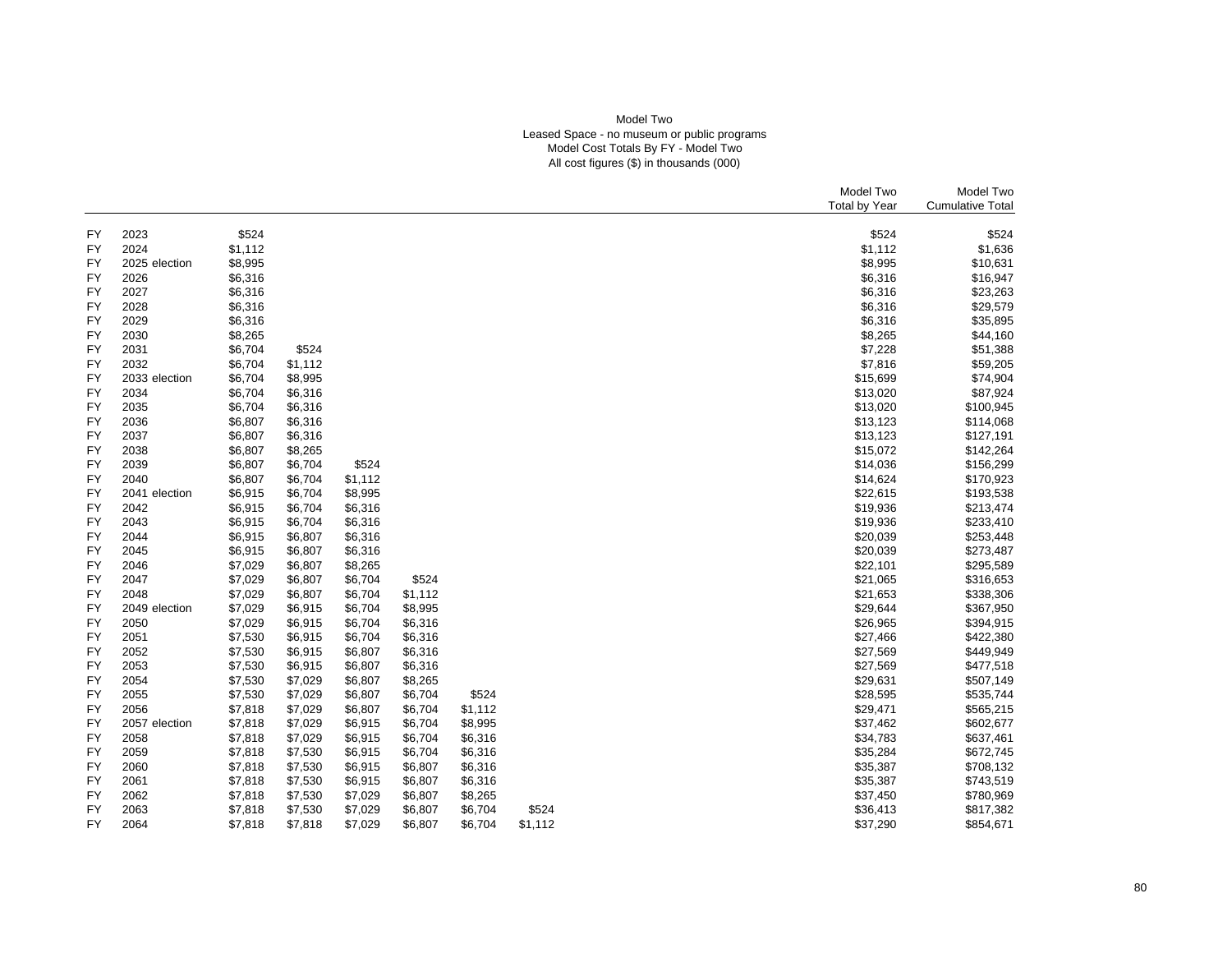### Model Two Leased Space - no museum or public programs Model Cost Totals By FY - Model Two All cost figures (\$) in thousands (000)

|           |               |         |         |         |         |         |         |         |         |         |         | Model Two            | Model Two               |
|-----------|---------------|---------|---------|---------|---------|---------|---------|---------|---------|---------|---------|----------------------|-------------------------|
|           |               |         |         |         |         |         |         |         |         |         |         | <b>Total by Year</b> | <b>Cumulative Total</b> |
| <b>FY</b> | 2065 election | \$7,818 | \$7,818 | \$7,029 | \$6,915 | \$6,704 | \$8,995 |         |         |         |         | \$45,281             | \$899,952               |
| <b>FY</b> | 2066          | \$7,818 | \$7,818 | \$7,029 | \$6,915 | \$6,704 | \$6,316 |         |         |         |         | \$42,602             | \$942,554               |
| <b>FY</b> | 2067          | \$7,818 | \$7,818 | \$7,530 | \$6,915 | \$6,704 | \$6,316 |         |         |         |         | \$43,103             | \$985,656               |
| <b>FY</b> | 2068          | \$7,818 | \$7,818 | \$7,530 | \$6,915 | \$6,807 | \$6,316 |         |         |         |         | \$43,206             | \$1,028,862             |
| <b>FY</b> | 2069          | \$7,818 | \$7,818 | \$7,530 | \$6,915 | \$6,807 | \$6,316 |         |         |         |         | \$43,206             | \$1,072,067             |
| <b>FY</b> | 2070          | \$7,818 | \$7,818 | \$7,530 | \$7,029 | \$6,807 | \$8,265 |         |         |         |         | \$45,268             | \$1,117,336             |
| <b>FY</b> | 2071          | \$7,818 | \$7,818 | \$7,530 | \$7,029 | \$6,807 | \$6,704 | \$524   |         |         |         | \$44,231             | \$1,161,567             |
| <b>FY</b> | 2072          | \$7,818 | \$7,818 | \$7,818 | \$7,029 | \$6,807 | \$6,704 | \$1,112 |         |         |         | \$45,108             | \$1,206,675             |
| <b>FY</b> | 2073 election | \$7,818 | \$7,818 | \$7,818 | \$7,029 | \$6,915 | \$6,704 | \$8,995 |         |         |         | \$53,099             | \$1,259,774             |
| <b>FY</b> | 2074          | \$7,818 | \$7,818 | \$7,818 | \$7,029 | \$6,915 | \$6,704 | \$6,316 |         |         |         | \$50,420             | \$1,310,194             |
| <b>FY</b> | 2075          | \$7,818 | \$7,818 | \$7,818 | \$7,530 | \$6,915 | \$6,704 | \$6,316 |         |         |         | \$50,921             | \$1,361,115             |
| <b>FY</b> | 2076          | \$7,818 | \$7,818 | \$7,818 | \$7,530 | \$6,915 | \$6,807 | \$6,316 |         |         |         | \$51,024             | \$1,412,139             |
| <b>FY</b> | 2077          | \$7,818 | \$7,818 | \$7,818 | \$7,530 | \$6,915 | \$6,807 | \$6,316 |         |         |         | \$51,024             | \$1,463,163             |
| <b>FY</b> | 2078          | \$7,818 | \$7,818 | \$7,818 | \$7,530 | \$7,029 | \$6,807 | \$8,265 |         |         |         | \$53,087             | \$1,516,250             |
| <b>FY</b> | 2079          | \$7,818 | \$7,818 | \$7,818 | \$7,530 | \$7,029 | \$6,807 | \$6,704 | \$524   |         |         | \$52,050             | \$1,568,300             |
| <b>FY</b> | 2080          | \$7,818 | \$7,818 | \$7,818 | \$7,818 | \$7,029 | \$6,807 | \$6,704 | \$1,112 |         |         | \$52,926             | \$1,621,226             |
| <b>FY</b> | 2081 election | \$7,818 | \$7,818 | \$7,818 | \$7,818 | \$7,029 | \$6,915 | \$6,704 | \$8,995 |         |         | \$60,918             | \$1,682,144             |
| <b>FY</b> | 2082          | \$7,818 | \$7,818 | \$7,818 | \$7,818 | \$7,029 | \$6,915 | \$6,704 | \$6,316 |         |         | \$58,239             | \$1,740,383             |
| <b>FY</b> | 2083          | \$7,818 | \$7,818 | \$7,818 | \$7,818 | \$7,530 | \$6,915 | \$6,704 | \$6,316 |         |         | \$58,739             | \$1,799,122             |
| <b>FY</b> | 2084          | \$7,818 | \$7,818 | \$7,818 | \$7,818 | \$7,530 | \$6,915 | \$6,807 | \$6,316 |         |         | \$58,842             | \$1,857,964             |
| <b>FY</b> | 2085          | \$7,818 | \$7,818 | \$7,818 | \$7,818 | \$7,530 | \$6,915 | \$6,807 | \$6,316 |         |         | \$58,842             | \$1,916,807             |
| <b>FY</b> | 2086          | \$7,818 | \$7,818 | \$7,818 | \$7,818 | \$7,530 | \$7,029 | \$6,807 | \$8,265 |         |         | \$60,905             | \$1,977,712             |
| FY        | 2087          | \$7,818 | \$7,818 | \$7,818 | \$7,818 | \$7,530 | \$7,029 | \$6,807 | \$6,704 | \$524   |         | \$59,868             | \$2,037,580             |
| <b>FY</b> | 2088          | \$7,818 | \$7,818 | \$7,818 | \$7,818 | \$7,818 | \$7,029 | \$6,807 | \$6,704 | \$1,112 |         | \$60,745             | \$2,098,325             |
| <b>FY</b> | 2089 election | \$7,818 | \$7,818 | \$7,818 | \$7,818 | \$7,818 | \$7,029 | \$6,915 | \$6,704 | \$8,995 |         | \$68,736             | \$2,167,061             |
| <b>FY</b> | 2090          | \$7,818 | \$7,818 | \$7,818 | \$7,818 | \$7,818 | \$7,029 | \$6,915 | \$6,704 | \$6,316 |         | \$66,057             | \$2,233,118             |
| <b>FY</b> | 2091          | \$7,818 | \$7,818 | \$7,818 | \$7,818 | \$7,818 | \$7,530 | \$6,915 | \$6,704 | \$6,316 |         | \$66,558             | \$2,299,676             |
| <b>FY</b> | 2092          | \$7,818 | \$7,818 | \$7,818 | \$7,818 | \$7,818 | \$7,530 | \$6,915 | \$6,807 | \$6,316 |         | \$66,661             | \$2,366,337             |
| FY        | 2093          | \$7,818 | \$7,818 | \$7,818 | \$7,818 | \$7,818 | \$7,530 | \$6,915 | \$6,807 | \$6,316 |         | \$66,661             | \$2,432,998             |
| <b>FY</b> | 2094          | \$7,818 | \$7,818 | \$7,818 | \$7,818 | \$7,818 | \$7,530 | \$7,029 | \$6,807 | \$8,265 |         | \$68,723             | \$2,501,721             |
| <b>FY</b> | 2095          | \$7,818 | \$7,818 | \$7,818 | \$7,818 | \$7,818 | \$7,530 | \$7,029 | \$6,807 | \$6,704 | \$524   | \$67,687             | \$2,569,408             |
| <b>FY</b> | 2096          | \$7,818 | \$7,818 | \$7,818 | \$7,818 | \$7,818 | \$7,818 | \$7,029 | \$6,807 | \$6,704 | \$1,112 | \$68,563             | \$2,637,971             |
| FY        | 2097 election | \$7,818 | \$7,818 | \$7,818 | \$7,818 | \$7,818 | \$7,818 | \$7,029 | \$6,915 | \$6,704 | \$8,995 | \$76,554             | \$2,714,526             |
| FY        | 2098          | \$7,818 | \$7,818 | \$7,818 | \$7,818 | \$7,818 | \$7,818 | \$7,029 | \$6,915 | \$6,704 | \$6,316 | \$73,875             | \$2,788,401             |
| <b>FY</b> | 2099          | \$7,818 | \$7,818 | \$7,818 | \$7,818 | \$7,818 | \$7,818 | \$7,530 | \$6,915 | \$6,704 | \$6,316 | \$74,376             | \$2,862,778             |
|           |               |         |         |         |         |         |         |         |         |         |         | \$0                  | \$2,862,778             |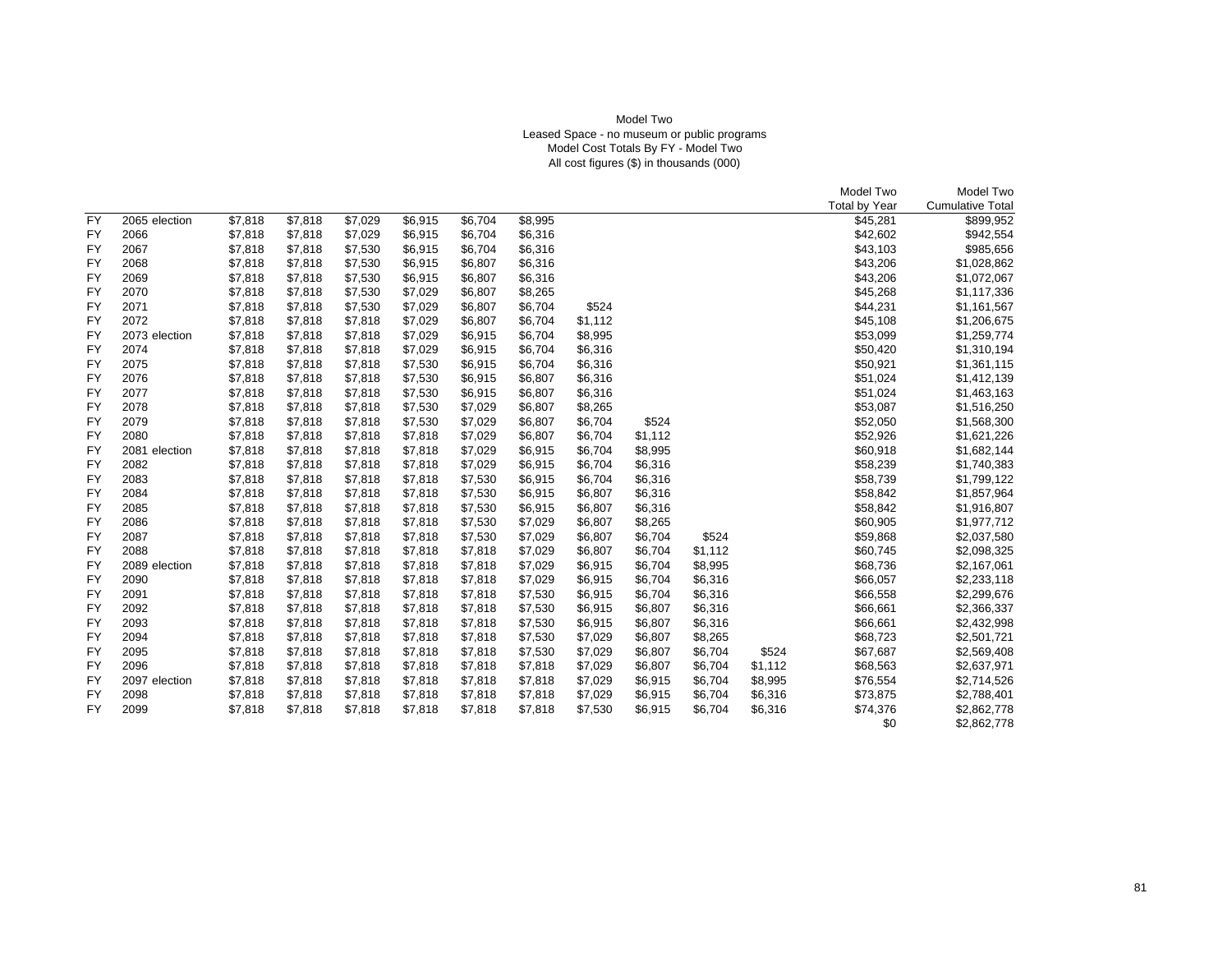## Model Three Provided Space - no museum or public programs Model Cost Totals By FY - Model Three All cost figures (\$) in thousands (000)

|           |               |                    |         |                    |                    |                    |         | Model Three<br>Total by Year | Model Three<br><b>Cumulative Total</b> |
|-----------|---------------|--------------------|---------|--------------------|--------------------|--------------------|---------|------------------------------|----------------------------------------|
| FY        | 2023          | \$524              |         |                    |                    |                    |         | \$524                        | \$524                                  |
| FY        | 2024          | \$1,112            |         |                    |                    |                    |         | \$1,112                      | \$1,636                                |
| FY        | 2025 election | \$8,995            |         |                    |                    |                    |         | \$8,995                      | \$10,631                               |
| <b>FY</b> | 2026          | \$6,316            |         |                    |                    |                    |         | \$6,316                      | \$16,947                               |
| FY        | 2027          | \$6,316            |         |                    |                    |                    |         | \$6,316                      | \$23,263                               |
| FY        | 2028          | \$6,316            |         |                    |                    |                    |         | \$6,316                      | \$29,579                               |
| <b>FY</b> | 2029          | \$6,316            |         |                    |                    |                    |         | \$6,316                      | \$35,895                               |
| FY        | 2030          | \$8,265            |         |                    |                    |                    |         | \$8,265                      | \$44,160                               |
| FY        | 2031          | \$5,880            | \$524   |                    |                    |                    |         | \$6,404                      | \$50,564                               |
| <b>FY</b> | 2032          | \$5,880            | \$1,112 |                    |                    |                    |         | \$6,992                      | \$57,556                               |
| FY        | 2033 election | \$5,880            | \$8,995 |                    |                    |                    |         | \$14,875                     | \$72,432                               |
| FY        | 2034          | \$5,880            | \$6,316 |                    |                    |                    |         | \$12,196                     | \$84,628                               |
| <b>FY</b> | 2035          | \$5,880            | \$6,316 |                    |                    |                    |         | \$12,196                     | \$96,824                               |
| FY        | 2036          | \$6,005            | \$6,316 |                    |                    |                    |         | \$12,321                     | \$109,145                              |
| FY        | 2037          | \$6,005            | \$6,316 |                    |                    |                    |         | \$12,321                     | \$121,466                              |
| <b>FY</b> | 2038          | \$6,005            | \$8,265 |                    |                    |                    |         | \$14,270                     | \$135,737                              |
| FY        | 2039          | \$6,005            | \$5,880 | \$524              |                    |                    |         | \$12,409                     | \$148,146                              |
| FY        | 2040          | \$6,005            | \$5,880 | \$1,112            |                    |                    |         | \$12,997                     | \$161,143                              |
| FY        | 2041 election | \$6,005            | \$5,880 | \$8,995            |                    |                    |         | \$20,880                     | \$182,024                              |
| FY        | 2042          | \$6,005            | \$5,880 | \$6,316            |                    |                    |         | \$18,201                     | \$200,225                              |
| FY        | 2043          | \$6,005            | \$5,880 | \$6,316            |                    |                    |         | \$18,201                     | \$218,427                              |
| FY        | 2044          | \$6,005            | \$6,005 | \$6,316            |                    |                    |         | \$18,326                     | \$236,753                              |
| <b>FY</b> | 2045          | \$6,005            | \$6,005 | \$6,316            |                    |                    |         | \$18,326                     | \$255,079                              |
| FY        | 2046          | \$6,005            | \$6,005 | \$8,265            |                    |                    |         | \$20,275                     | \$275,355                              |
| FY        | 2047          | \$6,005            | \$6,005 | \$5,880            | \$524              |                    |         | \$18,415                     | \$293,769                              |
| <b>FY</b> | 2048          | \$6,005            | \$6,005 | \$5,880            | \$1,112            |                    |         | \$19,003                     | \$312,772                              |
| FY        | 2049 election |                    | \$6,005 | \$5,880            | \$8,995            |                    |         | \$26,886                     | \$339,658                              |
| FY        | 2050          | \$6,005<br>\$6,005 | \$6,005 | \$5,880            | \$6,316            |                    |         | \$24,207                     | \$363,864                              |
| <b>FY</b> | 2051          | \$6,005            | \$6,005 | \$5,880            | \$6,316            |                    |         | \$24,207                     | \$388,071                              |
| FY        | 2052          | \$6,005            | \$6,005 | \$6,005            | \$6,316            |                    |         | \$24,332                     | \$412,402                              |
| FY        | 2053          | \$6,005            | \$6,005 | \$6,005            | \$6,316            |                    |         | \$24,332                     | \$436,734                              |
| FY        | 2054          | \$6,005            | \$6,005 | \$6,005            | \$8,265            |                    |         | \$26,281                     | \$463,015                              |
| FY        | 2055          | \$6,005            | \$6,005 | \$6,005            | \$5,880            | \$524              |         | \$24,420                     | \$487,434                              |
|           | 2056          | \$6,005            | \$6,005 | \$6,005            |                    | \$1,112            |         | \$25,008                     | \$512,442                              |
| FY<br>FY  | 2057 election |                    | \$6,005 | \$6,005            | \$5,880<br>\$5,880 | \$8,995            |         |                              | \$545,333                              |
| FY        | 2058          | \$6,005            | \$6,005 | \$6,005            | \$5,880            |                    |         | \$32,891                     | \$575,545                              |
|           |               | \$6,005            |         |                    |                    | \$6,316            |         | \$30,212                     |                                        |
| FY        | 2059          | \$6,005            | \$6,005 | \$6,005            | \$5,880            | \$6,316            |         | \$30,212                     | \$605,757                              |
| FY        | 2060          | \$6,005            | \$6,005 | \$6,005            | \$6,005            | \$6,316            |         | \$30,337                     | \$636,093                              |
| FY<br>FY  | 2061<br>2062  | \$6,005<br>\$6,005 | \$6,005 | \$6,005<br>\$6,005 | \$6,005<br>\$6,005 | \$6,316<br>\$8,265 |         | \$30,337<br>\$32,286         | \$666,430<br>\$698,716                 |
|           | 2063          |                    | \$6,005 |                    |                    |                    |         |                              |                                        |
| FY        |               | \$6,005            | \$6,005 | \$6,005            | \$6,005            | \$5,880            | \$524   | \$30,425                     | \$729,141                              |
| FY        | 2064          | \$6,005            | \$6,005 | \$6,005            | \$6,005            | \$5,880            | \$1,112 | \$31,013                     | \$760,154                              |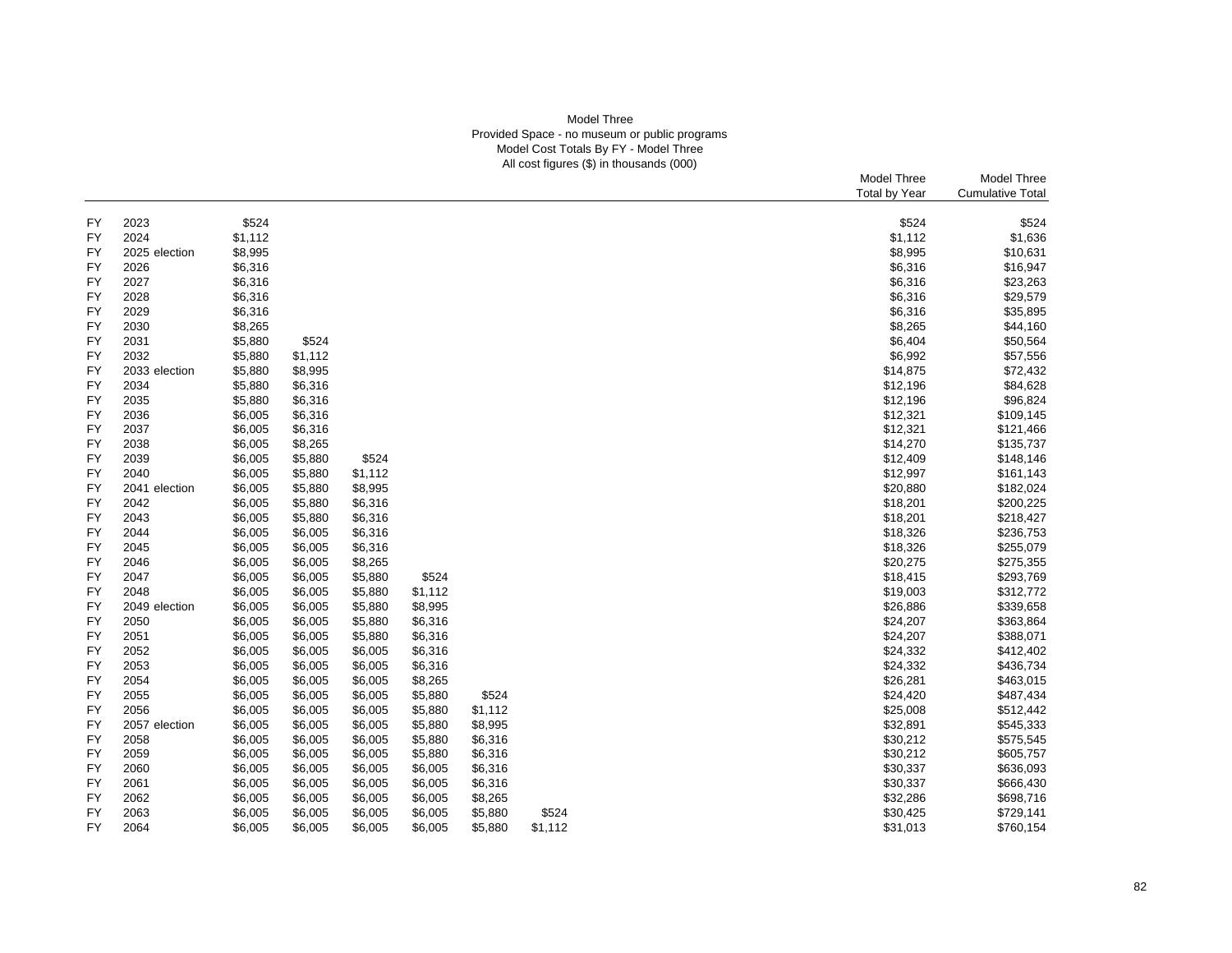## Model Three Provided Space - no museum or public programs Model Cost Totals By FY - Model Three All cost figures (\$) in thousands (000)

|                 |               |          |          |          |          |          |         |         |         |         |         | Model Three          | Model Three             |
|-----------------|---------------|----------|----------|----------|----------|----------|---------|---------|---------|---------|---------|----------------------|-------------------------|
|                 |               |          |          |          |          |          |         |         |         |         |         | <b>Total by Year</b> | <b>Cumulative Total</b> |
| $\overline{FY}$ | 2065 election | \$22,805 | \$6,005  | \$6,005  | \$6,005  | \$5,880  | \$8,995 |         |         |         |         | \$55,696             | \$815,850               |
| <b>FY</b>       | 2066          | \$6,005  | \$6,005  | \$6,005  | \$6,005  | \$5,880  | \$6,316 |         |         |         |         | \$36,217             | \$852,067               |
| <b>FY</b>       | 2067          | \$6,005  | \$6,005  | \$6,005  | \$6,005  | \$5,880  | \$6,316 |         |         |         |         | \$36,217             | \$888,284               |
| FY              | 2068          | \$6,005  | \$6,005  | \$6,005  | \$6,005  | \$6,005  | \$6,316 |         |         |         |         | \$36,342             | \$924,626               |
| FY              | 2069          | \$6,005  | \$6,005  | \$6,005  | \$6,005  | \$6,005  | \$6,316 |         |         |         |         | \$36,342             | \$960,968               |
| FY              | 2070          | \$6,005  | \$6,005  | \$6,005  | \$6,005  | \$6,005  | \$8,265 |         |         |         |         | \$38,291             | \$999,259               |
| FY              | 2071          | \$6,005  | \$6,005  | \$6,005  | \$6,005  | \$6,005  | \$5,880 | \$524   |         |         |         | \$36,430             | \$1,035,689             |
| FY              | 2072          | \$6,005  | \$6,005  | \$6,005  | \$6,005  | \$6,005  | \$5,880 | \$1,112 |         |         |         | \$37,018             | \$1,072,707             |
| FY              | 2073 election | \$6,005  | \$22,805 | \$6,005  | \$6,005  | \$6,005  | \$5,880 | \$8,995 |         |         |         | \$61,701             | \$1,134,409             |
| <b>FY</b>       | 2074          | \$6,005  | \$6,005  | \$6,005  | \$6,005  | \$6,005  | \$5,880 | \$6,316 |         |         |         | \$42,222             | \$1,176,631             |
| FY              | 2075          | \$6,005  | \$6,005  | \$6,005  | \$6,005  | \$6,005  | \$5,880 | \$6,316 |         |         |         | \$42,222             | \$1,218,853             |
| FY              | 2076          | \$6,005  | \$6,005  | \$6,005  | \$6,005  | \$6,005  | \$6,005 | \$6,316 |         |         |         | \$42,347             | \$1,261,200             |
| <b>FY</b>       | 2077          | \$6,005  | \$6,005  | \$6,005  | \$6,005  | \$6,005  | \$6,005 | \$6,316 |         |         |         | \$42,347             | \$1,303,548             |
| <b>FY</b>       | 2078          | \$6,005  | \$6,005  | \$6,005  | \$6,005  | \$6,005  | \$6,005 | \$8,265 |         |         |         | \$44,296             | \$1,347,844             |
| <b>FY</b>       | 2079          | \$6,005  | \$6,005  | \$6,005  | \$6,005  | \$6,005  | \$6,005 | \$5,880 | \$524   |         |         | \$42,435             | \$1,390,279             |
| FY              | 2080          | \$6,005  | \$6,005  | \$6,005  | \$6,005  | \$6,005  | \$6,005 | \$5,880 | \$1,112 |         |         | \$43,023             | \$1,433,303             |
| FY              | 2081 election | \$6,005  | \$6,005  | \$22,805 | \$6,005  | \$6,005  | \$6,005 | \$5,880 | \$8,995 |         |         | \$67,706             | \$1,501,009             |
| <b>FY</b>       | 2082          | \$6,005  | \$6,005  | \$6,005  | \$6,005  | \$6,005  | \$6,005 | \$5,880 | \$6,316 |         |         | \$48,227             | \$1,549,236             |
| FY              | 2083          | \$6,005  | \$6,005  | \$6,005  | \$6,005  | \$6,005  | \$6,005 | \$5,880 | \$6,316 |         |         | \$48,227             | \$1,597,464             |
| FY              | 2084          | \$6,005  | \$6,005  | \$6,005  | \$6,005  | \$6,005  | \$6,005 | \$6,005 | \$6,316 |         |         | \$48,352             | \$1,645,816             |
| <b>FY</b>       | 2085          | \$6,005  | \$6,005  | \$6,005  | \$6,005  | \$6,005  | \$6,005 | \$6,005 | \$6,316 |         |         | \$48,352             | \$1,694,169             |
| <b>FY</b>       | 2086          | \$6,005  | \$6,005  | \$6,005  | \$6,005  | \$6,005  | \$6,005 | \$6,005 | \$8,265 |         |         | \$50,301             | \$1,744,470             |
| <b>FY</b>       | 2087          | \$6,005  | \$6,005  | \$6,005  | \$6,005  | \$6,005  | \$6,005 | \$6,005 | \$5,880 | \$524   |         | \$48,441             | \$1,792,911             |
| FY              | 2088          | \$6,005  | \$6,005  | \$6,005  | \$6,005  | \$6,005  | \$6,005 | \$6,005 | \$5,880 | \$1,112 |         | \$49,029             | \$1,841,939             |
| <b>FY</b>       | 2089 election | \$6,005  | \$6,005  | \$6,005  | \$22,805 | \$6,005  | \$6,005 | \$6,005 | \$5,880 | \$8,995 |         | \$73,712             | \$1,915,651             |
| <b>FY</b>       | 2090          | \$6,005  | \$6,005  | \$6,005  | \$6,005  | \$6,005  | \$6,005 | \$6,005 | \$5,880 | \$6,316 |         | \$54,233             | \$1,969,883             |
| FY              | 2091          | \$6,005  | \$6,005  | \$6,005  | \$6,005  | \$6,005  | \$6,005 | \$6,005 | \$5,880 | \$6,316 |         | \$54,233             | \$2,024,116             |
| FY              | 2092          | \$6,005  | \$6,005  | \$6,005  | \$6,005  | \$6,005  | \$6,005 | \$6,005 | \$6,005 | \$6,316 |         | \$54,358             | \$2,078,474             |
| <b>FY</b>       | 2093          | \$6,005  | \$6,005  | \$6,005  | \$6,005  | \$6,005  | \$6,005 | \$6,005 | \$6,005 | \$6,316 |         | \$54,358             | \$2,132,831             |
| FY              | 2094          | \$6,005  | \$6,005  | \$6,005  | \$6,005  | \$6,005  | \$6,005 | \$6,005 | \$6,005 | \$8,265 |         | \$56,307             | \$2,189,138             |
| <b>FY</b>       | 2095          | \$6,005  | \$6,005  | \$6,005  | \$6,005  | \$6,005  | \$6,005 | \$6,005 | \$6,005 | \$5,880 | \$524   | \$54,446             | \$2,243,584             |
| <b>FY</b>       | 2096          | \$6,005  | \$6,005  | \$6,005  | \$6,005  | \$6,005  | \$6,005 | \$6,005 | \$6,005 | \$5,880 | \$1,112 | \$55,034             | \$2,298,617             |
| FY              | 2097 election | \$6,005  | \$6,005  | \$6,005  | \$6,005  | \$22,805 | \$6,005 | \$6,005 | \$6,005 | \$5,880 | \$8,995 | \$79,717             | \$2,378,334             |
| FY              | 2098          | \$6,005  | \$6,005  | \$6,005  | \$6,005  | \$6,005  | \$6,005 | \$6,005 | \$6,005 | \$5,880 | \$6,316 | \$60,238             | \$2,438,572             |
| FY              | 2099          | \$6,005  | \$6,005  | \$6,005  | \$6,005  | \$6,005  | \$6,005 | \$6,005 | \$6,005 | \$5,880 | \$6,316 | \$60,238             | \$2,498,810             |
|                 |               |          |          |          |          |          |         |         |         |         |         | \$0                  | \$2,498,810             |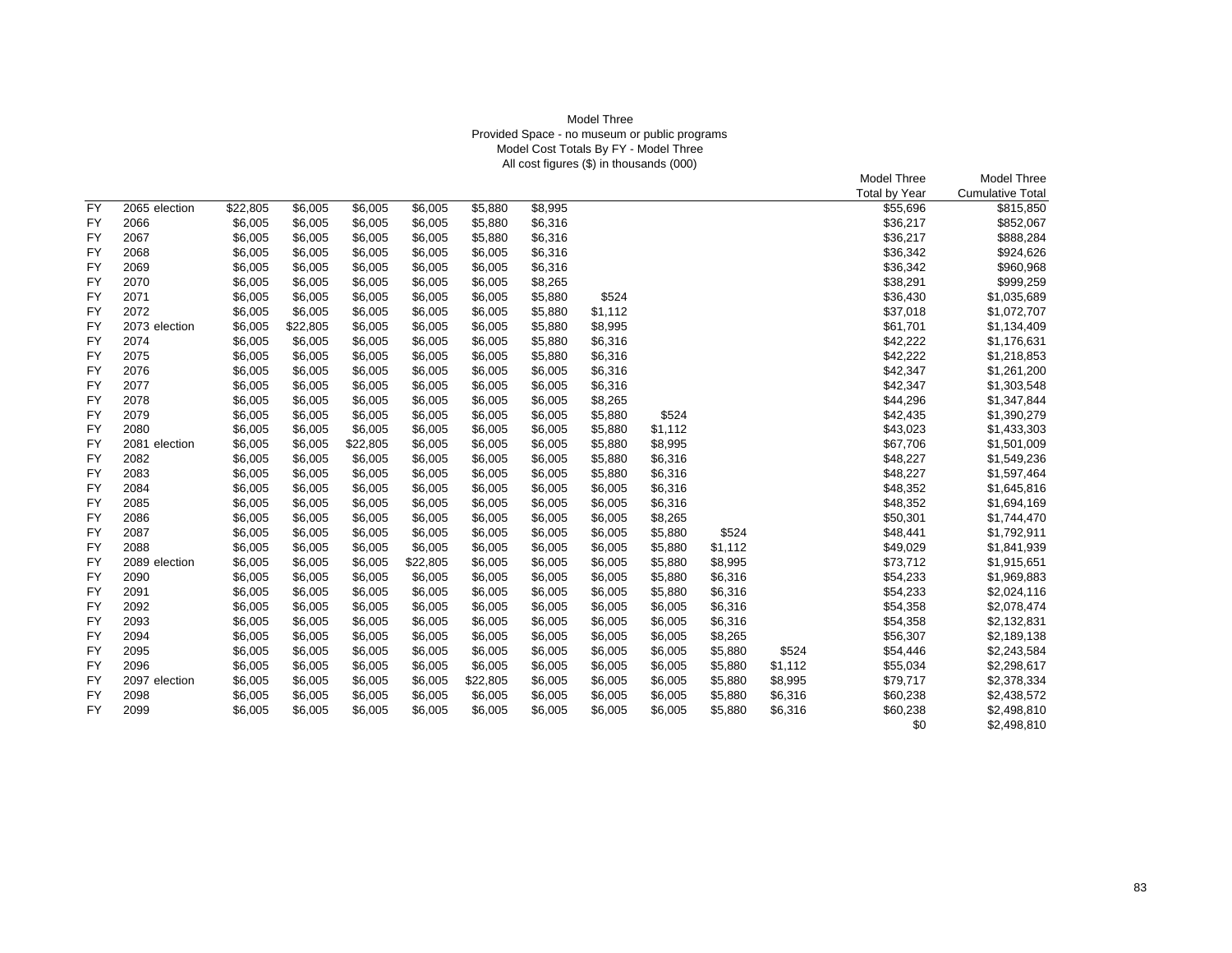# Model Four Centralized Archives - no museum or public programs Model Cost Totals By FY - Model Three All cost figures (\$) in thousands (000)

|                 |                       |                    |                    |                                             |         |         |          |  | Model Four           | Model Four              |
|-----------------|-----------------------|--------------------|--------------------|---------------------------------------------|---------|---------|----------|--|----------------------|-------------------------|
|                 |                       |                    |                    |                                             |         |         |          |  | <b>Total by Year</b> | <b>Cumulative Total</b> |
| <b>FY</b>       | 2022                  | \$99,510           |                    | construction cost for centralized archives. |         |         |          |  | \$99,510             | \$99,510                |
| FY              | 2023                  | \$524              |                    | 2nd module costs are in fy2061              |         |         |          |  | \$524                | \$99,510                |
| FY              | 2024                  | \$1,112            |                    |                                             |         |         |          |  | \$1,112              | \$100,622               |
| FY              | 2025 election         | \$3,225            |                    |                                             |         |         |          |  | \$3,225              | \$103,847               |
| FY              | 2026                  | \$4,159            |                    |                                             |         |         |          |  | \$4,159              | \$108,006               |
| FY              | 2027                  | \$4,159            |                    |                                             |         |         |          |  | \$4,159              | \$112,166               |
| FY              | 2028                  | \$4,159            |                    |                                             |         |         |          |  | \$4,159              | \$116,325               |
| FY              | 2029                  | \$4,159            |                    |                                             |         |         |          |  | \$4,159              | \$120,485               |
| FY              | 2030                  | \$4,159            |                    |                                             |         |         |          |  | \$4,159              | \$124,644               |
| FY              | 2031                  | \$4,221            | \$524              |                                             |         |         |          |  | \$4,745              | \$129,390               |
| FY              | 2032                  | \$4,221            | \$1,112            |                                             |         |         |          |  | \$5,333              | \$134,723               |
|                 |                       |                    |                    |                                             |         |         |          |  |                      |                         |
| FY<br><b>FY</b> | 2033 election<br>2034 | \$4,221<br>\$4,221 | \$3,225<br>\$4,159 |                                             |         |         |          |  | \$7,446              | \$142,170               |
|                 |                       |                    |                    |                                             |         |         |          |  | \$8,381              | \$150,551               |
| FY              | 2035                  | \$4,221            | \$4,159            |                                             |         |         |          |  | \$8,381              | \$158,932               |
| <b>FY</b>       | 2036                  | \$4,221            | \$4,159            |                                             |         |         |          |  | \$8,381              | \$167,312               |
| FY              | 2037                  | \$4,221            | \$4,159            |                                             |         |         |          |  | \$8,381              | \$175,693               |
| FY              | 2038                  | \$4,221            | \$4,159            |                                             |         |         |          |  | \$8,381              | \$184,074               |
| FY              | 2039                  | \$4,221            | \$4,221            | \$524                                       |         |         |          |  | \$8,967              | \$193,041               |
| FY              | 2040                  | \$4,221            | \$4,221            | \$1,112                                     |         |         |          |  | \$9,555              | \$202,596               |
| <b>FY</b>       | 2041 election         | \$4,221            | \$4,221            | \$3,225                                     |         |         |          |  | \$11,668             | \$214,264               |
| FY              | 2042                  | \$4,221            | \$4,221            | \$4,159                                     |         |         |          |  | \$12,602             | \$226,866               |
| FY              | 2043                  | \$4,221            | \$4,221            | \$4,159                                     |         |         |          |  | \$12,602             | \$239,469               |
| FY              | 2044                  | \$4,221            | \$4,221            | \$4,159                                     |         |         |          |  | \$12,602             | \$252,071               |
| FY              | 2045                  | \$4,221            | \$4,221            | \$4,159                                     |         |         |          |  | \$12,602             | \$264,674               |
| FY              | 2046                  | \$4,221            | \$4,221            | \$4,159                                     |         |         |          |  | \$12,602             | \$277,276               |
| FY              | 2047                  | \$4,221            | \$4,221            | \$4,221                                     | \$524   |         |          |  | \$13,188             | \$290,464               |
| FY              | 2048                  | \$4,221            | \$4,221            | \$4,221                                     | \$1,112 |         |          |  | \$13,776             | \$304,241               |
| FY              | 2049 election         | \$4,221            | \$4,221            | \$4,221                                     | \$3,225 |         |          |  | \$15,889             | \$320,130               |
| FY              | 2050                  | \$4,221            | \$4,221            | \$4,221                                     | \$4,159 |         |          |  | \$16,824             | \$336,954               |
| <b>FY</b>       | 2051                  | \$4,221            | \$4,221            | \$4,221                                     | \$4,159 |         |          |  | \$16,824             | \$353,778               |
| FY              | 2052                  | \$4,221            | \$4,221            | \$4,221                                     | \$4,159 |         |          |  | \$16,824             | \$370,602               |
| FY              | 2053                  | \$4,221            | \$4,221            | \$4,221                                     | \$4,159 |         |          |  | \$16,824             | \$387,425               |
| FY              | 2054                  | \$4,221            | \$4,221            | \$4,221                                     | \$4,159 |         |          |  | \$16,824             | \$404,249               |
| FY              | 2055                  | \$4,221            | \$4,221            | \$4,221                                     | \$4,221 | \$524   |          |  | \$17,410             | \$421,659               |
| FY              | 2056                  | \$4,221            | \$4,221            | \$4,221                                     | \$4,221 | \$1,112 |          |  | \$17,998             | \$439,657               |
| <b>FY</b>       | 2057 election         | \$4,221            | \$4,221            | \$4,221                                     | \$4,221 | \$3,225 |          |  | \$20,111             | \$459,768               |
| FY              | 2058                  | \$4,221            | \$4,221            | \$4,221                                     | \$4,221 | \$4,159 |          |  | \$21,045             | \$480,813               |
| FY              | 2059                  | \$4,221            | \$4,221            | \$4,221                                     | \$4,221 | \$4,159 |          |  | \$21,045             | \$501,858               |
| FY              | 2060                  | \$4,221            | \$4,221            | \$4,221                                     | \$4,221 | \$4,159 |          |  | \$21,045             | \$522,904               |
| FY              | 2061                  | \$4,221            | \$4,221            | \$4,221                                     | \$4,221 | \$4,159 | \$99,510 |  | \$120,555            | \$643,459               |
| FY              | 2062                  | \$4,221            | \$4,221            | \$4,221                                     | \$4,221 | \$4,159 |          |  | \$21,045             | \$664,504               |
| FY.             | 2063                  | \$4,221            | \$4,221            | \$4,221                                     | \$4,221 | \$4,221 | \$524    |  | \$21,631             | \$686,136               |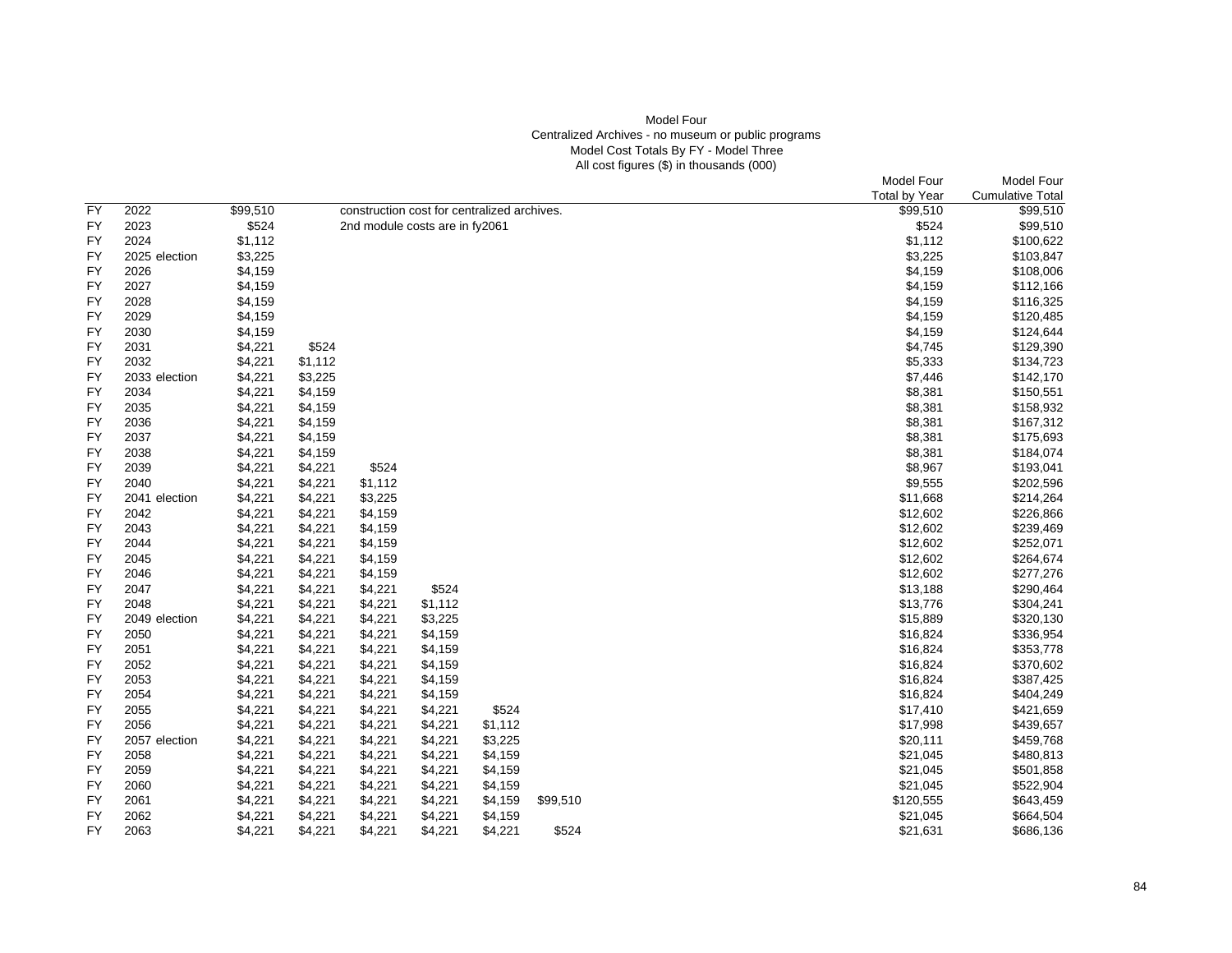# Model Four Centralized Archives - no museum or public programs Model Cost Totals By FY - Model Three All cost figures (\$) in thousands (000)

|           |               |          |          |          |          |          |         |         |         |         |         | <b>Model Four</b>    | <b>Model Four</b>       |
|-----------|---------------|----------|----------|----------|----------|----------|---------|---------|---------|---------|---------|----------------------|-------------------------|
|           |               |          |          |          |          |          |         |         |         |         |         | <b>Total by Year</b> | <b>Cumulative Total</b> |
| <b>FY</b> | 2064          | \$4,221  | \$4,221  | \$4,221  | \$4,221  | \$4,221  | \$1,112 |         |         |         |         | \$22,219             | \$708,355               |
| FY        | 2065 election | \$14,637 | \$4,221  | \$4,221  | \$4,221  | \$4,221  | \$3,225 |         |         |         |         | \$34,748             | \$743,103               |
| FY        | 2066          | \$4,221  | \$4,221  | \$4,221  | \$4,221  | \$4,221  | \$4,159 |         |         |         |         | \$25,267             | \$768,370               |
| <b>FY</b> | 2067          | \$4,221  | \$4,221  | \$4,221  | \$4,221  | \$4,221  | \$4,159 |         |         |         |         | \$25,267             | \$793,637               |
| FY        | 2068          | \$4,221  | \$4,221  | \$4,221  | \$4,221  | \$4,221  | \$4,159 |         |         |         |         | \$25,267             | \$818,903               |
| FY        | 2069          | \$4,221  | \$4,221  | \$4,221  | \$4,221  | \$4,221  | \$4,159 |         |         |         |         | \$25,267             | \$844,170               |
| FY        | 2070          | \$4,221  | \$4,221  | \$4,221  | \$4,221  | \$4,221  | \$4,159 |         |         |         |         | \$25,267             | \$869,437               |
| FY        | 2071          | \$4,221  | \$4,221  | \$4,221  | \$4,221  | \$4,221  | \$4,221 | \$524   |         |         |         | \$25,853             | \$895,290               |
| FY        | 2072          | \$4,221  | \$4,221  | \$4,221  | \$4,221  | \$4,221  | \$4,221 | \$1,112 |         |         |         | \$26,441             | \$921,731               |
| <b>FY</b> | 2073 election | \$4,221  | \$14,637 | \$4,221  | \$4,221  | \$4,221  | \$4,221 | \$3,225 |         |         |         | \$38,970             | \$960,700               |
| <b>FY</b> | 2074          | \$4,221  | \$4,221  | \$4,221  | \$4,221  | \$4,221  | \$4,221 | \$4,159 |         |         |         | \$29,488             | \$990,189               |
| <b>FY</b> | 2075          | \$4,221  | \$4,221  | \$4,221  | \$4,221  | \$4,221  | \$4,221 | \$4,159 |         |         |         | \$29,488             | \$1,019,677             |
| <b>FY</b> | 2076          | \$4,221  | \$4,221  | \$4,221  | \$4,221  | \$4,221  | \$4,221 | \$4,159 |         |         |         | \$29,488             | \$1,049,165             |
| <b>FY</b> | 2077          | \$4,221  | \$4,221  | \$4,221  | \$4,221  | \$4,221  | \$4,221 | \$4,159 |         |         |         | \$29,488             | \$1,078,653             |
| <b>FY</b> | 2078          | \$4,221  | \$4,221  | \$4,221  | \$4,221  | \$4,221  | \$4,221 | \$4,159 |         |         |         | \$29,488             | \$1,108,141             |
| <b>FY</b> | 2079          | \$4,221  | \$4,221  | \$4,221  | \$4,221  | \$4,221  | \$4,221 | \$4,221 | \$524   |         |         | \$30,074             | \$1,138,216             |
| <b>FY</b> | 2080          | \$4,221  | \$4,221  | \$4,221  | \$4,221  | \$4,221  | \$4,221 | \$4,221 | \$1,112 |         |         | \$30,662             | \$1,168,878             |
| FY        | 2081 election | \$4,221  | \$4,221  | \$14,637 | \$4,221  | \$4,221  | \$4,221 | \$4,221 | \$3,225 |         |         | \$43,191             | \$1,212,069             |
| <b>FY</b> | 2082          | \$4,221  | \$4,221  | \$4,221  | \$4,221  | \$4,221  | \$4,221 | \$4,221 | \$4,159 |         |         | \$33,710             | \$1,245,779             |
| <b>FY</b> | 2083          | \$4,221  | \$4,221  | \$4,221  | \$4,221  | \$4,221  | \$4,221 | \$4,221 | \$4,159 |         |         | \$33,710             | \$1,279,488             |
| <b>FY</b> | 2084          | \$4,221  | \$4,221  | \$4,221  | \$4,221  | \$4,221  | \$4,221 | \$4,221 | \$4,159 |         |         | \$33,710             | \$1,313,198             |
| <b>FY</b> | 2085          | \$4,221  | \$4,221  | \$4,221  | \$4,221  | \$4,221  | \$4,221 | \$4,221 | \$4,159 |         |         | \$33,710             | \$1,346,908             |
| <b>FY</b> | 2086          | \$4,221  | \$4,221  | \$4,221  | \$4,221  | \$4,221  | \$4,221 | \$4,221 | \$4,159 |         |         | \$33,710             | \$1,380,617             |
| <b>FY</b> | 2087          | \$4,221  | \$4,221  | \$4,221  | \$4,221  | \$4,221  | \$4,221 | \$4,221 | \$4,221 | \$524   |         | \$34,296             | \$1,414,913             |
| <b>FY</b> | 2088          | \$4,221  | \$4,221  | \$4,221  | \$4,221  | \$4,221  | \$4,221 | \$4,221 | \$4,221 | \$1,112 |         | \$34,884             | \$1,449,797             |
| FY        | 2089 election | \$4,221  | \$4,221  | \$4,221  | \$14,637 | \$4,221  | \$4,221 | \$4,221 | \$4,221 | \$3,225 |         | \$47,413             | \$1,497,209             |
| FY        | 2090          | \$4,221  | \$4,221  | \$4,221  | \$4,221  | \$4,221  | \$4,221 | \$4,221 | \$4,221 | \$4,159 |         | \$37,931             | \$1,535,141             |
| <b>FY</b> | 2091          | \$4,221  | \$4,221  | \$4,221  | \$4,221  | \$4,221  | \$4,221 | \$4,221 | \$4,221 | \$4,159 |         | \$37,931             | \$1,573,072             |
| FY        | 2092          | \$4,221  | \$4,221  | \$4,221  | \$4,221  | \$4,221  | \$4,221 | \$4,221 | \$4,221 | \$4,159 |         | \$37,931             | \$1,611,003             |
| <b>FY</b> | 2093          | \$4,221  | \$4,221  | \$4,221  | \$4,221  | \$4,221  | \$4,221 | \$4,221 | \$4,221 | \$4,159 |         | \$37,931             | \$1,648,934             |
| <b>FY</b> | 2094          | \$4,221  | \$4,221  | \$4,221  | \$4,221  | \$4,221  | \$4,221 | \$4,221 | \$4,221 | \$4,159 |         | \$37,931             | \$1,686,865             |
| <b>FY</b> | 2095          | \$4,221  | \$4,221  | \$4,221  | \$4,221  | \$4,221  | \$4,221 | \$4,221 | \$4,221 | \$4,221 | \$524   | \$38,517             | \$1,725,382             |
| <b>FY</b> | 2096          | \$4,221  | \$4,221  | \$4,221  | \$4,221  | \$4,221  | \$4,221 | \$4,221 | \$4,221 | \$4,221 | \$1,112 | \$39,105             | \$1,764,487             |
| <b>FY</b> | 2097 election | \$4,221  | \$4,221  | \$4,221  | \$4,221  | \$14,637 | \$4,221 | \$4,221 | \$4,221 | \$4,221 | \$3,225 | \$51,634             | \$1,816,122             |
| <b>FY</b> | 2098          | \$4,221  | \$4,221  | \$4,221  | \$4,221  | \$4,221  | \$4,221 | \$4,221 | \$4,221 | \$4,221 | \$4,159 | \$42,153             | \$1,858,274             |
| <b>FY</b> | 2099          | \$4,221  | \$4,221  | \$4,221  | \$4,221  | \$4,221  | \$4,221 | \$4,221 | \$4,221 | \$4,221 | \$4,159 | \$42,153             | \$1,900,427             |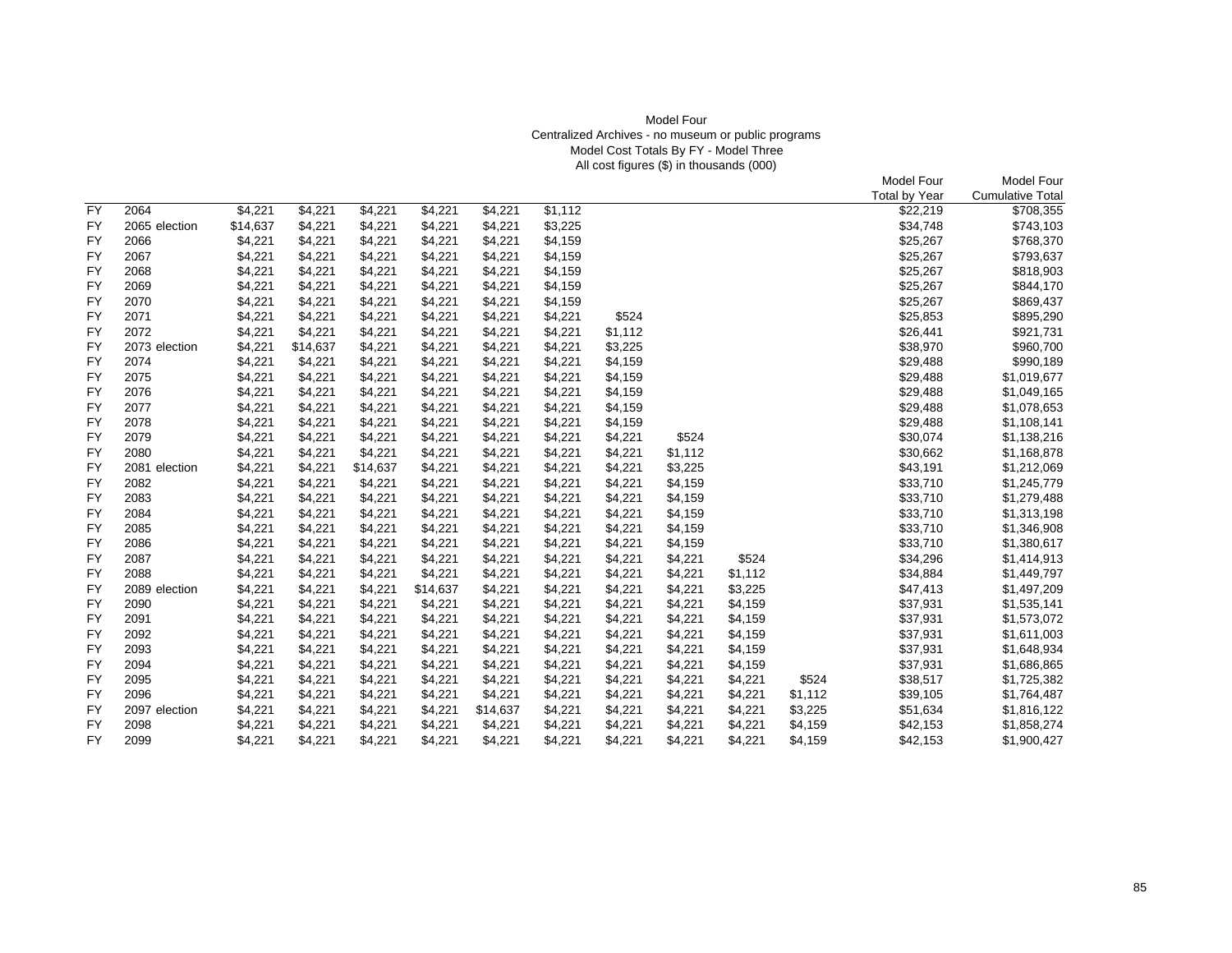### Model Five Centralized Archives plus Museum of the Presidency Model Cost Totals By FY - Model Five All cost figures (\$) in thousands (000)

|           |                           |          |         |                                            |         |         |                                                            |         | Model Five           | <b>Model Five</b>       |
|-----------|---------------------------|----------|---------|--------------------------------------------|---------|---------|------------------------------------------------------------|---------|----------------------|-------------------------|
|           | <b>Presidential terms</b> |          |         |                                            |         |         |                                                            | Museum  | <b>Total by Year</b> | <b>Cumulative Total</b> |
|           |                           |          |         |                                            |         |         |                                                            |         |                      |                         |
| FY        | 2022                      | \$99,510 |         |                                            |         |         | Construction costs for initial archival module plus museum | 55000   | \$154,510            | \$154,510               |
| <b>FY</b> | 2023                      | \$524    |         | 2nd archival module construction in FY2061 |         |         |                                                            | 0       | \$524                | \$155,034               |
| <b>FY</b> | 2024                      | \$1,112  |         |                                            |         |         |                                                            | \$0     | \$1,112              | \$156,146               |
| <b>FY</b> | 2025 election             | \$3,225  |         |                                            |         |         |                                                            | \$3,457 | \$6,682              | \$162,828               |
| <b>FY</b> | 2026                      | \$4,159  |         |                                            |         |         |                                                            | \$4,703 | \$8,863              | \$171,691               |
| <b>FY</b> | 2027                      | \$4,159  |         |                                            |         |         |                                                            | \$4,703 | \$8,863              | \$180,554               |
| FY        | 2028                      | \$4,159  |         |                                            |         |         |                                                            | \$4,703 | \$8,863              | \$189,416               |
| FY        | 2029                      | \$4,159  |         |                                            |         |         |                                                            | \$4,703 | \$8,863              | \$198,279               |
| <b>FY</b> | 2030                      | \$4,159  |         |                                            |         |         |                                                            | \$4,703 | \$8,863              | \$207,142               |
| FY        | 2031                      | \$4,221  | \$524   |                                            |         |         |                                                            | \$4,813 | \$9,559              | \$216,701               |
| <b>FY</b> | 2032                      | \$4,221  | \$1,112 |                                            |         |         |                                                            | \$4,813 | \$10,147             | \$226,847               |
| <b>FY</b> | 2033 election             | \$4,221  | \$3,225 |                                            |         |         |                                                            | \$4,813 | \$12,260             | \$239,107               |
| FY        | 2034                      | \$4,221  | \$4,159 |                                            |         |         |                                                            | \$4,813 | \$13,194             | \$252,301               |
| FY        | 2035                      | \$4,221  | \$4,159 |                                            |         |         |                                                            | \$4,813 | \$13,194             | \$265,496               |
| FY        | 2036                      | \$4,221  | \$4,159 |                                            |         |         |                                                            | \$4,813 | \$13,194             | \$278,690               |
| FY        | 2037                      | \$4,221  | \$4,159 |                                            |         |         |                                                            | \$4,813 | \$13,194             | \$291,884               |
| <b>FY</b> | 2038                      | \$4,221  | \$4,159 |                                            |         |         |                                                            | \$4,813 | \$13,194             | \$305,078               |
| FY        | 2039                      | \$4,221  | \$4,221 | \$524                                      |         |         |                                                            | \$4,813 | \$13,780             | \$318,858               |
| FY        | 2040                      | \$4,221  | \$4,221 | \$1,112                                    |         |         |                                                            | \$4,813 | \$14,368             | \$333,227               |
| <b>FY</b> | 2041 election             | \$4,221  | \$4,221 | \$3,225                                    |         |         |                                                            | \$4,813 | \$16,481             | \$349,708               |
| <b>FY</b> | 2042                      | \$4,221  | \$4,221 | \$4,159                                    |         |         |                                                            | \$4,813 | \$17,416             | \$367,124               |
| FY        | 2043                      | \$4,221  | \$4,221 | \$4,159                                    |         |         |                                                            | \$4,813 | \$17,416             | \$384,539               |
| <b>FY</b> | 2044                      | \$4,221  | \$4,221 | \$4,159                                    |         |         |                                                            | \$4,813 | \$17,416             | \$401,955               |
| FY        | 2045                      | \$4,221  | \$4,221 | \$4,159                                    |         |         |                                                            | \$4,813 | \$17,416             | \$419,371               |
| <b>FY</b> | 2046                      | \$4,221  | \$4,221 | \$4,159                                    |         |         |                                                            | \$4,813 | \$17,416             | \$436,786               |
| <b>FY</b> | 2047                      | \$4,221  | \$4,221 | \$4,221                                    | \$524   |         |                                                            | \$4,813 | \$18,002             | \$454,788               |
| FY        | 2048                      | \$4,221  | \$4,221 | \$4,221                                    | \$1,112 |         |                                                            | \$4,813 | \$18,590             | \$473,378               |
| <b>FY</b> | 2049 election             | \$4,221  | \$4,221 | \$4,221                                    | \$3,225 |         |                                                            | \$4,813 | \$20,703             | \$494,080               |
| <b>FY</b> | 2050                      | \$4,221  | \$4,221 | \$4,221                                    | \$4,159 |         |                                                            | \$4,813 | \$21,637             | \$515,717               |
| FY        | 2051                      | \$4,221  | \$4,221 | \$4,221                                    | \$4,159 |         |                                                            | \$4,813 | \$21,637             | \$537,355               |
| <b>FY</b> | 2052                      | \$4,221  | \$4,221 | \$4,221                                    | \$4,159 |         |                                                            | \$4,813 | \$21,637             | \$558,992               |
| <b>FY</b> | 2053                      | \$4,221  | \$4,221 | \$4,221                                    | \$4,159 |         |                                                            | \$4,813 | \$21,637             | \$580,629               |
| <b>FY</b> | 2054                      | \$4,221  | \$4,221 | \$4,221                                    | \$4,159 |         |                                                            | \$4,813 | \$21,637             | \$602,266               |
| <b>FY</b> | 2055                      | \$4,221  | \$4,221 | \$4,221                                    | \$4,221 | \$524   |                                                            | \$4,813 | \$22,223             | \$624,489               |
| <b>FY</b> | 2056                      | \$4,221  | \$4,221 | \$4,221                                    | \$4,221 | \$1,112 |                                                            | \$4,813 | \$22,811             | \$647,300               |
| FY        | 2057 election             | \$4,221  | \$4,221 | \$4,221                                    | \$4,221 | \$3,225 |                                                            | \$4,813 | \$24,924             | \$672,224               |
| <b>FY</b> | 2058                      |          |         | \$4,221                                    |         | \$4,159 |                                                            |         | \$25,859             |                         |
|           |                           | \$4,221  | \$4,221 |                                            | \$4,221 |         |                                                            | \$4,813 |                      | \$698,083               |
| <b>FY</b> | 2059                      | \$4,221  | \$4,221 | \$4,221                                    | \$4,221 | \$4,159 |                                                            | \$4,813 | \$25,859             | \$723,942               |
| FY        | 2060                      | \$4,221  | \$4,221 | \$4,221                                    | \$4,221 | \$4,159 |                                                            | \$4,813 | \$25,859             | \$749,800               |
| <b>FY</b> | 2061                      | \$4,221  | \$4,221 | \$4,221                                    | \$4,221 | \$4,159 | \$99,510                                                   | \$4,813 | \$125,369            | \$875,169               |
| <b>FY</b> | 2062                      | \$4,221  | \$4,221 | \$4,221                                    | \$4,221 | \$4,159 |                                                            | \$4,813 | \$25,859             | \$901,027               |
| <b>FY</b> | 2063                      | \$4,221  | \$4,221 | \$4,221                                    | \$4,221 | \$4,221 | \$524                                                      | \$4,813 | \$26,445             | \$927,472               |